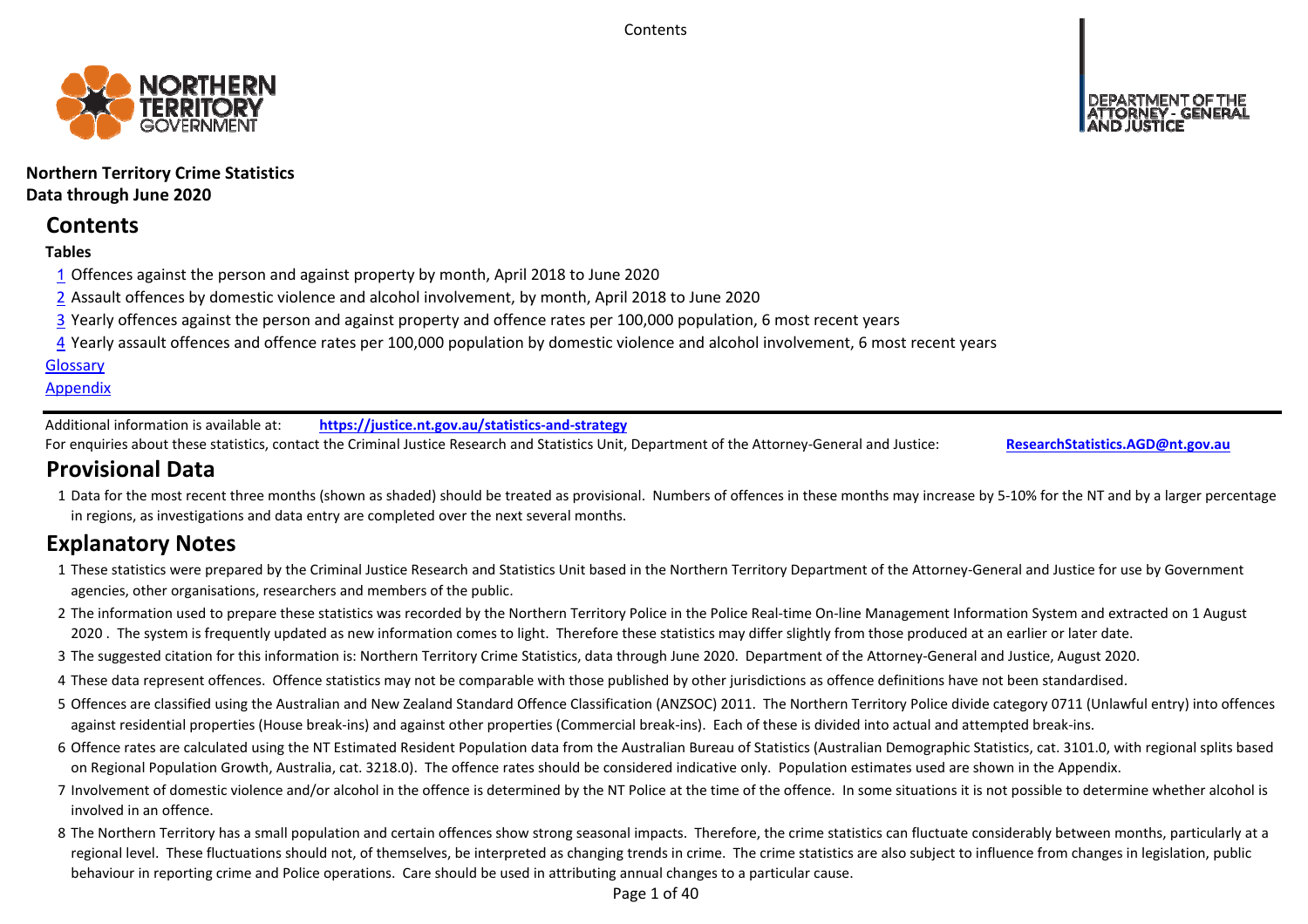DEPARTMENT OF THE<br>ATTORNEY - GENERAL



## **Northern Territory Crime Statistics**

**Data through June 2020**

| Number of offences                                        | Apr-18       | $Mav-18$       | <b>Jun-18</b>  | <b>Jul-18</b>            | Aug-18   | Sep-18         | <b>Oct-18</b>  | <b>Nov-18</b>  | <b>Dec-18</b>  | Jan-19         | <b>Feb-19</b> | Mar-19         |
|-----------------------------------------------------------|--------------|----------------|----------------|--------------------------|----------|----------------|----------------|----------------|----------------|----------------|---------------|----------------|
| 0111 Murder                                               |              | $\mathbf{1}$   | $\Omega$       | $\Omega$                 | $\Omega$ | $\Omega$       | $\mathbf{1}$   | $\Omega$       | $\mathbf{1}$   | $\Omega$       | 0             | $\Omega$       |
| 0121 Attempted murder                                     | $\Omega$     | O              | $\Omega$       | $\Omega$                 | ŋ        | U              | $\Omega$       | $\mathcal{P}$  | $\Omega$       | U              |               |                |
| 0131 Manslaughter                                         | $\Omega$     | $\Omega$       |                | $\Omega$                 | $\Omega$ | 0              | $\Omega$       | $\Omega$       |                | $\Omega$       | O             | $\Omega$       |
| 0132 Driving causing death                                | $\Omega$     | $\Omega$       |                | $\overline{\phantom{0}}$ | O        | 0              | $\mathbf{1}$   | $\Omega$       | $\Omega$       | $\Omega$       | $\Omega$      | $\Omega$       |
| 01 Homicide and related offences                          | $\mathbf{1}$ | $\mathbf{1}$   | $\overline{2}$ | $\overline{2}$           | 0        | 0              | $\overline{2}$ | $\overline{2}$ | $\overline{2}$ | 0              | 1             | $\mathbf 0$    |
| 021 Assault                                               | 604          | 550            | 529            | 559                      | 526      | 571            | 595            | 568            | 628            | 522            | 490           | 580            |
| 029 Acts intended to cause injury - other                 | $\Omega$     | $\mathbf{1}$   | $\overline{7}$ | $\overline{2}$           | 1        | $\overline{2}$ | $\overline{2}$ | 3              | $\overline{2}$ | $\Omega$       | 0             | $\overline{2}$ |
| 02 Acts intended to cause injury                          | 604          | 551            | 536            | 561                      | 527      | 573            | 597            | 571            | 630            | 522            | 490           | 582            |
| 031 Sexual assault                                        | 25           | 23             | 33             | 42                       | 30       | 26             | 35             | 37             | 15             | 34             | 29            | 34             |
| 032 Non-assaultive sexual offences                        | 3            | 8              | 5              | $\overline{2}$           | 5        | 3              | $\overline{a}$ | 6              | $\Omega$       | 6              | 3             | $\overline{4}$ |
| 03 Sexual assault and related offences                    | 28           | 31             | 38             | 44                       | 35       | 29             | 39             | 43             | 15             | 40             | 32            | 38             |
| 049 Other dangerous or negligent acts endangering persons | 17           | 15             | 17             | 11                       | 10       | 14             | 13             | 16             | 9              | 11             | 8             | 16             |
| 0511 Abduction and kidnapping                             | $\Omega$     | $\Omega$       | 0              | $\Omega$                 | $\Omega$ | 0              | $\Omega$       | $\Omega$       | $\Omega$       | $\Omega$       | $\Omega$      | $\Omega$       |
| 0521 Deprivation of liberty/false imprisonment            | Δ            | $\mathbf{1}$   | $\mathbf{1}$   | $\mathbf{1}$             | 2        | 1              | 2              |                | 5              | Δ              | ŋ             | $\overline{2}$ |
| 0531 Harassment and private nuisance                      | 5            | $\overline{2}$ | 3              | $\Delta$                 | 3        | 5              |                |                | 3              | $\overline{2}$ | Δ             | 4              |
| 0532 Threatening behaviour                                | 23           | 23             | 22             | 24                       | 33       | 34             | 29             | 30             | 36             | 23             | 19            | 23             |
| 05 Abduction, harassment and other offences               | 32           | 26             | 26             | 29                       | 38       | 40             | 38             | 33             | 44             | 29             | 23            | 29             |
| 061 Robberv                                               | 11           | 12             | $\overline{7}$ | 6                        | 13       | 8              | 8              | 10             | 17             | 12             | 8             | 15             |
| 0621 Blackmail and extortion                              | 0            | 0              | 0              | 0                        | $\Omega$ | 0              | 0              | 0              | 0              | 0              | 0             | 0              |
| 06 Robbery, extortion and related offences                | 11           | 12             | $\overline{7}$ | 6                        | 13       | 8              | 8              | 10             | 17             | 12             | 8             | 15             |
| Total offences against the person                         | 693          | 636            | 626            | 653                      | 623      | 664            | 697            | 675            | 717            | 614            | 562           | 680            |
| House break-ins, actual                                   | 177          | 185            | 111            | 133                      | 200      | 211            | 184            | 190            | 188            | 260            | 196           | 182            |
| House break-ins, attempted                                | 25           | 26             | 17             | 17                       | 23       | 15             | 18             | 18             | 22             | 40             | 11            | 20             |
| 0711 House break-ins                                      | 202          | 211            | 128            | 150                      | 223      | 226            | 202            | 208            | 210            | 300            | 207           | 202            |
| Commercial break-ins, actual                              | 245          | 241            | 164            | 190                      | 144      | 166            | 154            | 158            | 212            | 286            | 196           | 252            |
| Commercial break-ins, attempted                           | 27           | 22             | 17             | 22                       | 13       | 22             | 18             | 26             | 23             | 30             | 23            | 16             |
| 0711 Commercial break-ins                                 | 272          | 263            | 181            | 212                      | 157      | 188            | 172            | 184            | 235            | 316            | 219           | 268            |
| 0812 Illegal use of a motor vehicle                       | 87           | 75             | 62             | 65                       | 83       | 66             | 83             | 68             | 67             | 112            | 72            | 89             |
| 0813 Theft of motor vehicle parts or contents             | 84           | 82             | 67             | 101                      | 98       | 88             | 94             | 72             | 58             | 77             | 71            | 87             |
| 081 Motor vehicle theft and related offences              | 171          | 157            | 129            | 166                      | 181      | 154            | 177            | 140            | 125            | 189            | 143           | 176            |
| 08* Theft and related offences (other than MV)            | 714          | 661            | 607            | 650                      | 630      | 630            | 631            | 633            | 668            | 722            | 597           | 648            |
| 12 Property damage offences                               | 666          | 628            | 478            | 650                      | 611      | 651            | 652            | 634            | 612            | 734            | 489           | 638            |
| <b>Total property offences</b>                            | 2.025        | 1.920          | 1.523          | 1.828                    | 1.802    | 1.849          | 1.834          | 1.799          | 1.850          | 2.261          | 1.655         | 1,932          |

Data extracted from PROMIS on 01/08/2020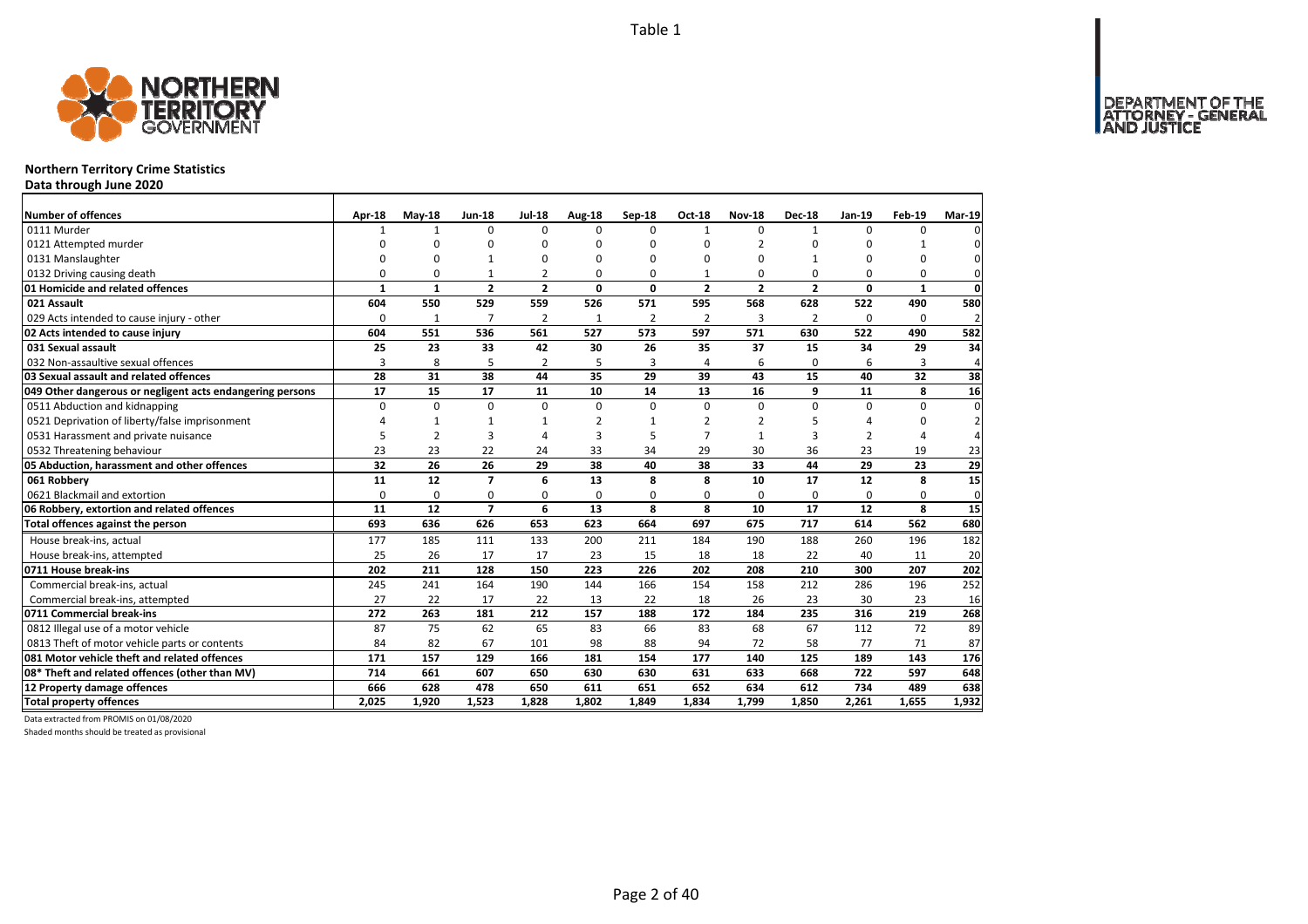

## **Northern Territory Crime Statistics**

**Data through June 2020**

| Number of offences                                        | Apr-19   | <b>Mav-19</b> | <b>Jun-19</b>  | <b>Jul-19</b>  | Aug-19         | Sep-19         | Oct-19       | <b>Nov-19</b>  | <b>Dec-19</b>  | <b>Jan-20</b>  | Feb-20   | Mar-20       | Apr-20         | $May-20$       | <b>Jun-20</b>   |
|-----------------------------------------------------------|----------|---------------|----------------|----------------|----------------|----------------|--------------|----------------|----------------|----------------|----------|--------------|----------------|----------------|-----------------|
| 0111 Murder                                               |          | $\Omega$      | $\mathcal{P}$  | $\Omega$       | $\Omega$       | $\Omega$       | <sup>n</sup> |                | $\overline{2}$ | $\Omega$       | $\Omega$ | $\Omega$     |                |                |                 |
| 0121 Attempted murder                                     |          |               |                |                |                |                |              |                |                |                |          |              |                |                |                 |
| 0131 Manslaughter                                         |          |               |                |                | $\Omega$       |                |              |                |                |                |          |              |                |                |                 |
| 0132 Driving causing death                                |          |               |                | O              | $\Omega$       |                |              |                | O              |                |          |              |                |                |                 |
| 01 Homicide and related offences                          | $\Omega$ | 0             | $\overline{2}$ | 0              | 0              | 0              | $\mathbf{1}$ | $\mathbf{1}$   | $\overline{2}$ | $\overline{2}$ | 0        | 0            | $\overline{2}$ | $\mathbf{1}$   | $\overline{2}$  |
| 021 Assault                                               | 503      | 502           | 434            | 520            | 539            | 528            | 579          | 591            | 638            | 579            | 614      | 634          | 472            | 482            | 535             |
| 029 Acts intended to cause injury - other                 | $\Omega$ | -1            | $\Omega$       | $\overline{2}$ | 0              | $\overline{2}$ | 3            | 1              | $\overline{3}$ | $\overline{2}$ | 3        | 0            | $\overline{4}$ | $\overline{2}$ |                 |
| 02 Acts intended to cause injury                          | 503      | 503           | 434            | 522            | 539            | 530            | 582          | 592            | 641            | 581            | 617      | 634          | 476            | 484            | 537             |
| 031 Sexual assault                                        | 28       | 23            | 33             | 27             | 30             | 31             | 32           | 35             | 27             | 38             | 25       | 22           | 19             | 28             | 27              |
| 032 Non-assaultive sexual offences                        |          | 6             | 3              | 6              | 14             | 5              | 8            | $\overline{4}$ | $\overline{7}$ | 5              | 5        | 3            | $\overline{7}$ | $\overline{3}$ | 12              |
| 03 Sexual assault and related offences                    | 32       | 29            | 36             | 33             | 44             | 36             | 40           | 39             | 34             | 43             | 30       | 25           | 26             | 31             | 39              |
| 049 Other dangerous or negligent acts endangering persons | 12       | 10            | 10             | 12             | 11             | q              | 13           | 6              | 9              | 5              | q        | 9            | 8              | $\overline{2}$ | $\overline{7}$  |
| 0511 Abduction and kidnapping                             | $\Omega$ | $\Omega$      | $\Omega$       | $\Omega$       | 0              | $\Omega$       | $\Omega$     | $\Omega$       | $\Omega$       | $\Omega$       | $\Omega$ | $\Omega$     |                | $\Omega$       | $\Omega$        |
| 0521 Deprivation of liberty/false imprisonment            |          |               |                | 5              | 3              |                |              |                |                |                |          |              |                |                |                 |
| 0531 Harassment and private nuisance                      |          |               |                | $\overline{2}$ | $\overline{2}$ |                |              |                |                |                |          |              |                |                |                 |
| 0532 Threatening behaviour                                | 27       | 26            | 24             | 28             | 23             | 22             | 26           | 27             | 23             | 22             | 32       | 39           | 27             | 19             | 35              |
| 05 Abduction, harassment and other offences               | 36       | 33            | 29             | 35             | 28             | 25             | 34           | 29             | 32             | 29             | 46       | 49           | 37             | 22             | 43              |
| 061 Robbery                                               | 19       | 11            | $\overline{7}$ | 13             | 10             | 13             | 14           | 20             | 14             | 20             | 21       | 22           | 8              | $\overline{a}$ | $\overline{9}$  |
| 0621 Blackmail and extortion                              | $\Omega$ | $\Omega$      | $\Omega$       | $\Omega$       | 0              | $\Omega$       | 0            |                | $\overline{2}$ | 1              | $\Omega$ | $\mathbf{1}$ |                |                |                 |
| 06 Robbery, extortion and related offences                | 19       | 11            | $\overline{7}$ | 13             | 10             | 13             | 14           | 21             | 16             | 21             | 21       | 23           | 8              | $\overline{a}$ | 10              |
| Total offences against the person                         | 602      | 586           | 518            | 615            | 632            | 613            | 684          | 688            | 734            | 681            | 723      | 740          | 557            | 544            | 638             |
| House break-ins, actual                                   | 167      | 181           | 146            | 138            | 134            | 139            | 241          | 208            | 232            | 294            | 241      | 238          | 121            | 81             | 60              |
| House break-ins, attempted                                | 17       | 19            | 17             | 12             | 9              | 10             | 19           | 28             | 23             | 53             | 37       | 44           | 24             | 18             | 10              |
| 0711 House break-ins                                      | 184      | 200           | 163            | 150            | 143            | 149            | 260          | 236            | 255            | 347            | 278      | 282          | 145            | 99             | 70              |
| Commercial break-ins, actual                              | 205      | 200           | 113            | 124            | 121            | 110            | 146          | 162            | 140            | 222            | 211      | 195          | 96             | 65             | 51              |
| Commercial break-ins, attempted                           | 17       | 19            | 8              | 10             | 11             | 15             | 11           | 23             | 16             | 37             | 17       | 22           | 13             | 11             | 12              |
| 0711 Commercial break-ins                                 | 222      | 219           | 121            | 134            | 132            | 125            | 157          | 185            | 156            | 259            | 228      | 217          | 109            | 76             | 63              |
| 0812 Illegal use of a motor vehicle                       | 65       | 65            | 53             | 36             | 54             | 59             | 77           | 82             | 65             | 74             | 68       | 53           | 36             | 41             | $\overline{26}$ |
| 0813 Theft of motor vehicle parts or contents             | 73       | 79            | 85             | 60             | 85             | 67             | 102          | 82             | 60             | 72             | 107      | 124          | 65             | 41             | 26              |
| 081 Motor vehicle theft and related offences              | 138      | 144           | 138            | 96             | 139            | 126            | 179          | 164            | 125            | 146            | 175      | 177          | 101            | 82             | 52              |
| 08* Theft and related offences (other than MV)            | 613      | 658           | 517            | 549            | 649            | 600            | 703          | 695            | 635            | 731            | 745      | 748          | 398            | 329            | 300             |
| 12 Property damage offences                               | 562      | 651           | 529            | 513            | 570            | 531            | 660          | 634            | 708            | 738            | 771      | 789          | 451            | 419            | 439             |
| <b>Total property offences</b>                            | 1.719    | 1.872         | 1.468          | 1.442          | 1.633          | 1.531          | 1.959        | 1.914          | 1,879          | 2.221          | 2.197    | 2.213        | 1.204          | 1.005          | 924             |

Data extracted from PROMIS on 01/08/2020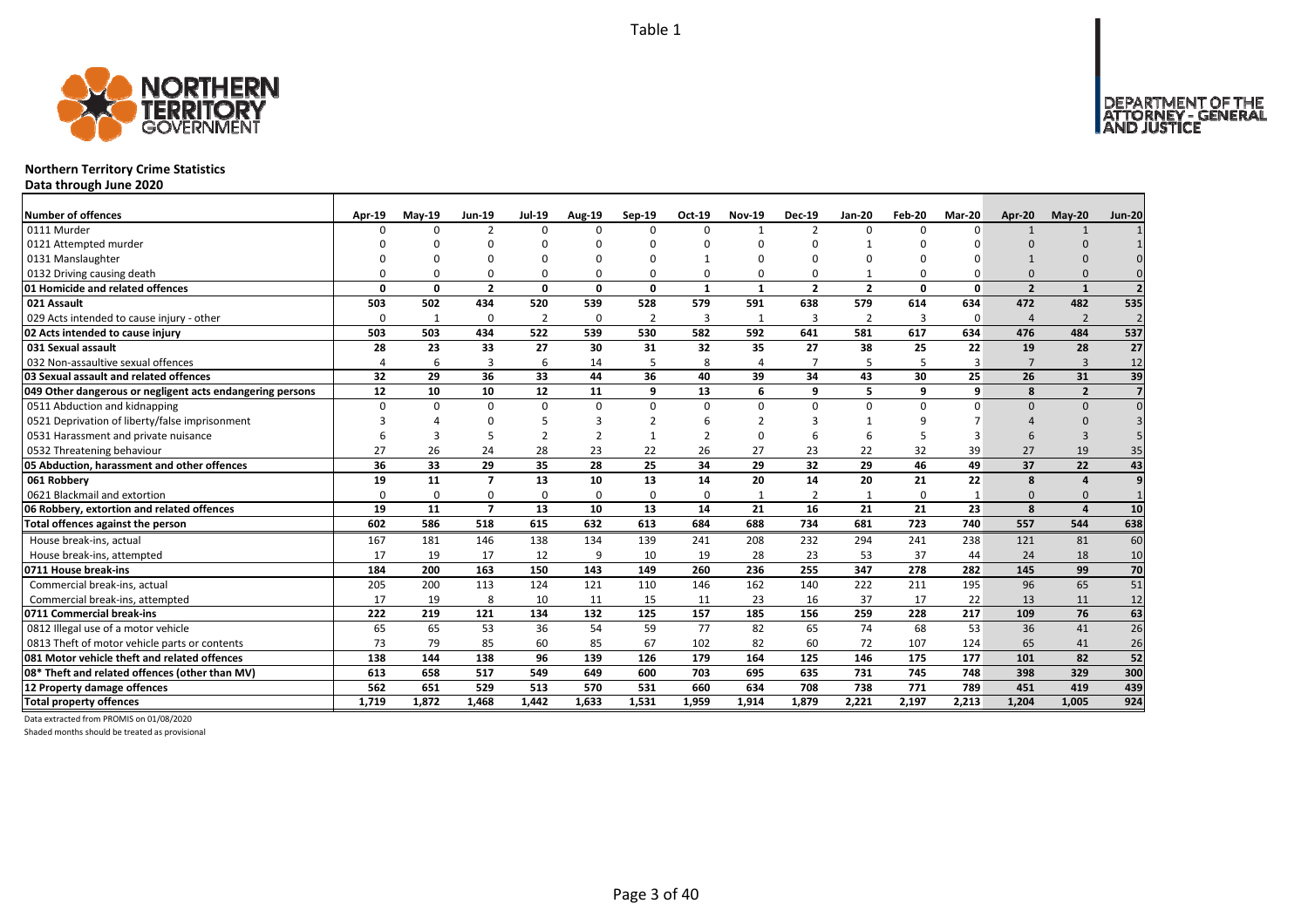DEPARTMENT OF THE<br>ATTORNEY - GENERAL



# **Darwin Crime Statistics**

**Data through June 2020**

| Number of offences                                        | Apr-18         | $May-18$     | <b>Jun-18</b>  | <b>Jul-18</b>           | Aug-18         | Sep-18         | Oct-18         | <b>Nov-18</b>  | <b>Dec-18</b>  | <b>Jan-19</b>           | Feb-19         | <b>Mar-19</b>           |
|-----------------------------------------------------------|----------------|--------------|----------------|-------------------------|----------------|----------------|----------------|----------------|----------------|-------------------------|----------------|-------------------------|
| 0111 Murder                                               | n              | $\Omega$     | $\Omega$       | $\Omega$                | 0              | $\Omega$       | $\Omega$       | $\Omega$       | $\Omega$       | $\Omega$                | $\Omega$       | 0                       |
| 0121 Attempted murder                                     |                | O            | ŋ              | O                       | ŋ              | n              | O              | 1              | O              | O                       |                | 0                       |
| 0131 Manslaughter                                         | $\Omega$       | O            | ŋ              | $\Omega$                | ŋ              | n              | O              | 0              | O              | $\Omega$                | $\Omega$       | $\mathbf 0$             |
| 0132 Driving causing death                                | 0              | 0            | 1              | 0                       | O              | $\Omega$       | 0              | 0              | 0              | 0                       | 0              | $\mathbf{0}$            |
| 01 Homicide and related offences                          | 0              | 0            | $\mathbf{1}$   | $\mathbf{0}$            | 0              | $\mathbf{0}$   | 0              | $\mathbf{1}$   | $\mathbf{0}$   | 0                       | $\mathbf{0}$   | $\mathbf{0}$            |
| 021 Assault                                               | 176            | 148          | 144            | 161                     | 131            | 138            | 157            | 142            | 152            | 143                     | 133            | 150                     |
| 029 Acts intended to cause injury - other                 | 0              | 0            | $\mathbf{1}$   | $\mathbf{1}$            | $\mathbf{1}$   | $\mathbf{1}$   | 0              | 0              | 1              | 0                       | 0              | $\mathbf 0$             |
| 02 Acts intended to cause injury                          | 176            | 148          | 145            | 162                     | 132            | 139            | 157            | 142            | 153            | 143                     | 133            | 150                     |
| 031 Sexual assault                                        | 8              | 11           | 13             | 16                      | 18             | 9              | 8              | 13             | 6              | $\overline{\mathbf{z}}$ | 16             | 8                       |
| 032 Non-assaultive sexual offences                        | $\overline{2}$ | 5            | $\overline{2}$ | $\mathbf{1}$            | $\mathbf{1}$   | $\overline{2}$ | 4              | 1              | $\Omega$       |                         | $\Omega$       | $\overline{3}$          |
| 03 Sexual assault and related offences                    | 10             | 16           | 15             | 17                      | 19             | 11             | 12             | 14             | 6              | 8                       | 16             | 11                      |
| 049 Other dangerous or negligent acts endangering persons | 3              | 6            | 6              | 3                       | $\overline{2}$ | $\mathbf{2}$   | 4              | 3              | $\overline{2}$ | 0                       | 1              | $\overline{\mathbf{3}}$ |
| 0511 Abduction and kidnapping                             | $\mathbf 0$    | 0            | $\mathbf 0$    | 0                       | $\Omega$       | $\Omega$       | $\Omega$       | 0              | 0              | 0                       | 0              | $\pmb{0}$               |
| 0521 Deprivation of liberty/false imprisonment            |                | $\Omega$     | 0              | $\Omega$                | O              |                | O              | 0              | 0              |                         | 0              | $\mathbf 1$             |
| 0531 Harassment and private nuisance                      | $\Omega$       | $\mathbf{1}$ | 1              | 3                       | ŋ              | $\mathbf{1}$   | 1              | $\mathbf{1}$   | 3              | 0                       | $\overline{2}$ | $\overline{2}$          |
| 0532 Threatening behaviour                                | $\overline{7}$ | 4            | 4              | 5                       | $\overline{7}$ | 12             | $\overline{7}$ | 10             | 8              | 5                       | 6              | $\overline{3}$          |
| 05 Abduction, harassment and other offences               | 8              | 5            | 5              | 8                       | $\overline{ }$ | 14             | 8              | 11             | 11             | 6                       | 8              | 6                       |
| 061 Robbery                                               | 8              | 9            | 5              | $\overline{\mathbf{3}}$ | 5              | $\overline{2}$ | 5              | 4              | 6              | 6                       | 4              | 9                       |
| 0621 Blackmail and extortion                              | 0              | 0            | 0              | $\mathbf 0$             | 0              | 0              | 0              | 0              | 0              | 0                       | $\mathbf 0$    | $\mathbf{0}$            |
| 06 Robbery, extortion and related offences                | 8              | 9            | 5              | $\overline{\mathbf{3}}$ | 5              | $\overline{2}$ | 5              | 4              | 6              | 6                       | 4              | 9                       |
| Total offences against the person                         | 205            | 184          | 177            | 193                     | 165            | 168            | 186            | 175            | 178            | 163                     | 162            | 179                     |
| House break-ins, actual                                   | 80             | 57           | 31             | 36                      | 43             | 62             | 52             | 39             | 38             | 57                      | 66             | 73                      |
| House break-ins, attempted                                | 6              | 8            | 5              | $\mathbf 1$             | Δ              | 3              | 4              | 1              | $\overline{2}$ | 9                       | 4              | 6                       |
| 0711 House break-ins                                      | 86             | 65           | 36             | 37                      | 47             | 65             | 56             | 40             | 40             | 66                      | 70             | 79                      |
| Commercial break-ins, actual                              | 63             | 66           | 39             | 34                      | 21             | 33             | 33             | 41             | 51             | 60                      | 36             | 54                      |
| Commercial break-ins, attempted                           | $\mathbf{1}$   | 4            | 2              | 6                       | 0              | 3              | 1              | 0              | 2              | 2                       | 0              | $\overline{2}$          |
| 0711 Commercial break-ins                                 | 64             | 70           | 41             | 40                      | 21             | 36             | 34             | 41             | 53             | 62                      | 36             | 56                      |
| 0812 Illegal use of a motor vehicle                       | 34             | 20           | 20             | 12                      | 31             | 26             | 29             | $\overline{5}$ | 12             | 42                      | 34             | 38                      |
| 0813 Theft of motor vehicle parts or contents             | 31             | 25           | 22             | 24                      | 30             | 30             | 43             | 31             | 22             | 48                      | 44             | 38                      |
| 081 Motor vehicle theft and related offences              | 65             | 45           | 42             | 36                      | 61             | 56             | 72             | 36             | 34             | 90                      | 78             | 76                      |
| 08* Theft and related offences (other than MV)            | 294            | 312          | 234            | 234                     | 250            | 282            | 252            | 259            | 267            | 300                     | 271            | 287                     |
| 12 Property damage offences                               | 207            | 205          | 124            | 163                     | 108            | 155            | 184            | 161            | 143            | 223                     | 154            | 188                     |
| <b>Total property offences</b>                            | 716            | 697          | 477            | 510                     | 487            | 594            | 598            | 537            | 537            | 741                     | 609            | 686                     |

Data extracted from PROMIS on 01/08/2020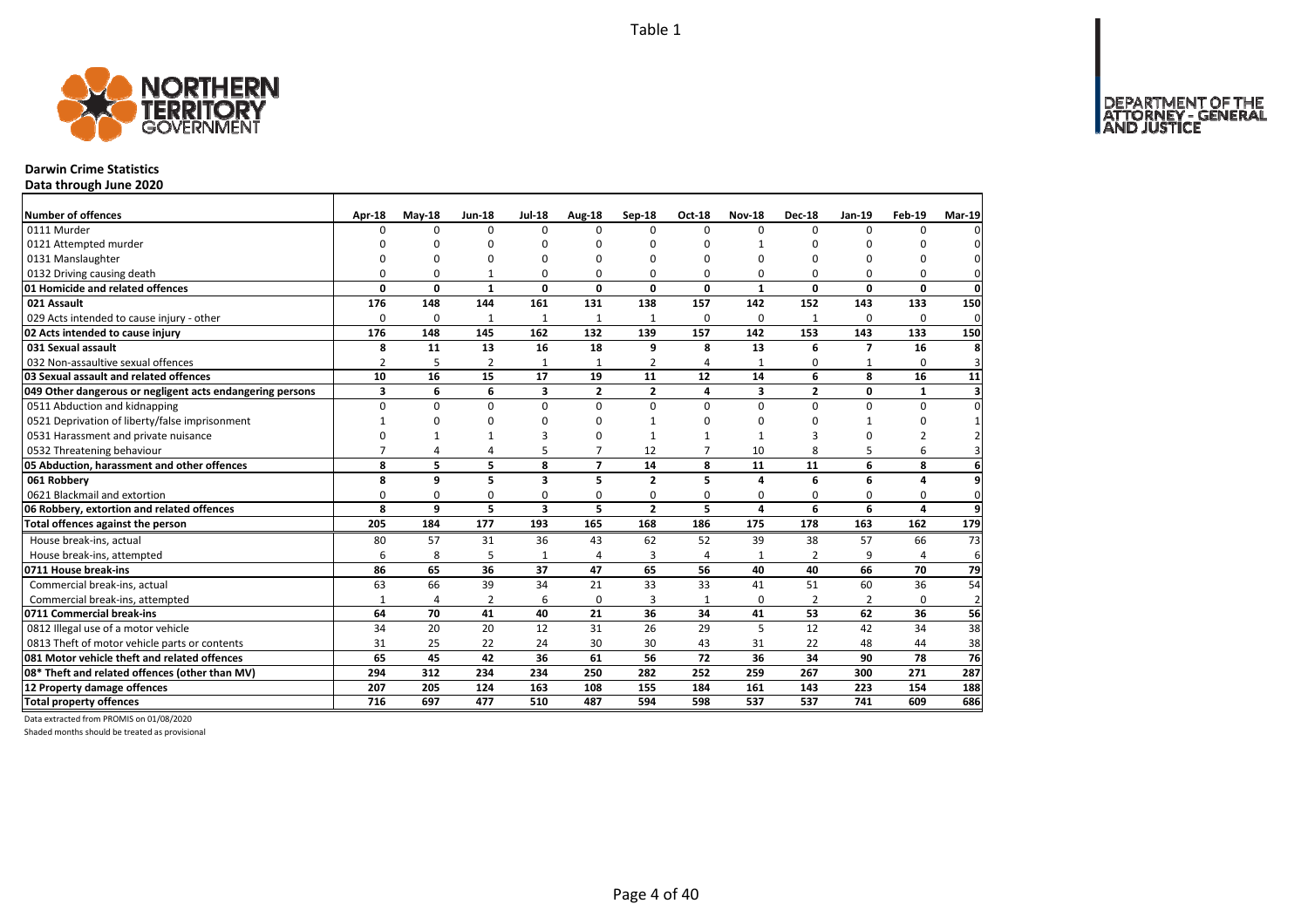

### **Darwin Crime Statistics**

**Data through June 2020**

| Number of offences                                        | Apr-19         | $May-19$     | <b>Jun-19</b> | <b>Jul-19</b>  | <b>Aug-19</b>  | Sep-19         | Oct-19         | <b>Nov-19</b> | <b>Dec-19</b>           | <b>Jan-20</b>  | Feb-20         | Mar-20   | Apr-20                   | $May-20$                | <b>Jun-20</b>   |
|-----------------------------------------------------------|----------------|--------------|---------------|----------------|----------------|----------------|----------------|---------------|-------------------------|----------------|----------------|----------|--------------------------|-------------------------|-----------------|
| 0111 Murder                                               |                | ŋ            |               | $\Omega$       | $\Omega$       | n              | <sup>n</sup>   | $\Omega$      | $\mathbf{1}$            | $\Omega$       | n              | $\Omega$ | $\Omega$                 |                         |                 |
| 0121 Attempted murder                                     |                |              |               |                |                |                |                |               |                         |                |                |          |                          |                         |                 |
| 0131 Manslaughter                                         |                |              |               |                |                |                |                |               |                         |                |                |          |                          |                         |                 |
| 0132 Driving causing death                                |                |              |               | $\Omega$       | 0              |                |                | $\Omega$      | 0                       | 0              |                |          | $\Omega$                 |                         |                 |
| 01 Homicide and related offences                          | $\Omega$       | 0            | 1             | 0              | 0              | $\Omega$       | 0              | $\Omega$      | $\mathbf{1}$            | 0              | $\Omega$       | 0        | $\mathbf{1}$             | $\mathbf{1}$            |                 |
| 021 Assault                                               | 148            | 161          | 115           | 131            | 165            | 125            | 152            | 135           | 169                     | 176            | 134            | 161      | 144                      | 117                     | 156             |
| 029 Acts intended to cause injury - other                 | $\Omega$       | $\mathbf{1}$ | $\Omega$      | $\overline{2}$ | 0              |                | 0              | $\Omega$      | 0                       | $\mathbf{1}$   | $\mathbf{1}$   | $\Omega$ | $\mathbf{1}$             | 1                       |                 |
| 02 Acts intended to cause injury                          | 148            | 162          | 115           | 133            | 165            | 126            | 152            | 135           | 169                     | 177            | 135            | 161      | 145                      | 118                     | 157             |
| 031 Sexual assault                                        | 12             | 10           | 14            | 15             | 16             | 9              | 8              | 11            | 9                       | 13             | q              | 10       | 5                        | 14                      |                 |
| 032 Non-assaultive sexual offences                        | 3              |              |               | $\overline{1}$ | $\overline{4}$ |                |                |               | 3                       | $\mathbf{1}$   |                |          | $\overline{\phantom{0}}$ | $\overline{3}$          | 6               |
| 03 Sexual assault and related offences                    | 15             | 11           | 15            | 16             | 20             | 13             | 13             | 12            | 12                      | 14             | 13             | 11       | $\overline{\phantom{a}}$ | 17                      | 15              |
| 049 Other dangerous or negligent acts endangering persons | 4              | $\mathbf{1}$ | 3             | 1              | 3              | 1              | $\mathbf{1}$   | 1             | 3                       | 0              | $\overline{2}$ | 3        | $\mathbf{1}$             | $\mathbf{0}$            |                 |
| 0511 Abduction and kidnapping                             | $\Omega$       | $\Omega$     | $\Omega$      | $\Omega$       | $\Omega$       | $\mathbf{0}$   | $\Omega$       | $\Omega$      | $\Omega$                | $\Omega$       | $\Omega$       | $\Omega$ | $\Omega$                 | $\Omega$                |                 |
| 0521 Deprivation of liberty/false imprisonment            |                |              |               |                | $\Omega$       |                |                | $\Omega$      |                         | U              |                |          |                          |                         |                 |
| 0531 Harassment and private nuisance                      |                |              |               |                |                |                |                |               |                         |                |                |          |                          |                         |                 |
| 0532 Threatening behaviour                                |                |              |               | 6              | 3              |                |                | 3             | 8                       | 3              | $\mathfrak{p}$ |          |                          |                         | 14              |
| 05 Abduction, harassment and other offences               | $\overline{ }$ | 8            | 9             | 8              | 5              | 6              | 6              | 3             | 10                      | $\overline{7}$ | 6              | 11       | 5                        | 8                       | 15              |
| 061 Robbery                                               | 13             | 5            | 4             | 6              | 4              | 5              | $\overline{7}$ | 10            | $\overline{\mathbf{3}}$ | 8              | 12             | 9        | $\overline{\mathbf{3}}$  | $\overline{\mathbf{3}}$ | 8               |
| 0621 Blackmail and extortion                              | $\Omega$       | 0            | $\Omega$      | $\Omega$       | 0              | $\Omega$       | $\Omega$       | $\Omega$      | 0                       | 1              | $\Omega$       |          | $\Omega$                 | $\Omega$                | $\Omega$        |
| 06 Robbery, extortion and related offences                | 13             | 5            | 4             | 6              | 4              | 5              | $\overline{7}$ | 10            | 3                       | 9              | 12             | 10       | $\overline{\mathbf{3}}$  | $\overline{\mathbf{3}}$ | 8               |
| Total offences against the person                         | 187            | 187          | 147           | 164            | 197            | 151            | 179            | 161           | 198                     | 207            | 168            | 196      | 162                      | 147                     | 199             |
| House break-ins, actual                                   | 64             | 70           | 45            | 38             | 39             | 48             | 90             | 66            | 70                      | 76             | 75             | 77       | 34                       | 27                      | 14              |
| House break-ins, attempted                                | 6              | 5            | 6             | $\overline{1}$ | $\overline{2}$ | $\overline{2}$ | 3              | 8             | $\overline{ }$          | 17             | 16             | 14       | 11                       | 8                       | $\overline{2}$  |
| 0711 House break-ins                                      | 70             | 75           | 51            | 39             | 41             | 50             | 93             | 74            | 77                      | 93             | 91             | 91       | 45                       | 35                      | 16              |
| Commercial break-ins, actual                              | 31             | 44           | 28            | 31             | 27             | 18             | 19             | 29            | 29                      | 35             | 28             | 23       | 24                       | 17                      | 10              |
| Commercial break-ins, attempted                           | $\Omega$       | 0            | 3             | $\mathbf{1}$   | 3              | 2              | 1              | $\mathbf{1}$  | 1                       | 2              | $\overline{4}$ | 2        | 5                        | $\overline{4}$          | $\overline{2}$  |
| 0711 Commercial break-ins                                 | 31             | 44           | 31            | 32             | 30             | 20             | 20             | 30            | 30                      | 37             | 32             | 25       | 29                       | 21                      | 12              |
| 0812 Illegal use of a motor vehicle                       | 29             | 20           | 16            | 16             | 24             | 24             | 32             | 27            | 15                      | 22             | 17             | 11       | 10                       | 13                      | 6               |
| 0813 Theft of motor vehicle parts or contents             | 27             | 40           | 43            | 27             | 40             | 38             | 47             | 38            | 29                      | 23             | 66             | 61       | 36                       | 27                      | 15              |
| 081 Motor vehicle theft and related offences              | 56             | 60           | 59            | 43             | 64             | 62             | 79             | 65            | 44                      | 45             | 83             | 72       | 46                       | 40                      | $\overline{21}$ |
| 08* Theft and related offences (other than MV)            | 243            | 277          | 220           | 223            | 258            | 257            | 304            | 294           | 278                     | 252            | 286            | 298      | 182                      | 133                     | 154             |
| 12 Property damage offences                               | 153            | 175          | 143           | 174            | 163            | 142            | 191            | 169           | 224                     | 183            | 198            | 207      | 131                      | 137                     | 153             |
| <b>Total property offences</b>                            | 553            | 631          | 504           | 511            | 556            | 531            | 687            | 632           | 653                     | 610            | 690            | 693      | 433                      | 366                     | 356             |

Data extracted from PROMIS on 01/08/2020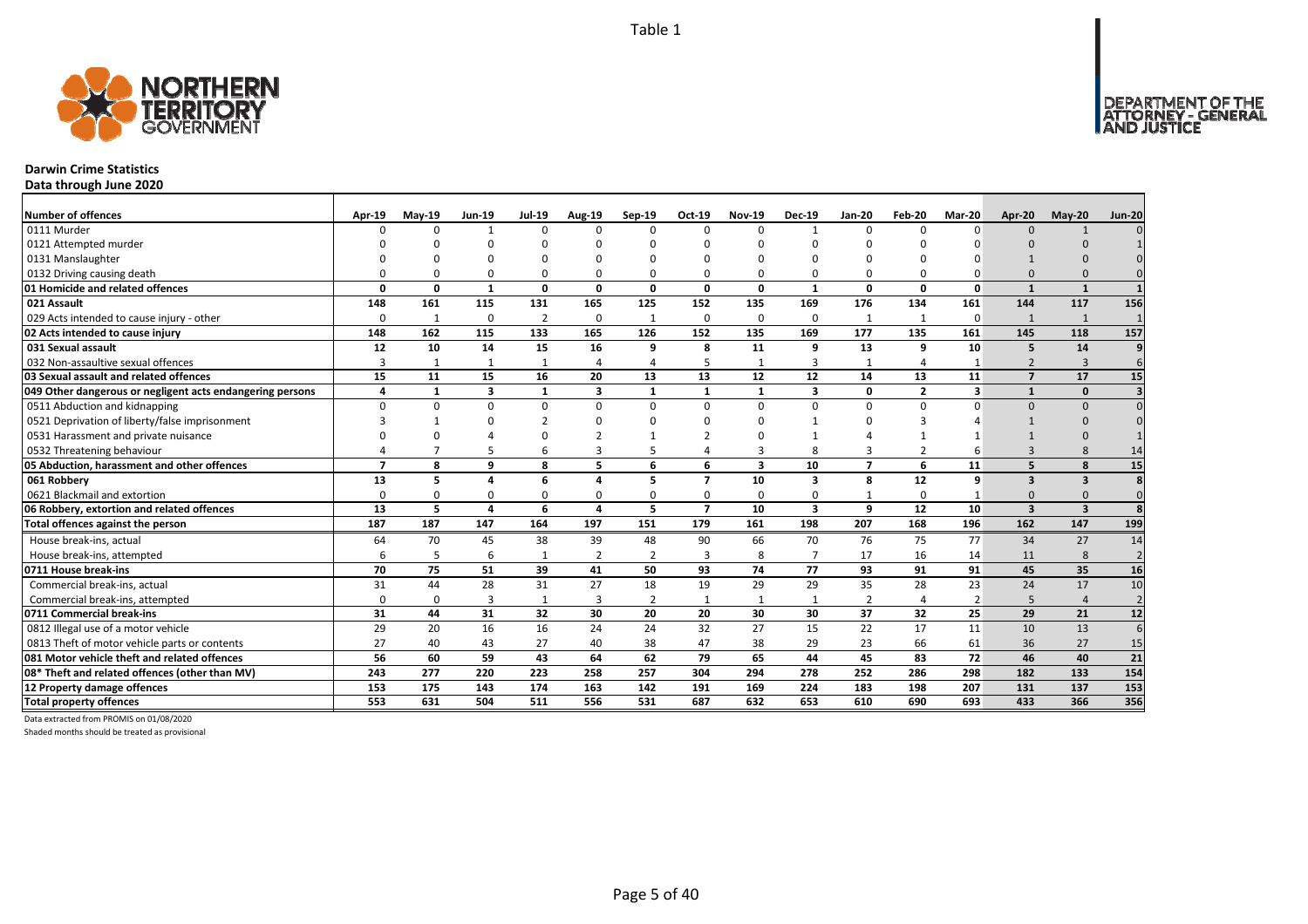

### **Palmerston Crime Statistics**

**Data through June 2020**

| <b>Number of offences</b>                                 | Apr-18         | $May-18$       | <b>Jun-18</b>  | <b>Jul-18</b> | Aug-18                  | Sep-18         | Oct-18       | <b>Nov-18</b>            | <b>Dec-18</b>           | Jan-19       | Feb-19       | <b>Mar-19</b>  |
|-----------------------------------------------------------|----------------|----------------|----------------|---------------|-------------------------|----------------|--------------|--------------------------|-------------------------|--------------|--------------|----------------|
| 0111 Murder                                               | n              | 0              | $\Omega$       | $\Omega$      | $\Omega$                | $\Omega$       | 1            | $\Omega$                 | $\Omega$                | $\Omega$     | O            |                |
| 0121 Attempted murder                                     |                | n              | n              | O             |                         | O              |              | ŋ                        | O                       |              |              |                |
| 0131 Manslaughter                                         |                | O              |                | $\Omega$      |                         | $\Omega$       | ŋ            | 0                        | $\Omega$                |              | 0            |                |
| 0132 Driving causing death                                | 0              | 0              | 0              | 0             | 0                       | 0              | 0            | 0                        | $\Omega$                | O            | 0            |                |
| 01 Homicide and related offences                          | 0              | $\mathbf 0$    | $\mathbf{1}$   | $\mathbf{0}$  | $\mathbf{0}$            | 0              | 1            | 0                        | $\mathbf 0$             | $\mathbf{0}$ | $\mathbf{1}$ | $\mathbf 0$    |
| 021 Assault                                               | 51             | 46             | 43             | 28            | 38                      | 34             | 50           | 41                       | 42                      | 51           | 58           | 62             |
| 029 Acts intended to cause injury - other                 | 0              | 0              | $\overline{3}$ | 0             | $\Omega$                | 0              | 0            | 0                        | 1                       | $\Omega$     | $\Omega$     | $\mathbf{0}$   |
| 02 Acts intended to cause injury                          | 51             | 46             | 46             | 28            | 38                      | 34             | 50           | 41                       | 43                      | 51           | 58           | 62             |
| 031 Sexual assault                                        | 1              | $\mathbf{1}$   | $\overline{2}$ | $\mathbf{1}$  | $\overline{2}$          | 3              | 5            | 6                        | $\overline{2}$          | 7            | Δ            |                |
| 032 Non-assaultive sexual offences                        | 0              | 0              | 2              | 0             |                         |                | 0            |                          | $\Omega$                |              |              | $\Omega$       |
| 03 Sexual assault and related offences                    | $\mathbf{1}$   | $\mathbf{1}$   | 4              | $\mathbf{1}$  | $\overline{\mathbf{3}}$ | 4              | 5            | $\overline{\phantom{a}}$ | $\overline{2}$          | 8            | 5            |                |
| 049 Other dangerous or negligent acts endangering persons | 0              | $\overline{2}$ | 1              | $\mathbf 0$   | 1                       | $\mathbf{2}$   | $\mathbf{1}$ | $\mathbf{1}$             | 0                       | 3            | 1            | $\overline{2}$ |
| 0511 Abduction and kidnapping                             | $\Omega$       | $\mathbf 0$    | $\mathbf 0$    | $\mathbf 0$   | $\Omega$                | $\Omega$       | $\Omega$     | $\Omega$                 | $\Omega$                | $\Omega$     | 0            | $\Omega$       |
| 0521 Deprivation of liberty/false imprisonment            | $\Omega$       | 0              | $\Omega$       | $\Omega$      |                         | $\Omega$       | ŋ            | ŋ                        | O                       | $\Omega$     | $\Omega$     |                |
| 0531 Harassment and private nuisance                      | 0              | 0              | 0              | 1             |                         | $\Omega$       | n            | O                        | O                       | O            | 0            |                |
| 0532 Threatening behaviour                                | $\overline{2}$ | 5              | $\mathbf{1}$   | 4             |                         |                | 4            | 3                        | 3                       | 3            | 1            |                |
| 05 Abduction, harassment and other offences               | $\overline{2}$ | 5              | $\mathbf{1}$   | 5             | $\overline{ }$          | $\mathbf{1}$   | 4            | $\overline{\mathbf{3}}$  | $\overline{\mathbf{3}}$ | 3            | $\mathbf{1}$ | 5              |
| 061 Robbery                                               | 0              | $\mathbf{1}$   | $\mathbf 0$    | $\mathbf 0$   | $\Omega$                | $\overline{2}$ | $\mathbf{1}$ | 3                        | $\overline{a}$          | 3            | $\mathbf{1}$ | $\mathbf{0}$   |
| 0621 Blackmail and extortion                              | 0              | 0              | 0              | 0             | $\Omega$                | 0              | 0            | 0                        | $\mathbf 0$             | $\Omega$     | $\mathbf 0$  | $\mathbf{0}$   |
| 06 Robbery, extortion and related offences                | $\mathbf{0}$   | $\mathbf{1}$   | $\mathbf 0$    | $\mathbf 0$   | 0                       | $\overline{2}$ | $\mathbf{1}$ | 3                        | $\overline{a}$          | 3            | $\mathbf{1}$ | $\mathbf 0$    |
| Total offences against the person                         | 54             | 55             | 53             | 34            | 49                      | 43             | 62           | 55                       | 52                      | 68           | 67           | 74             |
| House break-ins, actual                                   | 15             | 32             | 32             | 25            | 37                      | 38             | 31           | 33                       | 26                      | 30           | 30           | 24             |
| House break-ins, attempted                                | 6              | 6              | $\overline{2}$ | 5             | 4                       | 1              | 2            | 1                        | 3                       | 3            | $\Omega$     | $\mathbf 0$    |
| 0711 House break-ins                                      | 21             | 38             | 34             | 30            | 41                      | 39             | 33           | 34                       | 29                      | 33           | 30           | 24             |
| Commercial break-ins, actual                              | 29             | 35             | 21             | 24            | 19                      | 8              | 5            | 11                       | 11                      | 16           | 6            | 25             |
| Commercial break-ins, attempted                           | 3              | 2              | 3              | 2             | 2                       | 2              | 0            | $\Omega$                 | $\mathbf{1}$            | $\mathbf{1}$ | 0            | $\mathbf{1}$   |
| 0711 Commercial break-ins                                 | 32             | 37             | 24             | 26            | 21                      | 10             | 5            | 11                       | 12                      | 17           | 6            | 26             |
| 0812 Illegal use of a motor vehicle                       | 13             | 10             | 6              | 12            | 11                      | 8              | $\mathsf q$  | 12                       | 10                      | 8            | 6            | 19             |
| 0813 Theft of motor vehicle parts or contents             | 22             | 22             | 15             | 22            | 12                      | 10             | 13           | 5                        | 13                      | 6            | 5            | 10             |
| 081 Motor vehicle theft and related offences              | 35             | 32             | 21             | 34            | 23                      | 18             | 22           | 17                       | 23                      | 14           | 11           | 29             |
| 08* Theft and related offences (other than MV)            | 104            | 83             | 104            | 106           | 87                      | 68             | 87           | 90                       | 78                      | 76           | 54           | 76             |
| 12 Property damage offences                               | 93             | 123            | 84             | 127           | 94                      | 78             | 106          | 101                      | 75                      | 85           | 50           | 84             |
| <b>Total property offences</b>                            | 285            | 313            | 267            | 323           | 266                     | 213            | 253          | 253                      | 217                     | 225          | 151          | 239            |

Data extracted from PROMIS on 01/08/2020

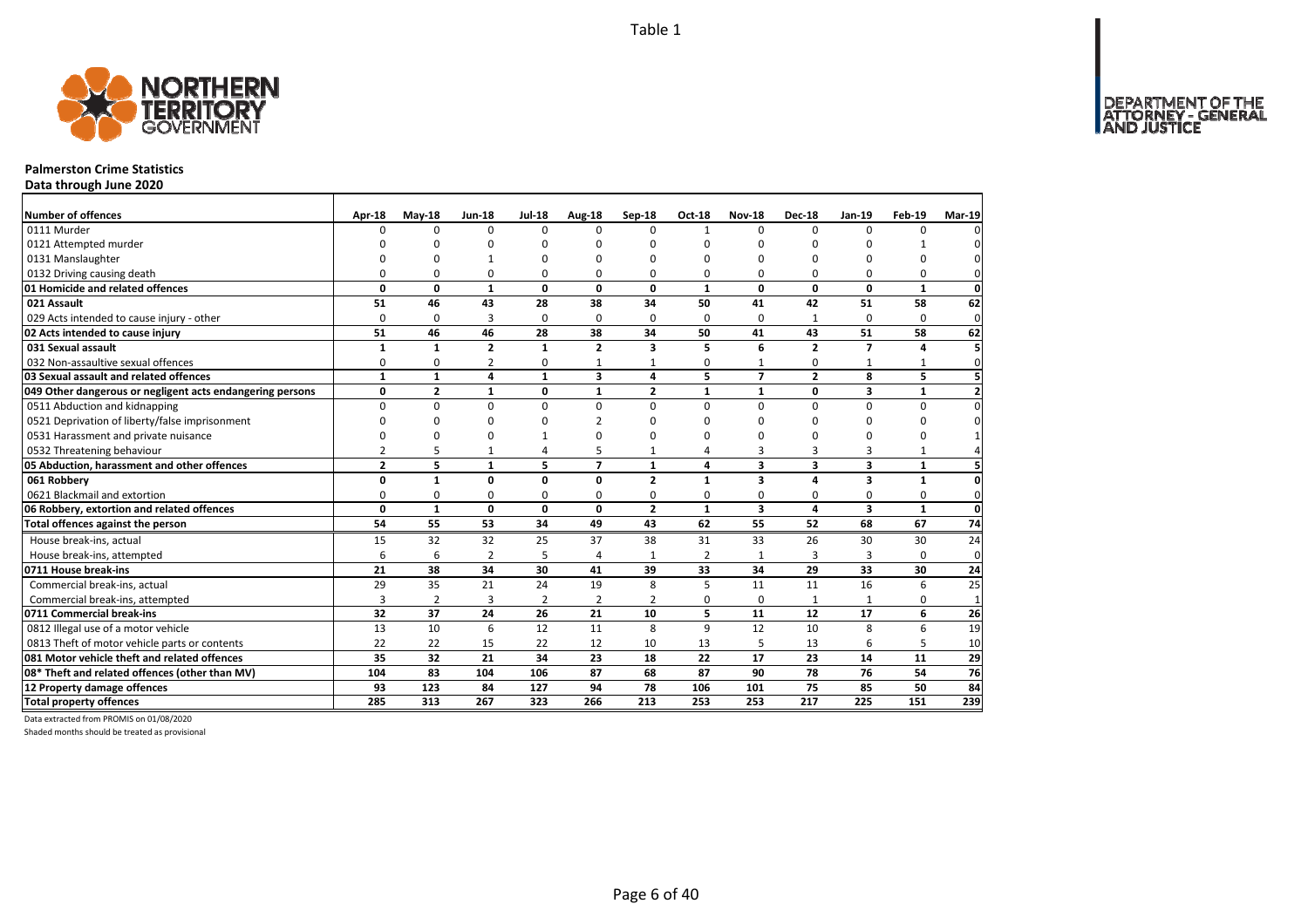

### **Palmerston Crime Statistics**

**Data through June 2020**

| <b>Number of offences</b>                                 | Apr-19   | <b>Mav-19</b>  | <b>Jun-19</b>  | <b>Jul-19</b>  | <b>Aug-19</b>  | Sep-19                  | Oct-19         | <b>Nov-19</b>  | <b>Dec-19</b>    | <b>Jan-20</b>  | Feb-20                  | Mar-20                | Apr-20                   | <b>Mav-20</b>  | <b>Jun-20</b>   |
|-----------------------------------------------------------|----------|----------------|----------------|----------------|----------------|-------------------------|----------------|----------------|------------------|----------------|-------------------------|-----------------------|--------------------------|----------------|-----------------|
| 0111 Murder                                               |          | $\Omega$       | $\Omega$       | $\Omega$       | $\Omega$       | $\Omega$                | $\Omega$       | $\Omega$       |                  | $\Omega$       |                         |                       | $\Omega$                 | $\Omega$       |                 |
| 0121 Attempted murder                                     |          |                |                |                |                |                         |                |                |                  |                |                         |                       |                          |                |                 |
| 0131 Manslaughter                                         |          |                |                |                |                |                         |                |                |                  | $\Omega$       |                         |                       |                          |                |                 |
| 0132 Driving causing death                                |          |                |                |                | $\Omega$       |                         |                |                | O                | $\Omega$       |                         |                       |                          |                |                 |
| 01 Homicide and related offences                          | $\Omega$ | 0              | $\Omega$       | 0              | 0              | $\Omega$                | 0              | $\Omega$       | $\mathbf{1}$     | 0              | 0                       | $\Omega$              | $\Omega$                 | $\Omega$       | $\mathbf{0}$    |
| 021 Assault                                               | 52       | 36             | 32             | 47             | 55             | 44                      | 51             | 37             | 39               | 42             | 40                      | 58                    | 43                       | 61             | 59              |
| 029 Acts intended to cause injury - other                 | $\Omega$ | $\Omega$       | $\Omega$       | $\Omega$       | $\mathbf 0$    | $\Omega$                | -1             |                | $\Omega$         | 1              | $\Omega$                | $\Omega$              | $\overline{2}$           | $\Omega$       | $\mathbf{0}$    |
| 02 Acts intended to cause injury                          | 52       | 36             | 32             | 47             | 55             | 44                      | 52             | 38             | 39               | 43             | 40                      | 58                    | 45                       | 61             | 59              |
| 031 Sexual assault                                        |          | Δ              | 5              | $\mathbf{0}$   | $\overline{2}$ | 5                       | 3              | 5              | $\Delta$         | $\overline{7}$ | $\overline{2}$          | $\overline{2}$        | $\overline{7}$           | 5              |                 |
| 032 Non-assaultive sexual offences                        | ۵        | O              | $\Omega$       | $\Omega$       | 3              | $\Omega$                | 0              | $\overline{2}$ |                  | 1              |                         |                       | $\overline{\phantom{0}}$ |                |                 |
| 03 Sexual assault and related offences                    | 4        | Δ              | 5.             | $\mathbf{0}$   | 5              | 5                       | 3              | $\overline{7}$ | 5                | 8              | $\overline{\mathbf{3}}$ | 4                     | 9                        | 5              |                 |
| 049 Other dangerous or negligent acts endangering persons | 0        | $\mathbf{1}$   | $\mathbf{1}$   | $\mathbf{1}$   | 0              | $\mathbf{1}$            | $\mathbf{1}$   | $\Omega$       | 0                | $\mathbf{1}$   | $\mathbf{1}$            | $\overline{2}$        |                          | $\overline{2}$ |                 |
| 0511 Abduction and kidnapping                             | $\Omega$ | $\Omega$       | $\Omega$       | $\Omega$       | $\mathbf 0$    | $\Omega$                | 0              | $\Omega$       | $\Omega$         | $\Omega$       | $\Omega$                | U                     | $\Omega$                 | $\Omega$       |                 |
| 0521 Deprivation of liberty/false imprisonment            |          |                |                |                | n              |                         |                |                |                  | ŋ              |                         |                       |                          |                |                 |
| 0531 Harassment and private nuisance                      |          |                |                |                | n              |                         |                |                |                  |                |                         |                       |                          |                |                 |
| 0532 Threatening behaviour                                |          |                |                |                | 3              | 6                       |                |                |                  | 1              |                         |                       |                          |                |                 |
| 05 Abduction, harassment and other offences               | 6        | Δ              | 6              | 8              | 3              | 6                       | $\overline{2}$ | 6              | $\overline{2}$   | $\overline{2}$ | 6                       | 5                     |                          | $\overline{2}$ |                 |
| 061 Robbery                                               | 3        | $\overline{2}$ | $\Omega$       | $\overline{2}$ | $\overline{2}$ | $\overline{2}$          | $\overline{2}$ | $\Delta$       | 5                | 4              | 3                       | Δ                     | $\mathbf{3}$             | $\Omega$       |                 |
| 0621 Blackmail and extortion                              |          | 0              | 0              | 0              | 0              | $\mathbf 0$             | 0              |                | 0                | 0              | 0                       |                       |                          |                |                 |
| 06 Robbery, extortion and related offences                | 3        | $\overline{2}$ | 0              | $\overline{2}$ | $\overline{2}$ | $\overline{2}$          | $\overline{2}$ | $\Delta$       | 5                | 4              | $\overline{\mathbf{3}}$ | Δ                     | $\mathbf{3}$             | $\Omega$       |                 |
| Total offences against the person                         | 65       | 47             | 44             | 58             | 65             | 58                      | 60             | 55             | 52               | 58             | 53                      | 73                    | 62                       | 70             | 68              |
| House break-ins, actual                                   | 24       | 14             | 12             | 23             | 21             | 24                      | 30             | 38             | 36               | 42             | 27                      | 49                    | 23                       | 18             | 19              |
| House break-ins, attempted                                | $\Omega$ | $\mathbf{1}$   | $\overline{2}$ | $\mathbf{1}$   | $\mathbf{1}$   |                         | $\overline{2}$ | $\overline{3}$ | $\overline{2}$   | $\overline{7}$ | $\overline{2}$          | 11                    | $\Delta$                 | $\overline{3}$ |                 |
| 0711 House break-ins                                      | 24       | 15             | 14             | 24             | 22             | 25                      | 32             | 41             | 38               | 49             | 29                      | 60                    | 27                       | 21             | 24              |
| Commercial break-ins, actual                              | 28       | 12             | $\overline{2}$ | 9              | 4              | 3                       | 10             |                | 11               | 13             | 15                      | 13                    | 11                       | -5             |                 |
| Commercial break-ins, attempted                           | 2        | -1             | O              | -1             | 0              | $\Omega$                |                |                | $\mathbf 0$      | 2              | 1                       | 2                     |                          |                |                 |
| 0711 Commercial break-ins                                 | 30       | 13             | $\overline{2}$ | 10             | $\overline{a}$ | $\overline{\mathbf{3}}$ | 11             | 5              | 11               | 15             | 16                      | 15                    | 12                       | 6              |                 |
| 0812 Illegal use of a motor vehicle                       | 13       | 10             | 4              | 5              | 12             | 8                       | 8              | 14             | 9                | 8              | 11                      | $\mathsf{\mathsf{R}}$ | 8                        | $\mathbf{3}$   |                 |
| 0813 Theft of motor vehicle parts or contents             | 8        | 11             | $\overline{7}$ | $\overline{2}$ | 10             | 10                      | 17             | 14             | 11               | 19             | 5                       | 27                    | 11                       |                |                 |
| 081 Motor vehicle theft and related offences              | 21       | 21             | 11             | $\overline{7}$ | 22             | 18                      | 25             | 28             | 20               | 27             | 16                      | 35                    | 19                       | 10             |                 |
| 08* Theft and related offences (other than MV)            | 68       | 52             | 48             | 55             | 74             | 64                      | 86             | 93             | 61               | 120            | 89                      | 105                   | 63                       | 55             | 36              |
| 12 Property damage offences                               | 87       | 80             | 70             | 67             | 67             | 73                      | 82             | 62             | 82               | 101            | 86                      | 142                   | 76                       | 64             | 56              |
| <b>Total property offences</b>                            | 230      | 181            | 145            | 163            | 189            | 183                     | 236            | 229            | $\overline{212}$ | 312            | 236                     | 357                   | 197                      | 156            | $\frac{127}{2}$ |

Data extracted from PROMIS on 01/08/2020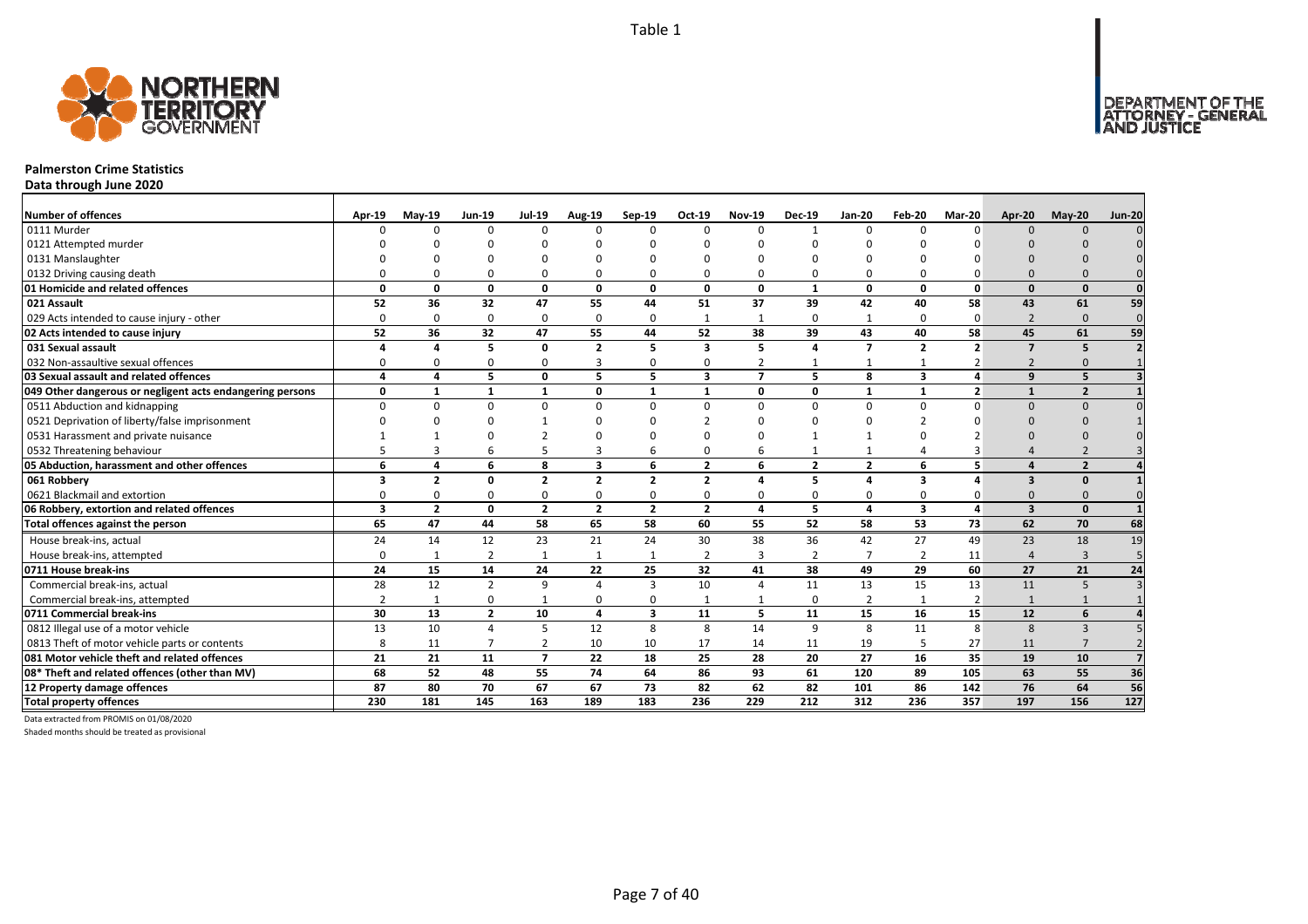DEPARTMENT OF THE<br>ATTORNEY - GENERAL



## **Alice Springs Crime Statistics**

**Data through June 2020**

| Number of offences<br>0111 Murder                                               | Apr-18            | $May-18$<br>1  | <b>Jun-18</b><br>$\Omega$ | <b>Jul-18</b><br>$\Omega$ | <b>Aug-18</b><br>$\Omega$ | Sep-18<br>O             | Oct-18<br>$\Omega$ | <b>Nov-18</b><br>$\Omega$ | <b>Dec-18</b><br>$\Omega$ | Jan-19<br>$\Omega$ | Feb-19<br><sup>0</sup> | <b>Mar-19</b>  |
|---------------------------------------------------------------------------------|-------------------|----------------|---------------------------|---------------------------|---------------------------|-------------------------|--------------------|---------------------------|---------------------------|--------------------|------------------------|----------------|
|                                                                                 |                   | ŋ              | $\Omega$                  | O                         | O                         | ŋ                       | O                  | O                         | $\Omega$                  | $\Omega$           |                        |                |
| 0121 Attempted murder                                                           |                   | ŋ              | 0                         | O                         |                           | ŋ                       | C                  | O                         | $\Omega$                  | $\Omega$           | O                      | O              |
| 0131 Manslaughter<br>0132 Driving causing death                                 | O                 | 0              | 0                         | 1                         | 0                         | 0                       | -1                 | 0                         | $\Omega$                  | $\Omega$           | 0                      | O              |
| 01 Homicide and related offences                                                | $\mathbf{1}$      | $\mathbf{1}$   | $\mathbf 0$               | $\mathbf{1}$              | 0                         | 0                       | $\mathbf{1}$       | 0                         | $\mathbf{0}$              | 0                  | $\mathbf{0}$           | $\mathbf 0$    |
| 021 Assault                                                                     | 145               | 147            | 138                       | 139                       | 115                       | 127                     | 107                | 120                       | 150                       | 109                | 102                    | 127            |
| 029 Acts intended to cause injury - other                                       | 0                 | 0              | 2                         | 0                         | 0                         | 0                       | 0                  | $\mathbf{1}$              | 0                         | $\Omega$           | 0                      | $\overline{2}$ |
| 02 Acts intended to cause injury                                                | 145               | 147            | 140                       | 139                       | 115                       | 127                     | 107                | 121                       | 150                       | 109                | 102                    | 129            |
| 031 Sexual assault                                                              |                   | $\overline{2}$ | $\overline{7}$            | 13                        | 4                         | 3                       | 6                  |                           | 4                         | $\overline{7}$     |                        |                |
| 032 Non-assaultive sexual offences                                              | 3                 | 0              | 0                         | $\Omega$                  | 0                         | 0                       | $\Omega$           | 6                         | $\Omega$                  | $\Omega$           | 3                      |                |
| 03 Sexual assault and related offences                                          | $\mathbf{1}$<br>4 | $\overline{2}$ | $\overline{7}$            | 13                        | 4                         | 3                       | 6                  | $\overline{\mathbf{z}}$   | 4                         | $\overline{7}$     | $\mathbf{1}$<br>4      |                |
|                                                                                 |                   |                |                           |                           |                           | 6                       |                    |                           |                           |                    |                        |                |
| 049 Other dangerous or negligent acts endangering persons                       | 6<br>$\Omega$     | 3              | 3                         | 3<br>$\mathbf 0$          | 3<br>$\Omega$             | $\Omega$                | 0<br>$\Omega$      | 4<br>0                    | $\mathbf{1}$<br>$\Omega$  | 1<br>$\Omega$      | 5                      | $\Omega$       |
| 0511 Abduction and kidnapping<br>0521 Deprivation of liberty/false imprisonment | O                 | 0<br>1         | 0<br>$\Omega$             | 1                         |                           | O                       | n                  | O                         | $\mathbf{1}$              |                    | 0                      |                |
|                                                                                 |                   | O              |                           |                           |                           | ŋ                       | n                  |                           |                           | $\Omega$           | 0                      |                |
| 0531 Harassment and private nuisance                                            |                   |                | 0                         | $\Omega$                  |                           |                         |                    | O                         | $\Omega$                  |                    | 0                      |                |
| 0532 Threatening behaviour                                                      | 3                 | 5              | 8                         | $\overline{7}$            | 8                         | 5                       | 4                  | 7                         | 10                        | $\overline{7}$     | 3                      |                |
| 05 Abduction, harassment and other offences                                     | 4                 | 6              | 8                         | 8                         | 9                         | 5                       | 4                  | $\overline{7}$            | 11                        | 8                  | 3                      |                |
| 061 Robbery                                                                     | $\overline{2}$    | $\overline{2}$ | $\overline{2}$            | $\overline{\mathbf{3}}$   | 3                         | 3                       | $\mathbf{1}$       | $\overline{2}$            | 5                         | $\overline{2}$     | $\mathbf{1}$           |                |
| 0621 Blackmail and extortion                                                    | $\Omega$          | 0              | 0                         | $\mathbf 0$               | 0                         | 0                       | 0                  | 0                         | $\Omega$                  | $\Omega$           | 0                      | $\mathbf 0$    |
| 06 Robbery, extortion and related offences                                      | $\overline{2}$    | $\overline{2}$ | $\overline{2}$            | $\overline{\mathbf{3}}$   | 3                         | $\overline{\mathbf{3}}$ | 1                  | $\overline{2}$            | 5                         | $\overline{2}$     | $\mathbf{1}$           | $\overline{2}$ |
| Total offences against the person                                               | 162               | 161            | 160                       | 167                       | 134                       | 144                     | 119                | 141                       | 171                       | 127                | 115                    | 144            |
| House break-ins, actual                                                         | 25                | 55             | 15                        | 35                        | 65                        | 55                      | 43                 | 81                        | 58                        | 53                 | 39                     | 47             |
| House break-ins, attempted                                                      | 6                 | 5              | $\overline{a}$            | 4                         | 11                        | 4                       | 3                  | 11                        | 6                         |                    | 5                      | 8              |
| 0711 House break-ins                                                            | 31                | 60             | 19                        | 39                        | 76                        | 59                      | 46                 | 92                        | 64                        | 60                 | 44                     | 55             |
| Commercial break-ins, actual                                                    | 23                | 41             | 18                        | 54                        | 32                        | 37                      | 22                 | 29                        | 31                        | 21                 | 17                     | 19             |
| Commercial break-ins, attempted                                                 | 3                 | 5              | 4                         | 6                         | 4                         | 6                       | 0                  | 13                        | 6                         | 5                  | 8                      | 5              |
| 0711 Commercial break-ins                                                       | 26                | 46             | 22                        | 60                        | 36                        | 43                      | 22                 | 42                        | 37                        | 26                 | 25                     | 24             |
| 0812 Illegal use of a motor vehicle                                             | 13                | 23             | 14                        | 17                        | 18                        | 13                      | 21                 | 34                        | 24                        | 15                 | 14                     | 14             |
| 0813 Theft of motor vehicle parts or contents                                   | 20                | 19             | 10                        | 37                        | 39                        | 26                      | 25                 | 23                        | 16                        | 10                 | 13                     | 19             |
| 081 Motor vehicle theft and related offences                                    | 33                | 42             | 24                        | 54                        | 57                        | 39                      | 46                 | 57                        | 40                        | 25                 | 27                     | 33             |
| 08* Theft and related offences (other than MV)                                  | 134               | 116            | 95                        | 149                       | 152                       | 128                     | 120                | 155                       | 152                       | 106                | 123                    | 107            |
| 12 Property damage offences                                                     | 152               | 137            | 91                        | 187                       | 205                       | 188                     | 137                | 163                       | 166                       | 112                | 91                     | 126            |
| <b>Total property offences</b>                                                  | 376               | 401            | 251                       | 489                       | 526                       | 457                     | 371                | 509                       | 459                       | 329                | 310                    | 345            |

Data extracted from PROMIS on 01/08/2020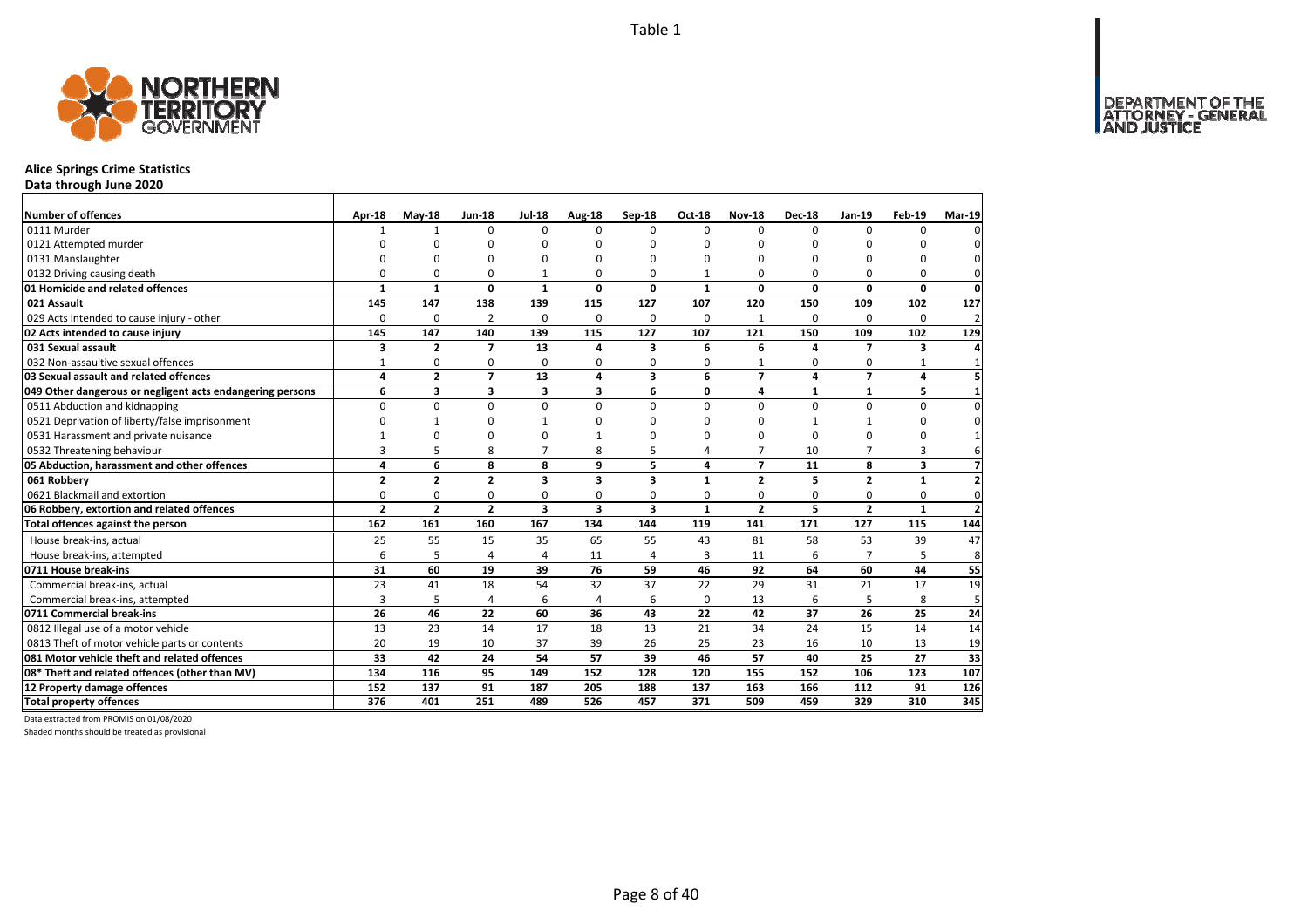

## **Alice Springs Crime Statistics**

**Data through June 2020**

| Number of offences                                        | Apr-19       | $May-19$       | <b>Jun-19</b>  | <b>Jul-19</b>           | <b>Aug-19</b>  | Sep-19                  | Oct-19                  | <b>Nov-19</b>           | <b>Dec-19</b>  | <b>Jan-20</b>   | Feb-20                   | Mar-20                  | Apr-20         | $May-20$                 | <b>Jun-20</b> |
|-----------------------------------------------------------|--------------|----------------|----------------|-------------------------|----------------|-------------------------|-------------------------|-------------------------|----------------|-----------------|--------------------------|-------------------------|----------------|--------------------------|---------------|
| 0111 Murder                                               | n            | $\Omega$       | $\Omega$       | O                       | 0              | $\Omega$                | $\Omega$                | n                       | $\Omega$       | $\Omega$        | n                        | U                       |                | $\cap$                   |               |
| 0121 Attempted murder                                     |              |                |                |                         |                |                         |                         |                         |                |                 |                          |                         |                |                          |               |
| 0131 Manslaughter                                         |              |                |                |                         |                |                         |                         |                         |                |                 |                          |                         |                |                          |               |
| 0132 Driving causing death                                |              |                |                | ŋ                       | 0              |                         |                         |                         | $\Omega$       | $\Omega$        |                          |                         |                |                          |               |
| 01 Homicide and related offences                          | $\Omega$     | O              | $\Omega$       | 0                       | $\mathbf 0$    | 0                       | $\Omega$                | $\Omega$                | 0              | 0               | $\Omega$                 | $\Omega$                | $\mathbf{1}$   | $\Omega$                 |               |
| 021 Assault                                               | 100          | 105            | 100            | 143                     | 105            | 123                     | 147                     | 150                     | 161            | 136             | 162                      | 149                     | 101            | 113                      | 103           |
| 029 Acts intended to cause injury - other                 | 0            | 0              | $\Omega$       | 0                       | 0              | $\mathbf 0$             | -1                      | $\Omega$                | $\overline{2}$ | $\mathbf 0$     | $\mathbf 0$              | $\Omega$                |                | $\mathbf 0$              | $\Omega$      |
| 02 Acts intended to cause injury                          | 100          | 105            | 100            | 143                     | 105            | 123                     | 148                     | 150                     | 163            | 136             | 162                      | 149                     | 102            | 113                      | 103           |
| 031 Sexual assault                                        | 6            | 5              |                | 3                       | 5              | 6                       | 6                       | q                       | 3              | 11              | $\overline{\phantom{a}}$ | $\overline{\mathbf{z}}$ |                | $\overline{2}$           |               |
| 032 Non-assaultive sexual offences                        | 0            |                | $\Omega$       | 0                       |                |                         |                         |                         |                | $\mathbf{1}$    | 0                        |                         |                |                          |               |
| 03 Sexual assault and related offences                    | 6            | q              | 4              | $\overline{\mathbf{3}}$ | 9              | $\overline{ }$          | 8                       | q                       | $\Delta$       | $\overline{12}$ | $\overline{ }$           | $\overline{2}$          | $\overline{2}$ | $\overline{\phantom{a}}$ |               |
| 049 Other dangerous or negligent acts endangering persons | 5            | $\overline{2}$ | 5              | 5                       | 3              | $\overline{2}$          | 4                       | $\overline{\mathbf{3}}$ | $\overline{a}$ | $\overline{2}$  | 3                        | $\overline{2}$          | $\overline{2}$ | $\Omega$                 |               |
| 0511 Abduction and kidnapping                             | <sup>0</sup> | $\Omega$       | $\Omega$       | $\Omega$                | 0              | $\Omega$                | <sup>0</sup>            | $\Omega$                | $\Omega$       | 0               | $\Omega$                 | U                       | $\Omega$       | $\Omega$                 |               |
| 0521 Deprivation of liberty/false imprisonment            |              |                |                |                         |                | ŋ                       |                         |                         |                | U               |                          |                         |                |                          |               |
| 0531 Harassment and private nuisance                      |              |                |                |                         |                |                         |                         |                         |                |                 |                          |                         |                |                          |               |
| 0532 Threatening behaviour                                |              | q              | 8              | 6                       | 5              |                         |                         |                         |                | 6               | 8                        | 16                      |                |                          | 10            |
| 05 Abduction, harassment and other offences               |              | 10             | 8              | 6                       | 6              | $\overline{ }$          | $\overline{7}$          | $\Delta$                | $\overline{ }$ | 6               | 11                       | 17                      | 6              | 5                        | 11            |
| 061 Robbery                                               | 3            | 4              | $\overline{2}$ | $\overline{\mathbf{3}}$ | 1              | $\overline{\mathbf{3}}$ | $\overline{\mathbf{3}}$ | $\overline{\mathbf{3}}$ | $\Delta$       | 6               | $\overline{\mathbf{3}}$  | 8                       | $\overline{2}$ | $\Omega$                 | $\Omega$      |
| 0621 Blackmail and extortion                              | 0            | 0              | $\Omega$       | 0                       | $\Omega$       | $\Omega$                | 0                       | $\Omega$                | $\overline{2}$ | $\Omega$        | $\Omega$                 |                         | $\Omega$       | $\Omega$                 | $\Omega$      |
| 06 Robbery, extortion and related offences                | 3            | 4              | $\overline{2}$ | 3                       | $\mathbf{1}$   | $\overline{\mathbf{3}}$ | $\overline{\mathbf{3}}$ | $\overline{\mathbf{3}}$ | 6              | 6               | $\overline{\mathbf{3}}$  | 8                       | $\overline{2}$ | $\mathbf{0}$             | $\mathbf{0}$  |
| Total offences against the person                         | 118          | 130            | 119            | 160                     | 124            | 142                     | 170                     | 169                     | 184            | 162             | 186                      | 178                     | 115            | 120                      | 118           |
| House break-ins, actual                                   | 22           | 27             | 35             | 26                      | 26             | 18                      | 61                      | 36                      | 44             | 66              | 59                       | 50                      | 37             | 21                       | 14            |
| House break-ins, attempted                                |              | $\overline{7}$ | 5              | 5                       | 5              | $\overline{2}$          | $\overline{7}$          | 3                       | 8              | 13              | 11                       | 11                      | $\Delta$       | 5                        | $\mathbf{1}$  |
| 0711 House break-ins                                      | 23           | 34             | 40             | 31                      | 31             | 20                      | 68                      | 39                      | 52             | 79              | 70                       | 61                      | 41             | 26                       | 15            |
| Commercial break-ins, actual                              | 19           | 41             | 19             | 6                       | 10             | 23                      | 35                      | 38                      | 26             | 38              | 28                       | 26                      | 16             | 8                        | 15            |
| Commercial break-ins, attempted                           | З            | 2              | $\Omega$       | 4                       | 1              | 4                       | 3                       | 8                       | $\Delta$       | 14              | 3                        | 5                       | $\mathbf{3}$   |                          |               |
| 0711 Commercial break-ins                                 | 22           | 43             | 19             | 10                      | 11             | 27                      | 38                      | 46                      | 30             | $\overline{52}$ | 31                       | 31                      | 19             | 12                       | 18            |
| 0812 Illegal use of a motor vehicle                       | Δ            | 13             | 12             | 6                       | $\overline{7}$ | 11                      | 23                      | 15                      | 20             | 26              | 15                       | $\overline{7}$          | 5              | 10                       | 11            |
| 0813 Theft of motor vehicle parts or contents             | 26           | 21             | 26             | 19                      | 24             | 9                       | 21                      | q                       | 13             | 21              | 20                       | 15                      | $\Delta$       | $\overline{2}$           | 6             |
| 081 Motor vehicle theft and related offences              | 30           | 34             | 38             | 25                      | 31             | 20                      | 44                      | 24                      | 33             | 47              | 35                       | 22                      | $\mathbf{q}$   | 12                       | 17            |
| 08* Theft and related offences (other than MV)            | 141          | 146            | 101            | 123                     | 145            | 124                     | 167                     | 139                     | 170            | 160             | 157                      | 140                     | 70             | 56                       | 56            |
| 12 Property damage offences                               | 118          | 181            | 167            | 116                     | 176            | 124                     | 196                     | 157                     | 177            | 217             | 216                      | 174                     | 99             | 79                       | 90            |
| <b>Total property offences</b>                            | 334          | 438            | 365            | 305                     | 394            | 315                     | 513                     | 405                     | 462            | 555             | 509                      | 428                     | 238            | 185                      | 196           |

Data extracted from PROMIS on 01/08/2020

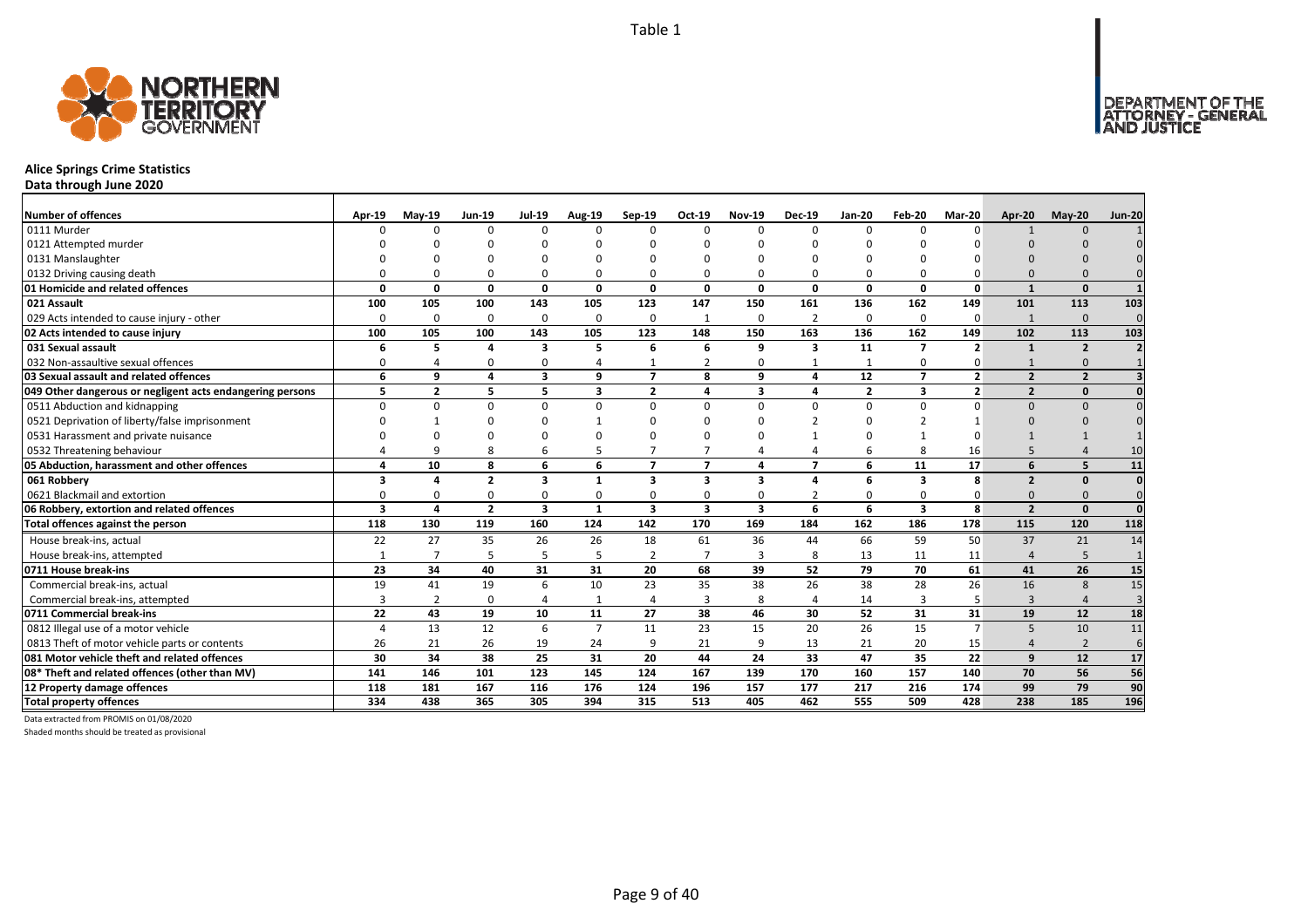DEPARTMENT OF THE<br>ATTORNEY - GENERAL



### **Katherine Crime Statistics**

**Data through June 2020**

| Number of offences                                        | <b>Apr-18</b> | $May-18$       | <b>Jun-18</b>  | <b>Jul-18</b>   | <b>Aug-18</b>  | Sep-18         | <b>Oct-18</b>           | <b>Nov-18</b>  | <b>Dec-18</b>  | Jan-19         | $Feb-19$       | <b>Mar-19</b>  |
|-----------------------------------------------------------|---------------|----------------|----------------|-----------------|----------------|----------------|-------------------------|----------------|----------------|----------------|----------------|----------------|
| 0111 Murder                                               | $\Omega$      | $\Omega$       | $\Omega$       | $\Omega$        | <sup>n</sup>   | 0              | $\Omega$                | $\Omega$       | $\Omega$       | $\Omega$       | $\Omega$       |                |
| 0121 Attempted murder                                     |               |                | ŋ              | $\Omega$        |                | O              |                         | n              |                |                |                |                |
| 0131 Manslaughter                                         |               |                | $\Omega$       | $\Omega$        |                | O              | n                       | O              |                | ŋ              | n              |                |
| 0132 Driving causing death                                | $\Omega$      | $\Omega$       | 0              | $\Omega$        | $\Omega$       | O              | $\Omega$                | $\Omega$       | $\Omega$       | $\Omega$       | 0              |                |
| 01 Homicide and related offences                          | 0             | 0              | 0              | $\mathbf 0$     | 0              | 0              | 0                       | 0              | $\mathbf{0}$   | 0              | 0              | $\Omega$       |
| 021 Assault                                               | 44            | 44             | 50             | 57              | 49             | 50             | 65                      | 47             | 50             | 44             | 28             | 49             |
| 029 Acts intended to cause injury - other                 | $\Omega$      | 0              | 0              | $\Omega$        | $\Omega$       | 0              | $\mathbf{1}$            | $\Omega$       | $\Omega$       | $\Omega$       | $\Omega$       | $\mathbf 0$    |
| 02 Acts intended to cause injury                          | 44            | 44             | 50             | 57              | 49             | 50             | 66                      | 47             | 50             | 44             | 28             | 49             |
| 031 Sexual assault                                        | 3             | 0              | 0              | $\overline{2}$  | $\Omega$       | 3              | 4                       | 3              | $\Omega$       | $\overline{2}$ | $\overline{2}$ |                |
| 032 Non-assaultive sexual offences                        | 0             | 0              | 0              | $\Omega$        | 0              | 0              | 0                       | $\mathbf{1}$   | $\Omega$       | 1              | 0              | $\Omega$       |
| 03 Sexual assault and related offences                    | 3             | 0              | $\mathbf 0$    | $\overline{2}$  | 0              | 3              | 4                       | 4              | 0              | 3              | $\overline{2}$ | 6              |
| 049 Other dangerous or negligent acts endangering persons | $\mathbf{1}$  | 0              | 0              | 0               | 0              | 0              | 0                       | 0              | 0              | $\overline{2}$ | 0              | $\overline{2}$ |
| 0511 Abduction and kidnapping                             | $\Omega$      | $\Omega$       | $\Omega$       | $\Omega$        | 0              | $\Omega$       | $\Omega$                | $\Omega$       | $\Omega$       | $\Omega$       | 0              |                |
| 0521 Deprivation of liberty/false imprisonment            | $\Omega$      | U              | $\Omega$       | $\Omega$        |                | O              | n                       | O              |                | ŋ              | U              |                |
| 0531 Harassment and private nuisance                      | $\Omega$      | $\Omega$       | $\Omega$       | n               | n              | O              | n                       | $\Omega$       | $\Omega$       | ŋ              | 0              |                |
| 0532 Threatening behaviour                                | 3             | $\overline{2}$ | $\mathbf{1}$   | 0               | $\overline{2}$ | $\overline{2}$ | $\overline{2}$          | 1              | $\mathbf{1}$   | 1              | 0              |                |
| 05 Abduction, harassment and other offences               | 3             | $\overline{2}$ | $\mathbf{1}$   | $\mathbf 0$     | $\overline{2}$ | $\overline{2}$ | $\overline{2}$          | $\mathbf{1}$   | $\overline{2}$ | $\mathbf{1}$   | 0              |                |
| 061 Robbery                                               | 0             | 0              | 0              | $\mathbf 0$     | $\Omega$       | 0              | $\Omega$                | 0              | $\overline{2}$ | 0              | $\mathbf{1}$   |                |
| 0621 Blackmail and extortion                              | 0             | 0              | 0              | 0               | 0              | 0              | 0                       | 0              | 0              | 0              | 0              | $\Omega$       |
| 06 Robbery, extortion and related offences                | $\mathbf{0}$  | $\mathbf{0}$   | $\mathbf{0}$   | $\mathbf 0$     | 0              | 0              | 0                       | $\mathbf{0}$   | $\overline{2}$ | 0              | $\mathbf{1}$   | $\overline{3}$ |
| Total offences against the person                         | 51            | 46             | 51             | 59              | 51             | 55             | 72                      | 52             | 54             | 50             | 31             | 62             |
| House break-ins, actual                                   | 4             | 6              | $\overline{7}$ | 5               | 14             | 13             | 12                      | 10             | 12             | 25             | 6              | 6              |
| House break-ins, attempted                                | $\mathbf{1}$  | $\overline{2}$ | $\mathbf{1}$   | $\mathbf{1}$    | $\Omega$       | $\mathbf{1}$   | $\mathbf{1}$            | $\mathbf{1}$   | $\overline{2}$ | 3              | 0              | $\mathbf{1}$   |
| 0711 House break-ins                                      | 5             | 8              | 8              | 6               | 14             | 14             | 13                      | 11             | 14             | 28             | 6              |                |
| Commercial break-ins, actual                              | 13            | 27             | 11             | 5               | 26             | 40             | 33                      | 22             | 38             | 40             | 27             | 35             |
| Commercial break-ins, attempted                           | $\mathbf{1}$  | 4              | $\overline{2}$ | 1               | $\Omega$       | 3              | $\overline{2}$          | $\overline{2}$ | 3              | $\overline{2}$ | 0              | 3              |
| 0711 Commercial break-ins                                 | 14            | 31             | 13             | 6               | 26             | 43             | 35                      | 24             | 41             | 42             | 27             | 38             |
| 0812 Illegal use of a motor vehicle                       | 0             | 5              | $\overline{2}$ | $\overline{3}$  | 3              | 5              | $\overline{2}$          | 3              | 5              | 13             | 6              | $\overline{a}$ |
| 0813 Theft of motor vehicle parts or contents             | 5             | 0              | 8              | 4               | 3              | 0              | $\mathbf{1}$            | $\overline{7}$ | 3              | 4              | 2              | 6              |
| 081 Motor vehicle theft and related offences              | 5             | 5              | 10             | $\overline{7}$  | 6              | 5              | $\overline{\mathbf{3}}$ | 10             | 8              | 17             | 8              | 8              |
| 08* Theft and related offences (other than MV)            | 28            | 34             | 37             | 28              | 41             | 45             | 45                      | 30             | 47             | 56             | 27             | 37             |
| 12 Property damage offences                               | 20            | 20             | 30             | 26              | 34             | 38             | 35                      | 31             | 35             | 60             | 28             | 47             |
| <b>Total property offences</b>                            | 72            | 98             | 98             | $\overline{73}$ | 121            | 145            | 131                     | 106            | 145            | 203            | 96             | 137            |

Data extracted from PROMIS on 01/08/2020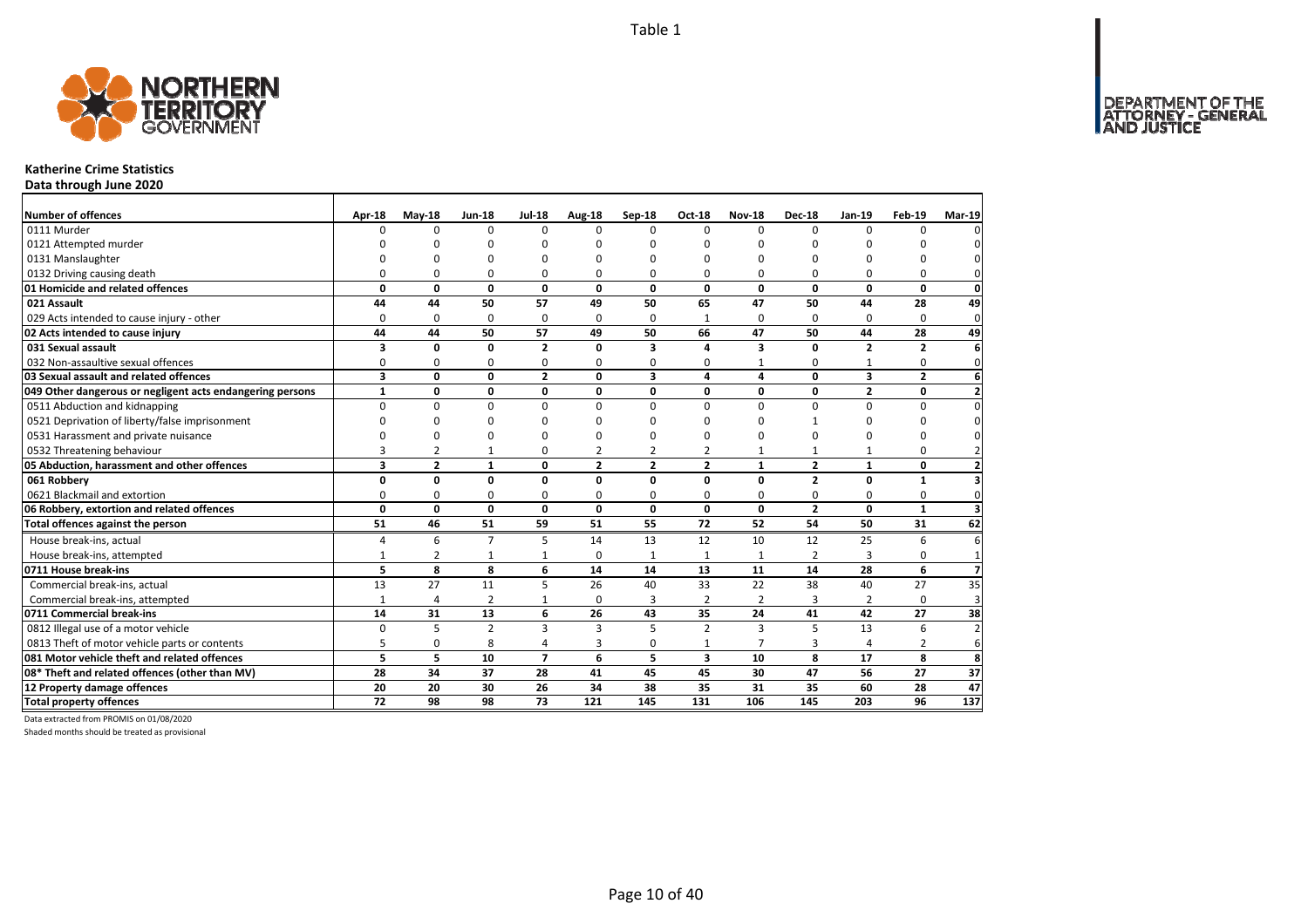

### **Katherine Crime Statistics**

**Data through June 2020**

| <b>Number of offences</b>                                 | Apr-19         | $Mav-19$       | <b>Jun-19</b>            | <b>Jul-19</b>  | <b>Aug-19</b> | Sep-19                  | Oct-19         | <b>Nov-19</b>           | <b>Dec-19</b>           | <b>Jan-20</b>           | Feb-20         | Mar-20                  | Apr-20                   | $May-20$                 | <b>Jun-20</b> |
|-----------------------------------------------------------|----------------|----------------|--------------------------|----------------|---------------|-------------------------|----------------|-------------------------|-------------------------|-------------------------|----------------|-------------------------|--------------------------|--------------------------|---------------|
| 0111 Murder                                               |                | $\Omega$       |                          | $\Omega$       | $\Omega$      | n                       | <sup>n</sup>   | $\Omega$                | $\Omega$                | $\Omega$                | $\Omega$       | n                       | $\Omega$                 | $\Omega$                 |               |
| 0121 Attempted murder                                     |                |                |                          |                |               |                         |                |                         |                         |                         |                |                         |                          |                          |               |
| 0131 Manslaughter                                         |                |                |                          |                |               |                         |                |                         |                         |                         |                |                         |                          |                          |               |
| 0132 Driving causing death                                |                |                |                          | $\Omega$       | 0             |                         |                | <sup>0</sup>            | 0                       | 0                       |                |                         | $\Omega$                 |                          |               |
| 01 Homicide and related offences                          | $\Omega$       | 0              | 1                        | $\mathbf 0$    | 0             | $\Omega$                | $\Omega$       | $\Omega$                | $\mathbf{0}$            | $\mathbf 0$             | $\Omega$       | $\Omega$                | $\Omega$                 | $\Omega$                 |               |
| 021 Assault                                               | 37             | 35             | 39                       | 35             | 33            | 32                      | 39             | 54                      | 52                      | 36                      | 58             | 39                      | 36                       | 42                       | 61            |
| 029 Acts intended to cause injury - other                 | $\Omega$       | $\Omega$       | $\Omega$                 | $\mathbf 0$    | $\mathbf 0$   | $\Omega$                | $\Omega$       | $\Omega$                | $\mathbf 0$             | 0                       | $\Omega$       | $\Omega$                | $\Omega$                 | $\Omega$                 | $\mathbf 0$   |
| 02 Acts intended to cause injury                          | 37             | 35             | 39                       | 35             | 33            | 32                      | 39             | 54                      | 52                      | 36                      | 58             | 39                      | 36                       | 42                       | 61            |
| 031 Sexual assault                                        | n              | 0              | 3                        | $\overline{2}$ | 0             | 3                       | $\overline{2}$ | $\overline{\mathbf{z}}$ | 4                       | $\mathbf{1}$            |                | $\overline{\mathbf{z}}$ | $\overline{2}$           | $\overline{2}$           |               |
| 032 Non-assaultive sexual offences                        | O              | O              | $\overline{2}$           | 3              | 0             | 0                       | n              | $\Omega$                | 0                       | 0                       |                |                         | $\Omega$                 |                          |               |
| 03 Sexual assault and related offences                    | $\Omega$       | $\Omega$       | 5.                       | 5              | 0             | $\overline{\mathbf{3}}$ | $\overline{2}$ | $\overline{2}$          | $\overline{a}$          | $\mathbf{1}$            | $\mathbf{1}$   | $\overline{2}$          | $\overline{\phantom{a}}$ | $\overline{2}$           |               |
| 049 Other dangerous or negligent acts endangering persons | $\Omega$       | 0              | $\Omega$                 | $\mathbf 0$    | 0             | $\overline{2}$          | $\overline{2}$ | -1                      | $\mathbf 0$             | $\mathbf{1}$            | 0              | 0                       | $\Omega$                 | $\Omega$                 |               |
| 0511 Abduction and kidnapping                             | $\Omega$       | $\Omega$       | $\Omega$                 | $\Omega$       | $\Omega$      | $\Omega$                | $\Omega$       | $\Omega$                | $\Omega$                | $\Omega$                | $\Omega$       | $\Omega$                | $\Omega$                 | $\Omega$                 |               |
| 0521 Deprivation of liberty/false imprisonment            |                |                |                          |                | ŋ             |                         |                |                         |                         | U                       |                |                         |                          |                          |               |
| 0531 Harassment and private nuisance                      |                |                |                          |                | O             |                         |                |                         |                         | O                       |                |                         |                          |                          |               |
| 0532 Threatening behaviour                                |                |                | n                        |                | $\mathbf 0$   | $\Omega$                |                |                         | $\overline{2}$          | $\mathbf{1}$            | $\Omega$       |                         |                          |                          |               |
| 05 Abduction, harassment and other offences               | 1              | $\mathbf{1}$   | $\mathbf{1}$             | $\mathbf{1}$   | 0             | 1                       | $\mathbf{1}$   | $\mathbf{1}$            | $\overline{\mathbf{2}}$ | $\mathbf{1}$            | $\mathbf{1}$   | $\mathbf{1}$            | $\overline{\mathbf{3}}$  | $\mathbf{1}$             |               |
| 061 Robbery                                               | $\Omega$       | 0              | $\mathbf{1}$             | $\mathbf{1}$   | 0             | $\mathbf{1}$            | 0              | 0                       | $\mathbf{0}$            | $\mathbf{0}$            | 0              | 0                       | $\Omega$                 | $\mathbf{1}$             |               |
| 0621 Blackmail and extortion                              | ∩              | 0              | $\Omega$                 | $\Omega$       | 0             | $\Omega$                | ŋ              | $\Omega$                | $\Omega$                | 0                       | $\Omega$       | 0                       | $\Omega$                 | $\Omega$                 |               |
| 06 Robbery, extortion and related offences                | $\Omega$       | $\mathbf 0$    | 1                        | $\mathbf{1}$   | 0             | $\mathbf{1}$            | 0              | 0                       | $\mathbf{0}$            | $\mathbf{0}$            | 0              | $\mathbf{0}$            | $\Omega$                 | $\mathbf{1}$             | $\mathbf{0}$  |
| Total offences against the person                         | 38             | 36             | 47                       | 42             | 33            | 39                      | 44             | 58                      | 58                      | 39                      | 60             | 42                      | 41                       | 46                       | 65            |
| House break-ins, actual                                   | 3              | $\overline{7}$ | 3                        | $\Omega$       | 5             | $\overline{ }$          | 10             | 18                      | 14                      | 17                      | 13             | 13                      | 10                       | $\mathbf{B}$             |               |
| House break-ins, attempted                                |                |                |                          | $\Omega$       | $\mathbf 0$   | $\overline{2}$          | $\Omega$       | $\overline{2}$          | 1                       | $\overline{2}$          | $\overline{2}$ | $\overline{2}$          | $\Omega$                 | $\Omega$                 |               |
| 0711 House break-ins                                      | $\mathbf{a}$   | 8              | 4                        | $\mathbf{0}$   | 5.            | 9                       | 10             | 20                      | 15                      | 19                      | 15             | 15                      | 10                       | $\overline{\mathbf{3}}$  |               |
| Commercial break-ins, actual                              | 13             | 10             | $\overline{7}$           | 10             | 11            | 6                       | $\overline{7}$ | 11                      | 8                       | 19                      | 25             | $\overline{7}$          | $\overline{3}$           | $\Omega$                 |               |
| Commercial break-ins, attempted                           |                |                | $\Omega$                 | $\overline{2}$ | 0             | $\overline{2}$          | <sup>0</sup>   | $\overline{2}$          | $\mathbf{1}$            | 1                       | $\overline{2}$ | 0                       | $\Omega$                 | $\Omega$                 |               |
| 0711 Commercial break-ins                                 | 16             | 14             | $\overline{\phantom{a}}$ | 12             | 11            | 8                       | $\overline{ }$ | 13                      | 9                       | 20                      | 27             | $\overline{7}$          | $\overline{3}$           | $\Omega$                 |               |
| 0812 Illegal use of a motor vehicle                       | $\overline{2}$ | 6              | $\Lambda$                | 1              | $\mathbf{1}$  | 1                       | $\overline{2}$ | 3                       | $\overline{3}$          | 3                       | 3              | $\overline{2}$          | $\Omega$                 | $\overline{\phantom{0}}$ |               |
| 0813 Theft of motor vehicle parts or contents             | $\Omega$       | <sup>0</sup>   | 2                        | 0              | 0             | $\Omega$                |                | 3                       | $\overline{2}$          | 0                       | 4              |                         |                          |                          |               |
| 081 Motor vehicle theft and related offences              | $\overline{2}$ | 6              | 6                        | 1              | $\mathbf{1}$  | 1                       | 4              | 6                       | 5                       | $\overline{\mathbf{3}}$ | $\overline{7}$ | 4                       | $\mathbf{1}$             | $\overline{\mathbf{3}}$  |               |
| 08* Theft and related offences (other than MV)            | 23             | 34             | 28                       | 28             | 41            | 21                      | 30             | 49                      | 27                      | 49                      | 43             | 48                      | 19                       | 13                       |               |
| 12 Property damage offences                               | 28             | 28             | 24                       | 22             | 16            | 34                      | 31             | 44                      | 33                      | 41                      | 34             | 34                      | 13                       | 23                       | 24            |
| <b>Total property offences</b>                            | 73             | 90             | 69                       | 63             | 74            | 73                      | 82             | 132                     | 89                      | 132                     | 126            | 108                     | 46                       | 42                       | 41            |

Data extracted from PROMIS on 01/08/2020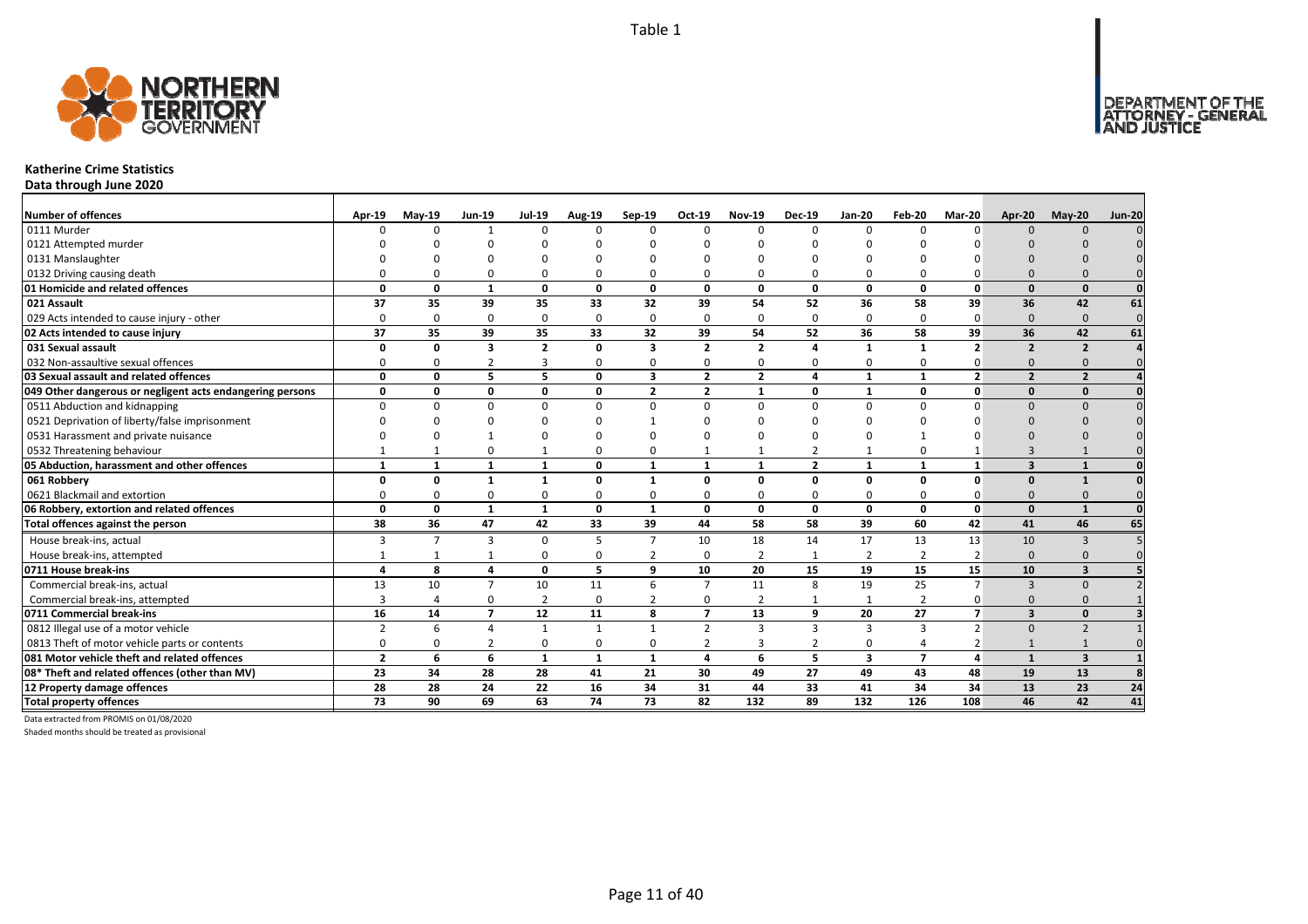DEPARTMENT OF THE<br>ATTORNEY - GENERAL<br>AND JUSTICE



### **Tennant Creek Crime Statistics**

**Data through June 2020**

| Number of offences                                        | Apr-18          | $May-18$       | <b>Jun-18</b>   | <b>Jul-18</b>  | Aug-18          | Sep-18       | Oct-18          | <b>Nov-18</b>           | <b>Dec-18</b>   | Jan-19         | Feb-19       | <b>Mar-19</b>           |
|-----------------------------------------------------------|-----------------|----------------|-----------------|----------------|-----------------|--------------|-----------------|-------------------------|-----------------|----------------|--------------|-------------------------|
| 0111 Murder                                               | n               | $\Omega$       | $\Omega$        | $\Omega$       | $\Omega$        | $\Omega$     | $\Omega$        | $\Omega$                | $\Omega$        | $\Omega$       | $\Omega$     |                         |
| 0121 Attempted murder                                     |                 |                | ŋ               | O              |                 | O            | ŋ               | O                       | O               |                |              |                         |
| 0131 Manslaughter                                         |                 | O              | U               | O              |                 | O            | ŋ               | 0                       | O               |                | $\Omega$     |                         |
| 0132 Driving causing death                                | n               | 0              | 0               | 0              | O               | 0            | 0               | 0                       | 0               | $\Omega$       | 0            | 0                       |
| 01 Homicide and related offences                          | 0               | 0              | $\mathbf{0}$    | 0              | 0               | 0            | 0               | 0                       | $\mathbf{0}$    | 0              | $\mathbf{0}$ | $\mathbf{0}$            |
| 021 Assault                                               | 23              | 19             | 11              | 24             | 26              | 14           | 25              | 33                      | 26              | 27             | 21           | 16                      |
| 029 Acts intended to cause injury - other                 | 0               | 0              | $\mathbf{1}$    | 0              | $\Omega$        | 0            | 0               | $\mathbf{1}$            | 0               | 0              | 0            | $\overline{0}$          |
| 02 Acts intended to cause injury                          | 23              | 19             | 12              | 24             | 26              | 14           | 25              | 34                      | 26              | 27             | 21           | 16                      |
| 031 Sexual assault                                        | $\mathbf{1}$    | $\overline{2}$ | 0               | 0              | $\mathbf{1}$    | 0            | $\mathbf{1}$    | $\overline{2}$          | 0               | $\overline{2}$ | 0            | $\overline{2}$          |
| 032 Non-assaultive sexual offences                        | 0               | 0              | 0               | $\Omega$       |                 | 0            | $\Omega$        | 0                       | $\Omega$        | $\Omega$       | 0            | 0                       |
| 03 Sexual assault and related offences                    | $\mathbf{1}$    | $\overline{2}$ | $\mathbf{0}$    | 0              | $\overline{2}$  | 0            | $\mathbf{1}$    | $\overline{2}$          | 0               | $\overline{2}$ | 0            | $\overline{\mathbf{z}}$ |
| 049 Other dangerous or negligent acts endangering persons | 0               | $\mathbf{1}$   | 0               | 0              | 0               | 0            | $\mathbf{1}$    | 0                       | $\mathbf 0$     | 0              | 0            |                         |
| 0511 Abduction and kidnapping                             | $\Omega$        | 0              | 0               | $\Omega$       | $\Omega$        | $\Omega$     | $\Omega$        | $\Omega$                | 0               | $\Omega$       | 0            | $\Omega$                |
| 0521 Deprivation of liberty/false imprisonment            | n               | O              | 0               | O              |                 | ŋ            | ŋ               | O                       | O               |                | $\Omega$     |                         |
| 0531 Harassment and private nuisance                      | n               | O              | 0               | $\Omega$       |                 |              | ŋ               | O                       | O               |                | $\Omega$     |                         |
| 0532 Threatening behaviour                                | $\mathbf{1}$    | $\Omega$       | 0               | $\Omega$       | ŋ               | 0            | $\Omega$        | 0                       | $\mathbf{1}$    | $\Omega$       | $\mathbf{1}$ |                         |
| 05 Abduction, harassment and other offences               | $\mathbf{1}$    | 0              | 0               | 0              | 0               | $\mathbf{1}$ | 0               | 0                       | $\mathbf{1}$    | 0              | $\mathbf{1}$ |                         |
| 061 Robbery                                               | 0               | 0              | $\mathbf 0$     | 0              | $\mathbf{1}$    | $\Omega$     | $\Omega$        | $\mathbf{1}$            | $\mathbf 0$     | $\mathbf{1}$   | 0            |                         |
| 0621 Blackmail and extortion                              | 0               | 0              | 0               | 0              | O               | 0            | $\Omega$        | 0                       | 0               | 0              | 0            | 0                       |
| 06 Robbery, extortion and related offences                | $\mathbf 0$     | 0              | $\mathbf{0}$    | 0              | $\mathbf{1}$    | 0            | 0               | $\mathbf{1}$            | $\mathbf{0}$    | $\mathbf{1}$   | $\mathbf{0}$ | $\mathbf{1}$            |
| Total offences against the person                         | $\overline{25}$ | 22             | $\overline{12}$ | 24             | 29              | 15           | 27              | 37                      | $\overline{27}$ | 30             | 22           | 21                      |
| House break-ins, actual                                   | 15              | 11             | $\mathbf{1}$    | 8              | 14              | 14           | 21              | 13                      | 5               | 12             | 13           | $\Delta$                |
| House break-ins, attempted                                | 0               | 0              | 0               | $\Omega$       |                 |              | $\mathbf{1}$    | $\overline{2}$          | $\mathbf 0$     | $\overline{2}$ | 0            |                         |
| 0711 House break-ins                                      | 15              | 11             | $\mathbf{1}$    | 8              | 15              | 15           | 22              | 15                      | 5               | 14             | 13           |                         |
| Commercial break-ins, actual                              | 5               | $\overline{7}$ | 4               | $\Delta$       | 6               | 10           | $\overline{7}$  | $\overline{2}$          | 5               | 10             | 9            | 15                      |
| Commercial break-ins, attempted                           | 1               | 0              | 0               |                |                 | 0            | 4               | 1                       | 0               | 3              | $\mathbf{1}$ | $\mathbf 1$             |
| 0711 Commercial break-ins                                 | 6               | $\overline{7}$ | 4               | 5              | $\overline{ }$  | 10           | 11              | $\overline{\mathbf{3}}$ | 5               | 13             | 10           | 16                      |
| 0812 Illegal use of a motor vehicle                       | 3               | 3              | $\overline{2}$  | $\overline{3}$ | $\overline{2}$  |              | $\mathcal{P}$   | $\Omega$                | $\overline{3}$  | $\overline{5}$ | $\Omega$     |                         |
| 0813 Theft of motor vehicle parts or contents             | $\overline{2}$  | 0              | 0               | 3              | Δ               | 8            | 0               | 0                       | $\mathbf{1}$    | 3              | $\mathbf{1}$ | 3                       |
| 081 Motor vehicle theft and related offences              | 5               | 3              | $\overline{2}$  | 6              | 6               | 9            | $\overline{2}$  | 0                       | $\overline{a}$  | 8              | $\mathbf{1}$ | 6                       |
| 08* Theft and related offences (other than MV)            | 11              | 13             | 11              | 14             | 21              | 22           | 19              | 19                      | 13              | 18             | 15           | 17                      |
| 12 Property damage offences                               | 20              | 12             | 10              | 14             | 33              | 28           | 20              | 23                      | 27              | 26             | 24           | 38                      |
| <b>Total property offences</b>                            | 57              | 46             | 28              | 47             | $\overline{82}$ | 84           | $\overline{74}$ | 60                      | 54              | 79             | 63           | $\overline{82}$         |

Data extracted from PROMIS on 01/08/2020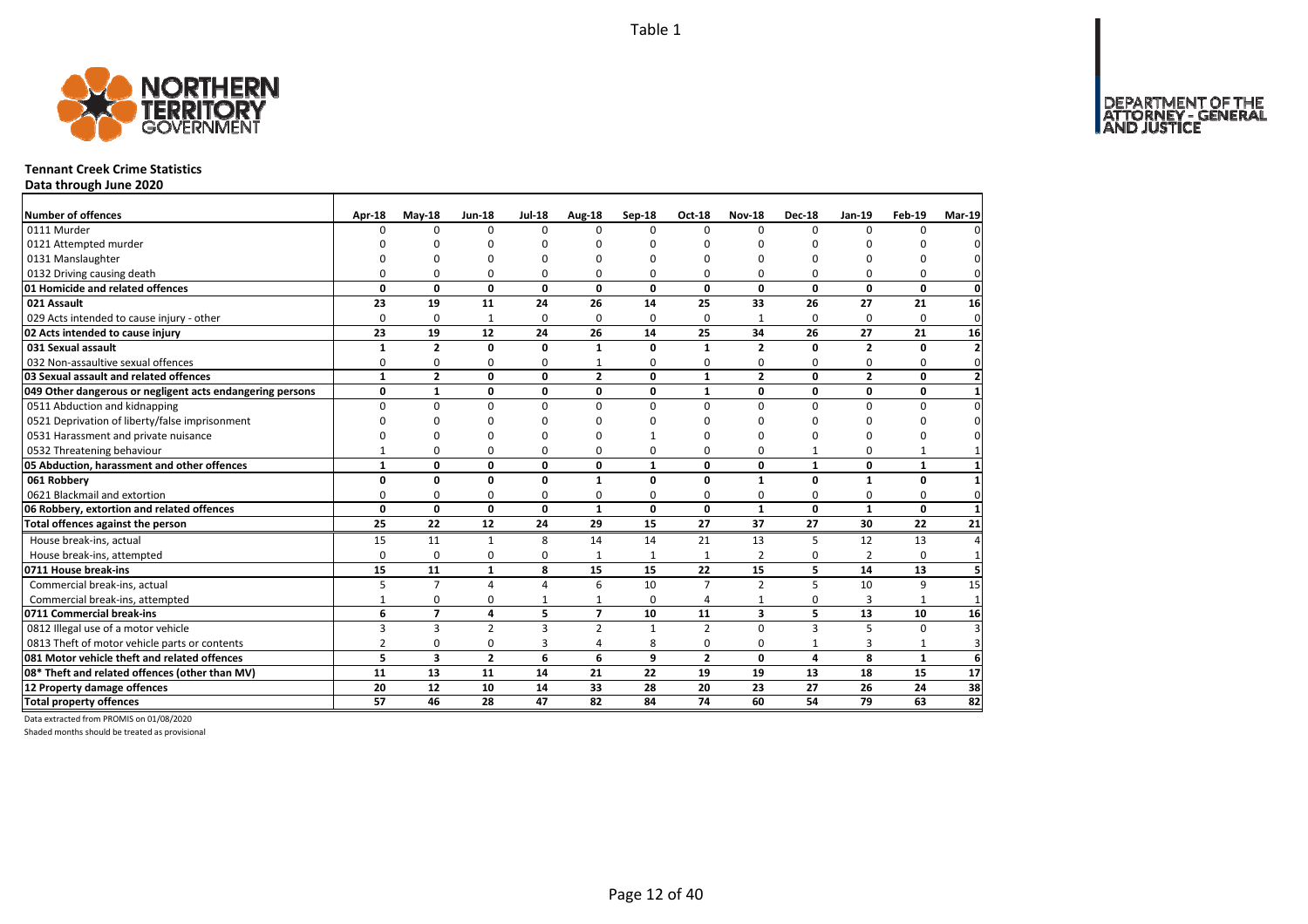

### **Tennant Creek Crime Statistics**

**Data through June 2020**

| <b>Number of offences</b>                                 | Apr-19         | <b>Mav-19</b>  | <b>Jun-19</b>  | <b>Jul-19</b>  | Aug-19                  | Sep-19         | Oct-19         | <b>Nov-19</b>  | <b>Dec-19</b> | <b>Jan-20</b>           | Feb-20                  | Mar-20        | Apr-20                   | <b>Mav-20</b>  | <b>Jun-20</b>   |
|-----------------------------------------------------------|----------------|----------------|----------------|----------------|-------------------------|----------------|----------------|----------------|---------------|-------------------------|-------------------------|---------------|--------------------------|----------------|-----------------|
| 0111 Murder                                               |                | $\Omega$       | $\Omega$       | $\Omega$       | $\Omega$                | $\Omega$       | $\Omega$       | $\Omega$       | $\Omega$      | $\Omega$                | $\Omega$                |               | $\Omega$                 | $\Omega$       |                 |
| 0121 Attempted murder                                     |                |                |                |                |                         |                |                |                |               |                         |                         |               |                          |                |                 |
| 0131 Manslaughter                                         |                |                |                |                |                         |                |                |                |               |                         |                         |               |                          |                |                 |
| 0132 Driving causing death                                |                |                |                |                | 0                       |                |                |                |               | <sup>0</sup>            |                         |               |                          |                |                 |
| 01 Homicide and related offences                          | $\Omega$       | 0              | $\Omega$       | 0              | $\mathbf 0$             | 0              | 0              | $\Omega$       | $\mathbf{0}$  | 0                       | $\mathbf{0}$            | $\Omega$      | $\Omega$                 | $\Omega$       | $\Omega$        |
| 021 Assault                                               | 19             | 16             | 18             | 19             | 28                      | 37             | 26             | 27             | 22            | 17                      | 29                      | 28            | 21                       | 33             | 18              |
| 029 Acts intended to cause injury - other                 | 0              | $\Omega$       | $\Omega$       | $\Omega$       | $\mathbf 0$             | 0              | $\Omega$       | $\Omega$       | $\mathbf 0$   | 0                       |                         | $\Omega$      | $\Omega$                 | $\Omega$       | $\mathbf{0}$    |
| 02 Acts intended to cause injury                          | 19             | 16             | 18             | 19             | 28                      | 37             | 26             | 27             | 22            | 17                      | 30                      | 28            | 21                       | 33             | 18              |
| 031 Sexual assault                                        | O              | O              | $\Omega$       | 0              | 3                       | $\Omega$       | $\overline{2}$ | $\Omega$       | $\mathbf{0}$  | 0                       | $\Omega$                | $\mathbf{1}$  | $\Omega$                 | $\Omega$       |                 |
| 032 Non-assaultive sexual offences                        | 0              | $\Omega$       | $\Omega$       | $\Omega$       | 0                       | 0              | 0              | $\Omega$       | $\Omega$      | 0                       | 0                       |               | $\Omega$                 |                |                 |
| 03 Sexual assault and related offences                    | $\Omega$       | $\Omega$       | $\Omega$       | 0              | $\overline{\mathbf{3}}$ | 0              | $\overline{2}$ | $\Omega$       | 0             | 0                       | $\Omega$                | $\mathbf{1}$  | $\Omega$                 | $\Omega$       |                 |
| 049 Other dangerous or negligent acts endangering persons | 0              | $\overline{2}$ | 0              | 0              | 0                       | 0              | $\mathbf{1}$   | $\Omega$       | 0             | 0                       | 0                       | $\mathbf{0}$  | $\Omega$                 | $\Omega$       |                 |
| 0511 Abduction and kidnapping                             | <sup>0</sup>   | $\Omega$       | $\Omega$       | $\Omega$       | 0                       | $\Omega$       | $\Omega$       | $\Omega$       | $\Omega$      | 0                       | $\Omega$                |               | $\Omega$                 | $\Omega$       |                 |
| 0521 Deprivation of liberty/false imprisonment            |                | n              |                |                |                         |                |                |                |               | n                       |                         |               |                          |                |                 |
| 0531 Harassment and private nuisance                      |                |                |                |                |                         |                |                |                |               | $\Omega$                |                         |               |                          |                |                 |
| 0532 Threatening behaviour                                | n              | $\Omega$       |                | -1             | $\mathbf{1}$            | 0              |                |                | $\Omega$      | $\Omega$                |                         |               |                          |                |                 |
| 05 Abduction, harassment and other offences               | 0              | O              | $\mathbf{1}$   | $\mathbf{1}$   | $\mathbf{1}$            | 0              | 4              | $\Omega$       | $\mathbf{0}$  | 0                       | $\mathbf{1}$            | $\Omega$      |                          |                |                 |
| 061 Robbery                                               | 0              | 0              | 0              | 0              | 0                       | $\mathbf{1}$   | $\mathbf{1}$   | $\overline{2}$ | 0             | 0                       | $\overline{2}$          | $\Omega$      | $\Omega$                 | $\Omega$       |                 |
| 0621 Blackmail and extortion                              | 0              | $\Omega$       | 0              | 0              | 0                       | 0              | 0              | $\Omega$       | $\Omega$      | 0                       | 0                       |               |                          |                |                 |
| 06 Robbery, extortion and related offences                | 0              | 0              | $\mathbf{0}$   | 0              | 0                       | 1              | $\mathbf{1}$   | $\overline{2}$ | $\mathbf 0$   | 0                       | $\overline{2}$          | $\mathbf{0}$  | $\Omega$                 | $\Omega$       |                 |
| Total offences against the person                         | 19             | 18             | 19             | 20             | 32                      | 38             | 34             | 29             | 22            | 17                      | 33                      | 29            | 22                       | 34             | 23              |
| House break-ins, actual                                   | 8              | 10             | 13             | 15             | 19                      | 18             | 16             | 18             | 11            | 15                      | 21                      | 17            | $\overline{\phantom{0}}$ | 3              |                 |
| House break-ins, attempted                                |                | 1              | $\mathbf{1}$   | 3              | $\mathbf{1}$            | $\Omega$       | 4              | $\overline{2}$ | $\mathbf{1}$  | $\mathbf{1}$            | $\Omega$                | $\Omega$      | $\Omega$                 |                |                 |
| 0711 House break-ins                                      | q              | 11             | 14             | 18             | 20                      | 18             | 20             | 20             | 12            | 16                      | 21                      | 17            | $\overline{\mathbf{z}}$  | 3              |                 |
| Commercial break-ins, actual                              | 24             | $\overline{7}$ | 6              | 8              | 12                      | 6              | 15             | 23             | 10            | 8                       | 10                      | 9             |                          |                |                 |
| Commercial break-ins, attempted                           |                |                | n              | $\Omega$       | 0                       | $\overline{2}$ | 0              | $\Omega$       | $\mathbf{1}$  | 1                       |                         |               |                          | $\Omega$       |                 |
| 0711 Commercial break-ins                                 | 25             | 8              | 6              | 8              | 12                      | 8              | 15             | 23             | 11            | 9                       | 11                      | 10            | 5                        | $\overline{2}$ |                 |
| 0812 Illegal use of a motor vehicle                       | $\overline{2}$ | $\mathbf{1}$   | $\Omega$       | 0              | 0                       | $\mathbf{1}$   | 2              | 3              | $\Omega$      | 3                       | 3                       | $\mathcal{P}$ | $\Omega$                 | $\Omega$       |                 |
| 0813 Theft of motor vehicle parts or contents             | $\overline{2}$ | $\Omega$       | 2              | 2              | $\mathbf{1}$            | $\mathbf{1}$   | 3              | $\mathbf{1}$   | $\mathbf{1}$  | 0                       | $\Omega$                |               | $\overline{2}$           |                |                 |
| 081 Motor vehicle theft and related offences              |                | $\mathbf{1}$   | $\overline{2}$ | $\overline{2}$ | $\mathbf{1}$            | $\overline{2}$ | 5              | 4              | $\mathbf{1}$  | $\overline{\mathbf{3}}$ | $\overline{\mathbf{3}}$ | 4             | $\overline{2}$           | $\overline{1}$ |                 |
| 08* Theft and related offences (other than MV)            | 23             | 24             | 21             | 18             | 27                      | 24             | 30             | 31             | 18            | 23                      | 52                      | 34            | 10                       | q              | 11              |
| 12 Property damage offences                               | 43             | 26             | 17             | 34             | 29                      | 35             | 44             | 51             | 39            | 31                      | 44                      | 47            | 26                       | 22             | 12              |
| <b>Total property offences</b>                            | 104            | 70             | 60             | 80             | 89                      | 87             | 114            | 129            | 81            | 82                      | 131                     | 112           | 45                       | 37             | $\overline{26}$ |

Data extracted from PROMIS on 01/08/2020

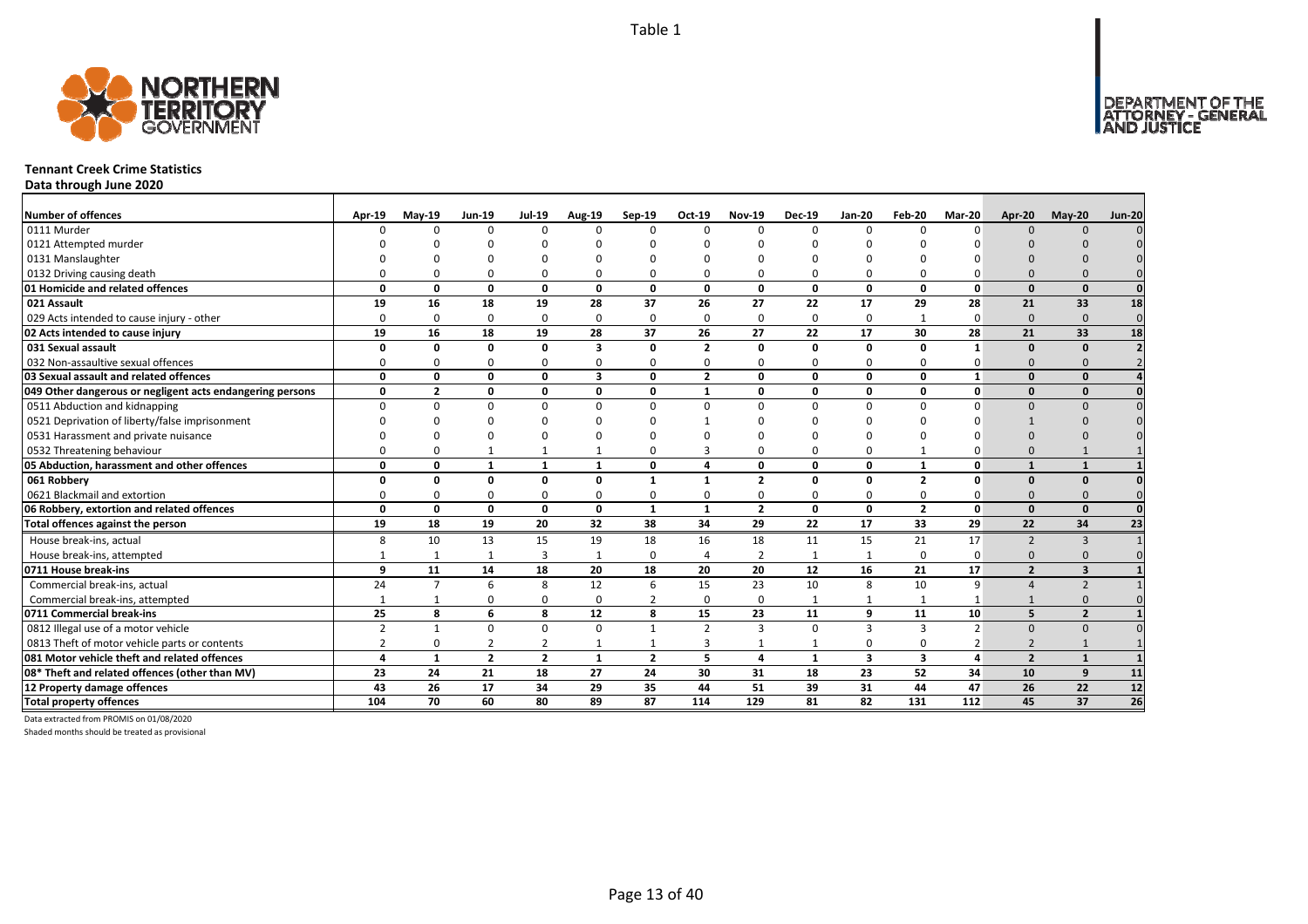

## **Nhulunbuy Crime Statistics**

**Data through June 2020**

| Number of offences                                        | Apr-18         | $May-18$       | <b>Jun-18</b>           | <b>Jul-18</b> | Aug-18                  | Sep-18         | Oct-18       | <b>Nov-18</b>  | <b>Dec-18</b> | <b>Jan-19</b>           | Feb-19       | <b>Mar-19</b>       |
|-----------------------------------------------------------|----------------|----------------|-------------------------|---------------|-------------------------|----------------|--------------|----------------|---------------|-------------------------|--------------|---------------------|
| 0111 Murder                                               | n              | $\Omega$       | $\Omega$                | $\Omega$      | $\Omega$                | $\Omega$       | $\Omega$     | $\Omega$       | $\Omega$      | $\Omega$                | $\Omega$     | 0                   |
| 0121 Attempted murder                                     |                |                |                         |               |                         |                | ŋ            | O              |               |                         |              | 0                   |
| 0131 Manslaughter                                         |                |                | n                       | ŋ             | ŋ                       | n              | O            | $\Omega$       | <sup>0</sup>  | ŋ                       |              | 0                   |
| 0132 Driving causing death                                | O              | 0              | 0                       | 0             | ŋ                       | $\Omega$       | 0            | O              | ŋ             | 0                       | 0            | $\mathbf{0}$        |
| 01 Homicide and related offences                          | 0              | 0              | 0                       | 0             | $\mathbf{0}$            | 0              | 0            | 0              | 0             | 0                       | 0            | $\mathbf 0$         |
| 021 Assault                                               | 12             | 6              | 3                       | 6             | 11                      | $\overline{ }$ | 10           | $\overline{ }$ | 4             | 3                       | 5            | 8                   |
| 029 Acts intended to cause injury - other                 | 0              | 0              | 0                       | $\Omega$      | $\Omega$                | $\Omega$       | $\Omega$     | 0              | $\Omega$      | 0                       | 0            | $\mathbf 0$         |
| 02 Acts intended to cause injury                          | 12             | 6              | $\overline{\mathbf{3}}$ | 6             | 11                      | $\overline{7}$ | 10           | $\overline{ }$ | 4             | $\overline{\mathbf{3}}$ | 5            | 8                   |
| 031 Sexual assault                                        | 0              | $\mathbf{1}$   | 3                       | 0             | 0                       | 0              | 0            | $\overline{2}$ | 0             | 0                       | 0            | $\mathbf{1}$        |
| 032 Non-assaultive sexual offences                        | 0              | $\mathbf 0$    | 0                       | 0             | 0                       | 0              | 0            | 0              | 0             | 0                       | 0            | $\mathbf 0$         |
| 03 Sexual assault and related offences                    | 0              | $\mathbf{1}$   | 3                       | 0             | 0                       | 0              | 0            | $\overline{2}$ | 0             | 0                       | 0            | $\mathbf{1}$        |
| 049 Other dangerous or negligent acts endangering persons | 0              | 0              | 0                       | 0             | 0                       | 0              | 0            | 0              | 0             | 0                       | 0            | 0                   |
| 0511 Abduction and kidnapping                             | $\Omega$       | $\mathbf 0$    | 0                       | $\Omega$      | $\Omega$                | $\Omega$       | $\Omega$     | $\Omega$       | $\Omega$      | 0                       | 0            | $\pmb{0}$           |
| 0521 Deprivation of liberty/false imprisonment            | n              | ŋ              |                         |               | n                       | n              | ŋ            | O              | <sup>0</sup>  | ŋ                       | $\Omega$     | $\mathsf{O}\xspace$ |
| 0531 Harassment and private nuisance                      |                | O              | U                       | n             |                         | n              | ŋ            | $\Omega$       |               | $\Omega$                | $\Omega$     | 0                   |
| 0532 Threatening behaviour                                | $\Omega$       | $\Omega$       | $\Omega$                | $\Omega$      |                         | $\Omega$       | 0            | 0              |               | 0                       | $\Omega$     | $\mathbf{0}$        |
| 05 Abduction, harassment and other offences               | 0              | 0              | $\mathbf{1}$            | 0             | $\mathbf{1}$            | 0              | 0            | 0              | $\mathbf{1}$  | 0                       | 0            | $\mathbf 0$         |
| 061 Robberv                                               | 0              | 0              | 0                       | 0             | 3                       | 0              | 0            | 0              | 0             | 0                       | 0            | $\mathbf 0$         |
| 0621 Blackmail and extortion                              | 0              | 0              | $\Omega$                | $\Omega$      | 0                       | 0              | $\Omega$     | $\Omega$       | 0             | $\Omega$                | 0            | $\mathbf 0$         |
| 06 Robbery, extortion and related offences                | 0              | 0              | 0                       | 0             | $\overline{\mathbf{3}}$ | 0              | 0            | 0              | 0             | 0                       | 0            | $\mathbf{0}$        |
| Total offences against the person                         | 12             | $\overline{7}$ | $\overline{7}$          | 6             | 15                      | $\overline{7}$ | 10           | 9              | 5.            | 3                       | 5            | 9                   |
| House break-ins, actual                                   | 1              | 3              | $\overline{2}$          | 1             | 1                       | $\mathbf{1}$   | $\mathbf{1}$ | 0              | 1             | 1                       | $\mathbf{1}$ | $\mathbf{1}$        |
| House break-ins, attempted                                | 0              | $\mathbf 0$    | 0                       | 0             | 0                       | 0              | 0            | $\Omega$       | 0             |                         | $\mathbf 0$  | $\mathbf 0$         |
| 0711 House break-ins                                      | $\mathbf{1}$   | 3              | $\overline{\mathbf{2}}$ | $\mathbf{1}$  | 1                       | 1              | 1            | 0              | $\mathbf{1}$  | $\mathbf{2}$            | $\mathbf{1}$ | $\mathbf{1}$        |
| Commercial break-ins, actual                              | $\overline{7}$ | $\overline{2}$ | $\overline{3}$          | 8             | $\mathbf{1}$            | $\mathbf{1}$   | $\Omega$     | $\Omega$       | $\mathbf{1}$  | 6                       | 3            | $\mathbf{1}$        |
| Commercial break-ins, attempted                           | 0              | $\overline{2}$ | 0                       | 0             | 0                       | $\mathbf 0$    | 0            | 0              | 0             | 0                       | $\mathbf{1}$ | $\mathbf 0$         |
| 0711 Commercial break-ins                                 | $\overline{ }$ | 4              | 3                       | 8             | $\mathbf{1}$            | $\mathbf{1}$   | 0            | 0              | $\mathbf{1}$  | 6                       | 4            | $\mathbf{1}$        |
| 0812 Illegal use of a motor vehicle                       | $\Omega$       | $\Omega$       | $\overline{2}$          | 5             | $\Omega$                | $\mathbf{1}$   | 0            | $\overline{3}$ | $\mathbf{1}$  | 3                       | $\mathbf 0$  | $\mathbf 0$         |
| 0813 Theft of motor vehicle parts or contents             | 0              | $\mathbf{1}$   | $\mathbf{1}$            | $\mathbf{1}$  | 0                       | 0              | 0            | $\mathbf{1}$   | 0             | 3                       | 0            | 0                   |
| 081 Motor vehicle theft and related offences              | 0              | $\mathbf{1}$   | $\overline{\mathbf{3}}$ | 6             | $\Omega$                | $\mathbf{1}$   | $\mathbf{0}$ | 4              | $\mathbf{1}$  | 6                       | 0            | $\mathbf{0}$        |
| 08* Theft and related offences (other than MV)            | $\overline{7}$ | 13             | 12                      | 13            | 9                       | 3              | 1            | 0              | 5             | 12                      | 10           | 6                   |
| 12 Property damage offences                               | 6              | 9              | $\overline{\mathbf{z}}$ | 10            | 6                       | 9              | 4            | $\overline{7}$ | 4             | 19                      | 5            | $\overline{7}$      |
| <b>Total property offences</b>                            | 21             | 30             | 27                      | 38            | 17                      | 15             | 6            | 11             | 12            | 45                      | 20           | 15                  |

Data extracted from PROMIS on 01/08/2020

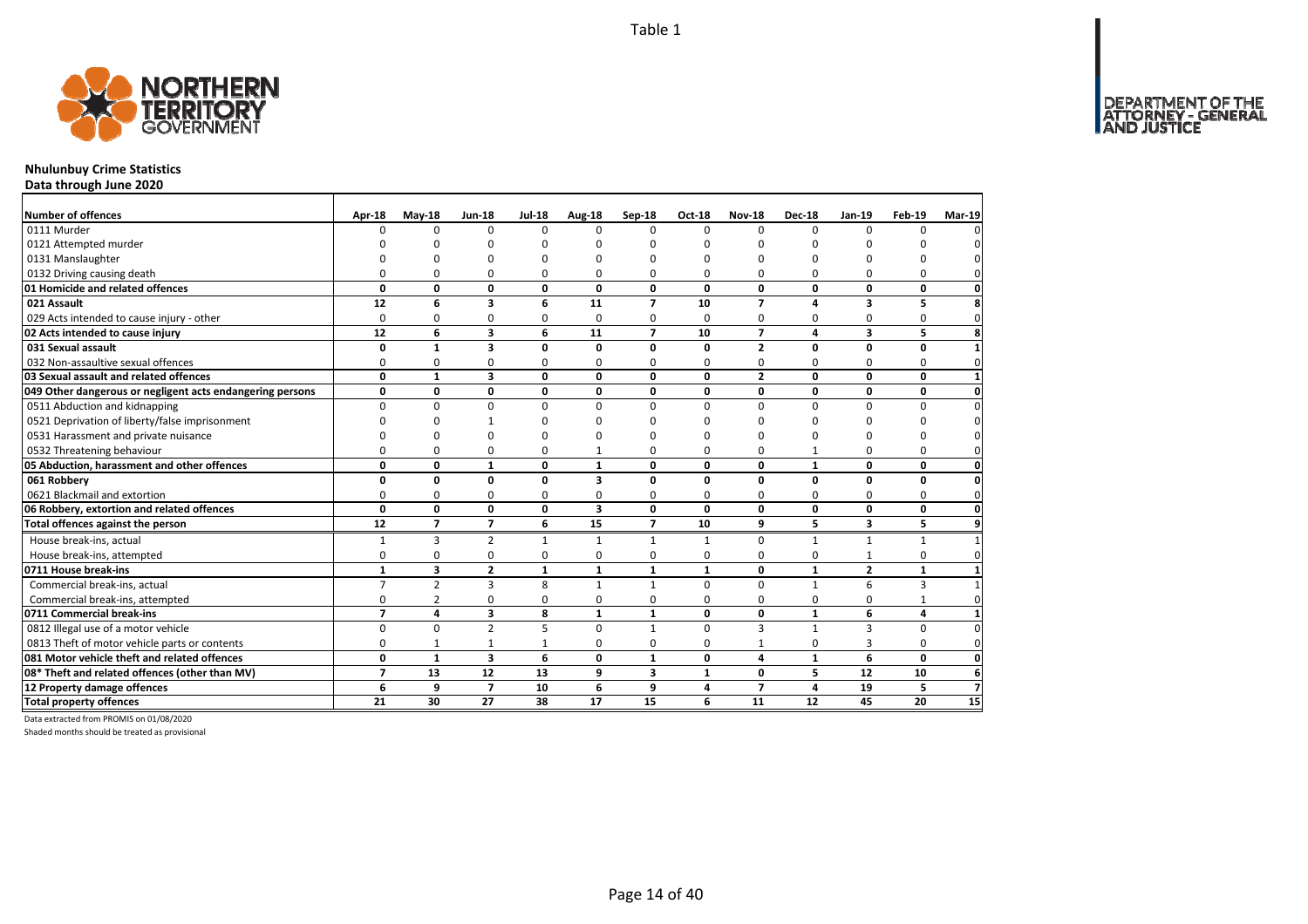

# **Nhulunbuy Crime Statistics**

**Data through June 2020**

| <b>Number of offences</b>                                 | Apr-19         | $Mav-19$                | <b>Jun-19</b>            | <b>Jul-19</b>  | Aug-19          | Sep-19         | Oct-19         | <b>Nov-19</b>           | <b>Dec-19</b>           | Jan-20         | Feb-20                  | Mar-20         | Apr-20         | $May-20$                | <b>Jun-20</b> |
|-----------------------------------------------------------|----------------|-------------------------|--------------------------|----------------|-----------------|----------------|----------------|-------------------------|-------------------------|----------------|-------------------------|----------------|----------------|-------------------------|---------------|
| 0111 Murder                                               |                | $\Omega$                | $\Omega$                 | $\Omega$       | 0               | $\Omega$       | $\Omega$       | $\Omega$                | $\Omega$                | $\Omega$       | $\Omega$                | $\Omega$       |                |                         |               |
| 0121 Attempted murder                                     |                |                         |                          |                |                 |                |                |                         |                         |                |                         |                |                |                         |               |
| 0131 Manslaughter                                         |                |                         |                          |                |                 |                |                |                         |                         |                |                         |                |                |                         |               |
| 0132 Driving causing death                                |                |                         |                          | O              | $\Omega$        |                |                |                         | ŋ                       | $\Omega$       |                         |                |                |                         |               |
| 01 Homicide and related offences                          | $\Omega$       | $\Omega$                | $\Omega$                 | 0              | 0               | 0              | 0              | $\Omega$                | 0                       | 0              | $\mathbf{0}$            | 0              | $\Omega$       | $\Omega$                |               |
| 021 Assault                                               |                | 5                       | $\mathbf{A}$             | 5              | 4               | 5              | 8              | $\overline{ }$          | $\boldsymbol{\Lambda}$  | $\overline{2}$ | $\overline{\mathbf{3}}$ | 11             | $\overline{2}$ | $\mathbf{1}$            |               |
| 029 Acts intended to cause injury - other                 |                | O                       | $\Omega$                 | $\Omega$       | 0               | 0              | 0              |                         | $\Omega$                | 0              | $\Omega$                | 0              |                |                         |               |
| 02 Acts intended to cause injury                          |                | 5                       | $\Delta$                 | 5              | 4               | 5              | 8              | $\overline{ }$          | 4                       | $\overline{2}$ | 3                       | 11             | $\overline{2}$ |                         |               |
| 031 Sexual assault                                        |                | 0                       |                          | $\Omega$       | $\mathbf{1}$    | O              | 0              | $\Omega$                | $\mathbf{1}$            | 0              | $\mathbf{1}$            | 0              | $\Omega$       |                         |               |
| 032 Non-assaultive sexual offences                        |                |                         |                          | C              | $\Omega$        | $\Omega$       | ŋ              |                         | ŋ                       | $\Omega$       | $\Omega$                |                |                |                         |               |
| 03 Sexual assault and related offences                    | $\Omega$       | $\Omega$                | $\mathbf{1}$             | $\mathbf{0}$   | $\mathbf{1}$    | 0              | 0              | $\Omega$                | $\mathbf{1}$            | 0              | $\mathbf{1}$            | 0              | $\Omega$       |                         |               |
| 049 Other dangerous or negligent acts endangering persons | $\Omega$       | $\Omega$                | $\Omega$                 | 0              | 0               | 0              | 0              | $\Omega$                | 0                       | 0              | 0                       | 0              | $\Omega$       | $\Omega$                |               |
| 0511 Abduction and kidnapping                             | $\Omega$       | <sup>n</sup>            | $\Omega$                 | $\Omega$       | $\Omega$        | $\Omega$       | <sup>0</sup>   | n                       | $\Omega$                | $\Omega$       | $\Omega$                | ŋ              | $\Omega$       |                         |               |
| 0521 Deprivation of liberty/false imprisonment            |                |                         |                          |                | n               |                |                |                         |                         |                |                         |                |                |                         |               |
| 0531 Harassment and private nuisance                      |                |                         |                          |                |                 |                |                |                         |                         |                |                         |                |                |                         |               |
| 0532 Threatening behaviour                                |                |                         |                          |                | $\Omega$        |                |                |                         |                         | $\Omega$       |                         |                |                |                         |               |
| 05 Abduction, harassment and other offences               | $\Omega$       | $\Omega$                | $\Omega$                 | 0              | 0               | 0              | 0              | $\Omega$                | 0                       | 0              | $\Omega$                | 0              | $\Omega$       | $\Omega$                |               |
| 061 Robbery                                               | n              | 0                       | $\Omega$                 | 0              | $\mathbf{1}$    | O              | $\mathbf{1}$   | $\Omega$                | $\Omega$                | $\mathbf{1}$   | 0                       | 0              |                |                         |               |
| 0621 Blackmail and extortion                              |                | O                       |                          | $\Omega$       | 0               | $\Omega$       | 0              |                         | $\Omega$                | 0              | $\Omega$                | O              |                |                         |               |
| 06 Robbery, extortion and related offences                | $\Omega$       | 0                       | $\Omega$                 | 0              | 1               | 0              | 1              | $\Omega$                | 0                       | $\mathbf{1}$   | $\mathbf{0}$            | 0              | $\Omega$       | $\Omega$                |               |
| Total offences against the person                         | 4              | 5                       | 5                        | 5              | 6               | 5              | 9              | $\overline{7}$          | 5                       | 3              | 4                       | 11             | $\overline{2}$ | $\overline{2}$          |               |
| House break-ins, actual                                   | $\Omega$       | 6                       | $\overline{\phantom{0}}$ | $\mathbf{1}$   | $\overline{2}$  | $\mathbf{1}$   | Δ              |                         | $\overline{3}$          | $\Omega$       | Δ                       | $\Omega$       | $\Omega$       |                         |               |
| House break-ins, attempted                                |                | <sup>0</sup>            | $\Omega$                 | $\Omega$       | 0               | $\Omega$       | 0              |                         | O                       | 0              | $\Omega$                | ŋ              |                |                         |               |
| 0711 House break-ins                                      |                | 6                       | $\overline{2}$           | $\mathbf{1}$   | $\overline{2}$  | $\mathbf{1}$   | Δ              |                         | $\overline{\mathbf{3}}$ | 0              | $\Delta$                | 0              |                |                         |               |
| Commercial break-ins, actual                              |                | 3                       |                          | $\Omega$       | $\mathbf{1}$    | $\Omega$       |                |                         |                         | 0              | R                       | 3              |                |                         |               |
| Commercial break-ins, attempted                           |                |                         |                          | $\Omega$       | 0               | $\Omega$       | O              |                         | $\Omega$                | 0              | $\Omega$                |                |                |                         |               |
| 0711 Commercial break-ins                                 | $\overline{2}$ | $\overline{\mathbf{3}}$ | $\overline{2}$           | $\mathbf 0$    | $\mathbf{1}$    | $\mathbf{0}$   | $\mathbf{1}$   | 1                       | 1                       | 0              | $\overline{\mathbf{3}}$ | 3              | $\Omega$       | $\mathbf{0}$            |               |
| 0812 Illegal use of a motor vehicle                       | $\overline{2}$ | $\Omega$                | $\Omega$                 | $\mathbf{1}$   | $\mathbf 0$     | $\Omega$       | $\mathbf{1}$   |                         | $\Omega$                | $\Omega$       | $\mathbf{1}$            | $\mathbf{1}$   |                |                         |               |
| 0813 Theft of motor vehicle parts or contents             | $\Omega$       | 0                       |                          | $\Omega$       | $\mathbf{1}$    | $\overline{2}$ | 0              |                         | $\Omega$                | 0              | $\mathbf 0$             | 0              | $\Omega$       |                         |               |
| 081 Motor vehicle theft and related offences              | $\overline{2}$ | $\Omega$                | 1                        | $\mathbf{1}$   | $\mathbf{1}$    | $\overline{2}$ | $\mathbf{1}$   | $\mathbf{1}$            | 0                       | $\mathbf{0}$   | $\mathbf{1}$            | $\mathbf{1}$   | $\Omega$       | $\Omega$                |               |
| 08* Theft and related offences (other than MV)            | 11             | $\overline{\mathbf{z}}$ | 3                        | 6              | 4               | 3              | 6              | 3                       | $\overline{7}$          | 5              | $\overline{7}$          | $\overline{2}$ | $\Omega$       | 6                       |               |
| 12 Property damage offences                               | $\overline{ }$ | 9                       | 4                        | $\overline{2}$ | 3               | 4              | $\overline{7}$ | $\overline{\mathbf{3}}$ | $\overline{7}$          | 4              | 5                       | 6              | $\overline{2}$ | $\overline{\mathbf{z}}$ |               |
| <b>Total property offences</b>                            | 23             | 25                      | 12                       | 10             | $\overline{11}$ | 10             | 19             | q                       | 18                      | 9              | 20                      | 12             | $\overline{2}$ | 9                       | 14            |

Data extracted from PROMIS on 01/08/2020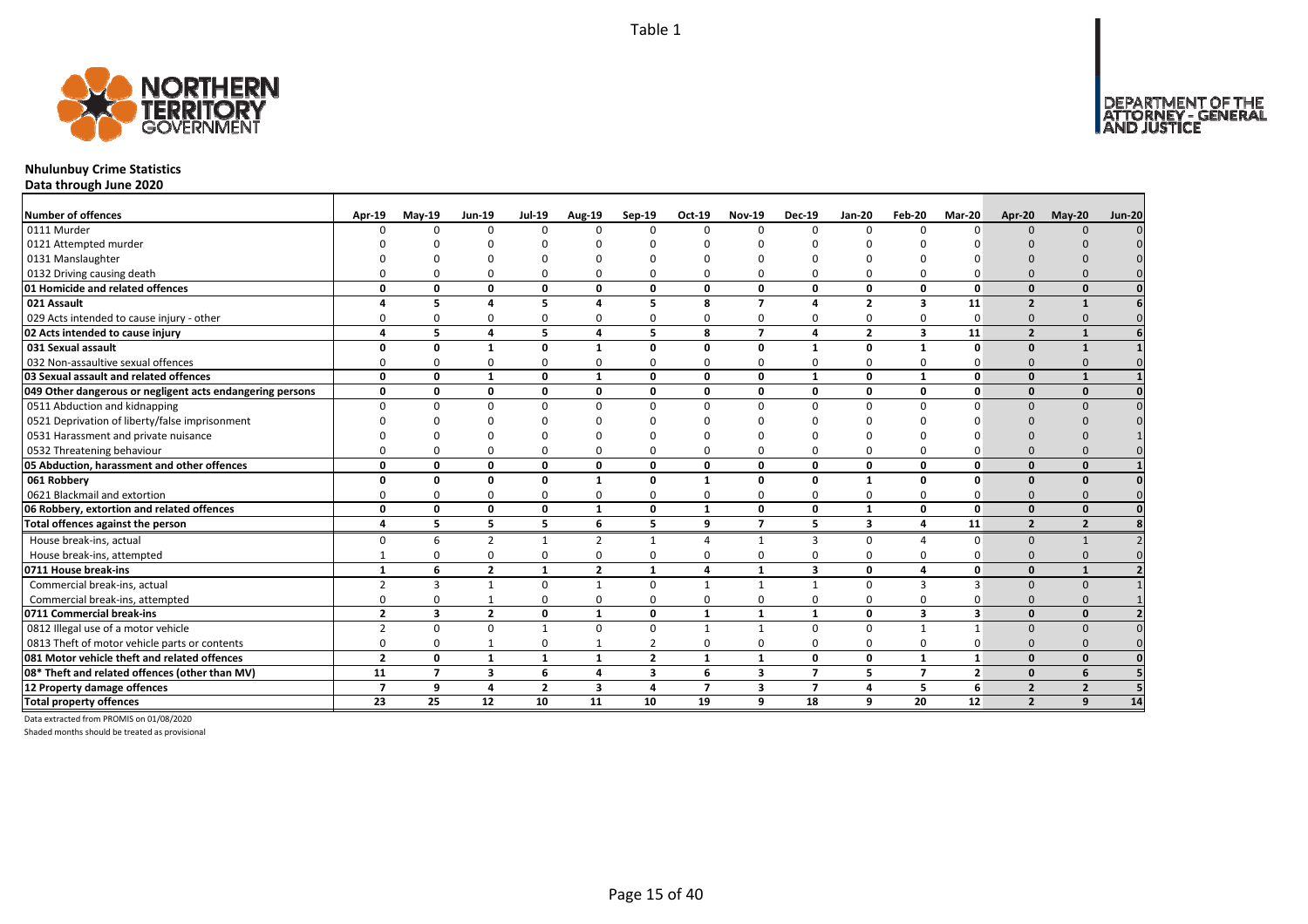

### **NT Balance Crime Statistics**

**Data through June 2020**

| Number of offences                                        | Apr-18         | $May-18$       | <b>Jun-18</b>  | <b>Jul-18</b> | Aug-18         | Sep-18       | Oct-18         | <b>Nov-18</b>  | <b>Dec-18</b>  | <b>Jan-19</b>  | <b>Feb-19</b>  | <b>Mar-19</b>  |
|-----------------------------------------------------------|----------------|----------------|----------------|---------------|----------------|--------------|----------------|----------------|----------------|----------------|----------------|----------------|
| 0111 Murder                                               | n              | $\Omega$       | $\Omega$       | $\Omega$      | $\Omega$       | $\Omega$     | <sup>0</sup>   | $\Omega$       | $\mathbf{1}$   | $\Omega$       | O              |                |
| 0121 Attempted murder                                     |                | O              | O              | $\Omega$      |                | O            | ŋ              |                | O              |                | ŋ              |                |
| 0131 Manslaughter                                         | $\Omega$       | O              | 0              | $\Omega$      |                | O            | 0              | 0              | 1              |                | 0              | $\Omega$       |
| 0132 Driving causing death                                | 0              | 0              | 0              | 1             | $\Omega$       | O            | 0              | 0              | 0              | 0              | 0              | 0              |
| 01 Homicide and related offences                          | 0              | 0              | 0              | $\mathbf{1}$  | $\mathbf{0}$   | 0            | 0              | $\mathbf{1}$   | $\overline{2}$ | 0              | 0              | $\mathbf{0}$   |
| 021 Assault                                               | 153            | 140            | 140            | 144           | 156            | 201          | 181            | 178            | 204            | 145            | 143            | 168            |
| 029 Acts intended to cause injury - other                 | 0              | $\mathbf{1}$   | 0              | $\mathbf{1}$  | 0              | $\mathbf{1}$ | $\mathbf{1}$   | $\mathbf{1}$   | 0              | 0              | 0              | 0              |
| 02 Acts intended to cause injury                          | 153            | 141            | 140            | 145           | 156            | 202          | 182            | 179            | 204            | 145            | 143            | 168            |
| 031 Sexual assault                                        | 9              | 6              | 8              | 10            | 5              | 8            | 11             | 5              | 3              | 9              | 4              | 8              |
| 032 Non-assaultive sexual offences                        | 0              | 3              | $\mathbf{1}$   | $\mathbf{1}$  | $\overline{2}$ | 0            | 0              | $\overline{2}$ | $\Omega$       | 3              | 1              | $\mathbf{0}$   |
| 03 Sexual assault and related offences                    | 9              | 9              | 9              | 11            | $\overline{ }$ | 8            | 11             | $\overline{7}$ | 3              | 12             | 5              | 8              |
| 049 Other dangerous or negligent acts endangering persons | $\overline{7}$ | 3              | $\overline{7}$ | 5             | 4              | 4            | $\overline{7}$ | 8              | 6              | 5              | $\mathbf{1}$   | $\overline{7}$ |
| 0511 Abduction and kidnapping                             | 0              | 0              | 0              | 0             | $\Omega$       | $\Omega$     | 0              | $\Omega$       | 0              | 0              | 0              | $\Omega$       |
| 0521 Deprivation of liberty/false imprisonment            | 3              | $\Omega$       | 0              | $\Omega$      |                | ŋ            | 2              | 2              | 3              | 2              | 0              |                |
| 0531 Harassment and private nuisance                      |                |                | $\overline{2}$ | $\Omega$      |                | 3            | 6              | O              | $\Omega$       | $\overline{2}$ | $\overline{2}$ | <sup>0</sup>   |
| 0532 Threatening behaviour                                | $\overline{7}$ | $\overline{7}$ | 8              | 8             | 10             | 14           | 12             | 9              | 12             | $\overline{7}$ | 8              |                |
| 05 Abduction, harassment and other offences               | 14             | 8              | 10             | 8             | 12             | 17           | 20             | 11             | 15             | 11             | 10             | 8              |
| 061 Robbery                                               | $\mathbf{1}$   | 0              | 0              | $\mathbf 0$   | $\mathbf{1}$   | 1            | $\mathbf{1}$   | 0              | $\mathbf{0}$   | O              | $\mathbf{1}$   | $\mathbf{0}$   |
| 0621 Blackmail and extortion                              | $\Omega$       | 0              | 0              | $\mathbf 0$   | $\Omega$       | $\Omega$     | 0              | 0              | 0              | $\Omega$       | $\mathbf 0$    | $\mathbf{0}$   |
| 06 Robbery, extortion and related offences                | $\mathbf{1}$   | 0              | $\mathbf{0}$   | $\mathbf 0$   | $\mathbf{1}$   | $\mathbf{1}$ | 1              | 0              | $\Omega$       | $\mathbf{0}$   | $\mathbf{1}$   | $\mathbf 0$    |
| Total offences against the person                         | 184            | 161            | 166            | 170           | 180            | 232          | 221            | 206            | 230            | 173            | 160            | 191            |
| House break-ins, actual                                   | 37             | 21             | 23             | 23            | 26             | 28           | 24             | 14             | 48             | 82             | 41             | 27             |
| House break-ins, attempted                                | 6              | 5              | 5              | 6             | 3              | 5            | $\overline{7}$ | $\overline{2}$ | 9              | 15             | $\overline{2}$ | $\Delta$       |
| 0711 House break-ins                                      | 43             | 26             | 28             | 29            | 29             | 33           | 31             | 16             | 57             | 97             | 43             | 31             |
| Commercial break-ins, actual                              | 105            | 63             | 68             | 61            | 39             | 37           | 54             | 53             | 75             | 133            | 98             | 103            |
| Commercial break-ins, attempted                           | 18             | 5              | 6              | 6             | 6              | 8            | 11             | 10             | 11             | 17             | 13             | 4              |
| 0711 Commercial break-ins                                 | 123            | 68             | 74             | 67            | 45             | 45           | 65             | 63             | 86             | 150            | 111            | 107            |
| 0812 Illegal use of a motor vehicle                       | 24             | 14             | 16             | 13            | 18             | 12           | 20             | 11             | 12             | 26             | 12             | 13             |
| 0813 Theft of motor vehicle parts or contents             | $\overline{4}$ | 15             | 11             | 10            | 10             | 14           | 12             | 5              | $\overline{3}$ | 3              | 6              | 11             |
| 081 Motor vehicle theft and related offences              | 28             | 29             | 27             | 23            | 28             | 26           | 32             | 16             | 15             | 29             | 18             | 24             |
| 08* Theft and related offences (other than MV)            | 136            | 90             | 114            | 106           | 70             | 82           | 107            | 80             | 106            | 154            | 97             | 118            |
| 12 Property damage offences                               | 168            | 122            | 132            | 123           | 131            | 155          | 166            | 148            | 162            | 209            | 137            | 148            |
| <b>Total property offences</b>                            | 498            | 335            | 375            | 348           | 303            | 341          | 401            | 323            | 426            | 639            | 406            | 428            |

Data extracted from PROMIS on 01/08/2020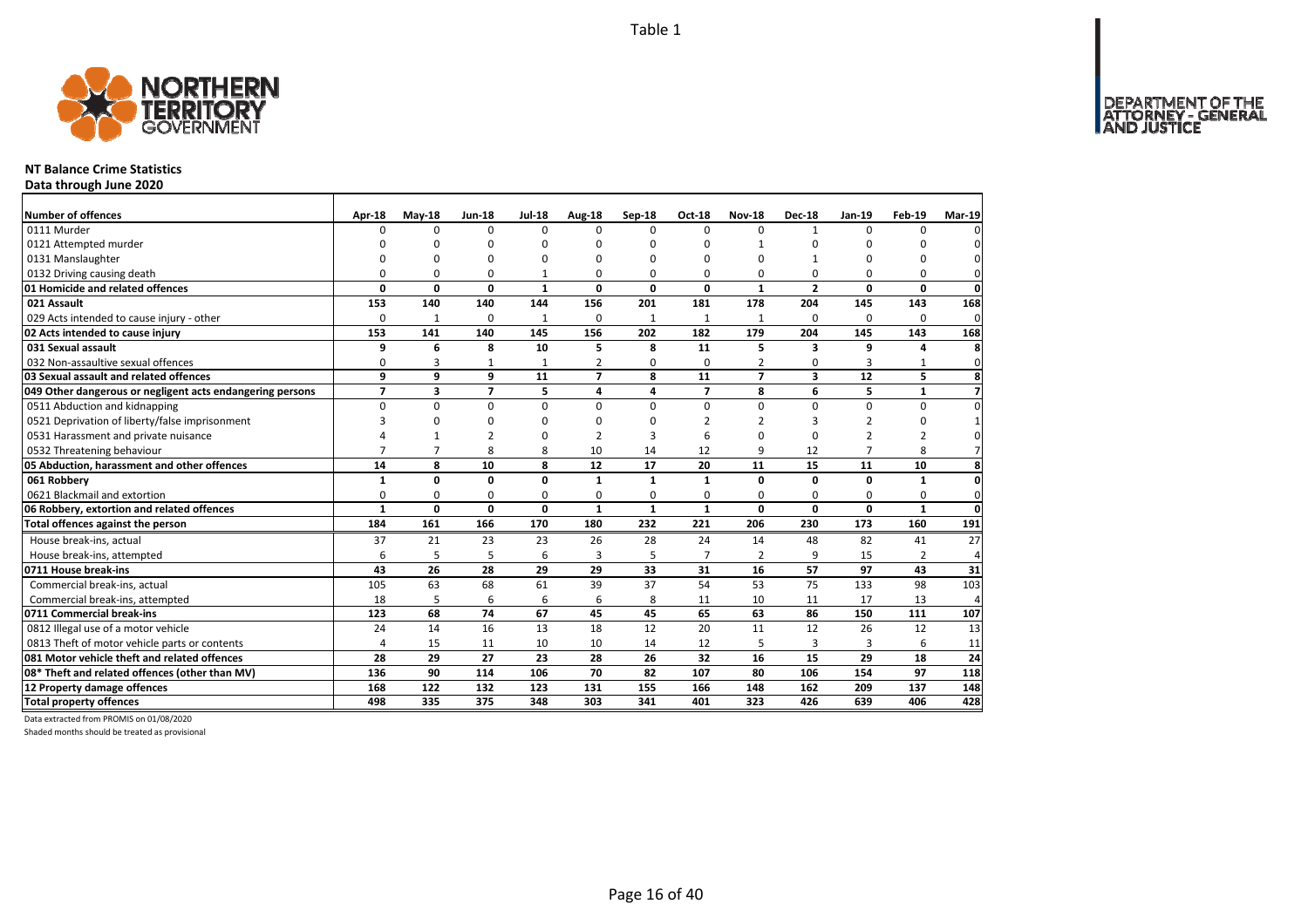

### **NT Balance Crime Statistics**

**Data through June 2020**

| Number of offences                                        | Apr-19                   | $May-19$       | <b>Jun-19</b>  | <b>Jul-19</b>  | Aug-19         | Sep-19       | Oct-19         | <b>Nov-19</b>  | <b>Dec-19</b>  | <b>Jan-20</b>  | Feb-20                  | Mar-20         | Apr-20                   | $May-20$       | <b>Jun-20</b> |
|-----------------------------------------------------------|--------------------------|----------------|----------------|----------------|----------------|--------------|----------------|----------------|----------------|----------------|-------------------------|----------------|--------------------------|----------------|---------------|
| 0111 Murder                                               | n                        | $\Omega$       | $\Omega$       | O              | 0              | $\Omega$     | $\Omega$       |                | $\Omega$       | $\Omega$       | $\Omega$                | n              | $\Omega$                 | $\cap$         |               |
| 0121 Attempted murder                                     |                          |                |                |                |                |              |                |                |                |                |                         |                |                          |                |               |
| 0131 Manslaughter                                         |                          |                |                |                |                |              |                |                |                |                |                         |                |                          |                |               |
| 0132 Driving causing death                                |                          | n              |                | 0              | 0              | 0            | 0              |                | $\Omega$       | 1              |                         |                |                          |                |               |
| 01 Homicide and related offences                          | $\Omega$                 | O              | $\Omega$       | 0              | $\mathbf{0}$   | 0            | $\mathbf{1}$   | $\mathbf{1}$   | $\mathbf{0}$   | $\overline{2}$ | $\Omega$                | $\Omega$       | $\Omega$                 | $\mathbf{0}$   | $\Omega$      |
| 021 Assault                                               | 143                      | 144            | 126            | 140            | 149            | 162          | 156            | 181            | 191            | 170            | 188                     | 188            | 125                      | 115            | 132           |
| 029 Acts intended to cause injury - other                 | 0                        | $\Omega$       | $\Omega$       | 0              | 0              | $\mathbf{1}$ | $\overline{1}$ | $\Omega$       | $\mathbf{1}$   | 0              |                         | $\Omega$       | $\Omega$                 | $\overline{1}$ |               |
| 02 Acts intended to cause injury                          | 143                      | 144            | 126            | 140            | 149            | 163          | 157            | 181            | 192            | 170            | 189                     | 188            | 125                      | 116            | 133           |
| 031 Sexual assault                                        | 6                        | Δ              | 6              | $\overline{7}$ | 3              | 8            | 11             | 8              | 6              | 6              |                         |                |                          |                |               |
| 032 Non-assaultive sexual offences                        |                          |                | $\Omega$       | $\overline{2}$ | 3              | $\Omega$     |                |                | $\overline{2}$ | $\overline{2}$ | $\Omega$                |                | $\overline{\phantom{0}}$ |                |               |
| 03 Sexual assault and related offences                    | $\overline{\phantom{a}}$ | 5              | 6              | 9              | 6              | 8            | 12             | q              | 8              | 8              | 5                       | 5              | 6                        |                |               |
| 049 Other dangerous or negligent acts endangering persons | 3                        | 4              | $\mathbf{1}$   | 5              | 5              | 3            | 4              | $\mathbf{1}$   | $\overline{2}$ | $\mathbf{1}$   | $\overline{\mathbf{3}}$ | $\overline{2}$ |                          | $\Omega$       |               |
| 0511 Abduction and kidnapping                             | <sup>0</sup>             | <sup>0</sup>   | $\Omega$       | $\Omega$       | $\Omega$       | $\Omega$     | $\Omega$       | n              | $\Omega$       | $\Omega$       | $\Omega$                |                | $\Omega$                 | $\Omega$       |               |
| 0521 Deprivation of liberty/false imprisonment            |                          |                |                |                | $\mathcal{P}$  |              |                |                |                |                |                         |                |                          |                |               |
| 0531 Harassment and private nuisance                      |                          |                |                |                | $\Omega$       |              |                |                |                |                | $\overline{2}$          |                |                          |                |               |
| 0532 Threatening behaviour                                | 13                       |                |                | 9              | 11             |              | 11             | 13             | 8              | 11             | 17                      | 13             | 12                       |                |               |
| 05 Abduction, harassment and other offences               | 18                       | 10             | 4              | 11             | 13             | 5            | 14             | 15             | 11             | 13             | 21                      | 15             | 18                       | 5              | 11            |
| 061 Robbery                                               | O                        | O              | $\Omega$       | 1              | $\overline{2}$ | $\mathbf{1}$ | 0              | $\mathbf{1}$   | $\overline{2}$ | $\mathbf{1}$   | $\mathbf{1}$            | $\mathbf{1}$   | $\Omega$                 | $\Omega$       | $\Omega$      |
| 0621 Blackmail and extortion                              | O                        | $\Omega$       | $\Omega$       | 0              | $\Omega$       | 0            | O              |                | $\Omega$       | $\Omega$       | $\Omega$                |                | $\Omega$                 | $\Omega$       |               |
| 06 Robbery, extortion and related offences                | $\mathbf{0}$             | 0              | $\mathbf{0}$   | $\mathbf{1}$   | $\overline{2}$ | 1            | $\mathbf{0}$   | $\overline{2}$ | $\overline{2}$ | $\mathbf{1}$   | $\mathbf{1}$            | $\mathbf{1}$   | $\Omega$                 | $\mathbf{0}$   |               |
| Total offences against the person                         | 171                      | 163            | 137            | 166            | 175            | 180          | 188            | 209            | 215            | 195            | 219                     | 211            | 153                      | 125            | 157           |
| House break-ins, actual                                   | 46                       | 47             | 36             | 35             | 22             | 23           | 30             | 31             | 54             | 78             | 42                      | 32             | 15                       | 8              |               |
| House break-ins, attempted                                | 7                        | Δ              | $\overline{2}$ | $\overline{2}$ | $\Omega$       | 3            | $\overline{3}$ | 10             | $\Delta$       | 13             | 6                       | 6              | 5                        | $\overline{2}$ |               |
| 0711 House break-ins                                      | 53                       | 51             | 38             | 37             | 22             | 26           | 33             | 41             | 58             | 91             | 48                      | 38             | 20                       | 10             |               |
| Commercial break-ins, actual                              | 88                       | 83             | 50             | 60             | 56             | 54           | 59             | 56             | 55             | 109            | 102                     | 114            | 38                       | 33             | 19            |
| Commercial break-ins, attempted                           | 8                        | 11             | $\overline{4}$ | $\overline{2}$ | $\overline{7}$ | 5            | 6              | 11             | 9              | 17             | 6                       | 12             | 3                        | $\overline{2}$ |               |
| 0711 Commercial break-ins                                 | 96                       | 94             | 54             | 62             | 63             | 59           | 65             | 67             | 64             | 126            | 108                     | 126            | 41                       | 35             | 23            |
| 0812 Illegal use of a motor vehicle                       | 13                       | 15             | 17             | $\overline{7}$ | 10             | 14           | 9              | 19             | 18             | 12             | 18                      | 22             | 13                       | 13             |               |
| 0813 Theft of motor vehicle parts or contents             | 10                       | $\overline{7}$ | $\overline{4}$ | 10             | 9              |              | 12             | 17             | $\overline{4}$ | 9              | 12                      | 17             | 11                       | $\overline{3}$ |               |
| 081 Motor vehicle theft and related offences              | 23                       | 22             | 21             | 17             | 19             | 21           | 21             | 36             | 22             | 21             | 30                      | 39             | 24                       | 16             | 5             |
| 08* Theft and related offences (other than MV)            | 104                      | 118            | 96             | 96             | 100            | 107          | 80             | 86             | 74             | 122            | 111                     | 121            | 54                       | 57             | 30            |
| 12 Property damage offences                               | 126                      | 152            | 104            | 98             | 116            | 119          | 109            | 148            | 146            | 161            | 188                     | 179            | 104                      | 92             | 99            |
| <b>Total property offences</b>                            | 402                      | 437            | 313            | 310            | 320            | 332          | 308            | 378            | 364            | 521            | 485                     | 503            | 243                      | 210            | 164           |

Data extracted from PROMIS on 01/08/2020

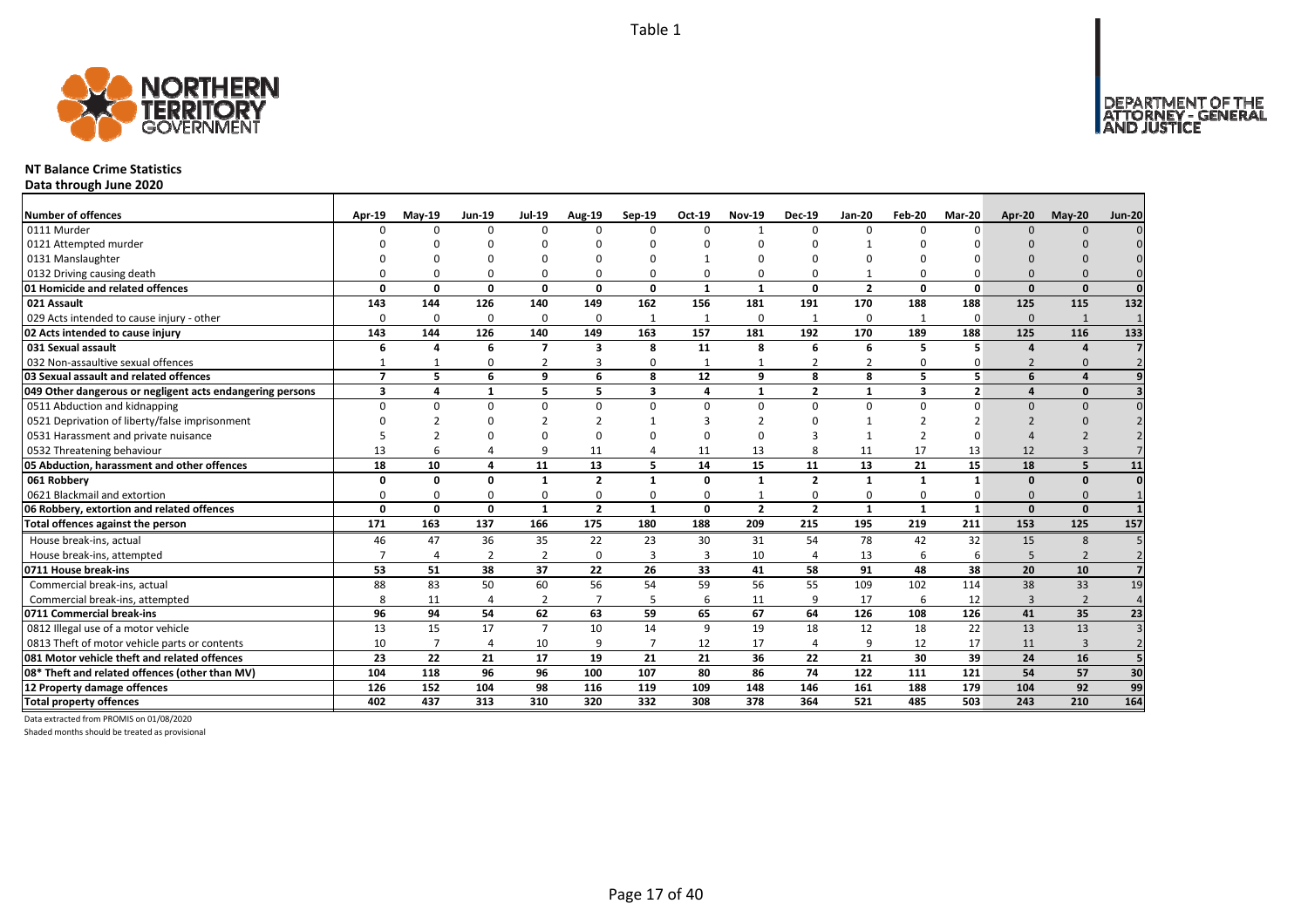

# **Northern Territory Assault Statistics Data through June 2020**

| Domestic violence                      | Alcohol involvement                              | Apr-18 | $M$ ay-18 | Jun-18 | <b>Jul-18</b> | Aug-18 | $Sep-18$ | <b>Oct-18</b> | <b>Nov-18</b> | <b>Dec-18</b> | Jan-19 | Feb-19 | <b>Mar-19</b> | Apr-19 |
|----------------------------------------|--------------------------------------------------|--------|-----------|--------|---------------|--------|----------|---------------|---------------|---------------|--------|--------|---------------|--------|
| DV involved                            | Alcohol involved                                 | 202    | 195       | 202    | 208           | 191    | 225      | 197           | 197           | 230           | 175    | 133    | 179           | 160    |
|                                        | No alcohol involved                              | 87     | 84        | 75     | 69            | 88     | 87       | 104           | 96            | 109           | 83     | 111    | 99            | 96     |
|                                        | Not known                                        | 46     | 40        | 36     | 53            | 36     | 49       | 59            | 65            | 64            | 45     | 40     | 51            | 45     |
| <b>DV</b> involved Total               |                                                  | 335    | 319       | 313    | 330           | 315    | 361      | 360           | 358           | 403           | 303    | 284    | 329           | 301    |
| DV not involved                        | Alcohol involved                                 | 125    | 108       | 89     | 109           | 98     | 89       | 94            | 76            | 108           | 86     | 80     | 97            | 89     |
|                                        | No alcohol involved                              | 69     | 68        | 62     | 64            | 60     | 59       | 78            | 68            | 63            | 72     | 58     | 93            | 64     |
|                                        | Not known                                        | 75     | 55        | 65     | 56            | 53     | 62       | 63            | 66            | 54            | 61     | 68     | 61            | 49     |
| DV not involved Total                  |                                                  | 269    | 231       | 216    | 229           | 211    | 210      | 235           | 210           | 225           | 219    | 206    | 251           | 202    |
| Total assaults                         |                                                  | 604    | 550       | 529    | 559           | 526    | 571      | 595           | 568           | 628           | 522    | 490    | 580           | 503    |
| Assaults with alcohol involved         |                                                  | 327    | 303       | 291    | 317           | 289    | 314      | 291           | 273           | 338           | 261    | 213    | 276           | 249    |
| Assaults with no alcohol involved      |                                                  | 156    | 152       | 137    | 133           | 148    | 146      | 182           | 164           | 172           | 155    | 169    | 192           | 160    |
|                                        | Assaults with alcohol involvement unknown        | 121    | 95        | 101    | 109           | 89     | 111      | 122           | 131           | 118           | 106    | 108    | 112           | 94     |
|                                        | I% of assaults associated with domestic violence | 55.5%  | 58.0%     | 59.2%  | 59.0%         | 59.9%  | 63.2%    | 60.5%         | 63.0%         | 64.2%         | 58.0%  | 58.0%  | 56.7%         | 59.8%  |
| I% of assaults associated with alcohol |                                                  | 54.1%  | 55.1%     | 55.0%  | 56.7%         | 54.9%  | 55.0%    | 48.9%         | 48.1%         | 53.8%         | 50.0%  | 43.5%  | 47.6%         | 49.5%  |

Data extracted from PROMIS on 01/08/2020

Shaded months should be treated as provisional

### **Darwin Assault Statistics Data through June 2020**

| <b>IDomestic violence</b>              | <b>Alcohol involvement</b>                       | Apr-18 | $M$ ay-18 | <b>Jun-18</b> | <b>Jul-18</b> | Aug-18 | $Sep-18$ | <b>Oct-18</b> | <b>Nov-18</b> | <b>Dec-18</b> | Jan-19 | Feb-19 | <b>Mar-19</b> | Apr-19          |
|----------------------------------------|--------------------------------------------------|--------|-----------|---------------|---------------|--------|----------|---------------|---------------|---------------|--------|--------|---------------|-----------------|
| DV involved                            | Alcohol involved                                 | 46     | 38        | 44            | 47            | 38     | 45       | 45            | 39            | 43            | 43     | 30     | 46            | 37              |
|                                        | No alcohol involved                              | 11     | 11        | 11            | 11            | 15     | 14       | 16            | 11            | 16            | q      | 12     | 8             | 12              |
|                                        | Not known                                        | q      |           | 4             | 14            | 9      | 5        | 12            | 14            | 12            |        |        | 11            | 13              |
| DV involved Total                      |                                                  | 66     | 54        | 59            | 72            | 62     | 64       | 73            | 64            | 71            | 59     | 49     | 65            | 62              |
| DV not involved                        | Alcohol involved                                 | 61     | 46        | 38            | 48            | 37     | 31       | 34            | 34            | 51            | 34     | 36     | 43            | 41              |
|                                        | No alcohol involved                              | 22     | 21        | 20            | 16            | 16     | 25       | 24            | 22            | 13            | 20     | 18     | 15            | 25              |
|                                        | Not known                                        | 27     | 27        | 27            | 25            | 16     | 18       | 26            | 22            | 17            | 30     | 30     | 27            | 20              |
| DV not involved Total                  |                                                  | 110    | 94        | 85            | 89            | 69     | 74       | 84            | 78            | 81            | 84     | 84     | 85            | 86              |
| Total assaults                         |                                                  | 176    | 148       | 144           | 161           | 131    | 138      | 157           | 142           | 152           | 143    | 133    | 150           | 148             |
| Assaults with alcohol involved         |                                                  | 107    | 84        | 82            | 95            | 75     | 76       | 79            | 73            | 94            | 77     | 66     | 89            | 78              |
| Assaults with no alcohol involved      |                                                  | 33     | 32        | 31            | 27            | 31     | 39       | 40            | 33            | 29            | 29     | 30     | 23            | 37 <sub>l</sub> |
|                                        | Assaults with alcohol involvement unknown        | 36     | 32        | 31            | 39            | 25     | 23       | 38            | 36            | 29            | 37     | 37     | 38            | 33              |
|                                        | 1% of assaults associated with domestic violence | 37.5%  | 36.5%     | 41.0%         | 44.7%         | 47.3%  | 46.4%    | 46.5%         | 45.1%         | 46.7%         | 41.3%  | 36.8%  | 43.3%         | 41.9%           |
| 1% of assaults associated with alcohol |                                                  | 60.8%  | 56.8%     | 56.9%         | 59.0%         | 57.3%  | 55.1%    | 50.3%         | 51.4%         | 61.8%         | 53.8%  | 49.6%  | 59.3%         | 52.7%           |

Data extracted from PROMIS on 01/08/2020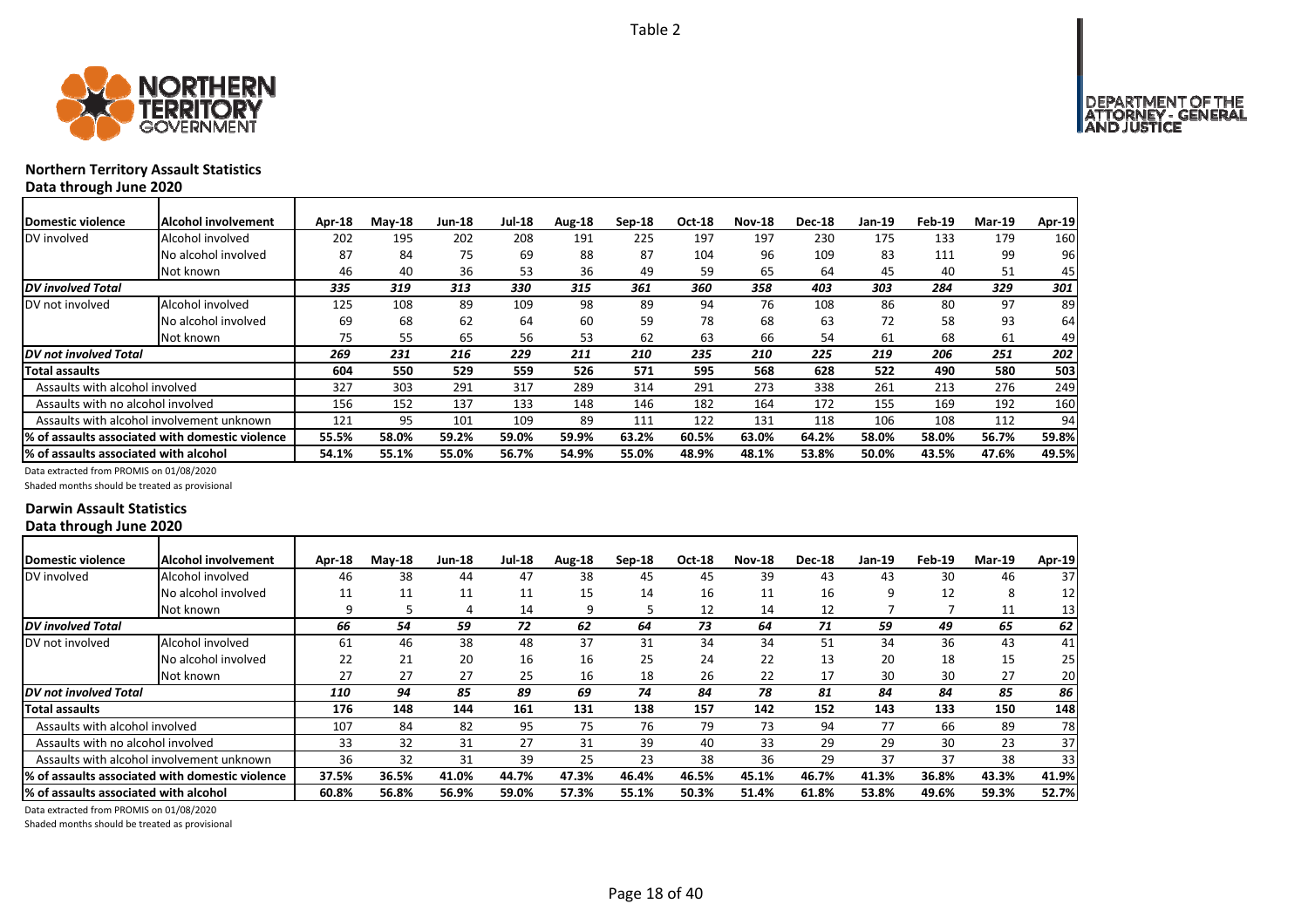



# **Northern Territory Assault Statistics Data through June 2020**

| <b>Domestic violence</b>                  | Alcohol involvement                             | <b>Mav-19</b> | Jun-19 | <b>Jul-19</b> | <b>Aug-19</b> | $Sep-19$ | Oct-19 | Nov-19 | <b>Dec-19</b> | Jan-20 | Feb-20 | <b>Mar-20</b> | Apr-20 | $Mav-20$ | <b>Jun-20</b> |
|-------------------------------------------|-------------------------------------------------|---------------|--------|---------------|---------------|----------|--------|--------|---------------|--------|--------|---------------|--------|----------|---------------|
| DV involved                               | Alcohol involved                                | 179           | 147    | 173           | 172           | 178      | 187    | 209    | 232           | 176    | 188    | 193           | 161    | 172      | 205           |
|                                           | No alcohol involved                             | 88            | 74     | 99            | 89            | 98       | 83     | 109    | 106           | 127    | 123    | 136           | 95     | 74       | 75            |
|                                           | Not known                                       | 40            | 38     | 44            | 50            | 44       | 59     | 50     | 58            | 54     | 59     | 49            | 36     | 35       | 31            |
| <b>DV</b> involved Total                  |                                                 | 307           | 259    | 316           | 311           | 320      | 329    | 368    | 396           | 357    | 370    | 378           | 292    | 281      | 311           |
| DV not involved                           | Alcohol involved                                | 75            | 60     | 76            | 78            | 67       | 104    | 99     | 100           | 86     | 88     | 90            | 63     | 96       | 109           |
|                                           | No alcohol involved                             | 67            | 71     | 55            | 79            | 70       | 84     | 71     | 63            | 67     | 80     | 93            | 63     | 61       | 55            |
|                                           | Not known                                       | 53            | 44     | 73            |               | 71       | 62     | 53     | 79            | 69     | 76     | 73            | 54     | 44       | 60            |
| DV not involved Total                     |                                                 | 195           | 175    | 204           | 228           | 208      | 250    | 223    | 242           | 222    | 244    | 256           | 180    | 201      | 224           |
| Total assaults                            |                                                 | 502           | 434    | 520           | 539           | 528      | 579    | 591    | 638           | 579    | 614    | 634           | 472    | 482      | 535           |
| Assaults with alcohol involved            |                                                 | 254           | 207    | 249           | 250           | 245      | 291    | 308    | 332           | 262    | 276    | 283           | 224    | 268      | 314           |
| Assaults with no alcohol involved         |                                                 | 155           | 145    | 154           | 168           | 168      | 167    | 180    | 169           | 194    | 203    | 229           | 158    | 135      | 130           |
| Assaults with alcohol involvement unknown |                                                 | 93            | 82     | 117           | 121           | 115      | 121    | 103    | 137           | 123    | 135    | 122           | 90     | 79       | 91            |
|                                           | % of assaults associated with domestic violence | 61.2%         | 59.7%  | 60.8%         | 57.7%         | 60.6%    | 56.8%  | 62.3%  | 62.1%         | 61.7%  | 60.3%  | 59.6%         | 61.9%  | 58.3%    | 58.1%         |
| % of assaults associated with alcohol     |                                                 | 50.6%         | 47.7%  | 47.9%         | 46.4%         | 46.4%    | 50.3%  | 52.1%  | 52.0%         | 45.3%  | 45.0%  | 44.6%         | 47.5%  | 55.6%    | 58.7%         |

Data extracted from PROMIS on 01/08/2020

Shaded months should be treated as provisional

### **Darwin Assault Statistics Data through June 2020**

| Domestic violence                      | Alcohol involvement                              | $M$ ay-19 | Jun-19 | <b>Jul-19</b> | <b>Aug-19</b> | $Sep-19$ | Oct-19 | <b>Nov-19</b> | <b>Dec-19</b> | Jan-20 | Feb-20 | <b>Mar-20</b> | Apr-20 | $M$ ay-20 | <b>Jun-20</b> |
|----------------------------------------|--------------------------------------------------|-----------|--------|---------------|---------------|----------|--------|---------------|---------------|--------|--------|---------------|--------|-----------|---------------|
| DV involved                            | Alcohol involved                                 | 50        | 33     | 51            | 56            | 39       | 44     | 46            | 59            | 58     | 37     | 38            | 48     | 32        | 45            |
|                                        | No alcohol involved                              | 17        |        |               | 13            | 13       | 10     | 8             | 12            | 18     | 9      | 11            | 14     | 4         |               |
|                                        | Not known                                        |           |        | Ջ             | h             | 8        | 12     |               | 15            |        | 12     | 13            |        | 8         |               |
| <b>DV</b> involved Total               |                                                  | 74        | 47     | 66            | 75            | 60       | 66     | 59            | 86            | 83     | 58     | 62            | 67     | 44        | 58            |
| DV not involved                        | Alcohol involved                                 | 40        | 32     | 28            | 40            | 22       | 41     | 38            | 46            | 45     | 34     | 35            | 30     | 43        | 54            |
|                                        | No alcohol involved                              | 18        | 17     | a             | 20            | 18       | 23     | 17            | 10            | 23     | 12     | 25            | 18     | 14        | 13            |
|                                        | Not known                                        | 29        | 19     | 28            | 30            | 25       | 22     | 21            | 27            | 25     | 30     | 39            | 29     | 16        | 31            |
| DV not involved Total                  |                                                  | 87        | 68     | 65            | 90            | 65       | 86     | 76            | 83            | 93     | 76     | 99            | 77     | 73        | 98            |
| Total assaults                         |                                                  | 161       | 115    | 131           | 165           | 125      | 152    | 135           | 169           | 176    | 134    | 161           | 144    | 117       | 156           |
| Assaults with alcohol involved         |                                                  | 90        | 65     | 79            | 96            | 61       | 85     | 84            | 105           | 103    | 71     | 73            | 78     | 75        | 99            |
| Assaults with no alcohol involved      |                                                  | 35        | 24     | 16            | 33            | 31       | 33     | 25            | 22            | 41     | 21     | 36            | 32     | 18        | 18            |
|                                        | Assaults with alcohol involvement unknown        | 36        | 26     | 36            | 36            | 33       | 34     | 26            | 42            | 32     | 42     | 52            | 34     | 24        | 39            |
|                                        | I% of assaults associated with domestic violence | 46.0%     | 40.9%  | 50.4%         | 45.5%         | 48.0%    | 43.4%  | 43.7%         | 50.9%         | 47.2%  | 43.3%  | 38.5%         | 46.5%  | 37.6%     | 37.2%         |
| I% of assaults associated with alcohol |                                                  | 55.9%     | 56.5%  | 60.3%         | 58.2%         | 48.8%    | 55.9%  | 62.2%         | 62.1%         | 58.5%  | 53.0%  | 45.3%         | 54.2%  | 64.1%     | 63.5%         |

Data extracted from PROMIS on 01/08/2020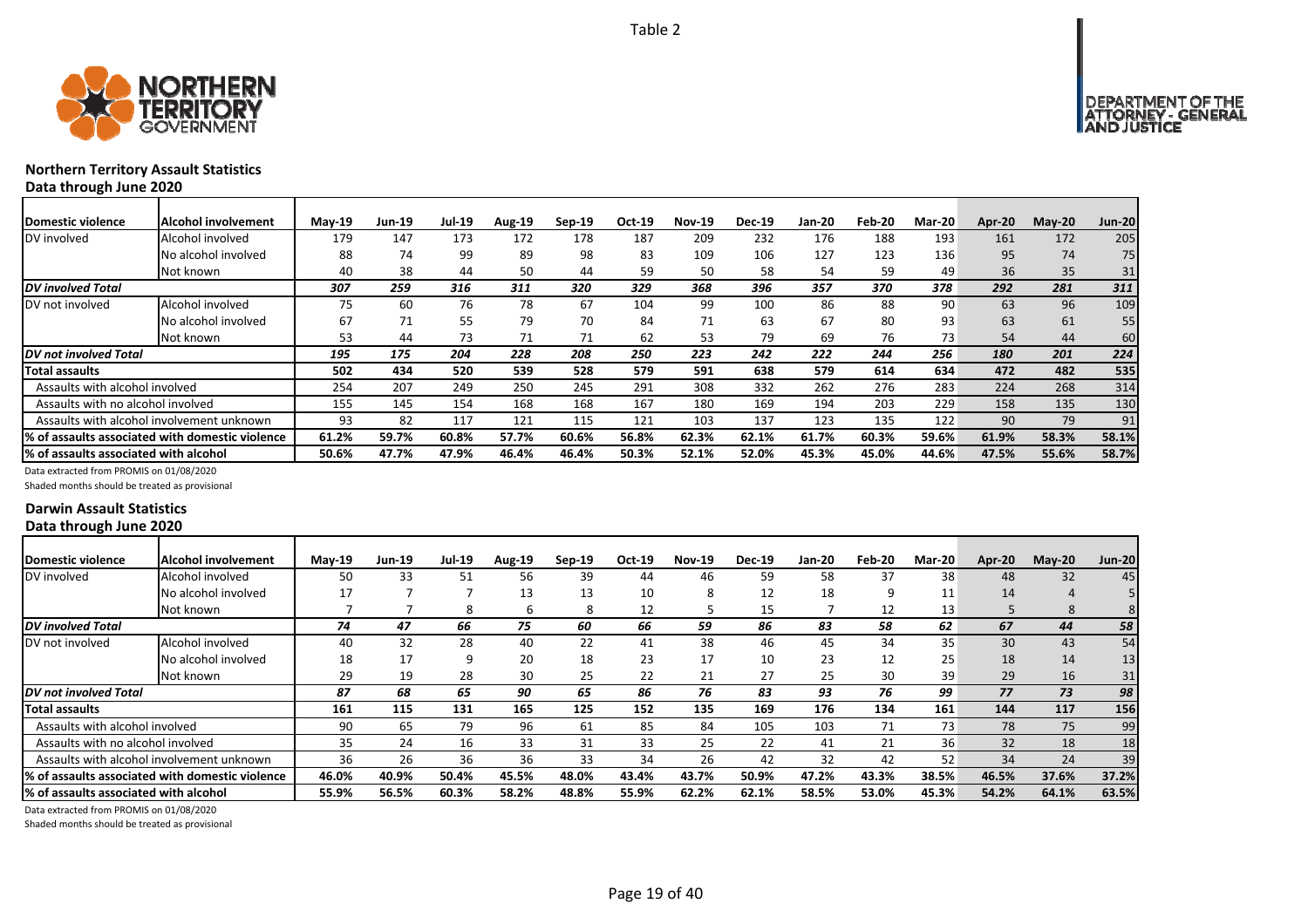

# **Palmerston Assault Statistics**

**Data through June 2020**

| <b>IDomestic violence</b>             | Alcohol involvement                              | Apr-18 | $M$ ay-18 | <b>Jun-18</b> | <b>Jul-18</b> | Aug-18 | $Sep-18$ | <b>Oct-18</b> | <b>Nov-18</b> | <b>Dec-18</b> | Jan-19 | Feb-19 | <b>Mar-19</b> | Apr-19 |
|---------------------------------------|--------------------------------------------------|--------|-----------|---------------|---------------|--------|----------|---------------|---------------|---------------|--------|--------|---------------|--------|
| DV involved                           | Alcohol involved                                 | 14     | 17        | 9             | 11            | 13     | 15       | 16            | 16            | 17            | 12     |        | 20            | 16     |
|                                       | No alcohol involved                              | 10     |           |               |               | 4      |          | 6             |               |               | 8      |        | 11            | 12     |
|                                       | Not known                                        |        | 8         |               |               | 4      |          | b             |               |               |        |        |               |        |
| <b>DV</b> involved Total              |                                                  | 31     | 32        | 19            | 18            | 21     | 23       | 28            | 21            | 22            | 23     | 25     | 36            | 31     |
| DV not involved                       | Alcohol involved                                 |        |           | 11            |               | 6      |          |               | 10            |               | 13     | 12     | q             |        |
|                                       | No alcohol involved                              |        |           |               |               | 9      |          | 10            |               |               | 9      |        | 12            |        |
|                                       | Not known                                        | h      |           | h             |               |        |          |               |               | 11            | 6      | 14     |               |        |
| <b>DV</b> not involved Total          |                                                  | 20     | 14        | 24            | 10            | 17     | 11       | 22            | 20            | 20            | 28     | 33     | 26            | 21     |
| <b>Total assaults</b>                 |                                                  | 51     | 46        | 43            | 28            | 38     | 34       | 50            | 41            | 42            | 51     | 58     | 62            | 52     |
| Assaults with alcohol involved        |                                                  | 21     | 24        | 20            | 15            | 19     | 18       | 23            | 26            | 20            | 25     | 21     | 29            | 21     |
| Assaults with no alcohol involved     |                                                  | 17     | 11        | 14            | 8             | 13     | 8        | 16            | 8             | 10            | 17     | 16     | 23            | 21     |
|                                       | Assaults with alcohol involvement unknown        | 13     | 11        | 9             |               | 6      | 8        | 11            |               | 12            | 9      | 21     | 10            | 10     |
|                                       | 1% of assaults associated with domestic violence | 60.8%  | 69.6%     | 44.2%         | 64.3%         | 55.3%  | 67.6%    | 56.0%         | 51.2%         | 52.4%         | 45.1%  | 43.1%  | 58.1%         | 59.6%  |
| % of assaults associated with alcohol |                                                  | 41.2%  | 52.2%     | 46.5%         | 53.6%         | 50.0%  | 52.9%    | 46.0%         | 63.4%         | 47.6%         | 49.0%  | 36.2%  | 46.8%         | 40.4%  |

Data extracted from PROMIS on 01/08/2020

Shaded months should be treated as provisional

### **Alice Springs Assault Statistics Data through June 2020**

| Domestic violence                     | Alcohol involvement                              | Apr-18 | $Mav-18$ | <b>Jun-18</b> | <b>Jul-18</b> | Aug-18 | Sep-18 | <b>Oct-18</b> | <b>Nov-18</b> | <b>Dec-18</b> | Jan-19 | Feb-19 | <b>Mar-19</b> | Apr-19 |
|---------------------------------------|--------------------------------------------------|--------|----------|---------------|---------------|--------|--------|---------------|---------------|---------------|--------|--------|---------------|--------|
| DV involved                           | Alcohol involved                                 | 46     | 68       | 70            | 52            | 44     | 43     | 41            | 47            | 49            | 37     | 37     | 44            | 38     |
|                                       | No alcohol involved                              |        | 10       |               |               | 4      |        | 12            |               | 11            | 10     | 13     | 11            | 10     |
|                                       | Not known                                        | 12     | q        | 14            | 15            | 6      | 14     |               | 15            | 20            | 11     | 12     | 18            | 10     |
| <b>DV</b> involved Total              |                                                  | 67     | 87       | 91            | 74            | 54     | 62     | 58            | 71            | 80            | 58     | 62     | 73            | 58     |
| DV not involved                       | Alcohol involved                                 | 34     | 30       | 18            | 32            | 23     | 34     | 16            | 18            | 29            | 15     | 15     | 21            | 23     |
|                                       | No alcohol involved                              | 18     | 14       | 11            | 16            | 16     | 11     | 16            | 12            | 22            | 23     | 12     | 17            | 61     |
|                                       | Not known                                        | 26     | 16       | 18            | 17            | 22     | 20     | 17            | 19            | 19            | 13     | 13     | 16            | 13     |
| DV not involved Total                 |                                                  | 78     | 60       | 47            | 65            | 61     | 65     | 49            | 49            | 70            | 51     | 40     | 54            | 42     |
| Total assaults                        |                                                  | 145    | 147      | 138           | 139           | 115    | 127    | 107           | 120           | 150           | 109    | 102    | 127           | 100    |
| Assaults with alcohol involved        |                                                  | 80     | 98       | 88            | 84            | 67     | 77     | 57            | 65            | 78            | 52     | 52     | 65            | 61     |
| Assaults with no alcohol involved     |                                                  | 27     | 24       | 18            | 23            | 20     | 16     | 28            | 21            | 33            | 33     | 25     | 28            | 16     |
|                                       | Assaults with alcohol involvement unknown        | 38     | 25       | 32            | 32            | 28     | 34     | 22            | 34            | 39            | 24     | 25     | 34            | 23     |
|                                       | I% of assaults associated with domestic violence | 46.2%  | 59.2%    | 65.9%         | 53.2%         | 47.0%  | 48.8%  | 54.2%         | 59.2%         | 53.3%         | 53.2%  | 60.8%  | 57.5%         | 58.0%  |
| % of assaults associated with alcohol |                                                  | 55.2%  | 66.7%    | 63.8%         | 60.4%         | 58.3%  | 60.6%  | 53.3%         | 54.2%         | 52.0%         | 47.7%  | 51.0%  | 51.2%         | 61.0%  |

Data extracted from PROMIS on 01/08/2020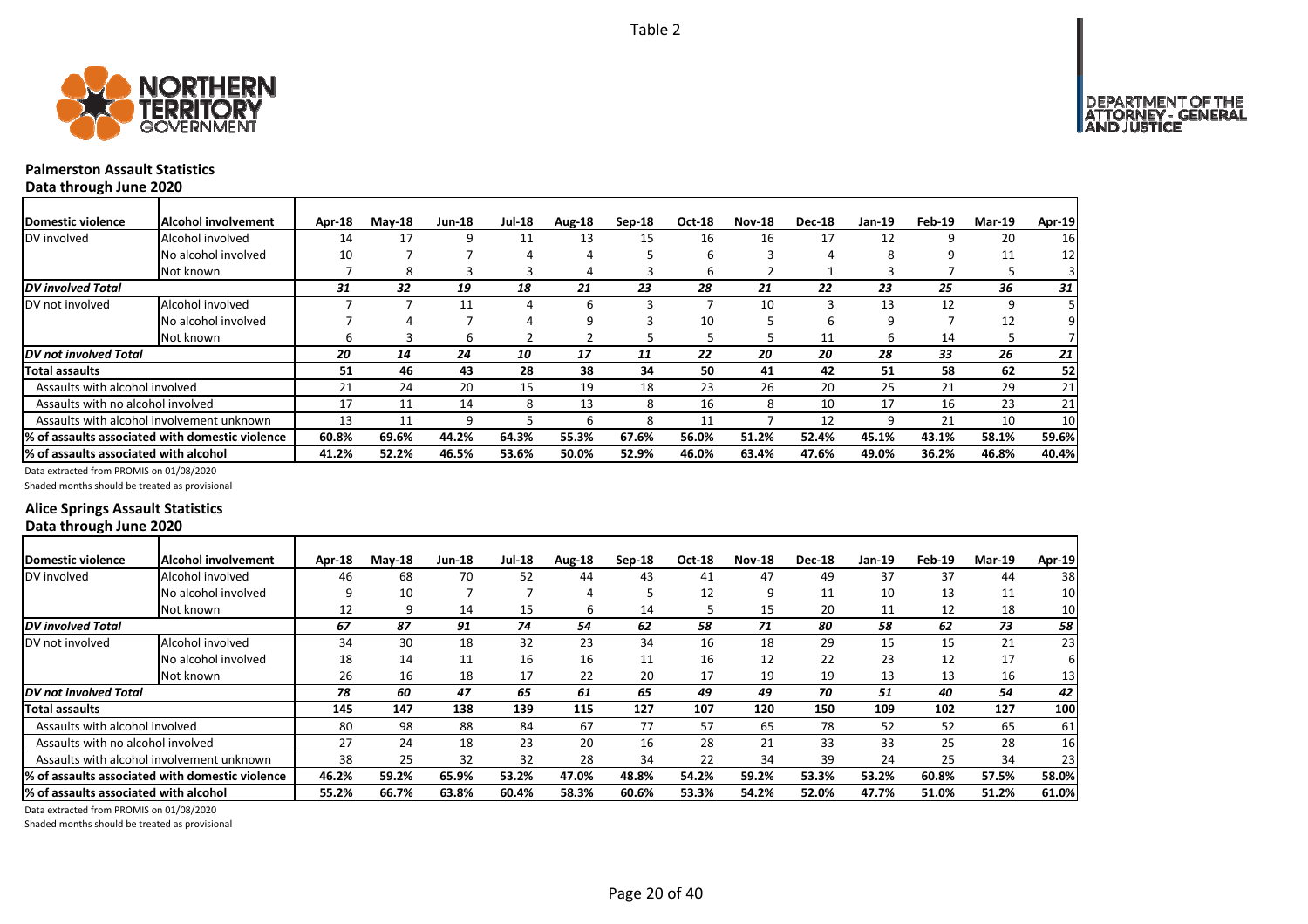



# **Palmerston Assault Statistics**

**Data through June 2020**

| Domestic violence                     | <b>Alcohol involvement</b>                       | $Mav-19$ | <b>Jun-19</b> | Jul-19 | <b>Aug-19</b> | $Sep-19$ | Oct-19 | <b>Nov-19</b> | <b>Dec-19</b> | <b>Jan-20</b> | Feb-20 | Mar-20 | Apr-20 | $M$ ay-20       | <b>Jun-20</b> |
|---------------------------------------|--------------------------------------------------|----------|---------------|--------|---------------|----------|--------|---------------|---------------|---------------|--------|--------|--------|-----------------|---------------|
| DV involved                           | Alcohol involved                                 | 12       | 10            | 12     | 10            | 15       | 14     | 14            | 12            | 18            | 10     | 17     | 23     | 23              | 17            |
|                                       | No alcohol involved                              |          |               | 9      | 12            | h        |        |               | 8             | Д             | h      | 10     |        |                 |               |
|                                       | Not known                                        |          |               |        | ь             |          |        |               |               |               |        |        |        |                 |               |
| <b>DV</b> involved Total              |                                                  | 20       | 14            | 22     | 28            | 24       | 26     | 25            | 24            | 24            | 19     | 28     | 31     | 32 <sup>2</sup> | 31            |
| DV not involved                       | Alcohol involved                                 |          |               | 8      | 10            |          | h      |               |               | 8             | h      | 10     |        | 11              | 13            |
|                                       | No alcohol involved                              |          | 10            | 10     | 12            | ŏ        | Õ      |               |               | h             | 8      | 11     |        | 13              | 8             |
|                                       | Not known                                        |          |               |        |               | q        | 11     |               |               | 4             |        | 9      |        |                 |               |
| <b>DV</b> not involved Total          |                                                  | 16       | 18            | 25     | 27            | 20       | 25     | 12            | 15            | 18            | 21     | 30     | 12     | 29              | 28            |
| Total assaults                        |                                                  | 36       | 32            | 47     | 55            | 44       | 51     | 37            | 39            | 42            | 40     | 58     | 43     | 61              | 59            |
| Assaults with alcohol involved        |                                                  | 17       | 13            | 20     | 20            | 18       | 20     | 22            | 17            | 26            | 16     | 27     | 28     | 34              | 30            |
| Assaults with no alcohol involved     |                                                  | 15       | 11            | 19     | 24            | 14       | 15     | 8             | 13            | 10            | 14     | 21     | 10     | 18              | 17            |
|                                       | Assaults with alcohol involvement unknown        |          |               |        | 11            | 12       | 16     |               | a             | h             | 10     | 10     |        | q               | 12            |
|                                       | 1% of assaults associated with domestic violence | 55.6%    | 43.8%         | 46.8%  | 50.9%         | 54.5%    | 51.0%  | 67.6%         | 61.5%         | 57.1%         | 47.5%  | 48.3%  | 72.1%  | 52.5%           | 52.5%         |
| % of assaults associated with alcohol |                                                  | 47.2%    | 40.6%         | 42.6%  | 36.4%         | 40.9%    | 39.2%  | 59.5%         | 43.6%         | 61.9%         | 40.0%  | 46.6%  | 65.1%  | 55.7%           | 50.8%         |

Data extracted from PROMIS on 01/08/2020

Shaded months should be treated as provisional

### **Alice Springs Assault Statistics Data through June 2020**

| Domestic violence                     | Alcohol involvement                              | $M$ ay-19 | <b>Jun-19</b> | Jul-19 | <b>Aug-19</b> | $Sep-19$ | Oct-19 | <b>Nov-19</b> | <b>Dec-19</b> | Jan-20 | Feb-20 | <b>Mar-20</b> | Apr-20 | $May-20$ | <b>Jun-20</b> |
|---------------------------------------|--------------------------------------------------|-----------|---------------|--------|---------------|----------|--------|---------------|---------------|--------|--------|---------------|--------|----------|---------------|
| DV involved                           | Alcohol involved                                 | 42        | 41            | 52     | 35            | 52       | 49     | 63            | 52            | 45     | 60     | 60            | 44     | 48       | 37            |
|                                       | No alcohol involved                              |           | 10            | 19     | 10            | 8        | 14     | 11            | 18            | 16     | 16     | 28            | 14     | 12       | 11            |
|                                       | Not known                                        |           | 12            | 17     | 10            | 12       | 15     | 14            | 20            | 18     | 19     | q             | 9      | 12       | 11            |
| <b>DV</b> involved Total              |                                                  | 57        | 63            | 88     | 55            | 72       | 78     | 88            | 90            | 79     | 95     | 97            | 67     | 72       | 59            |
| DV not involved                       | Alcohol involved                                 | 17        | 11            | 20     |               | 23       | 30     | 27            | 21            | 16     | 28     | 21            | 12     | 17       | 23            |
|                                       | No alcohol involved                              | 16        | 17            | 14     | 20            | 11       | 17     | 24            | 15            | 19     | 23     | 19            | 9      | 12       | 12            |
|                                       | Not known                                        | 15        |               | 21     | 23            | 17       | 22     | 11            | 35            | 22     | 16     | 12            | 13     | 12       |               |
| <b>DV</b> not involved Total          |                                                  | 48        | 37            | 55     | 50            | 51       | 69     | 62            | 71            | 57     | 67     | 52            | 34     | 41       | 44            |
| <b>Total assaults</b>                 |                                                  | 105       | 100           | 143    | 105           | 123      | 147    | 150           | 161           | 136    | 162    | 149           | 101    | 113      | 103           |
| Assaults with alcohol involved        |                                                  | 59        | 52            | 72     | 42            | 75       | 79     | 90            | 73            | 61     | 88     | 81            | 56     | 65       | 60            |
| Assaults with no alcohol involved     |                                                  | 23        | 27            | 33     | 30            | 19       | 31     | 35            | 33            | 35     | 39     | 47            | 23     | 24       | 23            |
|                                       | Assaults with alcohol involvement unknown        | 23        | 21            | 38     | 33            | 29       | 37     | 25            | 55            | 40     | 35     | 21            | 22     | 24       | 20            |
|                                       | l% of assaults associated with domestic violence | 54.3%     | 63.0%         | 61.5%  | 52.4%         | 58.5%    | 53.1%  | 58.7%         | 55.9%         | 58.1%  | 58.6%  | 65.1%         | 66.3%  | 63.7%    | 57.3%         |
| % of assaults associated with alcohol |                                                  | 56.2%     | 52.0%         | 50.3%  | 40.0%         | 61.0%    | 53.7%  | 60.0%         | 45.3%         | 44.9%  | 54.3%  | 54.4%         | 55.4%  | 57.5%    | 58.3%         |

Data extracted from PROMIS on 01/08/2020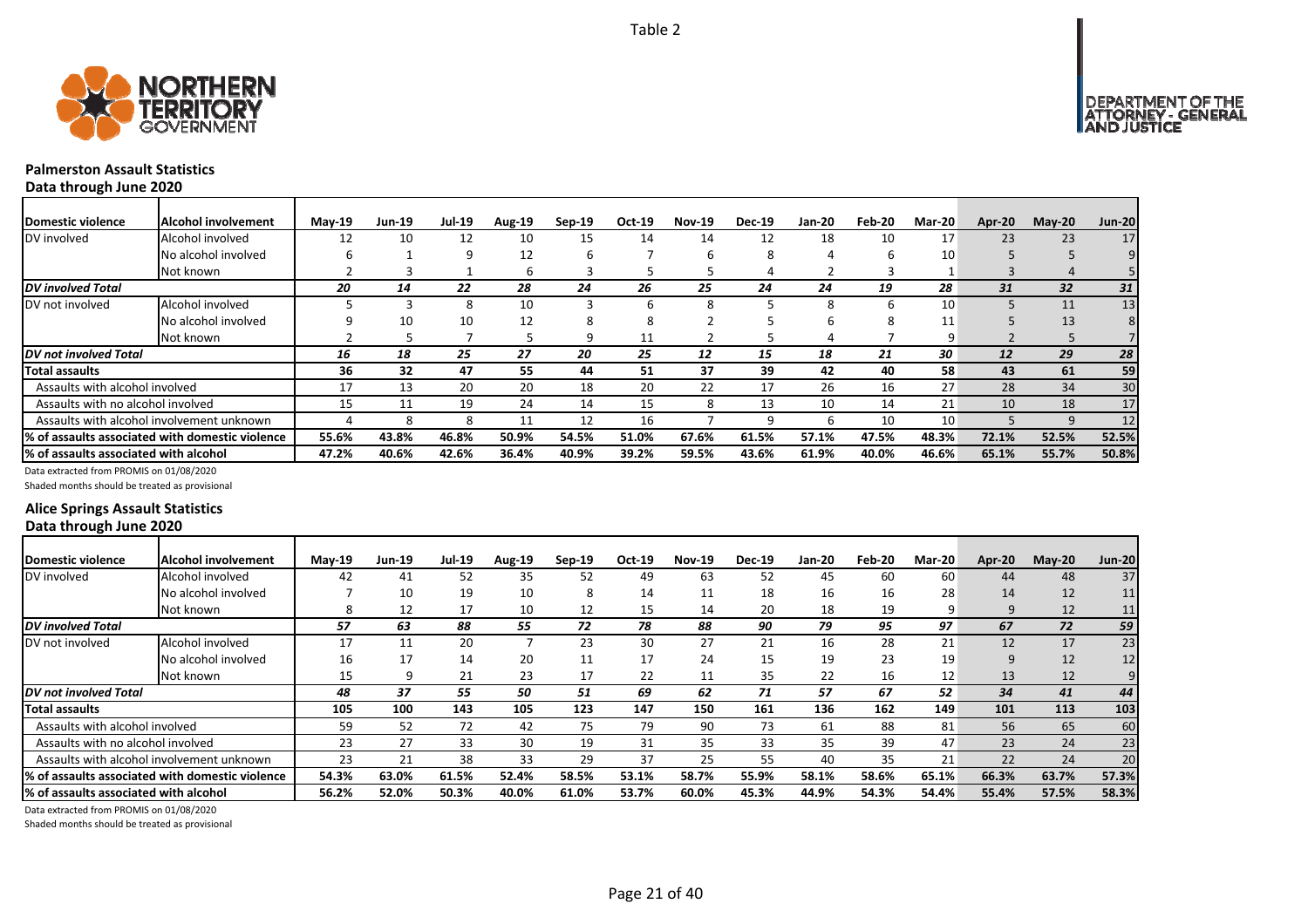



# **Katherine Assault Statistics**

**Data through June 2020**

| Domestic violence                     | Alcohol involvement                             | Apr-18 | $M$ ay-18 | Jun-18 | <b>Jul-18</b> | Aug-18 | $Sep-18$ | <b>Oct-18</b> | <b>Nov-18</b> | <b>Dec-18</b> | Jan-19 | Feb-19 | Mar-19 | Apr-19 |
|---------------------------------------|-------------------------------------------------|--------|-----------|--------|---------------|--------|----------|---------------|---------------|---------------|--------|--------|--------|--------|
| DV involved                           | Alcohol involved                                | 27     | 19        | 26     | 33            | 28     | 34       | 31            | 29            | 32            | 28     | 15     | 22     | 18     |
|                                       | No alcohol involved                             |        |           |        |               |        |          |               |               |               |        |        |        |        |
|                                       | Not known                                       |        |           |        |               |        |          | 8             |               |               |        |        |        |        |
| <b>DV</b> involved Total              |                                                 | 34     | 26        | 34     | 40            | 35     | 40       | 44            | 35            | 40            | 33     | 22     | 32     | 27     |
| DV not involved                       | Alcohol involved                                |        | ٩         | 11     | 9             |        | 4        | 10            | h             |               | 6      |        |        |        |
|                                       | No alcohol involved                             |        |           |        | h             |        |          |               |               |               |        |        |        |        |
|                                       | Not known                                       | n      | ь         |        |               |        | ς        |               |               |               |        |        |        |        |
| <b>DV</b> not involved Total          |                                                 | 10     | 18        | 16     | 17            | 14     | 10       | 21            | 12            | 10            | 11     | 6      | 17     | 10     |
| <b>Total assaults</b>                 |                                                 | 44     | 44        | 50     | 57            | 49     | 50       | 65            | 47            | 50            | 44     | 28     | 49     | 37     |
| Assaults with alcohol involved        |                                                 | 30     | 28        | 37     | 42            | 35     | 38       | 41            | 35            | 36            | 34     | 19     | 31     | 23     |
| Assaults with no alcohol involved     |                                                 | 4      | ь         | 8      | 10            | 10     | 6        | 9             |               |               |        | h      | 13     | 10     |
|                                       | Assaults with alcohol involvement unknown       | 10     | 10        |        |               | 4      | b        | 15            |               |               |        |        |        |        |
|                                       | % of assaults associated with domestic violence | 77.3%  | 59.1%     | 68.0%  | 70.2%         | 71.4%  | 80.0%    | 67.7%         | 74.5%         | 80.0%         | 75.0%  | 78.6%  | 65.3%  | 73.0%  |
| % of assaults associated with alcohol |                                                 | 68.2%  | 63.6%     | 74.0%  | 73.7%         | 71.4%  | 76.0%    | 63.1%         | 74.5%         | 72.0%         | 77.3%  | 67.9%  | 63.3%  | 62.2%  |

Data extracted from PROMIS on 01/08/2020

Shaded months should be treated as provisional

### **Tennant Creek Assault Statistics Data through June 2020**

| Domestic violence                      | <b>Alcohol involvement</b>                       | Apr-18 | $M$ ay-18 | <b>Jun-18</b> | <b>Jul-18</b> | Aug-18 | $Sep-18$ | <b>Oct-18</b> | <b>Nov-18</b> | <b>Dec-18</b> | <b>Jan-19</b> | Feb-19 | <b>Mar-19</b> | Apr-19 |
|----------------------------------------|--------------------------------------------------|--------|-----------|---------------|---------------|--------|----------|---------------|---------------|---------------|---------------|--------|---------------|--------|
| DV involved                            | Alcohol involved                                 | 14     | 6         | 9             | 15            | 12     | 6        |               | 15            | 15            | 15            | 8      | 9             | 11     |
|                                        | No alcohol involved                              |        |           | O             |               |        | Δ        |               |               |               |               |        |               |        |
|                                        | Not known                                        |        | 4         |               |               |        | 0        | 6             |               |               |               |        |               |        |
| <b>DV</b> involved Total               |                                                  | 19     | 13        | 10            | 20            | 18     | 10       | 13            | 21            | 19            | 18            | 14     | 10            | 13     |
| DV not involved                        | Alcohol involved                                 |        |           | 0             |               |        |          |               |               |               |               |        |               |        |
|                                        | No alcohol involved                              |        |           |               |               |        |          | 8             |               |               |               |        |               |        |
|                                        | Not known                                        |        |           | 0             |               |        | 0        | 0             |               |               | 4             |        |               |        |
| DV not involved Total                  |                                                  |        | n         |               |               | 8      | 4        | 12            | 12            |               | 9             |        | h             | 6 I    |
| <b>Total assaults</b>                  |                                                  | 23     | 19        | 11            | 24            | 26     | 14       | 25            | 33            | 26            | 27            | 21     | 16            | 19     |
| Assaults with alcohol involved         |                                                  | 17     |           | q             | 18            | 15     | 8        | q             | 18            | 20            | 18            | 13     | 11            | 13     |
| Assaults with no alcohol involved      |                                                  |        | b         |               |               | 6      | 6        | 10            | b             |               |               |        | 4             |        |
|                                        | Assaults with alcohol involvement unknown        |        | Д         |               |               |        | ი        | b             |               |               | h             |        |               |        |
|                                        | 1% of assaults associated with domestic violence | 82.6%  | 68.4%     | 90.9%         | 83.3%         | 69.2%  | 71.4%    | 52.0%         | 63.6%         | 73.1%         | 66.7%         | 66.7%  | 62.5%         | 68.4%  |
| l% of assaults associated with alcohol |                                                  | 73.9%  | 47.4%     | 81.8%         | 75.0%         | 57.7%  | 57.1%    | 36.0%         | 54.5%         | 76.9%         | 66.7%         | 61.9%  | 68.8%         | 68.4%  |

Data extracted from PROMIS on 01/08/2020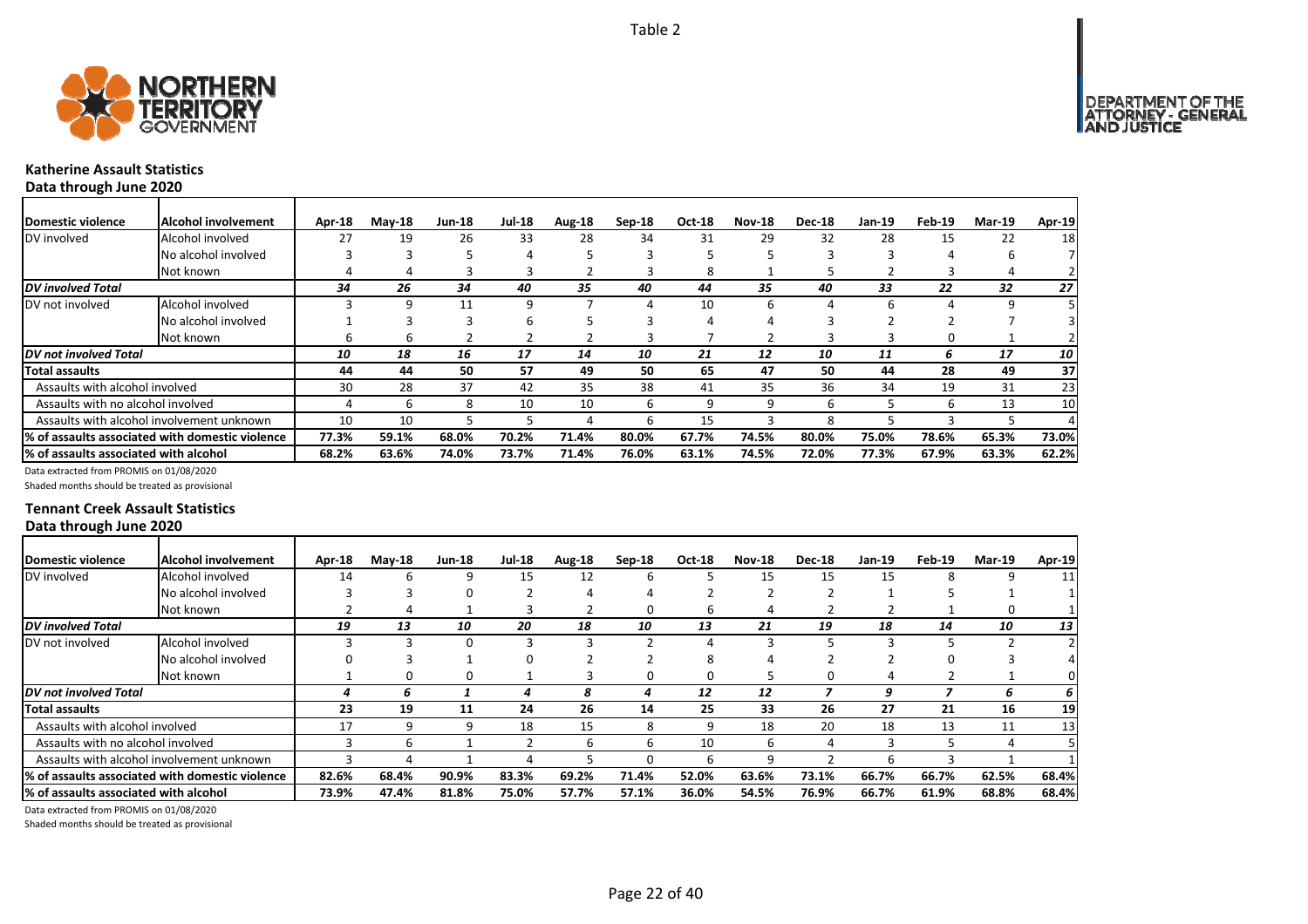



# **Katherine Assault Statistics**

**Data through June 2020**

| <b>IDomestic violence</b>             | Alcohol involvement                              | $M$ ay-19 | Jun-19 | <b>Jul-19</b> | <b>Aug-19</b> | $Sep-19$ | Oct-19 | <b>Nov-19</b> | <b>Dec-19</b> | Jan-20 | Feb-20 | <b>Mar-20</b> | Apr-20 | $M$ ay-20 | <b>Jun-20</b>   |
|---------------------------------------|--------------------------------------------------|-----------|--------|---------------|---------------|----------|--------|---------------|---------------|--------|--------|---------------|--------|-----------|-----------------|
| DV involved                           | Alcohol involved                                 | 21        | 18     | 15            | 17            | 17       | 15     | 26            | 31            | 18     | 24     | 16            | 16     | 28        | 36              |
|                                       | No alcohol involved                              |           |        |               |               |          |        | n             |               |        | Ջ      |               |        |           |                 |
|                                       | Not known                                        | h         |        |               |               | O        |        |               |               |        | 4      |               |        |           |                 |
| DV involved Total                     |                                                  | 30        | 28     | 25            | 25            | 19       | 22     | 35            | 41            | 27     | 36     | 27            | 22     | 35        | 45              |
| DV not involved                       | Alcohol involved                                 |           |        |               |               |          | 10     | 6             | 6             |        | 8      | n             | 9      |           |                 |
|                                       | No alcohol involved                              |           |        |               |               | 8        |        |               |               |        |        |               |        |           |                 |
|                                       | Not known                                        |           |        |               |               |          |        | я             |               |        |        |               |        | $\Omega$  |                 |
| <b>DV</b> not involved Total          |                                                  |           | 11     | 10            | 8             | 13       | 17     | 19            | 11            | 9      | 22     | 12            | 14     |           | 16 <sup>1</sup> |
| <b>Total assaults</b>                 |                                                  | 35        | 39     | 35            | 33            | 32       | 39     | 54            | 52            | 36     | 58     | 39            | 36     | 42        | 61              |
| Assaults with alcohol involved        |                                                  | 23        | 24     | 22            | 20            | 21       | 25     | 32            | 37            | 22     | 32     | 22            | 25     | 33        | 42              |
| Assaults with no alcohol involved     |                                                  |           | 10     | 12            |               | 10       | 11     | 11            | q             | 6      | 15     | 13            | 9      | 6         |                 |
|                                       | Assaults with alcohol involvement unknown        |           |        |               | Ջ             |          |        | 11            | h             | 8      | 11     | 4             |        |           | 13              |
|                                       | 1% of assaults associated with domestic violence | 85.7%     | 71.8%  | 71.4%         | 75.8%         | 59.4%    | 56.4%  | 64.8%         | 78.8%         | 75.0%  | 62.1%  | 69.2%         | 61.1%  | 83.3%     | 73.8%           |
| % of assaults associated with alcohol |                                                  | 65.7%     | 61.5%  | 62.9%         | 60.6%         | 65.6%    | 64.1%  | 59.3%         | 71.2%         | 61.1%  | 55.2%  | 56.4%         | 69.4%  | 78.6%     | 68.9%           |

Data extracted from PROMIS on 01/08/2020

Shaded months should be treated as provisional

### **Tennant Creek Assault Statistics Data through June 2020**

| Domestic violence                     | <b>Alcohol involvement</b>                       | <b>May-19</b> | <b>Jun-19</b> | <b>Jul-19</b> | <b>Aug-19</b> | Sep-19 | Oct-19 | <b>Nov-19</b> | <b>Dec-19</b> | <b>Jan-20</b> | Feb-20 | <b>Mar-20</b> | Apr-20   | $May-20$  | <b>Jun-20</b> |
|---------------------------------------|--------------------------------------------------|---------------|---------------|---------------|---------------|--------|--------|---------------|---------------|---------------|--------|---------------|----------|-----------|---------------|
| DV involved                           | Alcohol involved                                 |               | 10            |               | 17            | 17     | 14     | 14            | 14            | 8             | 18     | 22            | 15       | 19        | 12            |
|                                       | No alcohol involved                              |               |               |               |               | ь      |        |               |               |               |        |               |          |           |               |
|                                       | Not known                                        |               |               |               |               |        |        |               | 0             |               |        | O             | $\Omega$ | $\Omega$  |               |
| <b>DV</b> involved Total              |                                                  | 13            | 15            | 13            | 22            | 26     | 21     | 21            | 14            | 13            | 24     | 26            | 15       | 21        | 13            |
| DV not involved                       | Alcohol involved                                 |               |               |               |               |        |        |               |               |               |        |               |          | 8         |               |
|                                       | No alcohol involved                              |               |               |               |               |        |        |               |               |               |        |               |          |           |               |
|                                       | Not known                                        |               |               |               |               |        |        | Ω             |               |               |        |               | 0        |           |               |
| <b>DV</b> not involved Total          |                                                  |               |               |               | 6             | 11     |        | h             | 8             |               |        |               |          | <b>12</b> |               |
| <b>Total assaults</b>                 |                                                  | 16            | 18            | 19            | 28            | 37     | 26     | 27            | 22            | 17            | 29     | 28            | 21       | 33        | 18            |
| Assaults with alcohol involved        |                                                  |               | 10            | 10            | 21            | 20     | 15     | 18            | 20            | 10            | 21     | 24            | 18       | 27        | 15            |
| Assaults with no alcohol involved     |                                                  |               |               |               |               | 12     |        | h             | 0             | ь             | ь      | 4             |          | 4         |               |
|                                       | Assaults with alcohol involvement unknown        |               |               |               |               |        |        |               |               |               |        | O             | $\Omega$ |           |               |
|                                       | 1% of assaults associated with domestic violence | 81.3%         | 83.3%         | 68.4%         | 78.6%         | 70.3%  | 80.8%  | 77.8%         | 63.6%         | 76.5%         | 82.8%  | 92.9%         | 71.4%    | 63.6%     | 72.2%         |
| % of assaults associated with alcohol |                                                  | 68.8%         | 55.6%         | 52.6%         | 75.0%         | 54.1%  | 57.7%  | 66.7%         | 90.9%         | 58.8%         | 72.4%  | 85.7%         | 85.7%    | 81.8%     | 83.3%         |

Data extracted from PROMIS on 01/08/2020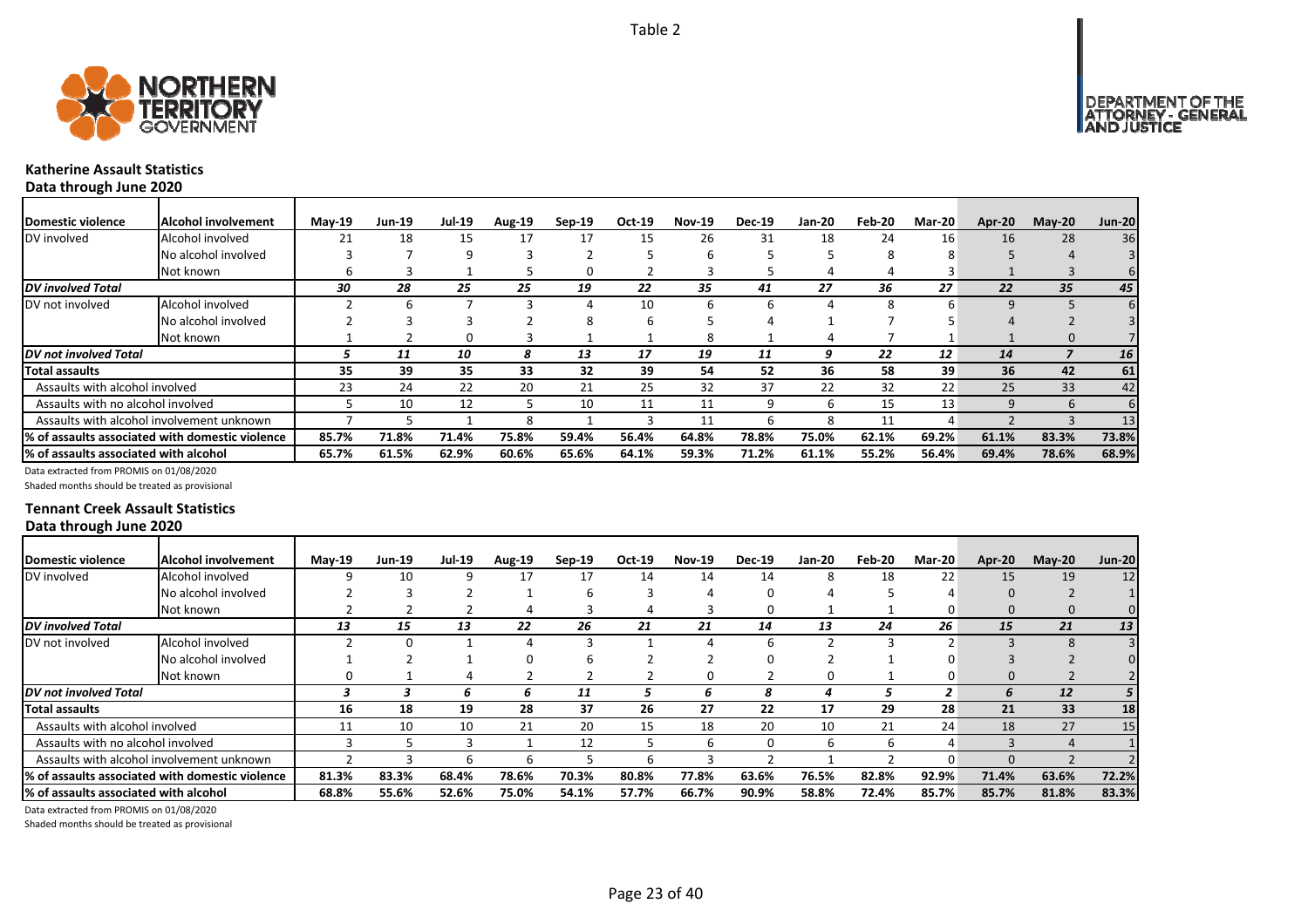

# **Nhulunbuy Assault Statistics**

**Data through June 2020**

| Domestic violence                     | <b>Alcohol involvement</b>                       | Apr-18 | $M$ ay-18 | <b>Jun-18</b> | <b>Jul-18</b> | Aug-18       | $Sep-18$     | Oct-18 | <b>Nov-18</b> | <b>Dec-18</b> | Jan-19 | Feb-19 | <b>Mar-19</b> | Apr-19 |
|---------------------------------------|--------------------------------------------------|--------|-----------|---------------|---------------|--------------|--------------|--------|---------------|---------------|--------|--------|---------------|--------|
| DV involved                           | Alcohol involved                                 |        | b         | 0             |               | b            |              |        | h             |               |        |        |               |        |
|                                       | No alcohol involved                              |        | 0         |               | O             | <sup>0</sup> | <sup>0</sup> |        |               |               |        |        |               |        |
|                                       | Not known                                        |        | 0         | 0             | 0             |              | 0            |        |               |               |        |        |               | 0      |
| <b>DV</b> involved Total              |                                                  |        | n         |               |               | 8            |              |        |               |               |        |        |               |        |
| DV not involved                       | Alcohol involved                                 |        |           |               |               |              |              |        |               |               |        |        |               |        |
|                                       | No alcohol involved                              | 0      | 0         | 0             | 0             |              |              |        |               |               |        |        |               |        |
|                                       | Not known                                        |        | 0         |               | 0             | 0            |              |        |               |               |        |        |               | 0      |
| <b>DV</b> not involved Total          |                                                  | 8      |           |               |               |              | ь            | ь      |               | 0             |        | 0      |               |        |
| <b>Total assaults</b>                 |                                                  | 12     | ь         |               | ь             | 11           |              | 10     |               |               |        |        |               |        |
| Assaults with alcohol involved        |                                                  | 10     | 6         |               | b             | 8            | 4            | q      |               |               |        |        |               |        |
| Assaults with no alcohol involved     |                                                  |        | 0         |               | 0             |              |              |        |               |               |        |        |               |        |
|                                       | Assaults with alcohol involvement unknown        |        | ი         |               | O             |              |              |        |               |               |        |        |               | O.     |
|                                       | 1% of assaults associated with domestic violence | 33.3%  | 100.0%    | 33.3%         | 50.0%         | 72.7%        | 14.3%        | 40.0%  | 100.0%        | 100.0%        | 33.3%  | 100.0% | 37.5%         | 50.0%  |
| % of assaults associated with alcohol |                                                  | 83.3%  | 100.0%    | 33.3%         | 100.0%        | 72.7%        | 57.1%        | 90.0%  | 85.7%         | 100.0%        | 66.7%  | 40.0%  | 50.0%         | 75.0%  |

Data extracted from PROMIS on 01/08/2020

Shaded months should be treated as provisional

### **NT Balance Assault Statistics Data through June 2020**

| Domestic violence                     | Alcohol involvement                              | Apr-18 | $M$ ay-18 | <b>Jun-18</b> | <b>Jul-18</b> | Aug-18 | $Sep-18$ | Oct-18 | <b>Nov-18</b> | <b>Dec-18</b> | <b>Jan-19</b> | Feb-19 | <b>Mar-19</b> | Apr-19          |
|---------------------------------------|--------------------------------------------------|--------|-----------|---------------|---------------|--------|----------|--------|---------------|---------------|---------------|--------|---------------|-----------------|
| DV involved                           | Alcohol involved                                 | 52     | 41        | 44            | 47            | 50     | 81       | 56     | 45            | 70            | 39            | 32     | 35            | 39              |
|                                       | No alcohol involved                              | 50     | 50        | 44            | 41            | 56     | 56       | 62     | 66            | 73            | 52            | 65     | 62            | 53              |
|                                       | Not known                                        | 12     | 10        | 11            | 15            | 11     | 24       | 22     | 28            | 24            | 20            | 10     | 13            | 16              |
| DV involved Total                     |                                                  | 114    | 101       | 99            | 103           | 117    | 161      | 140    | 139           | 167           | 111           | 107    | 110           | 108             |
| DV not involved                       | Alcohol involved                                 | 10     | 13        | 10            | 10            | 20     | 12       | 17     |               | 16            | 14            | 8      | 12            | 11              |
|                                       | No alcohol involved                              | 21     | 23        | 20            | 22            | 11     | 14       | 16     | 21            | 17            | 15            | 19     | 36            | 17 <sup>1</sup> |
|                                       | Not known                                        | 8      |           | 11            | q             | 8      | 14       | 8      | 13            |               |               | q      | 10            |                 |
| DV not involved Total                 |                                                  | 39     | 39        | 41            | 41            | 39     | 40       | 41     | 39            | 37            | 34            | 36     | 58            | 35              |
| Total assaults                        |                                                  | 153    | 140       | 140           | 144           | 156    | 201      | 181    | 178           | 204           | 145           | 143    | 168           | 143             |
| Assaults with alcohol involved        |                                                  | 62     | 54        | 54            | 57            | 70     | 93       | 73     | 50            | 86            | 53            | 40     | 47            | 50              |
| Assaults with no alcohol involved     |                                                  | 71     | 73        | 64            | 63            | 67     | 70       | 78     | 87            | 90            | 67            | 84     | 98            | 70I             |
|                                       | Assaults with alcohol involvement unknown        | 20     | 13        | 22            | 24            | 19     | 38       | 30     | 41            | 28            | 25            | 19     | 23            | 23              |
|                                       | l% of assaults associated with domestic violence | 74.5%  | 72.1%     | 70.7%         | 71.5%         | 75.0%  | 80.1%    | 77.3%  | 78.1%         | 81.9%         | 76.6%         | 74.8%  | 65.5%         | 75.5%           |
| % of assaults associated with alcohol |                                                  | 40.5%  | 38.6%     | 38.6%         | 39.6%         | 44.9%  | 46.3%    | 40.3%  | 28.1%         | 42.2%         | 36.6%         | 28.0%  | 28.0%         | 35.0%           |

Data extracted from PROMIS on 01/08/2020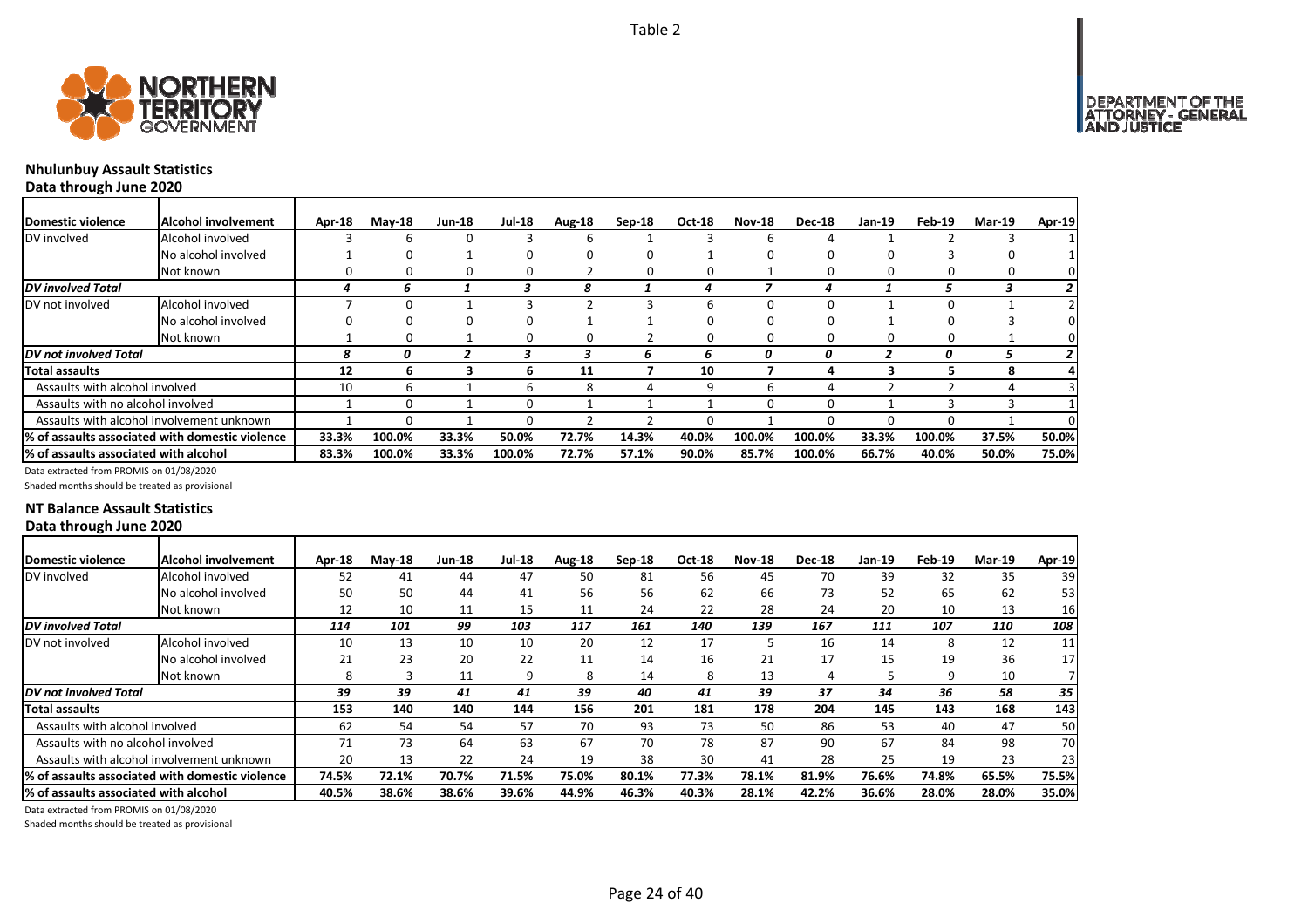



# **Nhulunbuy Assault Statistics**

**Data through June 2020**

| Domestic violence                     | <b>Alcohol involvement</b>                       | $Mav-19$ | <b>Jun-19</b> | Jul-19 | Aug-19 | $Sep-19$ | Oct-19 | <b>Nov-19</b> | <b>Dec-19</b> | Jan-20 | Feb-20 | Mar-20 | Apr-20   | $M$ ay-20   | <b>Jun-20</b>  |
|---------------------------------------|--------------------------------------------------|----------|---------------|--------|--------|----------|--------|---------------|---------------|--------|--------|--------|----------|-------------|----------------|
| DV involved                           | Alcohol involved                                 |          |               |        |        |          |        |               |               |        |        |        |          | $\mathbf 0$ |                |
|                                       | No alcohol involved                              |          |               |        |        |          |        |               |               |        |        |        |          |             |                |
|                                       | Not known                                        |          |               |        |        |          |        |               |               |        |        |        |          |             |                |
| DV involved Total                     |                                                  |          |               |        |        |          |        | h             |               | 0      | 3      | 3      |          |             | 2 <sup>1</sup> |
| DV not involved                       | Alcohol involved                                 |          |               |        |        |          |        |               |               |        |        |        |          |             | 4              |
|                                       | No alcohol involved                              |          |               |        |        |          |        |               |               |        |        |        |          |             |                |
|                                       | Not known                                        |          |               | 0      |        | 0        |        |               | 0             |        | O      |        |          | 0           |                |
| <b>IDV</b> not involved Total         |                                                  |          |               |        |        |          |        |               |               |        | 0      | 8      |          |             | 4              |
| Total assaults                        |                                                  |          |               |        |        |          | я      |               |               |        |        | 11     |          |             |                |
| Assaults with alcohol involved        |                                                  |          |               |        |        |          |        |               |               |        |        | 10     |          | $\Omega$    |                |
| Assaults with no alcohol involved     |                                                  |          |               |        |        |          |        |               | 0             | 0      |        |        | $\Omega$ |             |                |
|                                       | Assaults with alcohol involvement unknown        |          |               |        |        |          |        |               |               |        | -0     |        |          | 0           |                |
|                                       | 1% of assaults associated with domestic violence | 40.0%    | 25.0%         | 20.0%  | 25.0%  | 60.0%    | 37.5%  | 85.7%         | 100.0%        | 0.0%   | 100.0% | 27.3%  | 50.0%    | 0.0%        | 33.3%          |
| % of assaults associated with alcohol |                                                  | 100.0%   | 50.0%         | 80.0%  | 75.0%  | 60.0%    | 87.5%  | 100.0%        | 100.0%        | 50.0%  | 66.7%  | 90.9%  | 50.0%    | 0.0%        | 100.0%         |

Data extracted from PROMIS on 01/08/2020

Shaded months should be treated as provisional

### **NT Balance Assault Statistics Data through June 2020**

| Domestic violence                     | Alcohol involvement                              | $Mav-19$ | <b>Jun-19</b> | Jul-19 | <b>Aug-19</b> | $Sep-19$ | Oct-19 | <b>Nov-19</b> | <b>Dec-19</b> | <b>Jan-20</b> | Feb-20 | $Mar-20$ | Apr-20 | $M$ ay-20 | <b>Jun-20</b> |
|---------------------------------------|--------------------------------------------------|----------|---------------|--------|---------------|----------|--------|---------------|---------------|---------------|--------|----------|--------|-----------|---------------|
| DV involved                           | Alcohol involved                                 | 43       | 34            | 34     | 36            | 36       | 48     | 40            | 60            | 29            | 37     | 37       | 14     | 22        | 56            |
|                                       | No alcohol involved                              | 53       | 46            | 53     | 50            | 62       | 44     | 74            | 63            | 80            | 78     | 75       | 57     | 47        | 46            |
|                                       | Not known                                        | 15       | 11            | 14     | 19            | 18       | 21     | 20            | 14            | 22            | 20     | 23       | 18     | 8         |               |
| <b>DV</b> involved Total              |                                                  | 111      | 91            | 101    | 105           | 116      | 113    | 134           | 137           | 131           | 135    | 135      | 89     | 77        | 103           |
| DV not involved                       | Alcohol involved                                 |          |               |        | 12            | 11       | 12     | 15            | 16            | 10            | 9      | ٩        | 4      | 12        |               |
|                                       | No alcohol involved                              | 21       | 21            | 18     | 24            | 18       | 28     | 21            | 29            | 16            | 29     | 33       | 24     | 17        | 19            |
|                                       | Not known                                        |          |               | 13     | 8             | 17       |        | 11            | 9             | 13            | 15     | 11       | 8      | 9         |               |
| <b>DV</b> not involved Total          |                                                  | 33       | 35            | 39     | 44            | 46       | 43     | 47            | 54            | 39            | 53     | 53       | 36     | 38        | 29            |
| <b>Total assaults</b>                 |                                                  | 144      | 126           | 140    | 149           | 162      | 156    | 181           | 191           | 170           | 188    | 188      | 125    | 115       | 132           |
| Assaults with alcohol involved        |                                                  | 49       | 41            | 42     | 48            | 47       | 60     | 55            | 76            | 39            | 46     | 46       | 18     | 34        | 62            |
| Assaults with no alcohol involved     |                                                  | 74       | 67            | 71     | 74            | 80       | 72     | 95            | 92            | 96            | 107    | 108      | 81     | 64        | 65            |
|                                       | Assaults with alcohol involvement unknown        | 21       | 18            | 27     | 27            | 35       | 24     | 31            | 23            | 35            | 35     | 34       | 26     | 17        |               |
|                                       | 1% of assaults associated with domestic violence | 77.1%    | 72.2%         | 72.1%  | 70.5%         | 71.6%    | 72.4%  | 74.0%         | 71.7%         | 77.1%         | 71.8%  | 71.8%    | 71.2%  | 67.0%     | 78.0%         |
| % of assaults associated with alcohol |                                                  | 34.0%    | 32.5%         | 30.0%  | 32.2%         | 29.0%    | 38.5%  | 30.4%         | 39.8%         | 22.9%         | 24.5%  | 24.5%    | 14.4%  | 29.6%     | 47.0%         |

Page 25 of 40

Data extracted from PROMIS on 01/08/2020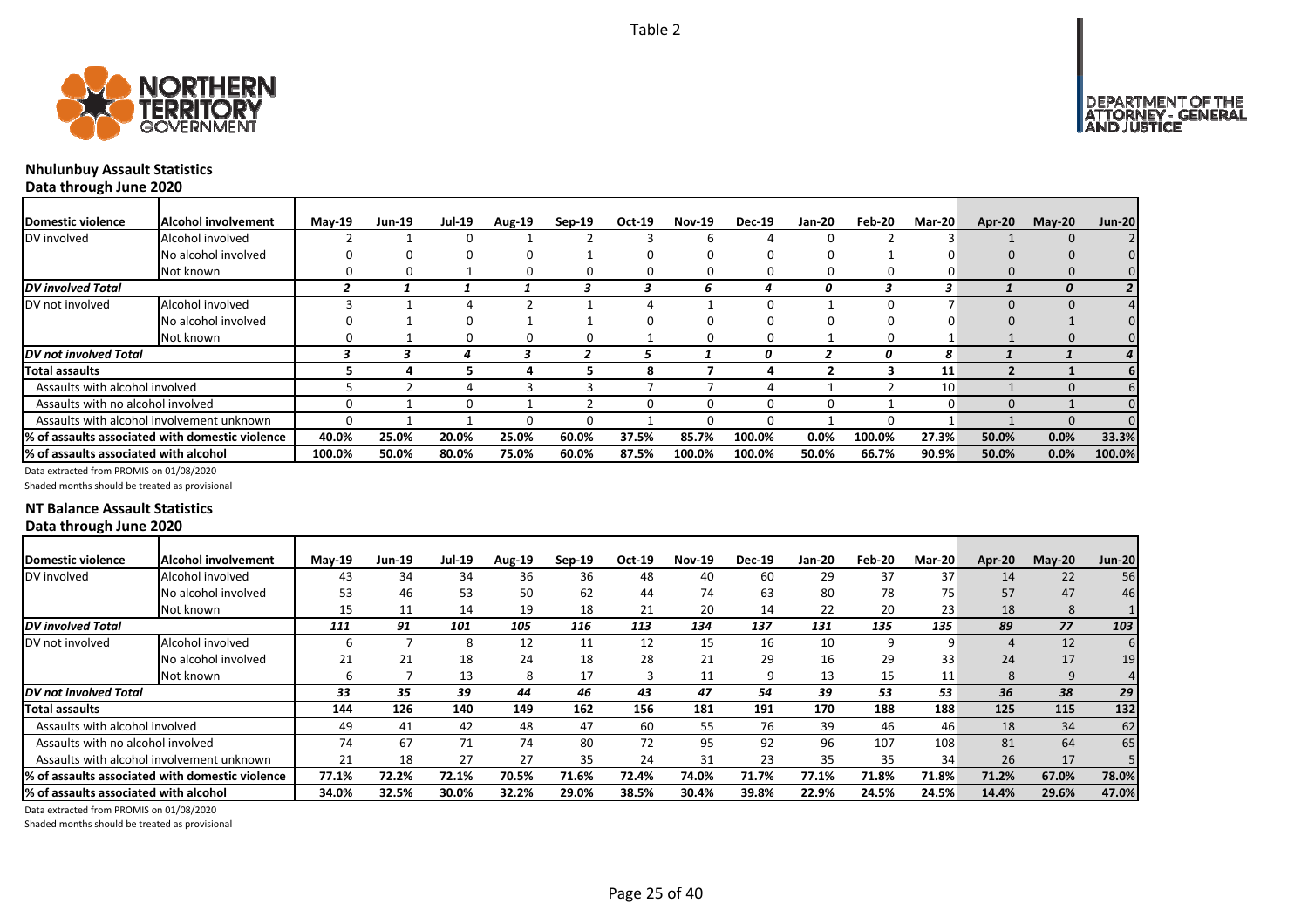

### **Northern Territory Yearly Crime Statistics**

**Data for the 12 months ending in June, 2015 to 2020 Offence Rates (per 100,000 population)**

| <b>Number of offences</b>                                 | 2015     | 2016         | 2017           | 2018         | 2019        | 2020     | 2015    | 2016    | 2017    | 2018    | 2019    | 2020    |
|-----------------------------------------------------------|----------|--------------|----------------|--------------|-------------|----------|---------|---------|---------|---------|---------|---------|
| 0111 Murder                                               |          | $\Delta$     | 7              | 3            | 4           |          | 2.9     | 1.6     | 2.8     | 1.2     | 1.6     | 2.5     |
| 0121 Attempted murder                                     |          |              | 3              |              |             |          | 2.1     | 0.8     | 1.2     | 0.0     | 1.2     | 0.8     |
| 0131 Manslaughter                                         |          |              |                |              |             |          | 2.9     | 0.8     | 0.8     | 1.2     | 0.4     | 0.8     |
| 0132 Driving causing death                                | 6        | 3            | $\overline{2}$ | 5            | 3           |          | 2.5     | 1.2     | 0.8     | 2.0     | 1.2     | 0.4     |
| 01 Homicide and related offences                          | 25       | 11           | 14             | 11           | 11          | 11       | 10.3    | 4.5     | 5.7     | 4.5     | 4.5     | 4.5     |
| 021 Assault                                               | 6,986    | 6,842        | 6,718          | 7,658        | 6,478       | 6,711    | 2,877.8 | 2,803.1 | 2,728.9 | 3,102.2 | 2,636.5 | 2,741.9 |
| 029 Acts intended to cause injury - other                 | 19       | 20           | 31             | 31           | 15          | 24       | 7.8     | 8.2     | 12.6    | 12.6    | 6.1     | 9.8     |
| 02 Acts intended to cause injury                          | 7,005    | 6,862        | 6,749          | 7,689        | 6,493       | 6,735    | 2,885.6 | 2,811.3 | 2,741.5 | 3,114.7 | 2,642.6 | 2,751.7 |
| 031 Sexual assault                                        | 413      | 373          | 430            | 393          | 366         | 341      | 170.1   | 152.8   | 174.7   | 159.2   | 149.0   | 139.3   |
| 032 Non-assaultive sexual offences                        | 53       | 50           | 53             | 65           | 46          | 79       | 21.8    | 20.5    | 21.5    | 26.3    | 18.7    | 32.3    |
| 03 Sexual assault and related offences                    | 466      | 423          | 483            | 458          | 412         | 420      | 192.0   | 173.3   | 196.2   | 185.5   | 167.7   | 171.6   |
| 049 Other dangerous or negligent acts endangering persons | 96       | 136          | 164            | 189          | 140         | 100      | 39.5    | 55.7    | 66.6    | 76.6    | 57.0    | 40.9    |
| 0511 Abduction and kidnapping                             | $\Omega$ | $\Omega$     | $\mathbf{1}$   | $\Omega$     | $\mathbf 0$ | $\Omega$ | 0.0     | 0.0     | 0.4     | 0.0     | 0.0     | 0.0     |
| 0521 Deprivation of liberty/false imprisonment            | 43       | 32           | 37             | 31           | 26          | 45       | 17.7    | 13.1    | 15.0    | 12.6    | 10.6    | 18.4    |
| 0531 Harassment and private nuisance                      | 103      | 108          | 77             | 42           | 47          | 41       | 42.4    | 44.2    | 31.3    | 17.0    | 19.1    | 16.8    |
| 0532 Threatening behaviour                                | 348      | 349          | 303            | 299          | 328         | 323      | 143.4   | 143.0   | 123.1   | 121.1   | 133.5   | 132.0   |
| 05 Abduction, harassment and other offences               | 494      | 489          | 418            | 372          | 401         | 409      | 203.5   | 200.3   | 169.8   | 150.7   | 163.2   | 167.1   |
| 061 Robbery                                               | 113      | 91           | 109            | 113          | 134         | 168      | 46.5    | 37.3    | 44.3    | 45.8    | 54.5    | 68.6    |
| 0621 Blackmail and extortion                              | 5        | $\mathbf{1}$ | $\mathbf 0$    | $\mathbf{1}$ | $\mathbf 0$ |          | 2.1     | 0.4     | 0.0     | 0.4     | 0.0     | 2.5     |
| 06 Robbery, extortion and related offences                | 118      | 92           | 109            | 114          | 134         | 174      | 48.6    | 37.7    | 44.3    | 46.2    | 54.5    | 71.1    |
| Total offences against the person                         | 8,204    | 8,013        | 7,937          | 8,833        | 7,591       | 7,849    | 3,379.6 | 3,282.8 | 3,224.0 | 3,578.2 | 3,089.5 | 3,206.8 |
| House break-ins, actual                                   | 1,699    | 1,412        | 1,883          | 1,858        | 2,238       | 2,127    | 699.9   | 578.5   | 764.9   | 752.7   | 910.9   | 869.0   |
| House break-ins, attempted                                | 101      | 156          | 276            | 240          | 237         | 287      | 41.6    | 63.9    | 112.1   | 97.2    | 96.5    | 117.3   |
| 0711 House break-ins                                      | 1,800    | 1,568        | 2,159          | 2,098        | 2,475       | 2,414    | 741.5   | 642.4   | 877.0   | 849.9   | 1,007.3 | 986.3   |
| Commercial break-ins, actual                              | 1,432    | 1,638        | 2,014          | 2,216        | 2,276       | 1,643    | 589.9   | 671.1   | 818.1   | 897.7   | 926.3   | 671.3   |
| Commercial break-ins, attempted                           | 137      | 154          | 235            | 260          | 237         | 198      | 56.4    | 63.1    | 95.5    | 105.3   | 96.5    | 80.9    |
| 0711 Commercial break-ins                                 | 1,569    | 1,792        | 2,249          | 2,476        | 2,513       | 1,841    | 646.3   | 734.2   | 913.5   | 1,003.0 | 1,022.8 | 752.2   |
| 0812 Illegal use of a motor vehicle                       | 1,119    | 950          | 953            | 900          | 888         | 671      | 461.0   | 389.2   | 387.1   | 364.6   | 361.4   | 274.1   |
| 0813 Theft of motor vehicle parts or contents             | 1,329    | 1,170        | 963            | 848          | 983         | 891      | 547.5   | 479.3   | 391.2   | 343.5   | 400.1   | 364.0   |
| 081 Motor vehicle theft and related offences              | 2,448    | 2,120        | 1,916          | 1,748        | 1,871       | 1,562    | 1,008.4 | 868.5   | 778.3   | 708.1   | 761.5   | 638.2   |
| 08* Theft and related offences (other than MV)            | 7,403    | 7,125        | 7,784          | 7,734        | 7,597       | 7,082    | 3,049.6 | 2,919.0 | 3,161.9 | 3,133.0 | 3,091.9 | 2,893.4 |
| 12 Property damage offences                               | 6,507    | 6,703        | 7,478          | 7,356        | 7,413       | 7,223    | 2,680.5 | 2,746.1 | 3,037.6 | 2,979.9 | 3,017.1 | 2,951.0 |
| <b>Total property offences</b>                            |          |              |                |              |             |          |         |         |         |         |         |         |

|  |  | Offence Rates (per 100.000 population) |  |
|--|--|----------------------------------------|--|

DEPARTMENT OF THE<br>ATTORNEY - GENERAL<br>AND JUSTICE

| 2015    | 2016    | 2017    | 2018    | 2019    | 2020    |
|---------|---------|---------|---------|---------|---------|
| 2.9     | 1.6     | 2.8     | 1.2     | 1.6     | 2.5     |
| 2.1     | 0.8     | 1.2     | 0.0     | 1.2     | 0.8     |
| 2.9     | 0.8     | 0.8     | 1.2     | 0.4     | 0.8     |
| 2.5     | 1.2     | 0.8     | 2.0     | 1.2     | 0.4     |
| 10.3    | 4.5     | 5.7     | 4.5     | 4.5     | 4.5     |
| 2,877.8 | 2,803.1 | 2,728.9 | 3,102.2 | 2,636.5 | 2,741.9 |
| 7.8     | 8.2     | 12.6    | 12.6    | 6.1     | 9.8     |
| 2,885.6 | 2,811.3 | 2,741.5 | 3,114.7 | 2,642.6 | 2,751.7 |
| 170.1   | 152.8   | 174.7   | 159.2   | 149.0   | 139.3   |
| 21.8    | 20.5    | 21.5    | 26.3    | 18.7    | 32.3    |
| 192.0   | 173.3   | 196.2   | 185.5   | 167.7   | 171.6   |
| 39.5    | 55.7    | 66.6    | 76.6    | 57.0    | 40.9    |
| 0.0     | 0.0     | 0.4     | 0.0     | 0.0     | 0.0     |
| 17.7    | 13.1    | 15.0    | 12.6    | 10.6    | 18.4    |
| 42.4    | 44.2    | 31.3    | 17.0    | 19.1    | 16.8    |
| 143.4   | 143.0   | 123.1   | 121.1   | 133.5   | 132.0   |
| 203.5   | 200.3   | 169.8   | 150.7   | 163.2   | 167.1   |
| 46.5    | 37.3    | 44.3    | 45.8    | 54.5    | 68.6    |
| 2.1     | 0.4     | 0.0     | 0.4     | 0.0     | 2.5     |
| 48.6    | 37.7    | 44.3    | 46.2    | 54.5    | 71.1    |
| 3,379.6 | 3,282.8 | 3,224.0 | 3,578.2 | 3,089.5 | 3,206.8 |
| 699.9   | 578.5   | 764.9   | 752.7   | 910.9   | 869.0   |
| 41.6    | 63.9    | 112.1   | 97.2    | 96.5    | 117.3   |
| 741.5   | 642.4   | 877.0   | 849.9   | 1,007.3 | 986.3   |
| 589.9   | 671.1   | 818.1   | 897.7   | 926.3   | 671.3   |
| 56.4    | 63.1    | 95.5    | 105.3   | 96.5    | 80.9    |
| 646.3   | 734.2   | 913.5   | 1,003.0 | 1,022.8 | 752.2   |
| 461.0   | 389.2   | 387.1   | 364.6   | 361.4   | 274.1   |
| 547.5   | 479.3   | 391.2   | 343.5   | 400.1   | 364.0   |
| 1,008.4 | 868.5   | 778.3   | 708.1   | 761.5   | 638.2   |
| 3,049.6 | 2,919.0 | 3,161.9 | 3,133.0 | 3,091.9 | 2,893.4 |
| 2,680.5 | 2,746.1 | 3,037.6 | 2,979.9 | 3,017.1 | 2,951.0 |
| 8,126.4 | 7,910.2 | 8,768.3 | 8,673.8 | 8,900.6 | 8.221.1 |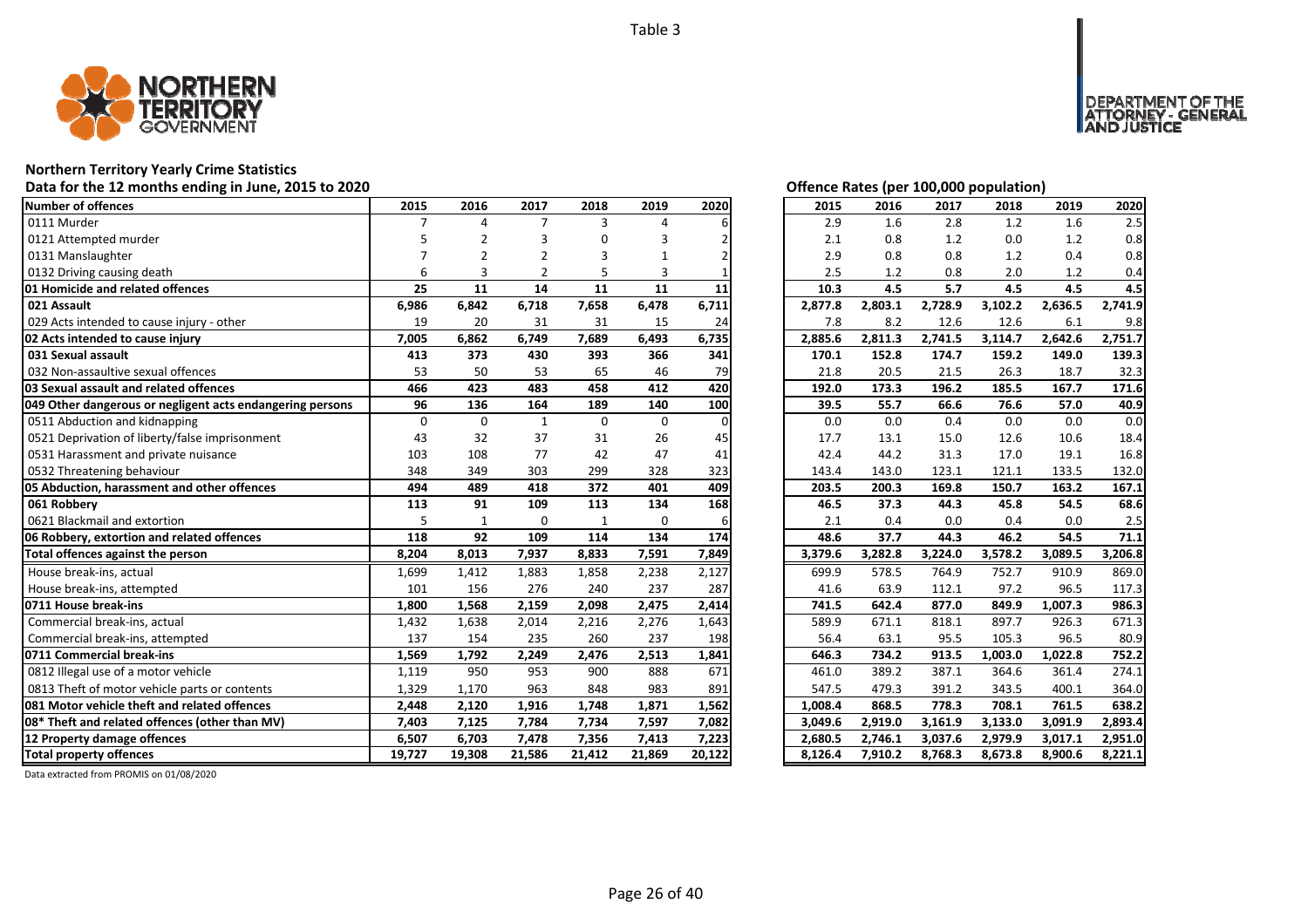

# **Darwin Yearly Crime Statistics**

# Data for the 12 months ending in June, 2015 to 2020 *Data for the 12 months ending in June, 2015 to 2020 Offence Rates (per 100,000 population)*

| Number of offences                                        | 2015           | 2016         | 2017                    | 2018         | 2019         | 2020     | 2015    | 2016    | 2017    | 2018    | 2019    | 2020    |
|-----------------------------------------------------------|----------------|--------------|-------------------------|--------------|--------------|----------|---------|---------|---------|---------|---------|---------|
| 0111 Murder                                               | $\overline{2}$ | $\mathbf{1}$ | $\mathbf{1}$            | 0            |              |          | 2.4     | 1.2     | 1.2     | 0.0     | 1.2     | 2.4     |
| 0121 Attempted murder                                     |                |              | -1                      | O            |              |          | 4.7     | 1.2     | 1.2     | 0.0     | 1.2     | 1.2     |
| 0131 Manslaughter                                         |                |              | O                       | 0            | 0            |          | 4.7     | 1.2     | 0.0     | 0.0     | 0.0     | 1.2     |
| 0132 Driving causing death                                |                |              |                         |              | 0            |          | 1.2     | 1.2     | 1.2     | 1.2     | 0.0     | 0.0     |
| 01 Homicide and related offences                          | 11             | 4            | $\overline{\mathbf{3}}$ | 1            | $\mathbf{2}$ |          | 13.0    | 4.7     | 3.5     | 1.2     | 2.4     | 4.8     |
| 021 Assault                                               | 1,945          | 1,723        | 1,739                   | 1,961        | 1,731        | 1,765    | 2,304.5 | 2,022.3 | 2,012.8 | 2,264.1 | 2,038.3 | 2,115.5 |
| 029 Acts intended to cause injury - other                 | 9              | 6            | 12                      | 10           | 5            | 8        | 10.7    | 7.0     | 13.9    | 11.5    | 5.9     | 9.6     |
| 02 Acts intended to cause injury                          | 1,954          | 1,729        | 1,751                   | 1,971        | 1,736        | 1,773    | 2,315.2 | 2,029.4 | 2,026.7 | 2,275.7 | 2,044.2 | 2,125.1 |
| 031 Sexual assault                                        | 137            | 124          | 137                     | 133          | 137          | 128      | 162.3   | 145.5   | 158.6   | 153.6   | 161.3   | 153.4   |
| 032 Non-assaultive sexual offences                        | 24             | 21           | 21                      | 26           | 18           | 35       | 28.4    | 24.6    | 24.3    | 30.0    | 21.2    | 42.0    |
| 03 Sexual assault and related offences                    | 161            | 145          | 158                     | 159          | 155          | 163      | 190.8   | 170.2   | 182.9   | 183.6   | 182.5   | 195.4   |
| 049 Other dangerous or negligent acts endangering persons | 31             | 35           | 36                      | 47           | 28           | 19       | 36.7    | 41.1    | 41.7    | 54.3    | 33.0    | 22.8    |
| 0511 Abduction and kidnapping                             | $\mathbf 0$    | $\Omega$     | $\Omega$                | $\Omega$     | 0            | $\Omega$ | 0.0     | 0.0     | 0.0     | 0.0     | 0.0     | 0.0     |
| 0521 Deprivation of liberty/false imprisonment            | 11             | 11           | 11                      | 6            |              | 11       | 13.0    | 12.9    | 12.7    | 6.9     | 8.2     | 13.2    |
| 0531 Harassment and private nuisance                      | 51             | 56           | 24                      | 8            | 17           | 14       | 60.4    | 65.7    | 27.8    | 9.2     | 20.0    | 16.8    |
| 0532 Threatening behaviour                                | 105            | 115          | 67                      | 66           | 79           | 65       | 124.4   | 135.0   | 77.5    | 76.2    | 93.0    | 77.9    |
| 05 Abduction, harassment and other offences               | 167            | 182          | 102                     | 80           | 103          | 90       | 197.9   | 213.6   | 118.1   | 92.4    | 121.3   | 107.9   |
| 061 Robbery                                               | 58             | 48           | 54                      | 65           | 66           | 78       | 68.7    | 56.3    | 62.5    | 75.0    | 77.7    | 93.5    |
| 0621 Blackmail and extortion                              | $\mathbf{1}$   | $\mathbf{1}$ | 0                       | $\mathbf{1}$ | $\Omega$     |          | 1.2     | 1.2     | 0.0     | 1.2     | 0.0     | 2.4     |
| 06 Robbery, extortion and related offences                | 59             | 49           | 54                      | 66           | 66           | 80       | 69.9    | 57.5    | 62.5    | 76.2    | 77.7    | 95.9    |
| Total offences against the person                         | 2,383          | 2,144        | 2,104                   | 2,324        | 2,090        | 2,129    | 2,823.5 | 2,516.5 | 2,435.3 | 2,683.2 | 2,461.1 | 2,551.8 |
| House break-ins, actual                                   | 730            | 492          | 690                     | 561          | 645          | 654      | 864.9   | 577.5   | 798.6   | 647.7   | 759.5   | 783.9   |
| House break-ins, attempted                                | 21             | 41           | 105                     | 64           | 51           | 91       | 24.9    | 48.1    | 121.5   | 73.9    | 60.1    | 109.1   |
| 0711 House break-ins                                      | 751            | 533          | 795                     | 625          | 696          | 745      | 889.8   | 625.6   | 920.2   | 721.6   | 819.6   | 893.0   |
| Commercial break-ins, actual                              | 330            | 426          | 673                     | 558          | 466          | 290      | 391.0   | 500.0   | 779.0   | 644.3   | 548.7   | 347.6   |
| Commercial break-ins, attempted                           | 27             | 30           | 77                      | 47           | 19           | 28       | 32.0    | 35.2    | 89.1    | 54.3    | 22.4    | 33.6    |
| 0711 Commercial break-ins                                 | 357            | 456          | 750                     | 605          | 485          | 318      | 423.0   | 535.2   | 868.1   | 698.5   | 571.1   | 381.2   |
| 0812 Illegal use of a motor vehicle                       | 478            | 364          | 379                     | 344          | 294          | 217      | 566.4   | 427.2   | 438.7   | 397.2   | 346.2   | 260.1   |
| 0813 Theft of motor vehicle parts or contents             | 739            | 526          | 396                     | 322          | 420          | 447      | 875.6   | 617.4   | 458.4   | 371.8   | 494.6   | 535.8   |
| 081 Motor vehicle theft and related offences              | 1,217          | 890          | 775                     | 666          | 714          | 664      | 1,441.9 | 1,044.6 | 897.0   | 768.9   | 840.8   | 795.9   |
| 08* Theft and related offences (other than MV)            | 3,362          | 3,015        | 3,169                   | 3,069        | 3,142        | 2,919    | 3,983.4 | 3,538.8 | 3,668.0 | 3,543.4 | 3,699.8 | 3,498.7 |
| 12 Property damage offences                               | 2,442          | 2,411        | 2,553                   | 2,275        | 1,950        | 2,072    | 2,893.4 | 2,829.8 | 2,955.0 | 2,626.7 | 2,296.2 | 2,483.5 |
| <b>Total property offences</b>                            | 8,129          | 7,305        | 8,042                   | 7,240        | 6,987        | 6,718    | 9,631.5 | 8,574.0 | 9,308.3 | 8,359.1 | 8,227.5 | 8,052.3 |

NT OF THE<br>' - GENERAL

JSTICE

**DEPAR** 

| 2015    | 2016    | 2017    | 2018    | 2019    | 2020    |
|---------|---------|---------|---------|---------|---------|
| 2.4     | 1.2     | 1.2     | 0.0     | 1.2     | 2.4     |
| 4.7     | 1.2     | 1.2     | 0.0     | 1.2     | 1.2     |
| 4.7     | 1.2     | 0.0     | 0.0     | 0.0     | 1.2     |
| 1.2     | 1.2     | 1.2     | 1.2     | 0.0     | 0.0     |
| 13.0    | 4.7     | 3.5     | 1.2     | 2.4     | 4.8     |
| 2,304.5 | 2,022.3 | 2,012.8 | 2,264.1 | 2,038.3 | 2,115.5 |
| 10.7    | 7.0     | 13.9    | 11.5    | 5.9     | 9.6     |
| 2,315.2 | 2,029.4 | 2,026.7 | 2,275.7 | 2,044.2 | 2,125.1 |
| 162.3   | 145.5   | 158.6   | 153.6   | 161.3   | 153.4   |
| 28.4    | 24.6    | 24.3    | 30.0    | 21.2    | 42.0    |
| 190.8   | 170.2   | 182.9   | 183.6   | 182.5   | 195.4   |
| 36.7    | 41.1    | 41.7    | 54.3    | 33.0    | 22.8    |
| 0.0     | 0.0     | 0.0     | 0.0     | 0.0     | 0.0     |
| 13.0    | 12.9    | 12.7    | 6.9     | 8.2     | 13.2    |
| 60.4    | 65.7    | 27.8    | 9.2     | 20.0    | 16.8    |
| 124.4   | 135.0   | 77.5    | 76.2    | 93.0    | 77.9    |
| 197.9   | 213.6   | 118.1   | 92.4    | 121.3   | 107.9   |
| 68.7    | 56.3    | 62.5    | 75.0    | 77.7    | 93.5    |
| 1.2     | 1.2     | 0.0     | 1.2     | 0.0     | 2.4     |
| 69.9    | 57.5    | 62.5    | 76.2    | 77.7    | 95.9    |
| 2,823.5 | 2,516.5 | 2,435.3 | 2,683.2 | 2,461.1 | 2,551.8 |
| 864.9   | 577.5   | 798.6   | 647.7   | 759.5   | 783.9   |
| 24.9    | 48.1    | 121.5   | 73.9    | 60.1    | 109.1   |
| 889.8   | 625.6   | 920.2   | 721.6   | 819.6   | 893.0   |
| 391.0   | 500.0   | 779.0   | 644.3   | 548.7   | 347.6   |
| 32.0    | 35.2    | 89.1    | 54.3    | 22.4    | 33.6    |
| 423.0   | 535.2   | 868.1   | 698.5   | 571.1   | 381.2   |
| 566.4   | 427.2   | 438.7   | 397.2   | 346.2   | 260.1   |
| 875.6   | 617.4   | 458.4   | 371.8   | 494.6   | 535.8   |
| 1,441.9 | 1,044.6 | 897.0   | 768.9   | 840.8   | 795.9   |
| 3,983.4 | 3,538.8 | 3,668.0 | 3,543.4 | 3,699.8 | 3,498.7 |
| 2,893.4 | 2,829.8 | 2,955.0 | 2,626.7 | 2,296.2 | 2,483.5 |
| 9,631.5 | 8,574.0 | 9,308.3 | 8,359.1 | 8.227.5 | 8,052.3 |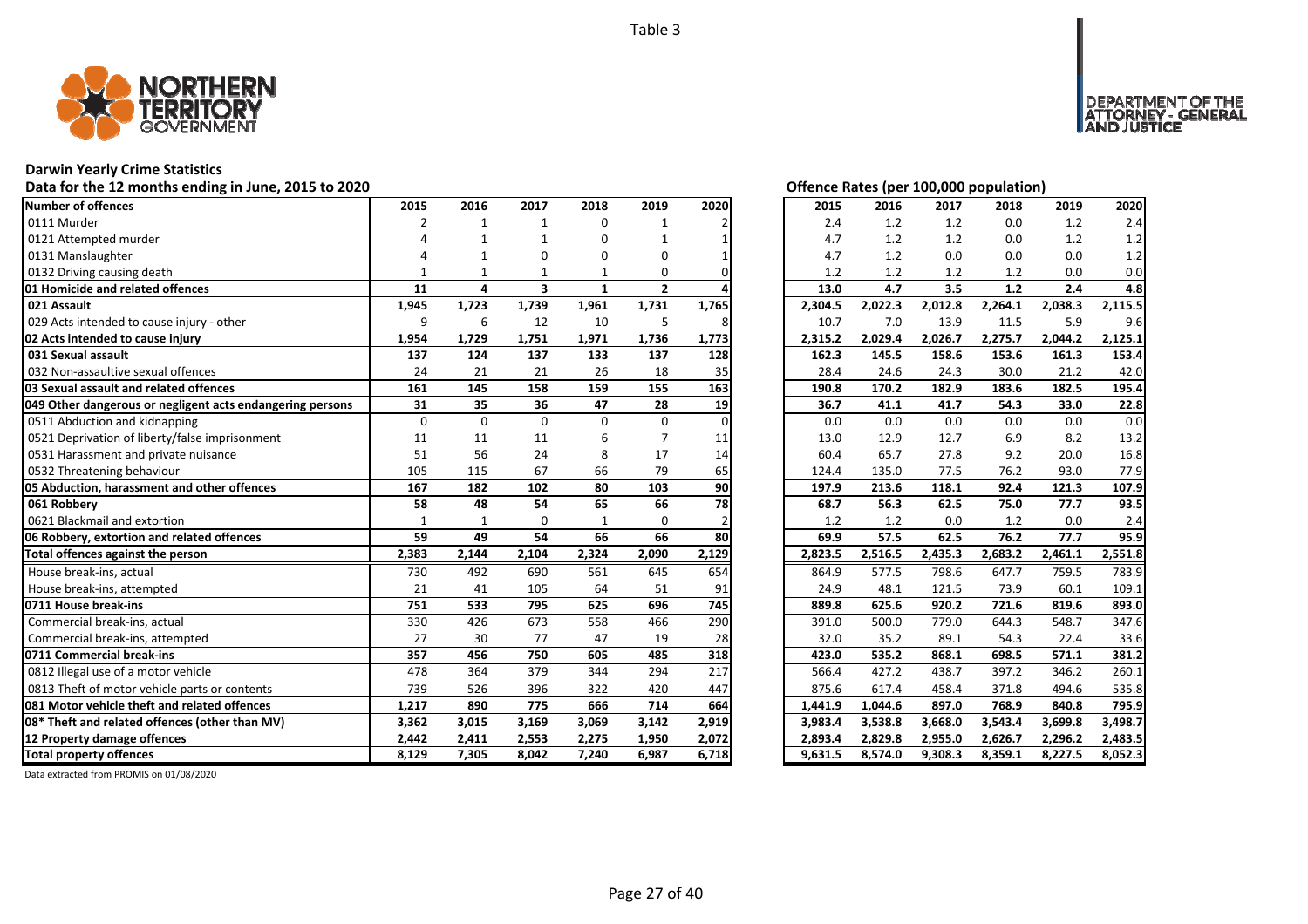

# **Palmerston Yearly Crime Statistics**

Data for the 12 months ending in June, 2015 to 2020 *Data for the 12 months ending in June, 2015 to 2020 Offence Rates (per 100,000 population)* 

| <b>Number of offences</b>                                 | 2015           | 2016           | 2017         | 2018           | 2019           | 2020  | 2015    | 2016    | 2017    | 2018    | 2019    | 2020    |
|-----------------------------------------------------------|----------------|----------------|--------------|----------------|----------------|-------|---------|---------|---------|---------|---------|---------|
| 0111 Murder                                               | 0              | $\Omega$       | $\Omega$     | $\Omega$       | $\mathbf{1}$   |       | 0.0     | 0.0     | 0.0     | 0.0     | 2.7     | 2.6     |
| 0121 Attempted murder                                     |                | 0              | O            | 0              |                |       | 0.0     | 0.0     | 0.0     | 0.0     | 2.7     | 0.0     |
| 0131 Manslaughter                                         |                | $\Omega$       | O            |                | O              |       | 3.0     | 0.0     | 0.0     | 2.7     | 0.0     | 0.0     |
| 0132 Driving causing death                                | $\overline{3}$ | $\Omega$       | $\Omega$     | $\Omega$       | 0              |       | 8.9     | 0.0     | 0.0     | 0.0     | 0.0     | 0.0     |
| 01 Homicide and related offences                          | 4              | 0              | $\mathbf{0}$ | $\mathbf{1}$   | $\overline{2}$ |       | 11.8    | 0.0     | 0.0     | 2.7     | 5.3     | 2.6     |
| 021 Assault                                               | 482            | 444            | 537          | 646            | 524            | 576   | 1,422.0 | 1,267.2 | 1,493.6 | 1,756.1 | 1,393.8 | 1,512.9 |
| 029 Acts intended to cause injury - other                 | 3              | $\overline{2}$ | 10           | 8              | $\mathbf{1}$   | 5     | 8.9     | 5.7     | 27.8    | 21.7    | 2.7     | 13.1    |
| 02 Acts intended to cause injury                          | 485            | 446            | 547          | 654            | 525            | 581   | 1,430.8 | 1,272.9 | 1,521.4 | 1,777.9 | 1,396.5 | 1,526.0 |
| 031 Sexual assault                                        | 34             | 34             | 32           | 28             | 48             | 44    | 100.3   | 97.0    | 89.0    | 76.1    | 127.7   | 115.6   |
| 032 Non-assaultive sexual offences                        | 4              | 6              | 4            | 10             | 5              | 13    | 11.8    | 17.1    | 11.1    | 27.2    | 13.3    | 34.1    |
| 03 Sexual assault and related offences                    | 38             | 40             | 36           | 38             | 53             | 57    | 112.1   | 114.2   | 100.1   | 103.3   | 141.0   | 149.7   |
| 049 Other dangerous or negligent acts endangering persons | 4              | 11             | 21           | 16             | 13             | 11    | 11.8    | 31.4    | 58.4    | 43.5    | 34.6    | 28.9    |
| 0511 Abduction and kidnapping                             | $\Omega$       | $\Omega$       | $\Omega$     | $\Omega$       | 0              |       | 0.0     | 0.0     | 0.0     | 0.0     | 0.0     | 0.0     |
| 0521 Deprivation of liberty/false imprisonment            |                |                | 6            | $\overline{2}$ | $\overline{2}$ |       | 14.8    | 8.6     | 16.7    | 5.4     | 5.3     | 15.8    |
| 0531 Harassment and private nuisance                      |                |                | 8            | 2              | 4              |       | 11.8    | 14.3    | 22.3    | 5.4     | 10.6    | 15.8    |
| 0532 Threatening behaviour                                | 40             | 25             | 38           | 30             | 42             | 38    | 118.0   | 71.4    | 105.7   | 81.6    | 111.7   | 99.8    |
| 05 Abduction, harassment and other offences               | 49             | 33             | 52           | 34             | 48             | 50    | 144.6   | 94.2    | 144.6   | 92.4    | 127.7   | 131.3   |
| 061 Robbery                                               | 14             | 12             | 18           | 10             | 19             | 32    | 41.3    | 34.2    | 50.1    | 27.2    | 50.5    | 84.0    |
| 0621 Blackmail and extortion                              |                | $\Omega$       | $\Omega$     | $\Omega$       | $\Omega$       |       | 3.0     | 0.0     | 0.0     | 0.0     | 0.0     | 0.0     |
| 06 Robbery, extortion and related offences                | 15             | 12             | 18           | 10             | 19             | 32    | 44.3    | 34.2    | 50.1    | 27.2    | 50.5    | 84.0    |
| Total offences against the person                         | 595            | 542            | 674          | 753            | 660            | 732   | 1,755.4 | 1,546.9 | 1,874.6 | 2,047.0 | 1,755.6 | 1,922.6 |
| House break-ins, actual                                   | 273            | 219            | 326          | 326            | 324            | 350   | 805.4   | 625.1   | 906.7   | 886.2   | 861.8   | 919.3   |
| House break-ins, attempted                                | 16             | 38             | 60           | 48             | 22             | 42    | 47.2    | 108.5   | 166.9   | 130.5   | 58.5    | 110.3   |
| 0711 House break-ins                                      | 289            | 257            | 386          | 374            | 346            | 392   | 852.6   | 733.5   | 1,073.6 | 1,016.7 | 920.4   | 1,029.6 |
| Commercial break-ins, actual                              | 148            | 163            | 159          | 234            | 167            | 101   | 436.6   | 465.2   | 442.2   | 636.1   | 444.2   | 265.3   |
| Commercial break-ins, attempted                           | 11             | 11             | 22           | 23             | 12             | 11    | 32.5    | 31.4    | 61.2    | 62.5    | 31.9    | 28.9    |
| 0711 Commercial break-ins                                 | 159            | 174            | 181          | 257            | 179            | 112   | 469.1   | 496.6   | 503.4   | 698.6   | 476.1   | 294.2   |
| 0812 Illegal use of a motor vehicle                       | 238            | 179            | 185          | 108            | 122            | 99    | 702.1   | 510.9   | 514.5   | 293.6   | 324.5   | 260.0   |
| 0813 Theft of motor vehicle parts or contents             | 259            | 257            | 176          | 199            | 122            | 135   | 764.1   | 733.5   | 489.5   | 541.0   | 324.5   | 354.6   |
| 081 Motor vehicle theft and related offences              | 497            | 436            | 361          | 307            | 244            | 234   | 1,466.2 | 1,244.4 | 1,004.1 | 834.6   | 649.0   | 614.6   |
| 08* Theft and related offences (other than MV)            | 1,065          | 1,038          | 1,141        | 1,142          | 890            | 901   | 3,142.0 | 2,962.6 | 3,173.5 | 3,104.4 | 2,367.4 | 2,366.5 |
| 12 Property damage offences                               | 783            | 795            | 959          | 1,084          | 1,037          | 958   | 2,310.0 | 2,269.0 | 2,667.3 | 2,946.8 | 2,758.4 | 2,516.2 |
| <b>Total property offences</b>                            | 2.793          | 2.700          | 3.028        | 3.164          | 2,696          | 2.597 | 8.239.9 | 7.706.1 | 8,421.9 | 8.601.1 | 7.171.4 | 6.821.1 |

NT OF THE<br>' - GENERAL

**DEPART** 

JSTICE

| 2015    | 2016    | 2017               | 2018    | 2019    | 2020                 |
|---------|---------|--------------------|---------|---------|----------------------|
| 0.0     | 0.0     | 0.0                | 0.0     | 2.7     | 2.6                  |
| 0.0     | 0.0     | 0.0                | 0.0     | 2.7     | 0.0                  |
| 3.0     | 0.0     | 0.0                | 2.7     | 0.0     | 0.0                  |
| 8.9     | 0.0     | 0.0                | 0.0     | 0.0     | 0.0                  |
| 11.8    | 0.0     | 0.0                | 2.7     | 5.3     | 2.6                  |
| 1,422.0 | 1,267.2 | 1,493.6            | 1,756.1 | 1,393.8 | $1,512.\overline{9}$ |
| 8.9     | 5.7     | 27.8               | 21.7    | 2.7     | 13.1                 |
| 1,430.8 | 1,272.9 | 1,521.4            | 1,777.9 | 1,396.5 | 1,526.0              |
| 100.3   | 97.0    | 89.0               | 76.1    | 127.7   | 115.6                |
| 11.8    | 17.1    | 11.1               | 27.2    | 13.3    | 34.1                 |
| 112.1   | 114.2   | 100.1              | 103.3   | 141.0   | 149.7                |
| 11.8    | 31.4    | 58.4               | 43.5    | 34.6    | 28.9                 |
| 0.0     | 0.0     | 0.0                | 0.0     | 0.0     | 0.0                  |
| 14.8    | 8.6     | 16.7               | 5.4     | 5.3     | 15.8                 |
| 11.8    | 14.3    | 22.3               | 5.4     | 10.6    | 15.8                 |
| 118.0   | 71.4    | 105.7              | 81.6    | 111.7   | 99.8                 |
| 144.6   | 94.2    | 144.6              | 92.4    | 127.7   | 131.3                |
| 41.3    | 34.2    | 50.1               | 27.2    | 50.5    | 84.0                 |
| 3.0     | 0.0     | 0.0                | 0.0     | 0.0     | 0.0                  |
| 44.3    | 34.2    | 50.1               | 27.2    | 50.5    | 84.0                 |
| 1,755.4 | 1,546.9 | 1,874.6            | 2,047.0 | 1,755.6 | 1,922.6              |
| 805.4   | 625.1   | $\overline{9}06.7$ | 886.2   | 861.8   | 919.3                |
| 47.2    | 108.5   | 166.9              | 130.5   | 58.5    | 110.3                |
| 852.6   | 733.5   | 1,073.6            | 1,016.7 | 920.4   | 1,029.6              |
| 436.6   | 465.2   | 442.2              | 636.1   | 444.2   | 265.3                |
| 32.5    | 31.4    | 61.2               | 62.5    | 31.9    | 28.9                 |
| 469.1   | 496.6   | 503.4              | 698.6   | 476.1   | 294.2                |
| 702.1   | 510.9   | 514.5              | 293.6   | 324.5   | 260.0                |
| 764.1   | 733.5   | 489.5              | 541.0   | 324.5   | 354.6                |
| 1,466.2 | 1,244.4 | 1,004.1            | 834.6   | 649.0   | 614.6                |
| 3,142.0 | 2,962.6 | 3,173.5            | 3,104.4 | 2,367.4 | 2,366.5              |
| 2,310.0 | 2,269.0 | 2,667.3            | 2,946.8 | 2,758.4 | 2,516.2              |
| 8,239.9 | 7,706.1 | 8,421.9            | 8,601.1 | 7,171.4 | 6,821.1              |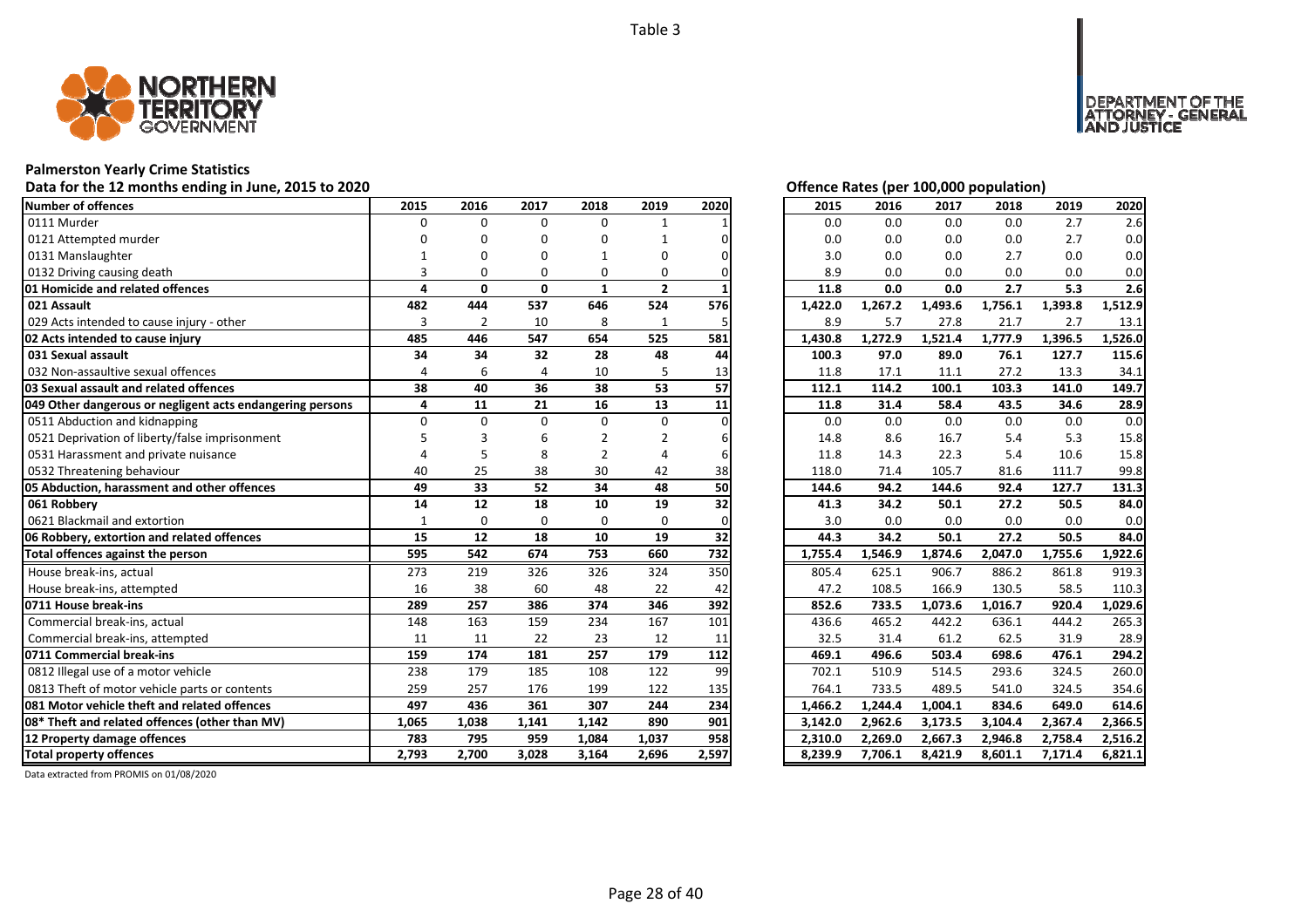

### **Alice Springs Yearly Crime Statistics**

### **Data for the 12 months ending in June, 2015 to 2020 Offence Rates (per 100,000 population)**

| Number of offences                                        | 2015         | 2016     | 2017           | 2018           | 2019           | 2020  | 2015     | 2016     | 2017     | 2018     | 2019     | 2020     |
|-----------------------------------------------------------|--------------|----------|----------------|----------------|----------------|-------|----------|----------|----------|----------|----------|----------|
| 0111 Murder                                               | 1            | $\Omega$ | $\Omega$       | $\overline{2}$ | $\Omega$       |       | 3.6      | 0.0      | 0.0      | 7.6      | 0.0      | 7.6      |
| 0121 Attempted murder                                     |              |          |                | O              | n              |       | 0.0      | 0.0      | 3.8      | 0.0      | 0.0      | 0.0      |
| 0131 Manslaughter                                         |              |          | O              | n              | O              |       | 7.3      | 0.0      | 0.0      | 0.0      | 0.0      | 0.0      |
| 0132 Driving causing death                                |              |          | 0              | 3              | 2              |       | 3.6      | 3.7      | 0.0      | 11.3     | 7.6      | 0.0      |
| 01 Homicide and related offences                          | $\Delta$     | 1        | $\mathbf{1}$   | 5              | $\overline{2}$ |       | 14.6     | 3.7      | 3.8      | 18.9     | 7.6      | 7.6      |
| 021 Assault                                               | 1,509        | 1,696    | 1,604          | 1,969          | 1,401          | 1,593 | 5,493.3  | 6,333.8  | 6,036.2  | 7,435.0  | 5,315.5  | 6,065.1  |
| 029 Acts intended to cause injury - other                 | 1            | 5        | $\overline{2}$ | 6              | 3              |       | 3.6      | 18.7     | 7.5      | 22.7     | 11.4     | 15.2     |
| 02 Acts intended to cause injury                          | 1,510        | 1,701    | 1,606          | 1,975          | 1,404          | 1,597 | 5,496.9  | 6,352.5  | 6,043.7  | 7,457.6  | 5,326.9  | 6,080.3  |
| 031 Sexual assault                                        | 68           | 80       | 77             | 70             | 65             | 57    | 247.5    | 298.8    | 289.8    | 264.3    | 246.6    | 217.0    |
| 032 Non-assaultive sexual offences                        | 10           |          | 12             | 10             |                | 11    | 36.4     | 18.7     | 45.2     | 37.8     | 26.6     | 41.9     |
| 03 Sexual assault and related offences                    | 78           | 85       | 89             | 80             | 72             | 68    | 283.9    | 317.4    | 334.9    | 302.1    | 273.2    | 258.9    |
| 049 Other dangerous or negligent acts endangering persons | 26           | 37       | 41             | 52             | 36             | 30    | 94.6     | 138.2    | 154.3    | 196.4    | 136.6    | 114.2    |
| 0511 Abduction and kidnapping                             | $\Omega$     | $\Omega$ | $\mathbf{1}$   | $\Omega$       | $\Omega$       |       | 0.0      | 0.0      | 3.8      | 0.0      | 0.0      | 0.0      |
| 0521 Deprivation of liberty/false imprisonment            |              |          |                |                |                |       | 10.9     | 26.1     | 15.1     | 15.1     | 15.2     | 22.8     |
| 0531 Harassment and private nuisance                      |              | 6        |                |                | 2              |       | 25.5     | 22.4     | 15.1     | 26.4     | 7.6      | 19.0     |
| 0532 Threatening behaviour                                | 63           | 62       | 68             | 80             | 78             | 82    | 229.3    | 231.5    | 255.9    | 302.1    | 295.9    | 312.2    |
| 05 Abduction, harassment and other offences               | 73           | 75       | 77             | 91             | 84             | 93    | 265.7    | 280.1    | 289.8    | 343.6    | 318.7    | 354.1    |
| 061 Robbery                                               | 21           | 23       | 21             | 27             | 31             | 36    | 76.4     | 85.9     | 79.0     | 102.0    | 117.6    | 137.1    |
| 0621 Blackmail and extortion                              | $\mathbf{1}$ | $\Omega$ | 0              | 0              | $\Omega$       |       | 3.6      | 0.0      | 0.0      | 0.0      | 0.0      | 7.6      |
| 06 Robbery, extortion and related offences                | 22           | 23       | 21             | 27             | 31             | 38    | 80.1     | 85.9     | 79.0     | 102.0    | 117.6    | 144.7    |
| Total offences against the person                         | 1,713        | 1,922    | 1,835          | 2,230          | 1,629          | 1,828 | 6,235.9  | 7,177.8  | 6,905.5  | 8,420.5  | 6,180.5  | 6,959.8  |
| House break-ins, actual                                   | 339          | 301      | 323            | 336            | 560            | 458   | 1,234.1  | 1,124.1  | 1,215.5  | 1,268.7  | 2,124.7  | 1.743.8  |
| House break-ins, attempted                                | 21           | 36       | 34             | 40             | 72             | 75    | 76.4     | 134.4    | 127.9    | 151.0    | 273.2    | 285.6    |
| 0711 House break-ins                                      | 360          | 337      | 357            | 376            | 632            | 533   | 1,310.5  | 1,258.5  | 1,343.5  | 1,419.8  | 2,397.8  | 2.029.3  |
| Commercial break-ins, actual                              | 254          | 315      | 345            | 283            | 341            | 269   | 924.6    | 1,176.4  | 1,298.3  | 1,068.6  | 1,293.8  | 1,024.2  |
| Commercial break-ins, attempted                           | 28           | 32       | 36             | 38             | 58             | 56    | 101.9    | 119.5    | 135.5    | 143.5    | 220.1    | 213.2    |
| 0711 Commercial break-ins                                 | 282          | 347      | 381            | 321            | 399            | 325   | 1,026.6  | 1,295.9  | 1,433.8  | 1,212.1  | 1,513.8  | 1,237.4  |
| 0812 Illegal use of a motor vehicle                       | 139          | 129      | 133            | 182            | 199            | 156   | 506.0    | 481.8    | 500.5    | 687.2    | 755.0    | 593.9    |
| 0813 Theft of motor vehicle parts or contents             | 158          | 229      | 252            | 173            | 281            | 163   | 575.2    | 855.2    | 948.3    | 653.2    | 1,066.1  | 620.6    |
| 081 Motor vehicle theft and related offences              | 297          | 358      | 385            | 355            | 480            | 319   | 1,081.2  | 1,337.0  | 1,448.8  | 1,340.5  | 1,821.1  | 1,214.5  |
| 08* Theft and related offences (other than MV)            | 1,323        | 1,407    | 1,559          | 1,468          | 1,580          | 1,507 | 4,816.2  | 5,254.5  | 5,866.9  | 5,543.2  | 5,994.6  | 5,737.7  |
| 12 Property damage offences                               | 1,482        | 1,637    | 1,889          | 1,587          | 1,841          | 1,821 | 5,395.0  | 6,113.5  | 7,108.7  | 5,992.5  | 6,984.9  | 6,933.2  |
| <b>Total property offences</b>                            | 3,744        | 4,086    | 4,571          | 4,107          | 4,932          | 4,505 | 13.629.4 | 15,259.4 | 17,201.7 | 15,508.1 | 18,712.3 | 17,152.1 |

| Offence Rates (per 100,000 population) |  |
|----------------------------------------|--|
|                                        |  |

DEPARTMENT OF THE<br>ATTORNEY - GENERAL<br>AND JUSTICE

| 2015     | 2016     | 2017     | 2018     | 2019     | 2020     |
|----------|----------|----------|----------|----------|----------|
| 3.6      | 0.0      | 0.0      | 7.6      | 0.0      | 7.6      |
| 0.0      | 0.0      | 3.8      | 0.0      | 0.0      | 0.0      |
| 7.3      | 0.0      | 0.0      | 0.0      | 0.0      | 0.0      |
| 3.6      | 3.7      | 0.0      | 11.3     | 7.6      | 0.0      |
| 14.6     | 3.7      | 3.8      | 18.9     | 7.6      | 7.6      |
| 5,493.3  | 6,333.8  | 6,036.2  | 7,435.0  | 5,315.5  | 6,065.1  |
| 3.6      | 18.7     | 7.5      | 22.7     | 11.4     | 15.2     |
| 5,496.9  | 6,352.5  | 6,043.7  | 7,457.6  | 5,326.9  | 6,080.3  |
| 247.5    | 298.8    | 289.8    | 264.3    | 246.6    | 217.0    |
| 36.4     | 18.7     | 45.2     | 37.8     | 26.6     | 41.9     |
| 283.9    | 317.4    | 334.9    | 302.1    | 273.2    | 258.9    |
| 94.6     | 138.2    | 154.3    | 196.4    | 136.6    | 114.2    |
| 0.0      | 0.0      | 3.8      | 0.0      | 0.0      | 0.0      |
| 10.9     | 26.1     | 15.1     | 15.1     | 15.2     | 22.8     |
| 25.5     | 22.4     | 15.1     | 26.4     | 7.6      | 19.0     |
| 229.3    | 231.5    | 255.9    | 302.1    | 295.9    | 312.2    |
| 265.7    | 280.1    | 289.8    | 343.6    | 318.7    | 354.1    |
| 76.4     | 85.9     | 79.0     | 102.0    | 117.6    | 137.1    |
| 3.6      | 0.0      | 0.0      | 0.0      | 0.0      | 7.6      |
| 80.1     | 85.9     | 79.0     | 102.0    | 117.6    | 144.7    |
| 6,235.9  | 7,177.8  | 6,905.5  | 8,420.5  | 6,180.5  | 6,959.8  |
| 1,234.1  | 1,124.1  | 1,215.5  | 1,268.7  | 2,124.7  | 1,743.8  |
| 76.4     | 134.4    | 127.9    | 151.0    | 273.2    | 285.6    |
| 1,310.5  | 1,258.5  | 1,343.5  | 1,419.8  | 2,397.8  | 2,029.3  |
| 924.6    | 1,176.4  | 1,298.3  | 1,068.6  | 1,293.8  | 1,024.2  |
| 101.9    | 119.5    | 135.5    | 143.5    | 220.1    | 213.2    |
| 1,026.6  | 1,295.9  | 1,433.8  | 1,212.1  | 1,513.8  | 1,237.4  |
| 506.0    | 481.8    | 500.5    | 687.2    | 755.0    | 593.9    |
| 575.2    | 855.2    | 948.3    | 653.2    | 1,066.1  | 620.6    |
| 1,081.2  | 1,337.0  | 1,448.8  | 1,340.5  | 1,821.1  | 1,214.5  |
| 4,816.2  | 5,254.5  | 5,866.9  | 5,543.2  | 5,994.6  | 5,737.7  |
| 5,395.0  | 6,113.5  | 7,108.7  | 5,992.5  | 6,984.9  | 6,933.2  |
| 13,629.4 | 15,259.4 | 17,201.7 | 15,508.1 | 18,712.3 | 17,152.1 |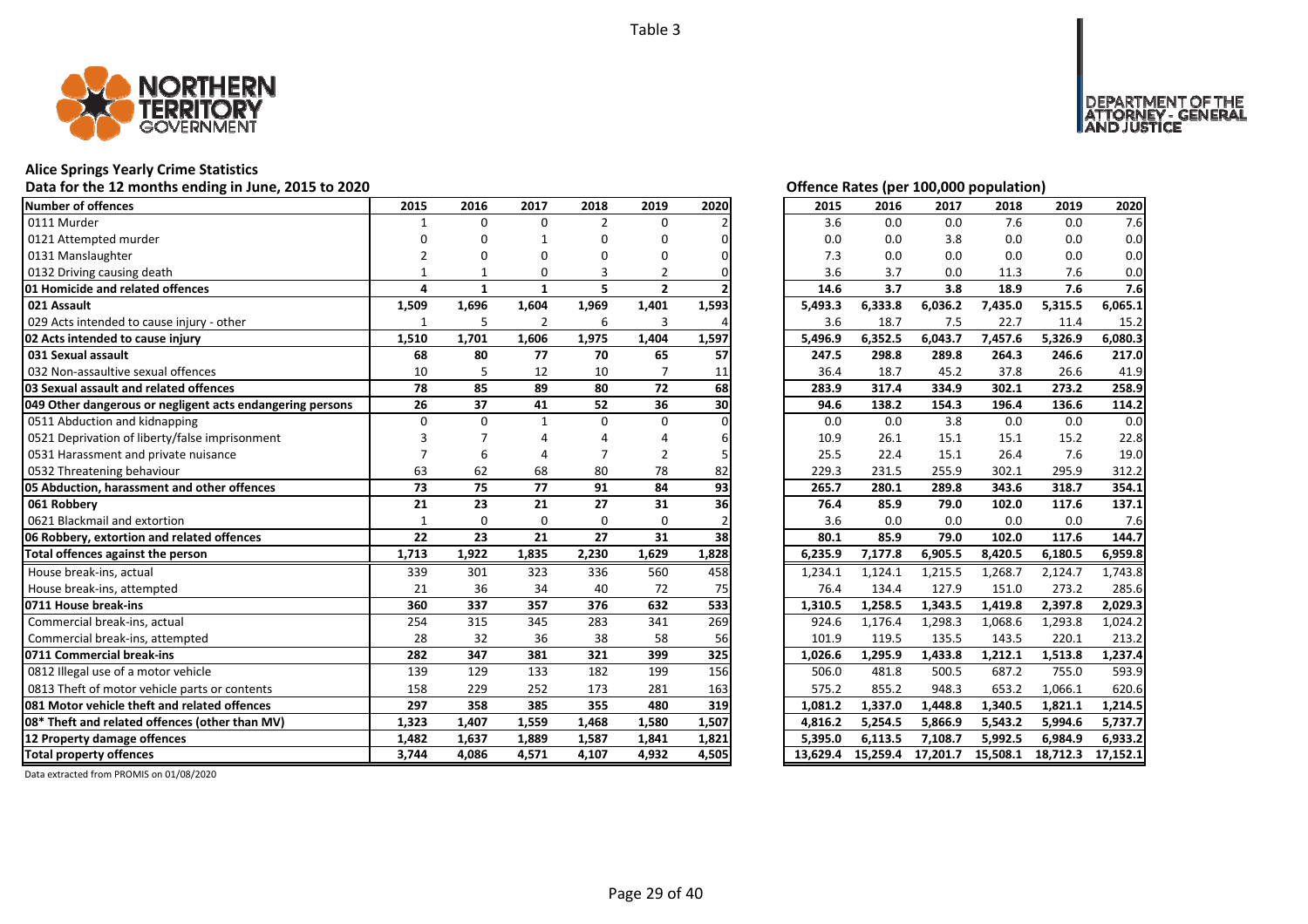

### **Katherine Yearly Crime Statistics**

**Data for the 12 months ending in June, 2015 to 2020 Offence Rates (per 100,000 population)**

| <b>Number of offences</b>                                 | 2015                     | 2016                    | 2017                    | 2018         | 2019           | 2020  | 2015    | 2016    | 2017    | 2018     | 2019     | 2020    |
|-----------------------------------------------------------|--------------------------|-------------------------|-------------------------|--------------|----------------|-------|---------|---------|---------|----------|----------|---------|
| 0111 Murder                                               | $\mathbf{1}$             | $\Omega$                | 3                       | $\Omega$     | $\mathbf{1}$   |       | 9.3     | 0.0     | 28.2    | 0.0      | 9.4      | 0.0     |
| 0121 Attempted Murder                                     |                          | ŋ                       | O                       | O            | 0              |       | 0.0     | 0.0     | 0.0     | 0.0      | 0.0      | 0.0     |
| 0131 Manslaughter                                         |                          | ŋ                       | $\mathfrak z$           | ŋ            | O              |       | 0.0     | 0.0     | 18.8    | 0.0      | 0.0      | 0.0     |
| 0132 Driving causing death                                | $\Omega$                 | $\Omega$                | $\Omega$                | $\Omega$     | 0              |       | 0.0     | 0.0     | 0.0     | 0.0      | 0.0      | 0.0     |
| 01 Homicide and related offences                          | 1                        | 0                       | 5.                      | $\mathbf{0}$ | $\mathbf{1}$   |       | 9.3     | 0.0     | 47.0    | 0.0      | 9.4      | 0.0     |
| 021 Assault                                               | 532                      | 433                     | 477                     | 594          | 550            | 517   | 4,929.1 | 4,044.8 | 4,488.6 | 5,586.9  | 5,165.3  | 4,847.2 |
| 029 Acts intended to cause injury - other                 | 3                        | 3                       | $\overline{2}$          | $\mathbf{1}$ | 1              |       | 27.8    | 28.0    | 18.8    | 9.4      | 9.4      | 0.0     |
| 02 Acts intended to cause injury                          | 535                      | 436                     | 479                     | 595          | 551            | 517   | 4,956.9 | 4,072.9 | 4,507.4 | 5,596.3  | 5,174.7  | 4,847.2 |
| 031 Sexual assault                                        | 30                       | 22                      | 40                      | 36           | 25             | 25    | 278.0   | 205.5   | 376.4   | 338.6    | 234.8    | 234.4   |
| 032 Non-assaultive sexual offences                        | 4                        | $\Omega$                | $\overline{2}$          | 5            | 4              |       | 37.1    | 0.0     | 18.8    | 47.0     | 37.6     | 28.1    |
| 03 Sexual assault and related offences                    | 34                       | 22                      | 42                      | 41           | 29             | 28    | 315.0   | 205.5   | 395.2   | 385.6    | 272.4    | 262.5   |
| 049 Other dangerous or negligent acts endangering persons | 6                        | 4                       | 5                       | 11           | 4              | 6     | 55.6    | 37.4    | 47.0    | 103.5    | 37.6     | 56.3    |
| 0511 Abduction and kidnapping                             | $\Omega$                 | $\Omega$                | $\Omega$                | $\Omega$     | 0              |       | 0.0     | 0.0     | 0.0     | 0.0      | 0.0      | 0.0     |
| 0521 Deprivation of liberty/false imprisonment            |                          |                         |                         | O            |                |       | 18.5    | 9.3     | 47.0    | 0.0      | 9.4      | 9.4     |
| 0531 Harassment and private nuisance                      |                          | 1                       | 6                       | $\Omega$     |                |       | 9.3     | 9.3     | 56.5    | 0.0      | 9.4      | 9.4     |
| 0532 Threatening behaviour                                | 19                       | 20                      | 16                      | 17           | 13             | 11    | 176.0   | 186.8   | 150.6   | 159.9    | 122.1    | 103.1   |
| 05 Abduction, harassment and other offences               | $\overline{22}$          | $\overline{22}$         | $\overline{27}$         | 17           | 15             | 13    | 203.8   | 205.5   | 254.1   | 159.9    | 140.9    | 121.9   |
| 061 Robbery                                               | 8                        | 3                       | 4                       | $\Delta$     | 7              |       | 74.1    | 28.0    | 37.6    | 37.6     | 65.7     | 28.1    |
| 0621 Blackmail and extortion                              | $\overline{\phantom{a}}$ | $\Omega$                | $\Omega$                | $\Omega$     | $\Omega$       |       | 18.5    | 0.0     | 0.0     | 0.0      | 0.0      | 0.0     |
| 06 Robbery, extortion and related offences                | 10                       | $\overline{\mathbf{3}}$ | $\overline{\mathbf{a}}$ | 4            | $\overline{7}$ |       | 92.7    | 28.0    | 37.6    | 37.6     | 65.7     | 28.1    |
| Total offences against the person                         | 608                      | 487                     | 562                     | 668          | 607            | 567   | 5,633.3 | 4,549.3 | 5,288.4 | 6,282.9  | 5,700.6  | 5,316.0 |
| House break-ins, actual                                   | 73                       | 71                      | 105                     | 110          | 116            | 115   | 676.4   | 663.2   | 988.0   | 1,034.6  | 1,089.4  | 1,078.2 |
| House break-ins, attempted                                | $\Delta$                 | 4                       | 23                      | 14           | 13             | 11    | 37.1    | 37.4    | 216.4   | 131.7    | 122.1    | 103.1   |
| 0711 House break-ins                                      | 77                       | 75                      | 128                     | 124          | 129            | 126   | 713.4   | 700.6   | 1,204.5 | 1,166.3  | 1,211.5  | 1,181.3 |
| Commercial break-ins, actual                              | 113                      | 76                      | 78                      | 176          | 296            | 109   | 1,047.0 | 709.9   | 734.0   | 1,655.4  | 2,779.9  | 1,021.9 |
| Commercial break-ins, attempted                           | 6                        | 11                      | 13                      | 21           | 23             | 11    | 55.6    | 102.8   | 122.3   | 197.5    | 216.0    | 103.1   |
| 0711 Commercial break-ins                                 | 119                      | 87                      | 91                      | 197          | 319            | 120   | 1,102.6 | 812.7   | 856.3   | 1,852.9  | 2,995.9  | 1,125.1 |
| 0812 Illegal use of a motor vehicle                       | 57                       | 64                      | 67                      | 31           | 54             | 22    | 528.1   | 597.9   | 630.5   | 291.6    | 507.1    | 206.3   |
| 0813 Theft of motor vehicle parts or contents             | 51                       | 25                      | 20                      | 44           | 32             | 15    | 472.5   | 233.5   | 188.2   | 413.8    | 300.5    | 140.6   |
| 081 Motor vehicle theft and related offences              | 108                      | 89                      | 87                      | 75           | 86             | 37    | 1,000.6 | 831.4   | 818.7   | 705.4    | 807.7    | 346.9   |
| 08* Theft and related offences (other than MV)            | 354                      | 289                     | 375                     | 409          | 441            | 376   | 3,279.9 | 2,699.7 | 3,528.7 | 3,846.9  | 4,141.6  | 3,525.2 |
| 12 Property damage offences                               | 353                      | 234                     | 301                     | 338          | 414            | 349   | 3,270.6 | 2,185.9 | 2,832.4 | 3,179.1  | 3,888.1  | 3,272.1 |
| <b>Total property offences</b>                            | 1.011                    | 774                     | 982                     | 1.143        | 1.389          | 1.008 | 9.367.2 | 7.230.3 | 9.240.6 | 10,750.6 | 13.044.7 | 9,450.6 |

DEPARTMENT OF THE<br>ATTORNEY - GENERAL ÜŠTICE

| 2015    | 2016    | 2017    | 2018     | 2019     | 2020    |
|---------|---------|---------|----------|----------|---------|
| 9.3     | 0.0     | 28.2    | 0.0      | 9.4      | 0.0     |
| 0.0     | 0.0     | 0.0     | 0.0      | 0.0      | 0.0     |
| 0.0     | 0.0     | 18.8    | 0.0      | 0.0      | 0.0     |
| 0.0     | 0.0     | 0.0     | 0.0      | 0.0      | 0.0     |
| 9.3     | 0.0     | 47.0    | 0.0      | 9.4      | 0.0     |
| 4,929.1 | 4,044.8 | 4,488.6 | 5,586.9  | 5,165.3  | 4,847.2 |
| 27.8    | 28.0    | 18.8    | 9.4      | 9.4      | 0.0     |
| 4,956.9 | 4,072.9 | 4,507.4 | 5,596.3  | 5,174.7  | 4,847.2 |
| 278.0   | 205.5   | 376.4   | 338.6    | 234.8    | 234.4   |
| 37.1    | 0.0     | 18.8    | 47.0     | 37.6     | 28.1    |
| 315.0   | 205.5   | 395.2   | 385.6    | 272.4    | 262.5   |
| 55.6    | 37.4    | 47.0    | 103.5    | 37.6     | 56.3    |
| 0.0     | 0.0     | 0.0     | 0.0      | 0.0      | 0.0     |
| 18.5    | 9.3     | 47.0    | 0.0      | 9.4      | 9.4     |
| 9.3     | 9.3     | 56.5    | 0.0      | 9.4      | 9.4     |
| 176.0   | 186.8   | 150.6   | 159.9    | 122.1    | 103.1   |
| 203.8   | 205.5   | 254.1   | 159.9    | 140.9    | 121.9   |
| 74.1    | 28.0    | 37.6    | 37.6     | 65.7     | 28.1    |
| 18.5    | 0.0     | 0.0     | 0.0      | 0.0      | 0.0     |
| 92.7    | 28.0    | 37.6    | 37.6     | 65.7     | 28.1    |
| 5,633.3 | 4,549.3 | 5,288.4 | 6,282.9  | 5,700.6  | 5,316.0 |
| 676.4   | 663.2   | 988.0   | 1,034.6  | 1,089.4  | 1,078.2 |
| 37.1    | 37.4    | 216.4   | 131.7    | 122.1    | 103.1   |
| 713.4   | 700.6   | 1,204.5 | 1,166.3  | 1,211.5  | 1,181.3 |
| 1,047.0 | 709.9   | 734.0   | 1,655.4  | 2,779.9  | 1,021.9 |
| 55.6    | 102.8   | 122.3   | 197.5    | 216.0    | 103.1   |
| 1,102.6 | 812.7   | 856.3   | 1,852.9  | 2,995.9  | 1,125.1 |
| 528.1   | 597.9   | 630.5   | 291.6    | 507.1    | 206.3   |
| 472.5   | 233.5   | 188.2   | 413.8    | 300.5    | 140.6   |
| 1,000.6 | 831.4   | 818.7   | 705.4    | 807.7    | 346.9   |
| 3,279.9 | 2,699.7 | 3,528.7 | 3,846.9  | 4,141.6  | 3,525.2 |
| 3,270.6 | 2,185.9 | 2,832.4 | 3,179.1  | 3,888.1  | 3,272.1 |
| 9,367.2 | 7,230.3 | 9,240.6 | 10,750.6 | 13,044.7 | 9,450.6 |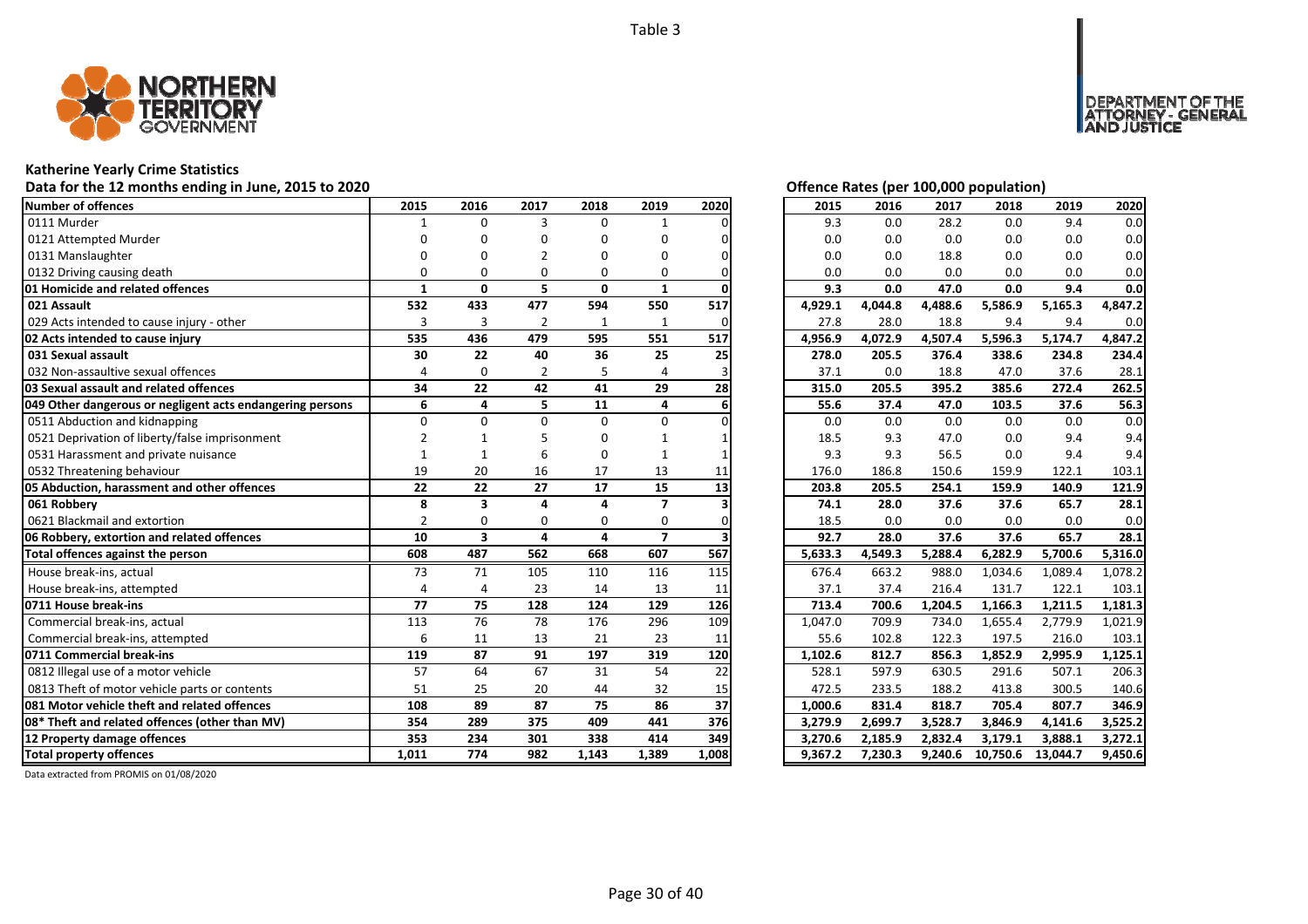

# **Tennant Creek Yearly Crime Statistics**

# Data for the 12 months ending in June, 2015 to 2020 *Data for the 12 months ending in June, 2015 to 2020 Offence Rates (per 100,000 population)*

| <b>Number of offences</b>                                 | 2015                     | 2016           | 2017                    | 2018                    | 2019         | 2020 | 2015    | 2016    | 2017     | 2018     | 2019    | 2020     |
|-----------------------------------------------------------|--------------------------|----------------|-------------------------|-------------------------|--------------|------|---------|---------|----------|----------|---------|----------|
| 0111 Murder                                               | 2                        | $\Omega$       | $\mathbf{1}$            | 1                       | $\Omega$     |      | 58.8    | 0.0     | 30.3     | 30.6     | 0.0     | 0.0      |
| 0121 Attempted murder                                     | n                        | ŋ              |                         | ŋ                       | O            |      | 0.0     | 0.0     | 30.3     | 0.0      | 0.0     | 0.0      |
| 0131 Manslaughter                                         |                          | ŋ              | O                       |                         | O            |      | 0.0     | 0.0     | 0.0      | 30.6     | 0.0     | 0.0      |
| 0132 Driving causing death                                |                          | $\Omega$       | $\Omega$                | $\Omega$                | 0            |      | 29.4    | 0.0     | 0.0      | 0.0      | 0.0     | 0.0      |
| 01 Homicide and related offences                          | $\overline{\mathbf{3}}$  | 0              | $\overline{2}$          | $\overline{2}$          | 0            |      | 88.1    | 0.0     | 60.6     | 61.3     | 0.0     | 0.0      |
| 021 Assault                                               | 234                      | 279            | 311                     | 313                     | 265          | 305  | 6,874.3 | 8,368.3 | 9,415.7  | 9,592.4  | 8,204.3 | 9,419.4  |
| 029 Acts intended to cause injury - other                 |                          | $\mathbf{1}$   | $\mathbf{1}$            | 3                       | $\mathbf{1}$ |      | 29.4    | 30.0    | 30.3     | 91.9     | 31.0    | 30.9     |
| 02 Acts intended to cause injury                          | 235                      | 280            | 312                     | 316                     | 266          | 306  | 6,903.6 | 8,398.3 | 9,446.0  | 9,684.3  | 8,235.3 | 9,450.3  |
| 031 Sexual assault                                        | 12                       | 5              | 23                      | 11                      | 8            |      | 352.5   | 150.0   | 696.3    | 337.1    | 247.7   | 247.1    |
| 032 Non-assaultive sexual offences                        | 1                        | 1              | 1                       |                         |              |      | 29.4    | 30.0    | 30.3     | 30.6     | 31.0    | 61.8     |
| 03 Sexual assault and related offences                    | 13                       | 6              | 24                      | 12                      | 9            | 10   | 381.9   | 180.0   | 726.6    | 367.8    | 278.6   | 308.8    |
| 049 Other dangerous or negligent acts endangering persons | $\mathbf{2}$             | 5              | $\overline{\mathbf{3}}$ | $\overline{\mathbf{3}}$ | 4            |      | 58.8    | 150.0   | 90.8     | 91.9     | 123.8   | 30.9     |
| 0511 Abduction and kidnapping                             | $\Omega$                 | O              | $\Omega$                | $\Omega$                | 0            |      | 0.0     | 0.0     | 0.0      | 0.0      | 0.0     | 0.0      |
| 0521 Deprivation of liberty/false imprisonment            |                          |                |                         |                         |              |      | 29.4    | 30.0    | 60.6     | 61.3     | 0.0     | 61.8     |
| 0531 Harassment and private nuisance                      |                          | $\Omega$       |                         |                         |              |      | 29.4    | 0.0     | 60.6     | 0.0      | 31.0    | 0.0      |
| 0532 Threatening behaviour                                |                          | 10             | 10                      | 3                       |              |      | 146.9   | 299.9   | 302.8    | 91.9     | 123.8   | 247.1    |
| 05 Abduction, harassment and other offences               | $\overline{\phantom{a}}$ | 11             | 14                      | 5                       | 5.           | 10   | 205.6   | 329.9   | 423.9    | 153.2    | 154.8   | 308.8    |
| 061 Robberv                                               | $\Omega$                 | $\Omega$       | 5                       | $\Omega$                | 4            |      | 0.0     | 0.0     | 151.4    | 0.0      | 123.8   | 185.3    |
| 0621 Blackmail and extortion                              | $\Omega$                 | $\Omega$       | $\Omega$                | 0                       | $\Omega$     |      | 0.0     | 0.0     | 0.0      | 0.0      | 0.0     | 0.0      |
| 06 Robbery, extortion and related offences                | $\mathbf{0}$             | $\mathbf{0}$   | 5.                      | $\mathbf{0}$            | 4            |      | 0.0     | 0.0     | 151.4    | 0.0      | 123.8   | 185.3    |
| Total offences against the person                         | 260                      | 302            | 360                     | 338                     | 288          | 333  | 7,638.1 | 9,058.2 | 10,899.2 | 10,358.6 | 8,916.4 | 10,284.1 |
| House break-ins, actual                                   | 25                       | 58             | 55                      | 99                      | 135          | 156  | 734.4   | 1,739.7 | 1,665.2  | 3,034.0  | 4,179.6 | 4,817.8  |
| House break-ins, attempted                                | $\Omega$                 | 6              | 5                       | $\overline{3}$          | 11           | 12   | 0.0     | 180.0   | 151.4    | 91.9     | 340.6   | 370.6    |
| 0711 House break-ins                                      | 25                       | 64             | 60                      | 102                     | 146          | 168  | 734.4   | 1,919.6 | 1,816.5  | 3,126.0  | 4,520.1 | 5,188.4  |
| Commercial break-ins, actual                              | 50                       | 91             | 74                      | 117                     | 105          | 108  | 1,468.9 | 2,729.5 | 2,240.4  | 3,585.7  | 3,250.8 | 3,335.4  |
| Commercial break-ins, attempted                           | $\overline{2}$           | $\overline{7}$ | $\overline{7}$          | $\overline{7}$          | 14           |      | 58.8    | 210.0   | 211.9    | 214.5    | 433.4   | 216.2    |
| 0711 Commercial break-ins                                 | 52                       | 98             | 81                      | 124                     | 119          | 115  | 1,527.6 | 2.939.4 | 2,452.3  | 3.800.2  | 3,684.2 | 3.551.6  |
| 0812 Illegal use of a motor vehicle                       | 11                       | 12             | 16                      | 15                      | 22           | 14   | 323.1   | 359.9   | 484.4    | 459.7    | 681.1   | 432.4    |
| 0813 Theft of motor vehicle parts or contents             | $\overline{ }$           | 6              | 19                      | 11                      | 27           | 15   | 205.6   | 180.0   | 575.2    | 337.1    | 835.9   | 463.2    |
| 081 Motor vehicle theft and related offences              | 18                       | 18             | 35                      | 26                      | 49           | 29   | 528.8   | 539.9   | 1,059.6  | 796.8    | 1,517.0 | 895.6    |
| 08* Theft and related offences (other than MV)            | 126                      | 157            | 189                     | 212                     | 226          | 287  | 3,701.5 | 4,709.1 | 5,722.1  | 6,497.1  | 6,996.9 | 8,863.5  |
|                                                           |                          |                |                         |                         |              |      |         |         |          |          |         |          |
| 12 Property damage offences                               | 112                      | 209            | 212                     | 271                     | 319          | 414  | 3.290.2 | 6.268.7 | 6,418.4  | 8,305.2  | 9,876.2 | 12,785.7 |

NT OF THE<br>' - GENERAL

**DEPAR** 

USTICE

| 2015    | 2016     | 2017     | 2018     | 2019     | 2020     |
|---------|----------|----------|----------|----------|----------|
| 58.8    | 0.0      | 30.3     | 30.6     | 0.0      | 0.0      |
| 0.0     | 0.0      | 30.3     | $0.0\,$  | 0.0      | 0.0      |
| 0.0     | 0.0      | 0.0      | 30.6     | 0.0      | 0.0      |
| 29.4    | 0.0      | 0.0      | 0.0      | 0.0      | 0.0      |
| 88.1    | 0.0      | 60.6     | 61.3     | 0.0      | 0.0      |
| 6,874.3 | 8,368.3  | 9,415.7  | 9,592.4  | 8,204.3  | 9,419.4  |
| 29.4    | 30.0     | 30.3     | 91.9     | 31.0     | 30.9     |
| 6,903.6 | 8,398.3  | 9,446.0  | 9,684.3  | 8,235.3  | 9,450.3  |
| 352.5   | 150.0    | 696.3    | 337.1    | 247.7    | 247.1    |
| 29.4    | 30.0     | 30.3     | 30.6     | 31.0     | 61.8     |
| 381.9   | 180.0    | 726.6    | 367.8    | 278.6    | 308.8    |
| 58.8    | 150.0    | 90.8     | 91.9     | 123.8    | 30.9     |
| 0.0     | 0.0      | 0.0      | 0.0      | 0.0      | 0.0      |
| 29.4    | 30.0     | 60.6     | 61.3     | 0.0      | 61.8     |
| 29.4    | 0.0      | 60.6     | 0.0      | 31.0     | 0.0      |
| 146.9   | 299.9    | 302.8    | 91.9     | 123.8    | 247.1    |
| 205.6   | 329.9    | 423.9    | 153.2    | 154.8    | 308.8    |
| 0.0     | 0.0      | 151.4    | 0.0      | 123.8    | 185.3    |
| 0.0     | 0.0      | 0.0      | 0.0      | 0.0      | 0.0      |
| 0.0     | 0.0      | 151.4    | 0.0      | 123.8    | 185.3    |
| 7,638.1 | 9,058.2  | 10,899.2 | 10,358.6 | 8,916.4  | 10,284.1 |
| 734.4   | 1,739.7  | 1,665.2  | 3,034.0  | 4,179.6  | 4,817.8  |
| 0.0     | 180.0    | 151.4    | 91.9     | 340.6    | 370.6    |
| 734.4   | 1,919.6  | 1,816.5  | 3,126.0  | 4,520.1  | 5,188.4  |
| 1,468.9 | 2,729.5  | 2,240.4  | 3,585.7  | 3,250.8  | 3,335.4  |
| 58.8    | 210.0    | 211.9    | 214.5    | 433.4    | 216.2    |
| 1,527.6 | 2,939.4  | 2,452.3  | 3,800.2  | 3,684.2  | 3,551.6  |
| 323.1   | 359.9    | 484.4    | 459.7    | 681.1    | 432.4    |
| 205.6   | 180.0    | 575.2    | 337.1    | 835.9    | 463.2    |
| 528.8   | 539.9    | 1,059.6  | 796.8    | 1,517.0  | 895.6    |
| 3,701.5 | 4,709.1  | 5,722.1  | 6,497.1  | 6,996.9  | 8,863.5  |
| 3,290.2 | 6,268.7  | 6,418.4  | 8,305.2  | 9,876.2  | 12,785.7 |
| 9,782.6 | 16,376.7 | 17,469.0 | 22,525.3 | 26,594.4 | 31,284.7 |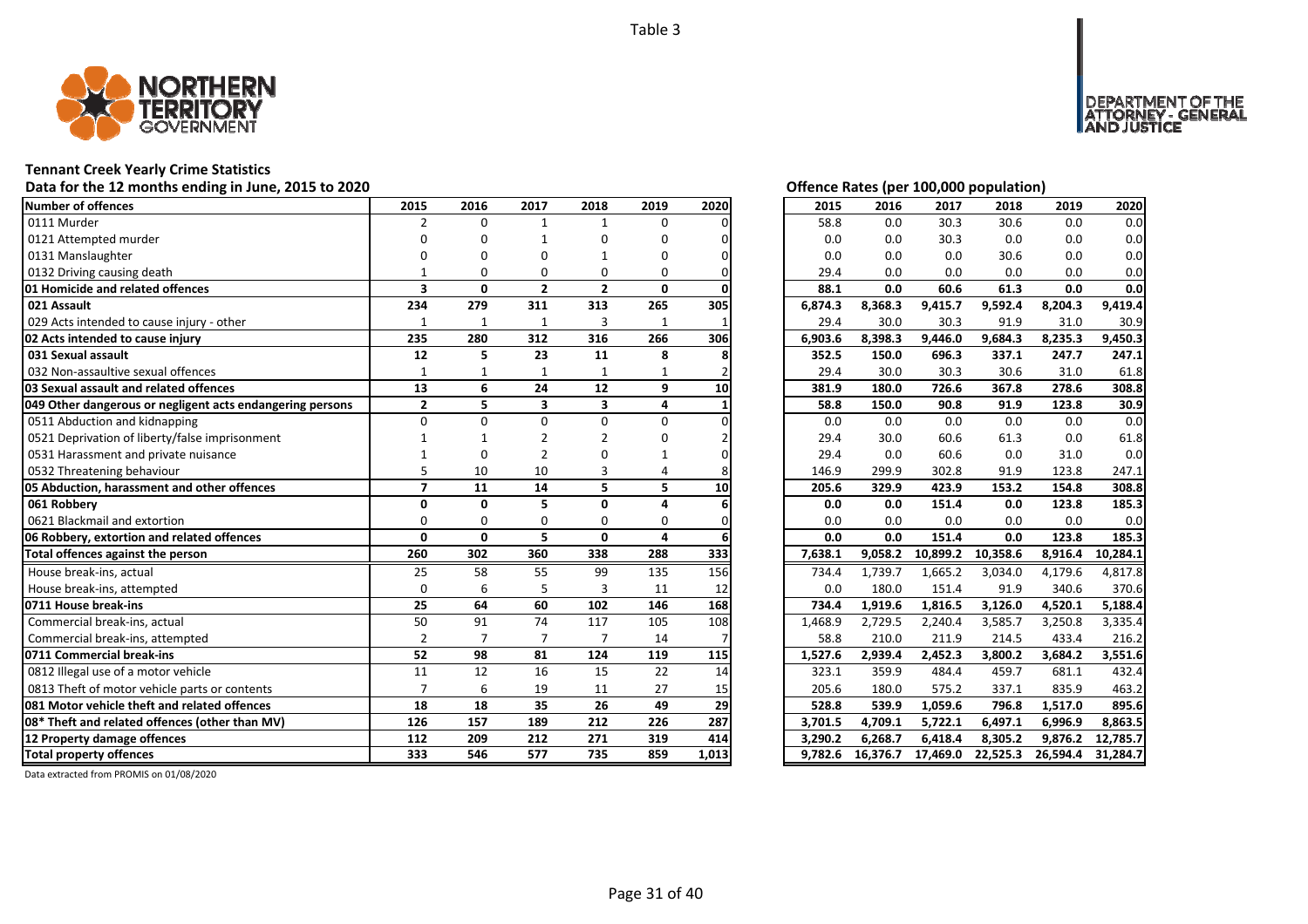

### **Nhulunbuy Yearly Crime Statistics**

**Data for the 12 months ending in June, 2015 to 2020 Offence Rates (per 100,000 population)**

| <b>Number of offences</b>                                 | 2015                    | 2016                    | 2017         | 2018           | 2019                    | 2020 | 2015    | 2016    | 2017    | 2018    | 2019    | 2020    |
|-----------------------------------------------------------|-------------------------|-------------------------|--------------|----------------|-------------------------|------|---------|---------|---------|---------|---------|---------|
| 0111 Murder                                               | $\Omega$                | $\Omega$                | $\Omega$     | $\Omega$       | 0                       |      | 0.0     | 0.0     | 0.0     | 0.0     | 0.0     | 0.0     |
| 0121 Attempted murder                                     |                         | ŋ                       | O            | ŋ              | O                       |      | 23.5    | 0.0     | 0.0     | 0.0     | 0.0     | 0.0     |
| 0131 Manslaughter                                         |                         | ŋ                       | O            | n              | O                       |      | 0.0     | 0.0     | 0.0     | 0.0     | 0.0     | 0.0     |
| 0132 Driving causing death                                | $\Omega$                | $\Omega$                | O            | 0              | 0                       |      | 0.0     | 0.0     | 0.0     | 0.0     | 0.0     | 0.0     |
| 01 Homicide and related offences                          | $\mathbf{1}$            | 0                       | $\mathbf{0}$ | 0              | $\mathbf{0}$            |      | 23.5    | 0.0     | 0.0     | 0.0     | 0.0     | 0.0     |
| 021 Assault                                               | 123                     | 135                     | 75           | 96             | 74                      | 58   | 2,887.3 | 4,020.3 | 2,266.5 | 2,938.5 | 2,274.8 | 1,780.2 |
| 029 Acts intended to cause injury - other                 | $\Omega$                | 0                       | 0            | $\Omega$       | 0                       |      | 0.0     | 0.0     | 0.0     | 0.0     | 0.0     | 0.0     |
| 02 Acts intended to cause injury                          | 123                     | 135                     | 75           | 96             | 74                      | 58   | 2.887.3 | 4.020.3 | 2,266.5 | 2,938.5 | 2,274.8 | 1,780.2 |
| 031 Sexual assault                                        | 5                       | 5                       | 8            | 10             | 4                       |      | 117.4   | 148.9   | 241.8   | 306.1   | 123.0   | 153.5   |
| 032 Non-assaultive sexual offences                        | 0                       | 0                       | 2            |                | 0                       |      | 0.0     | 0.0     | 60.4    | 30.6    | 0.0     | 0.0     |
| 03 Sexual assault and related offences                    | 5                       | 5                       | 10           | 11             | 4                       |      | 117.4   | 148.9   | 302.2   | 336.7   | 123.0   | 153.5   |
| 049 Other dangerous or negligent acts endangering persons | $\mathbf{1}$            | $\mathbf{1}$            | 0            | $\overline{2}$ | 0                       |      | 23.5    | 29.8    | 0.0     | 61.2    | 0.0     | 0.0     |
| 0511 Abduction and kidnapping                             | $\Omega$                | $\Omega$                | $\Omega$     | $\Omega$       | 0                       |      | 0.0     | 0.0     | 0.0     | 0.0     | 0.0     | 0.0     |
| 0521 Deprivation of liberty/false imprisonment            |                         |                         | O            | $\mathfrak{p}$ | ŋ                       |      | 0.0     | 29.8    | 0.0     | 61.2    | 0.0     | 0.0     |
| 0531 Harassment and private nuisance                      |                         |                         | O            |                | 0                       |      | 23.5    | 29.8    | 0.0     | 30.6    | 0.0     | 30.7    |
| 0532 Threatening behaviour                                |                         |                         | O            |                |                         |      | 46.9    | 29.8    | 0.0     | 61.2    | 61.5    | 0.0     |
| 05 Abduction, harassment and other offences               | $\overline{\mathbf{3}}$ | $\overline{\mathbf{3}}$ | $\mathbf{0}$ | 5              | $\overline{2}$          |      | 70.4    | 89.3    | 0.0     | 153.0   | 61.5    | 30.7    |
| 061 Robbery                                               | $\Omega$                | $\overline{2}$          | $\mathbf{0}$ | $\mathbf{1}$   | 3                       |      | 0.0     | 59.6    | 0.0     | 30.6    | 92.2    | 92.1    |
| 0621 Blackmail and extortion                              | $\Omega$                | 0                       | 0            | 0              | $\Omega$                |      | 0.0     | 0.0     | 0.0     | 0.0     | 0.0     | 0.0     |
| 06 Robbery, extortion and related offences                | 0                       | $\overline{2}$          | $\mathbf{0}$ | $\mathbf{1}$   | $\overline{\mathbf{3}}$ |      | 0.0     | 59.6    | 0.0     | 30.6    | 92.2    | 92.1    |
| Total offences against the person                         | 133                     | 146                     | 85           | 115            | 83                      | 67   | 3,122.1 | 4,347.8 | 2,568.8 | 3,520.0 | 2,551.5 | 2,056.5 |
| House break-ins, actual                                   | 14                      | 22                      | 16           | 31             | 16                      | 19   | 328.6   | 655.2   | 483.5   | 948.9   | 491.9   | 583.2   |
| House break-ins, attempted                                | $\overline{3}$          | 3                       |              | 3              | 2                       |      | 70.4    | 89.3    | 30.2    | 91.8    | 61.5    | 0.0     |
| 0711 House break-ins                                      | 17                      | 25                      | 17           | 34             | 18                      | 19   | 399.1   | 744.5   | 513.8   | 1,040.7 | 553.3   | 583.2   |
| Commercial break-ins, actual                              | 20                      | 24                      | 45           | 47             | 27                      | 11   | 469.5   | 714.7   | 1,359.9 | 1,438.6 | 830.0   | 337.6   |
| Commercial break-ins, attempted                           |                         | 3                       | 3            | 8              | $\overline{2}$          |      | 23.5    | 89.3    | 90.7    | 244.9   | 61.5    | 30.7    |
| 0711 Commercial break-ins                                 | 21                      | 27                      | 48           | 55             | 29                      | 12   | 493.0   | 804.1   | 1,450.6 | 1,683.5 | 891.5   | 368.3   |
| 0812 Illegal use of a motor vehicle                       | 8                       | 9                       | 10           | 12             | 15                      |      | 187.8   | 268.0   | 302.2   | 367.3   | 461.1   | 153.5   |
| 0813 Theft of motor vehicle parts or contents             |                         | 6                       | 4            | 6              | 6                       |      | 93.9    | 178.7   | 120.9   | 183.7   | 184.4   | 92.1    |
| 081 Motor vehicle theft and related offences              | 12                      | 15                      | 14           | 18             | 21                      | 8    | 281.7   | 446.7   | 423.1   | 551.0   | 645.6   | 245.5   |
| 08* Theft and related offences (other than MV)            | 74                      | 78                      | 81           | 109            | 80                      | 54   | 1,737.1 | 2,322.8 | 2,447.9 | 3,336.4 | 2,459.3 | 1,657.5 |
| 12 Property damage offences                               | 64                      | 85                      | 79           | 96             | 91                      | 50   | 1,502.3 | 2,531.3 | 2,387.4 | 2,938.5 | 2,797.4 | 1,534.7 |
| <b>Total property offences</b>                            | 188                     | 230                     | 239          | 312            | 239                     | 143  | 4,413.1 | 6,849.3 | 7,222.7 | 9,550.0 | 7,347.1 | 4,389.2 |

DEPARTMENT OF THE<br>ATTORNEY - GENERAL ÜŠTICE

| 2015    | 2016    | 2017    | 2018    | 2019    | 2020    |
|---------|---------|---------|---------|---------|---------|
| 0.0     | 0.0     | 0.0     | 0.0     | 0.0     | 0.0     |
| 23.5    | 0.0     | 0.0     | 0.0     | 0.0     | 0.0     |
| 0.0     | 0.0     | 0.0     | 0.0     | 0.0     | 0.0     |
| 0.0     | 0.0     | 0.0     | 0.0     | 0.0     | 0.0     |
| 23.5    | 0.0     | 0.0     | 0.0     | 0.0     | 0.0     |
| 2,887.3 | 4,020.3 | 2,266.5 | 2,938.5 | 2,274.8 | 1,780.2 |
| 0.0     | 0.0     | 0.0     | 0.0     | 0.0     | 0.0     |
| 2,887.3 | 4,020.3 | 2,266.5 | 2,938.5 | 2,274.8 | 1,780.2 |
| 117.4   | 148.9   | 241.8   | 306.1   | 123.0   | 153.5   |
| 0.0     | 0.0     | 60.4    | 30.6    | 0.0     | 0.0     |
| 117.4   | 148.9   | 302.2   | 336.7   | 123.0   | 153.5   |
| 23.5    | 29.8    | 0.0     | 61.2    | 0.0     | 0.0     |
| 0.0     | 0.0     | 0.0     | 0.0     | 0.0     | 0.0     |
| 0.0     | 29.8    | 0.0     | 61.2    | 0.0     | 0.0     |
| 23.5    | 29.8    | 0.0     | 30.6    | 0.0     | 30.7    |
| 46.9    | 29.8    | 0.0     | 61.2    | 61.5    | 0.0     |
| 70.4    | 89.3    | 0.0     | 153.0   | 61.5    | 30.7    |
| 0.0     | 59.6    | 0.0     | 30.6    | 92.2    | 92.1    |
| 0.0     | 0.0     | 0.0     | 0.0     | 0.0     | 0.0     |
| 0.0     | 59.6    | 0.0     | 30.6    | 92.2    | 92.1    |
|         |         |         |         |         |         |
| 3,122.1 | 4,347.8 | 2,568.8 | 3,520.0 | 2,551.5 | 2,056.5 |
| 328.6   | 655.2   | 483.5   | 948.9   | 491.9   | 583.2   |
| 70.4    | 89.3    | 30.2    | 91.8    | 61.5    | 0.0     |
| 399.1   | 744.5   | 513.8   | 1,040.7 | 553.3   | 583.2   |
| 469.5   | 714.7   | 1,359.9 | 1,438.6 | 830.0   | 337.6   |
| 23.5    | 89.3    | 90.7    | 244.9   | 61.5    | 30.7    |
| 493.0   | 804.1   | 1,450.6 | 1,683.5 | 891.5   | 368.3   |
| 187.8   | 268.0   | 302.2   | 367.3   | 461.1   | 153.5   |
| 93.9    | 178.7   | 120.9   | 183.7   | 184.4   | 92.1    |
| 281.7   | 446.7   | 423.1   | 551.0   | 645.6   | 245.5   |
| 1,737.1 | 2,322.8 | 2,447.9 | 3,336.4 | 2,459.3 | 1,657.5 |
| 1,502.3 | 2,531.3 | 2,387.4 | 2,938.5 | 2,797.4 | 1,534.7 |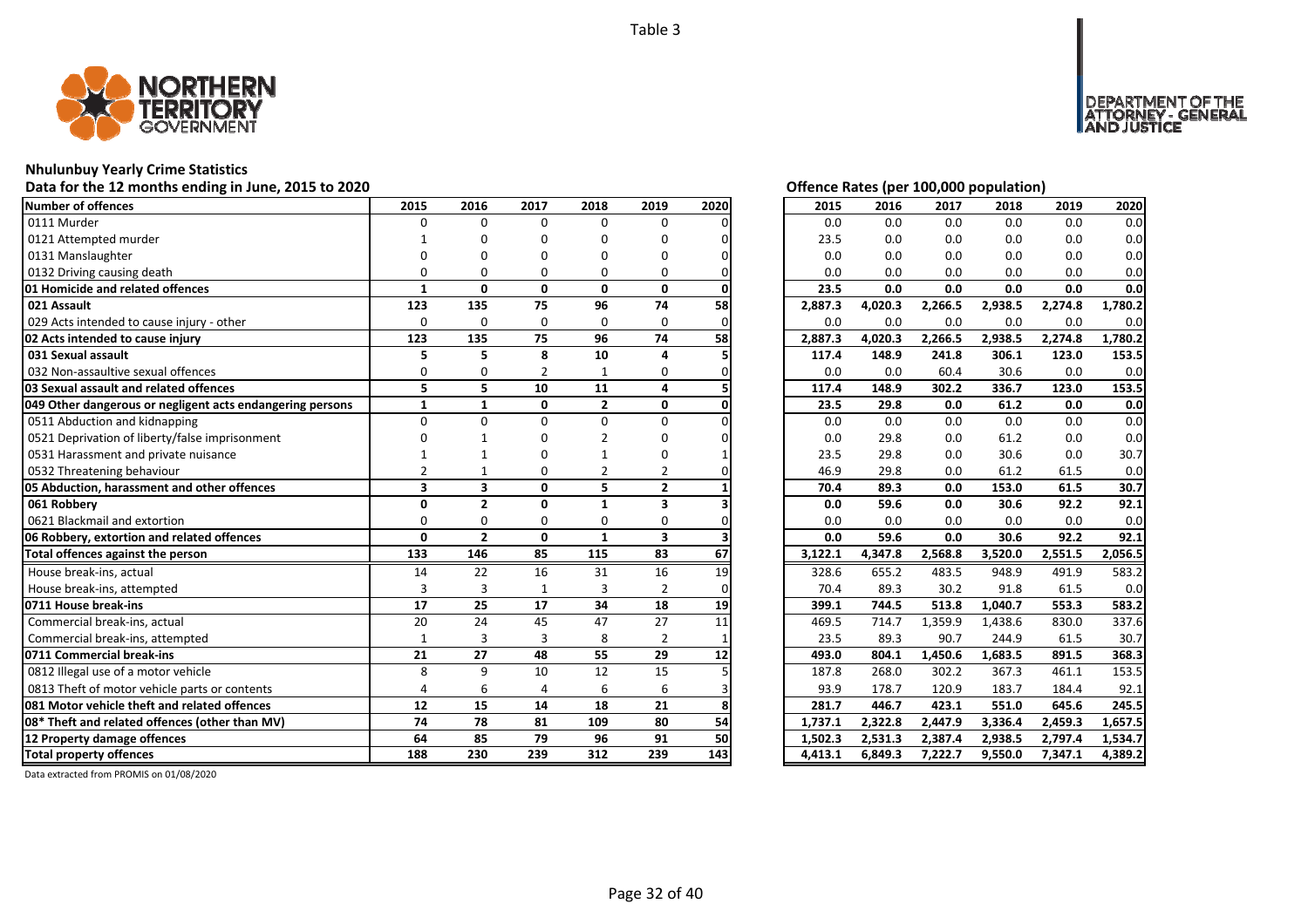

# **NT Balance Yearly Crime Statistics**

Data for the 12 months ending in June, 2015 to 2020 *Data for the 12 months ending in June, 2015 to 2020 Offence Rates (per 100,000 population)* 

| Number of offences                                        | 2015           | 2016                    | 2017                    | 2018           | 2019           | 2020     | 2015    | 2016    | 2017    | 2018    | 2019    | 2020    |
|-----------------------------------------------------------|----------------|-------------------------|-------------------------|----------------|----------------|----------|---------|---------|---------|---------|---------|---------|
| 0111 Murder                                               | $\mathbf{1}$   | 3                       | $\overline{2}$          | $\Omega$       | $\mathbf{1}$   |          | 1.3     | 3.8     | 2.5     | 0.0     | 1.3     | 1.3     |
| 0121 Attempted murder                                     |                |                         | O                       | 0              |                |          | 0.0     | 1.3     | 0.0     | 0.0     | 1.3     | 1.3     |
| 0131 Manslaughter                                         |                |                         | O                       | 1              |                |          | 0.0     | 1.3     | 0.0     | 1.3     | 1.3     | 1.3     |
| 0132 Driving causing death                                | $\Omega$       |                         |                         |                |                |          | 0.0     | 1.3     | 1.2     | 1.3     | 1.3     | 1.3     |
| 01 Homicide and related offences                          | 1              | 6                       | $\overline{\mathbf{3}}$ | $\overline{2}$ | 4              |          | 1.3     | 7.5     | 3.7     | 2.5     | 5.0     | 5.0     |
| 021 Assault                                               | 2,161          | 2,132                   | 1,975                   | 2,079          | 1,933          | 1,897    | 2,751.8 | 2,675.7 | 2,468.1 | 2,604.8 | 2,425.4 | 2,376.3 |
| 029 Acts intended to cause injury - other                 | $\overline{2}$ | 3                       | 4                       | 3              | $\overline{4}$ | 6        | 2.5     | 3.8     | 5.0     | 3.8     | 5.0     | 7.5     |
| 02 Acts intended to cause injury                          | 2,163          | 2,135                   | 1,979                   | 2,082          | 1,937          | 1,903    | 2,754.4 | 2,679.4 | 2,473.1 | 2,608.5 | 2,430.4 | 2,383.8 |
| 031 Sexual assault                                        | 127            | 103                     | 113                     | 105            | 79             | 74       | 161.7   | 129.3   | 141.2   | 131.6   | 99.1    | 92.7    |
| 032 Non-assaultive sexual offences                        | 10             | 17                      | 11                      | 12             | 11             | 15       | 12.7    | 21.3    | 13.7    | 15.0    | 13.8    | 18.8    |
| 03 Sexual assault and related offences                    | 137            | 120                     | 124                     | 117            | 90             | 89       | 174.5   | 150.6   | 155.0   | 146.6   | 112.9   | 111.5   |
| 049 Other dangerous or negligent acts endangering persons | 26             | 43                      | 58                      | 58             | 55             | 33       | 33.1    | 54.0    | 72.5    | 72.7    | 69.0    | 41.3    |
| 0511 Abduction and kidnapping                             | 0              | $\Omega$                | $\Omega$                | $\Omega$       | 0              | $\Omega$ | 0.0     | 0.0     | 0.0     | 0.0     | 0.0     | 0.0     |
| 0521 Deprivation of liberty/false imprisonment            | 21             | 8                       | 9                       | 15             | 12             | 19       | 26.7    | 10.0    | 11.2    | 18.8    | 15.1    | 23.8    |
| 0531 Harassment and private nuisance                      | 38             | 39                      | 33                      | 24             | 22             | 14       | 48.4    | 48.9    | 41.2    | 30.1    | 27.6    | 17.5    |
| 0532 Threatening behaviour                                | 114            | 116                     | 104                     | 101            | 110            | 119      | 145.2   | 145.6   | 130.0   | 126.5   | 138.0   | 149.1   |
| 05 Abduction, harassment and other offences               | 173            | 163                     | 146                     | 140            | 144            | 152      | 220.3   | 204.6   | 182.4   | 175.4   | 180.7   | 190.4   |
| 061 Robbery                                               | 12             | 3                       | $\overline{ }$          | 6              | 4              | 10       | 15.3    | 3.8     | 8.7     | 7.5     | 5.0     | 12.5    |
| 0621 Blackmail and extortion                              | $\Omega$       | $\Omega$                | $\Omega$                | $\Omega$       | $\Omega$       |          | 0.0     | 0.0     | 0.0     | $0.0\,$ | 0.0     | 2.5     |
| 06 Robbery, extortion and related offences                | 12             | $\overline{\mathbf{3}}$ | $\overline{ }$          | 6              | 4              | 12       | 15.3    | 3.8     | 8.7     | 7.5     | 5.0     | 15.0    |
| Total offences against the person                         | 2,512          | 2,470                   | 2,317                   | 2,405          | 2,234          | 2,193    | 3,198.8 | 3,099.9 | 2,895.5 | 3,013.2 | 2,803.1 | 2,747.1 |
| House break-ins, actual                                   | 245            | 249                     | 368                     | 395            | 442            | 375      | 312.0   | 312.5   | 459.9   | 494.9   | 554.6   | 469.7   |
| House break-ins, attempted                                | 36             | 28                      | 48                      | 68             | 66             | 56       | 45.8    | 35.1    | 60.0    | 85.2    | 82.8    | 70.1    |
| 0711 House break-ins                                      | 281            | 277                     | 416                     | 463            | 508            | 431      | 357.8   | 347.6   | 519.9   | 580.1   | 637.4   | 539.9   |
| Commercial break-ins, actual                              | 517            | 543                     | 640                     | 801            | 874            | 755      | 658.3   | 681.5   | 799.8   | 1,003.6 | 1,096.6 | 945.7   |
| Commercial break-ins, attempted                           | 62             | 60                      | 77                      | 116            | 109            | 84       | 79.0    | 75.3    | 96.2    | 145.3   | 136.8   | 105.2   |
| 0711 Commercial break-ins                                 | 579            | 603                     | 717                     | 917            | 983            | 839      | 737.3   | 756.8   | 896.0   | 1,148.9 | 1,233.4 | 1,051.0 |
| 0812 Illegal use of a motor vehicle                       | 188            | 193                     | 163                     | 208            | 182            | 158      | 239.4   | 242.2   | 203.7   | 260.6   | 228.4   | 197.9   |
| 0813 Theft of motor vehicle parts or contents             | 111            | 121                     | 96                      | 93             | 95             | 113      | 141.3   | 151.9   | 120.0   | 116.5   | 119.2   | 141.5   |
| 081 Motor vehicle theft and related offences              | 299            | 314                     | 259                     | 301            | 277            | 271      | 380.7   | 394.1   | 323.7   | 377.1   | 347.6   | 339.5   |
| 08* Theft and related offences (other than MV)            | 1,099          | 1,141                   | 1,270                   | 1,325          | 1,238          | 1,038    | 1,399.5 | 1,432.0 | 1,587.1 | 1,660.1 | 1,553.4 | 1,300.2 |
| 12 Property damage offences                               | 1,271          | 1,332                   | 1,485                   | 1,705          | 1,761          | 1,559    | 1,618.5 | 1,671.7 | 1,855.7 | 2,136.2 | 2,209.6 | 1,952.9 |
| <b>Total property offences</b>                            | 3.529          | 3.667                   | 4.147                   | 4,711          | 4,767          | 4,138    | 4.493.8 | 4.602.1 | 5,182.3 | 5,902.4 | 5,981.3 | 5,183.5 |

DEPARTMENT OF THE<br>ATTORNEY - GENERAL<br>AND JUSTICE

| 2015    | 2016    | 2017    | 2018    | 2019    | 2020                 |
|---------|---------|---------|---------|---------|----------------------|
| 1.3     | 3.8     | 2.5     | 0.0     | 1.3     | 1.3                  |
| 0.0     | 1.3     | 0.0     | 0.0     | 1.3     | 1.3                  |
| 0.0     | 1.3     | 0.0     | 1.3     | 1.3     | 1.3                  |
| 0.0     | 1.3     | 1.2     | 1.3     | 1.3     | 1.3                  |
| 1.3     | 7.5     | 3.7     | 2.5     | 5.0     | 5.0                  |
| 2,751.8 | 2,675.7 | 2,468.1 | 2,604.8 | 2,425.4 | 2,376.3              |
| 2.5     | 3.8     | 5.0     | 3.8     | 5.0     | 7.5                  |
| 2,754.4 | 2,679.4 | 2,473.1 | 2,608.5 | 2,430.4 | 2,383.8              |
| 161.7   | 129.3   | 141.2   | 131.6   | 99.1    | 92.7                 |
| 12.7    | 21.3    | 13.7    | 15.0    | 13.8    | 18.8                 |
| 174.5   | 150.6   | 155.0   | 146.6   | 112.9   | 111.5                |
| 33.1    | 54.0    | 72.5    | 72.7    | 69.0    | 41.3                 |
| 0.0     | 0.0     | 0.0     | 0.0     | 0.0     | 0.0                  |
| 26.7    | 10.0    | 11.2    | 18.8    | 15.1    | 23.8                 |
| 48.4    | 48.9    | 41.2    | 30.1    | 27.6    | 17.5                 |
| 145.2   | 145.6   | 130.0   | 126.5   | 138.0   | 149.1                |
| 220.3   | 204.6   | 182.4   | 175.4   | 180.7   | 190.4                |
| 15.3    | 3.8     | 8.7     | 7.5     | 5.0     | 12.5                 |
| 0.0     | 0.0     | 0.0     | 0.0     | 0.0     | 2.5                  |
| 15.3    | 3.8     | 8.7     | 7.5     | 5.0     | 15.0                 |
| 3,198.8 | 3,099.9 | 2,895.5 | 3,013.2 | 2,803.1 | 2,747.1              |
| 312.0   | 312.5   | 459.9   | 494.9   | 554.6   | 469.7                |
| 45.8    | 35.1    | 60.0    | 85.2    | 82.8    | 70.1                 |
| 357.8   | 347.6   | 519.9   | 580.1   | 637.4   | 539.9                |
| 658.3   | 681.5   | 799.8   | 1,003.6 | 1,096.6 | 945.7                |
| 79.0    | 75.3    | 96.2    | 145.3   | 136.8   | 105.2                |
| 737.3   | 756.8   | 896.0   | 1,148.9 | 1,233.4 | 1,051.0              |
| 239.4   | 242.2   | 203.7   | 260.6   | 228.4   | 197.9                |
| 141.3   | 151.9   | 120.0   | 116.5   | 119.2   | 141.5                |
| 380.7   | 394.1   | 323.7   | 377.1   | 347.6   | 339.5                |
| 1,399.5 | 1,432.0 | 1,587.1 | 1,660.1 | 1,553.4 | 1,300.2              |
| 1,618.5 | 1,671.7 | 1,855.7 | 2,136.2 | 2,209.6 | 1,952.9              |
| 4,493.8 | 4,602.1 | 5,182.3 | 5,902.4 | 5,981.3 | $\overline{5,}183.5$ |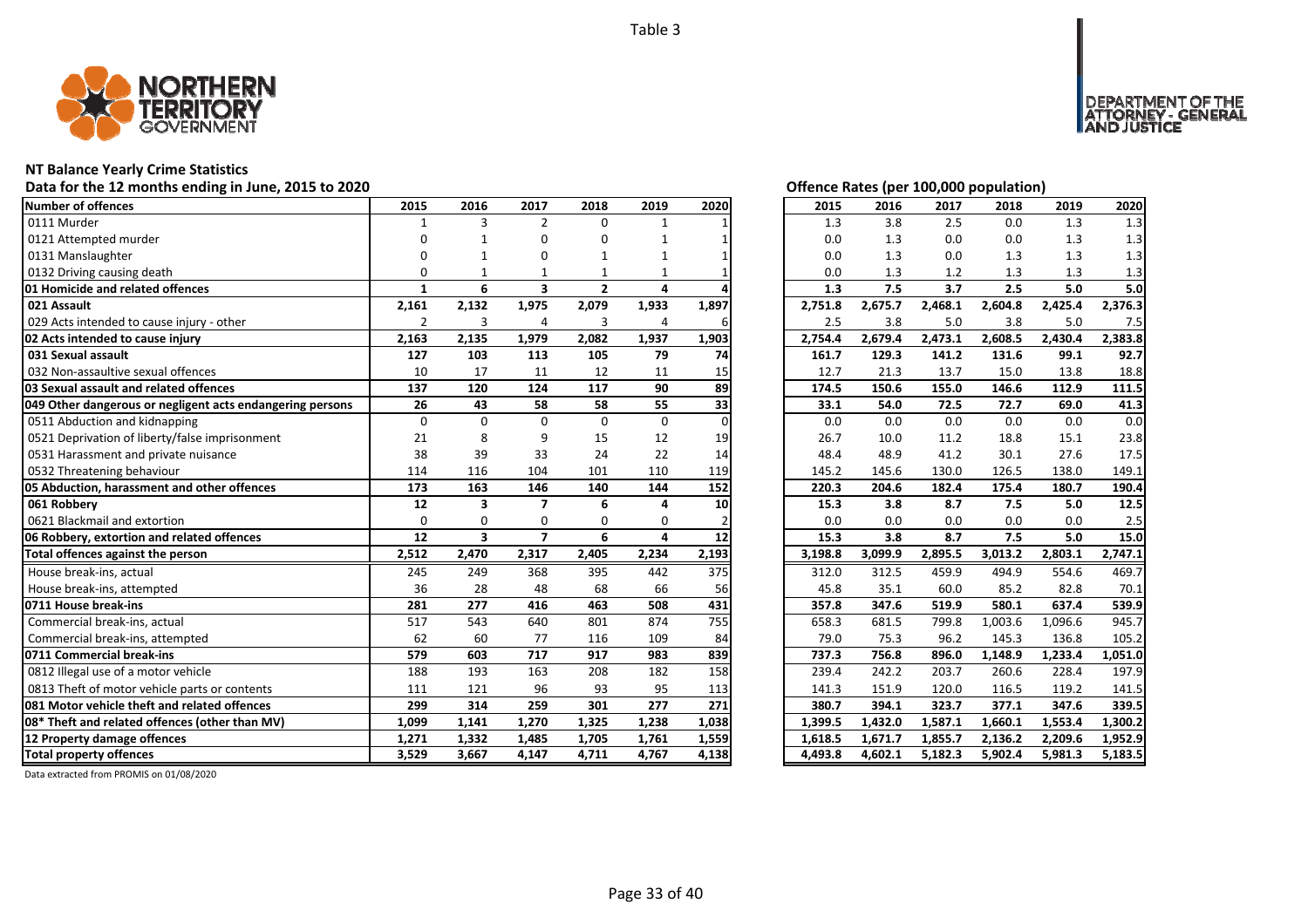

# **Northern Territory Yearly Assault Statistics**

|                                                                                           | Data for the 12 months ending in June, 2015 to 2020 |       |       |       |       |       |       | Offence Rates (per 100,000 population)                         |
|-------------------------------------------------------------------------------------------|-----------------------------------------------------|-------|-------|-------|-------|-------|-------|----------------------------------------------------------------|
| Domestic violence                                                                         | <b>Alcohol involvement</b>                          | 2015  | 2016  | 2017  | 2018  | 2019  | 2020  | 2020<br>2019<br>2015<br>2016<br>2017<br>2018                   |
| DV involved                                                                               | Alcohol involved                                    | 2,467 | 2,302 | 2,218 | 2,722 | 2,221 | 2,246 | 917.6<br>903.9<br>1,016.3<br>943.1<br>901.0<br>1,102.7         |
|                                                                                           | No alcohol involved                                 | 1,202 | 1,233 | 1,198 | 1,163 | 1,104 | 1,214 | 495.2<br>505.1<br>496.0<br>486.6<br>471.1<br>449.3             |
|                                                                                           | Not known                                           | 458   | 471   | 474   | 549   | 585   | 569   | 188.7<br>232.5<br>193.0<br>192.5<br>222.4<br>238.1             |
| <b>DV</b> involved Total                                                                  |                                                     | 4,127 | 4,006 | 3,890 | 4,434 | 3,910 | 4,029 | 1,700.1<br>1,641.2<br>1,580.1<br>1,646.1<br>1,796.2<br>1,591.4 |
| DV not involved                                                                           | Alcohol involved                                    | 1,364 | 1,301 | 1,339 | 1,554 | 1,061 | 1,056 | 533.0<br>629.5<br>431.8<br>431.4<br>561.9<br>543.9             |
|                                                                                           | No alcohol involved                                 | 773   | 815   | 796   | 847   | 817   | 841   | 343.6<br>318.4<br>333.9<br>323.3<br>343.1<br>332.5             |
|                                                                                           | Not known                                           | 722   | 720   | 693   | 823   | 690   | 785   | 297.4<br>320.7<br>295.0<br>281.5<br>333.4<br>280.8             |
| DV not involved Total                                                                     |                                                     | 2,859 | 2,836 | 2,828 | 3,224 | 2,568 | 2,682 | 1,095.8<br>1.177.7<br>1,161.9<br>1.148.7<br>1.306.0<br>1,045.2 |
| <b>Total assaults</b>                                                                     |                                                     | 6,986 | 6,842 | 6,718 | 7,658 | 6,478 | 6,711 | 2,728.9<br>2,636.5<br>2,741.9<br>2,877.8<br>2,803.1<br>3,102.2 |
| Assaults with alcohol involved                                                            |                                                     | 3,831 | 3,603 | 3,557 | 4,276 | 3,282 | 3,302 | 1.476.1<br>1,578.1<br>1.732.2<br>1,335.8<br>1,349.1<br>1.444.9 |
| Assaults with no alcohol involved                                                         |                                                     | 1,975 | 2,048 | 1,994 | 2,010 | 1,921 | 2,055 | 781.8<br>839.6<br>813.6<br>839.0<br>810.0<br>814.2             |
| Assaults with alcohol involvement unknown                                                 |                                                     | 1,180 | 1,191 | 1,167 | 1,372 | 1,275 | 1,354 | 553.2<br>486.1<br>487.9<br>555.8<br>518.9<br>474.0             |
|                                                                                           | 59.1%                                               | 58.6% | 57.9% | 57.9% | 60.4% | 60.0% |       |                                                                |
| 1% of assaults associated with domestic violence<br>% of assaults associated with alcohol |                                                     | 54.8% | 52.7% | 52.9% | 55.8% | 50.7% | 49.2% |                                                                |

| <u>onenee nates (per 100,000 popaiation)</u> |         |         |         |         |         |
|----------------------------------------------|---------|---------|---------|---------|---------|
| 2015                                         | 2016    | 2017    | 2018    | 2019    | 2020    |
| 1.016.3                                      | 943.1   | 901.0   | 1,102.7 | 903.9   | 917.6   |
| 495.2                                        | 505.1   | 486.6   | 471.1   | 449.3   | 496.0   |
| 188.7                                        | 193.0   | 192.5   | 222.4   | 238.1   | 232.5   |
| 1,700.1                                      | 1.641.2 | 1,580.1 | 1,796.2 | 1,591.4 | 1,646.1 |
| 561.9                                        | 533.0   | 543.9   | 629.5   | 431.8   | 431.4   |
| 318.4                                        | 333.9   | 323.3   | 343.1   | 332.5   | 343.6   |
| 297.4                                        | 295.0   | 281.5   | 333.4   | 280.8   | 320.7   |
| 1.177.7                                      | 1.161.9 | 1.148.7 | 1.306.0 | 1.045.2 | 1,095.8 |
| 2,877.8                                      | 2,803.1 | 2,728.9 | 3,102.2 | 2,636.5 | 2,741.9 |
| 1.578.1                                      | 1,476.1 | 1.444.9 | 1,732.2 | 1,335.8 | 1.349.1 |
| 813.6                                        | 839.0   | 810.0   | 814.2   | 781.8   | 839.6   |
| 486.1                                        | 487.9   | 474.0   | 555.8   | 518.9   | 553.2   |

Data extracted from PROMIS on 01/08/2020

### **Darwin Yearly Assault Statistics**

### Data for the 12 months ending in June, 2015 to 2020 *Data for the 12 months ending in June, 2015 to 2020 Degeme 100,000 <b>D and <i>S D and <i>S C* fence Rates (per 100,000 population)

| Domestic violence                     | Alcohol involvement                              | 2015  | 2016  | 2017  | 2018  | 2019  | 2020  | 2015    | 2016    | 2017    | 2018    | 2019    | 2020    |
|---------------------------------------|--------------------------------------------------|-------|-------|-------|-------|-------|-------|---------|---------|---------|---------|---------|---------|
| DV involved                           | Alcohol involved                                 | 490   | 449   | 445   | 538   | 496   | 553   | 580.6   | 527.0   | 515.1   | 621.2   | 584.1   | 662.8   |
|                                       | No alcohol involved                              | 129   | 114   | 135   | 133   | 148   | 124   | 152.8   | 133.8   | 156.3   | 153.6   | 174.3   | 148.6   |
|                                       | Not known                                        | 124   | 111   | 108   | 116   | 118   | 107   | 146.9   | 130.3   | 125.0   | 133.9   | 138.9   | 128.3   |
| <b>DV</b> involved Total              |                                                  | 743   | 674   | 688   | 787   | 762   | 784   | 880.3   | 791.1   | 796.3   | 908.7   | 897.3   | 939.7   |
| DV not involved                       | Alcohol involved                                 | 635   | 561   | 518   | 582   | 461   | 456   | 752.4   | 658.5   | 599.6   | 672.0   | 542.8   | 546.6   |
|                                       | No alcohol involved                              | 223   | 207   | 231   | 233   | 229   | 202   | 264.2   | 243.0   | 267.4   | 269.0   | 269.7   | 242.1   |
|                                       | Not known                                        | 344   | 281   | 302   | 359   | 279   | 323   | 407.6   | 329.8   | 349.6   | 414.5   | 328.5   | 387.2   |
| DV not involved Total                 |                                                  | 1,202 | 1,049 | 1,051 | 1,174 | 969   | 981   | 1.424.2 | 1,231.2 | 1.216.5 | 1,355.5 | 1,141.0 | 1,175.8 |
| <b>Total assaults</b>                 |                                                  | 1,945 | 1,723 | 1,739 | 1,961 | 1,731 | 1,765 | 2,304.5 | 2,022.3 | 2.012.8 | 2,264.1 | 2.038.3 | 2,115.5 |
| Assaults with alcohol involved        |                                                  | 1,125 | 1,010 | 963   | 1,120 | 957   | 1,009 | 1,332.9 | 1,185.5 | 1,114.6 | 1,293.1 | 1,126.9 | 1,209.4 |
| Assaults with no alcohol involved     |                                                  | 352   | 321   | 366   | 366   | 377   | 326   | 417.1   | 376.8   | 423.6   | 422.6   | 443.9   | 390.7   |
|                                       | Assaults with alcohol involvement unknown        | 468   | 392   | 410   | 475   | 397   | 430   | 554.5   | 460.1   | 474.6   | 548.4   | 467.5   | 515.4   |
|                                       | 1% of assaults associated with domestic violence | 38.2% | 39.1% | 39.6% | 40.1% | 44.0% | 44.4% |         |         |         |         |         |         |
| % of assaults associated with alcohol |                                                  | 57.8% | 58.6% | 55.4% | 57.1% | 55.3% | 57.2% |         |         |         |         |         |         |
|                                       |                                                  |       |       |       |       |       |       |         |         |         |         |         |         |

| 2016    | 2017    | 2018    | 2019    | 2020    |
|---------|---------|---------|---------|---------|
| 527.0   | 515.1   | 621.2   | 584.1   | 662.8   |
| 133.8   | 156.3   | 153.6   | 174.3   | 148.6   |
| 130.3   | 125.0   | 133.9   | 138.9   | 128.3   |
| 791.1   | 796.3   | 908.7   | 897.3   | 939.7   |
| 658.5   | 599.6   | 672.0   | 542.8   | 546.6   |
| 243.0   | 267.4   | 269.0   | 269.7   | 242.1   |
| 329.8   | 349.6   | 414.5   | 328.5   | 387.2   |
| 1.231.2 | 1.216.5 | 1.355.5 | 1.141.0 | 1.175.8 |
| 2.022.3 | 2,012.8 | 2,264.1 | 2,038.3 | 2,115.5 |
| 1.185.5 | 1,114.6 | 1,293.1 | 1,126.9 | 1,209.4 |
| 376.8   | 423.6   | 422.6   | 443.9   | 390.7   |
| 460.1   | 474.6   | 548.4   | 467.5   | 515.4   |
|         |         |         |         |         |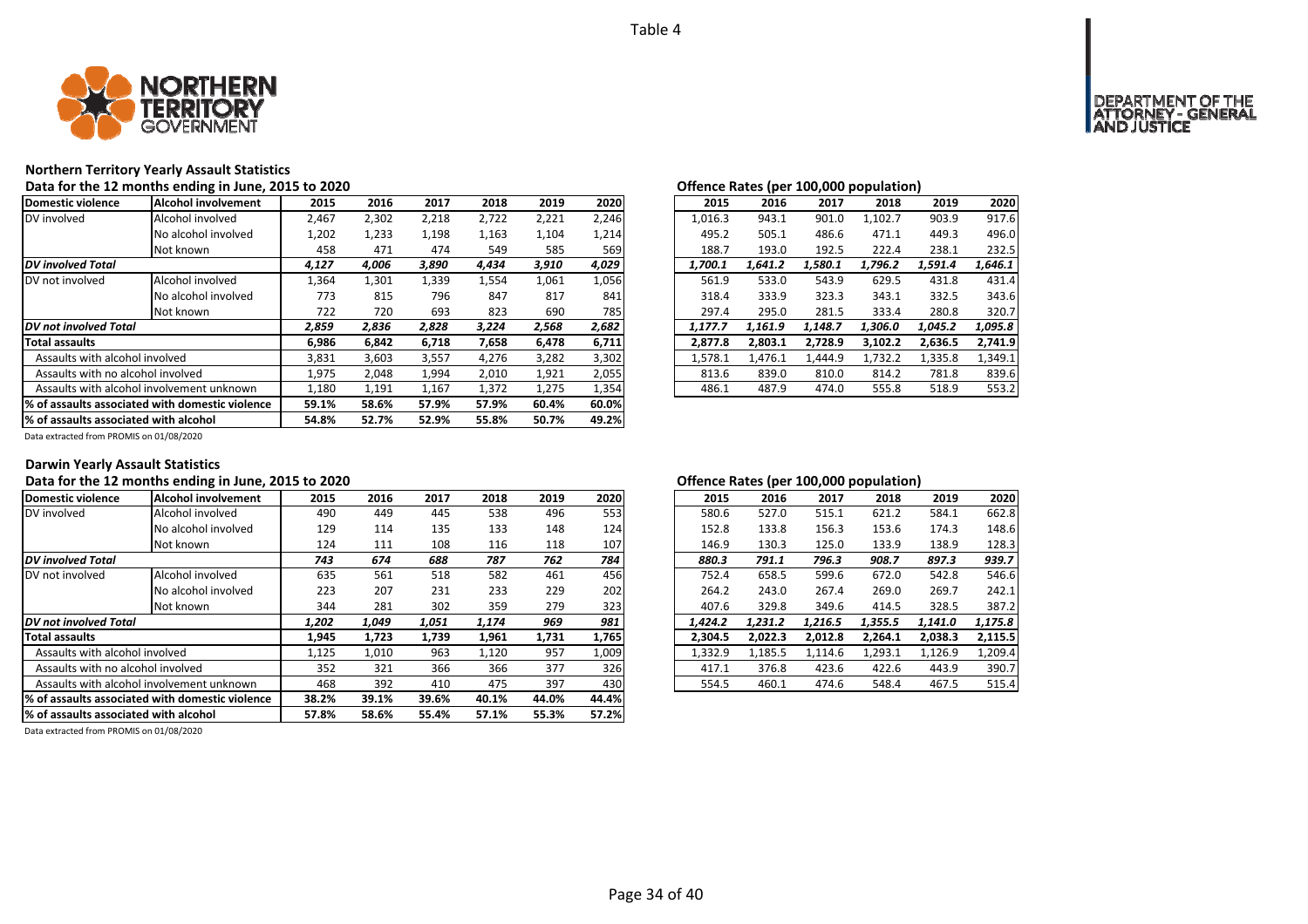

## **Palmerston Yearly Assault Statistics**

### Data for the 12 months ending in June, 2015 to 2020<br> **Data for the 12 months ending in June, 2015 to 2020**

| Domestic violence                         | lAlcohol involvement                             | 2015  | 2016  | 2017  | 2018  | 2019  | 2020  | 2015    | 2016    | 2017    | 2018    | 2019    | 2020    |
|-------------------------------------------|--------------------------------------------------|-------|-------|-------|-------|-------|-------|---------|---------|---------|---------|---------|---------|
| DV involved                               | Alcohol involved                                 | 125   | 124   | 155   | 200   | 167   | 185   | 368.8   | 353.9   | 431.1   | 543.7   | 444.2   | 485.9   |
|                                           | No alcohol involved                              | 72    | 63    | 86    | 89    | 73    | 87    | 212.4   | 179.8   | 239.2   | 241.9   | 194.2   | 228.5   |
|                                           | Not known                                        | 34    | 38    | 32    | 65    | 42    | 42    | 100.3   | 108.5   | 89.0    | 176.7   | 111.7   | 110.3   |
| <b>DV</b> involved Total                  |                                                  | 231   | 225   | 273   | 354   | 282   | 314   | 681.5   | 642.2   | 759.3   | 962.3   | 750.1   | 824.7   |
| DV not involved                           | Alcohol involved                                 | 87    | 65    | 103   | 130   | 80    | 93    | 256.7   | 185.5   | 286.5   | 353.4   | 212.8   | 244.3   |
|                                           | No alcohol involved                              | 88    | 87    | 92    | 82    | 93    | 96    | 259.6   | 248.3   | 255.9   | 222.9   | 247.4   | 252.1   |
|                                           | Not known                                        | 76    | 67    | 69    | 80    | 69    | 73    | 224.2   | 191.2   | 191.9   | 217.5   | 183.5   | 191.7   |
| <b>DV</b> not involved Total              |                                                  | 251   | 219   | 264   | 292   | 242   | 262   | 740.5   | 625.1   | 734.3   | 793.8   | 643.7   | 688.2   |
| <b>Total assaults</b>                     |                                                  | 482   | 444   | 537   | 646   | 524   | 576   | 1,422.0 | 1,267.2 | 1,493.6 | 1,756.1 | 1,393.8 | 1,512.9 |
| Assaults with alcohol involved            |                                                  | 212   | 189   | 258   | 330   | 247   | 278   | 625.4   | 539.4   | 717.6   | 897.1   | 657.0   | 730.2   |
| Assaults with no alcohol involved         |                                                  | 160   | 150   | 178   | 171   | 166   | 183   | 472.0   | 428.1   | 495.1   | 464.9   | 441.6   | 480.7   |
| Assaults with alcohol involvement unknown |                                                  | 110   | 105   | 101   | 145   | 111   | 115   | 324.5   | 299.7   | 280.9   | 394.2   | 295.3   | 302.1   |
|                                           | 1% of assaults associated with domestic violence | 47.9% | 50.7% | 50.8% | 54.8% | 53.8% | 54.5% |         |         |         |         |         |         |
| 1% of assaults associated with alcohol    |                                                  | 44.0% | 42.6% | 48.0% | 51.1% | 47.1% | 48.3% |         |         |         |         |         |         |

| w       |         |         |         |         |
|---------|---------|---------|---------|---------|
| 2016    | 2017    | 2018    | 2019    | 2020    |
| 353.9   | 431.1   | 543.7   | 444.2   | 485.9   |
| 179.8   | 239.2   | 241.9   | 194.2   | 228.5   |
| 108.5   | 89.0    | 176.7   | 111.7   | 110.3   |
| 642.2   | 759.3   | 962.3   | 750.1   | 824.7   |
| 185.5   | 286.5   | 353.4   | 212.8   | 244.3   |
| 248.3   | 255.9   | 222.9   | 247.4   | 252.1   |
| 191.2   | 191.9   | 217.5   | 183.5   | 191.7   |
| 625.1   | 734.3   | 793.8   | 643.7   | 688.2   |
| 1,267.2 | 1,493.6 | 1,756.1 | 1,393.8 | 1,512.9 |
| 539.4   | 717.6   | 897.1   | 657.0   | 730.2   |
| 428.1   | 495.1   | 464.9   | 441.6   | 480.7   |
| 299.7   | 280.9   | 394.2   | 295.3   | 302.1   |
|         |         |         |         |         |

Data extracted from PROMIS on 01/08/2020

## **Alice Springs Yearly Assault Statistics**

### Data for the 12 months ending in June, 2015 to 2020 *Data for the 12 months ending in June, 2015 to 2020 CHEREE CHEREE CHEREE CHEREE CHEREE CHEREE CHEREE CHEREE CHEREE CHEREE CH*

| Domestic violence                                | Alcohol involvement                       | 2015  | 2016  | 2017  | 2018  | 2019  | 2020  | 2015    | 2016    | 2017    | 2018    | 2019    | 2020    |
|--------------------------------------------------|-------------------------------------------|-------|-------|-------|-------|-------|-------|---------|---------|---------|---------|---------|---------|
| DV involved                                      | Alcohol involved                          | 689   | 687   | 655   | 813   | 515   | 597   | 2,508.2 | 2,565.6 | 2.464.9 | 3,069.9 | 1,953.9 | 2,273.0 |
|                                                  | No alcohol involved                       | 128   | 173   | 126   | 120   | 109   | 177   | 466.0   | 646.1   | 474.2   | 453.1   | 413.6   | 673.9   |
|                                                  | Not known                                 | 98    | 127   | 97    | 139   | 146   | 166   | 356.8   | 474.3   | 365.0   | 524.9   | 553.9   | 632.0   |
| <b>DV</b> involved Total                         |                                           | 915   | 987   | 878   | 1,072 | 770   | 940   | 3.330.9 | 3.686.0 | 3.304.1 | 4.047.9 | 2,921.4 | 3,578.9 |
| DV not involved                                  | Alcohol involved                          | 293   | 363   | 374   | 472   | 254   | 245   | 1,066.6 | 1,355.6 | 1,407.4 | 1.782.3 | 963.7   | 932.8   |
|                                                  | No alcohol involved                       | 161   | 158   | 185   | 199   | 184   | 195   | 586.1   | 590.1   | 696.2   | 751.4   | 698.1   | 742.4   |
|                                                  | Not known                                 | 140   | 188   | 167   | 226   | 193   | 213   | 509.6   | 702.1   | 628.5   | 853.4   | 732.3   | 811.0   |
| DV not involved Total                            |                                           | 594   | 709   | 726   | 897   | 631   | 653   | 2.162.4 | 2.647.8 | 2.732.1 | 3.387.1 | 2,394.1 | 2,486.2 |
| <b>Total assaults</b>                            |                                           | 1,509 | 1,696 | 1,604 | 1,969 | 1,401 | 1,593 | 5,493.3 | 6,333.8 | 6.036.2 | 7,435.0 | 5,315.5 | 6,065.1 |
| Assaults with alcohol involved                   |                                           | 982   | 1,050 | 1,029 | 1,285 | 769   | 842   | 3,574.8 | 3,921.3 | 3,872.4 | 4,852.2 | 2,917.6 | 3,205.8 |
| Assaults with no alcohol involved                |                                           | 289   | 331   | 311   | 319   | 293   | 372   | 1,052.1 | 1,236.1 | 1,170.4 | 1,204.5 | 1,111.7 | 1,416.3 |
|                                                  | Assaults with alcohol involvement unknown | 238   | 315   | 264   | 365   | 339   | 379   | 866.4   | 1,176.4 | 993.5   | 1,378.2 | 1,286.2 | 1,443.0 |
| 1% of assaults associated with domestic violence |                                           | 60.6% | 58.2% | 54.7% | 54.4% | 55.0% | 59.0% |         |         |         |         |         |         |
| % of assaults associated with alcohol            |                                           | 65.1% | 61.9% | 64.2% | 65.3% | 54.9% | 52.9% |         |         |         |         |         |         |

| 2015    | 2016    | 2017    | 2018    | 2019    | 2020    |
|---------|---------|---------|---------|---------|---------|
| 2,508.2 | 2,565.6 | 2,464.9 | 3,069.9 | 1,953.9 | 2,273.0 |
| 466.0   | 646.1   | 474.2   | 453.1   | 413.6   | 673.9   |
| 356.8   | 474.3   | 365.0   | 524.9   | 553.9   | 632.0   |
| 3,330.9 | 3.686.0 | 3.304.1 | 4.047.9 | 2.921.4 | 3,578.9 |
| 1,066.6 | 1,355.6 | 1,407.4 | 1,782.3 | 963.7   | 932.8   |
| 586.1   | 590.1   | 696.2   | 751.4   | 698.1   | 742.4   |
| 509.6   | 702.1   | 628.5   | 853.4   | 732.3   | 811.0   |
| 2,162.4 | 2,647.8 | 2,732.1 | 3,387.1 | 2,394.1 | 2,486.2 |
| 5.493.3 | 6.333.8 | 6.036.2 | 7.435.0 | 5.315.5 | 6,065.1 |
| 3,574.8 | 3,921.3 | 3,872.4 | 4,852.2 | 2,917.6 | 3,205.8 |
| 1,052.1 | 1,236.1 | 1,170.4 | 1.204.5 | 1,111.7 | 1,416.3 |
| 866.4   | 1.176.4 | 993.5   | 1,378.2 | 1,286.2 | 1,443.0 |
|         |         |         |         |         |         |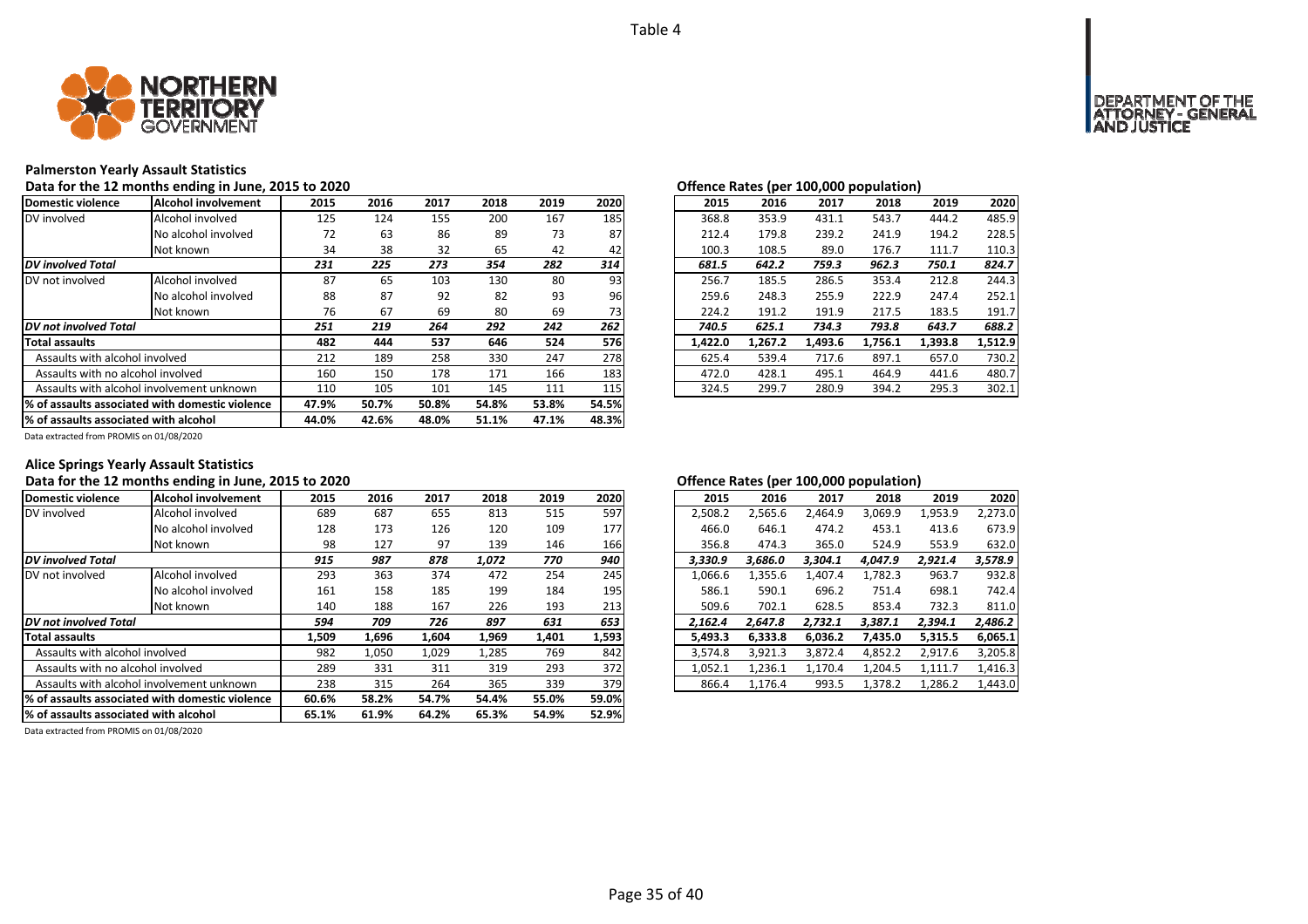

# **Katherine Yearly Assault Statistics**

### Data for the 12 months ending in June, 2015 to 2020<br> **Data for the 12 months ending in June, 2015 to 2020**

| Domestic violence                         | Alcohol involvement                              | 2015  | 2016  | 2017  | 2018  | 2019  | 2020  | 2015    | 2016    | 2017    | 2018    | 2019    | 2020    |
|-------------------------------------------|--------------------------------------------------|-------|-------|-------|-------|-------|-------|---------|---------|---------|---------|---------|---------|
| DV involved                               | Alcohol involved                                 | 300   | 252   | 223   | 293   | 309   | 259   | 2.779.6 | 2,354.0 | 2,098.4 | 2,755.8 | 2,902.0 | 2,428.3 |
|                                           | No alcohol involved                              | 53    | 34    | 58    | 63    | 55    | 63    | 491.1   | 317.6   | 545.8   | 592.6   | 516.5   | 590.7   |
|                                           | Not known                                        | 25    | 30    | 28    | 41    | 42    | 37    | 231.6   | 280.2   | 263.5   | 385.6   | 394.4   | 346.9   |
| <b>DV</b> involved Total                  |                                                  | 378   | 316   | 309   | 397   | 406   | 359   | 3.502.3 | 2.951.9 | 2.907.7 | 3.734.0 | 3.812.9 | 3,365.8 |
| DV not involved                           | Alcohol involved                                 | 104   | 63    | 94    | 110   | 72    | 74    | 963.6   | 588.5   | 884.5   | 1.034.6 | 676.2   | 693.8   |
|                                           | No alcohol involved                              | 19    | 15    | 32    | 41    | 44    | 50    | 176.0   | 140.1   | 301.1   | 385.6   | 413.2   | 468.8   |
|                                           | Not known                                        | 31    | 39    | 42    | 46    | 28    | 34    | 287.2   | 364.3   | 395.2   | 432.7   | 263.0   | 318.8   |
| <b>DV</b> not involved Total              |                                                  | 154   | 117   | 168   | 197   | 144   | 158   | 1.426.9 | 1.092.9 | 1.580.9 | 1,852.9 | 1,352.4 | 1,481.3 |
| Total assaults                            |                                                  | 532   | 433   | 477   | 594   | 550   | 517   | 4.929.1 | 4.044.8 | 4.488.6 | 5,586.9 | 5.165.3 | 4,847.2 |
| Assaults with alcohol involved            |                                                  | 404   | 315   | 317   | 403   | 381   | 333   | 3.743.2 | 2,942.6 | 2,983.0 | 3,790.4 | 3,578.1 | 3,122.1 |
| Assaults with no alcohol involved         |                                                  | 72    | 49    | 90    | 104   | 99    | 113   | 667.1   | 457.7   | 846.9   | 978.2   | 929.8   | 1,059.4 |
| Assaults with alcohol involvement unknown |                                                  | 56    | 69    | 70    | 87    | 70    | 71    | 518.9   | 644.6   | 658.7   | 818.3   | 657.4   | 665.7   |
|                                           | 1% of assaults associated with domestic violence | 71.1% | 73.0% | 64.8% | 66.8% | 73.8% | 69.4% |         |         |         |         |         |         |
| % of assaults associated with alcohol     |                                                  | 75.9% | 72.7% | 66.5% | 67.8% | 69.3% | 64.4% |         |         |         |         |         |         |

| .5           | 2016 | 2017 | 2018 | 2019 | 2020 | 2015    | 2016    | 2017    | 2018    | 2019    | 2020    |
|--------------|------|------|------|------|------|---------|---------|---------|---------|---------|---------|
| Ю            | 252  | 223  | 293  | 309  | 259  | 2.779.6 | 2.354.0 | 2.098.4 | 2.755.8 | 2.902.0 | 2.428.3 |
| 53           | 34   | 58   | 63   | 55   | 63   | 491.1   | 317.6   | 545.8   | 592.6   | 516.5   | 590.7   |
| :5           | 30   | 28   | 41   | 42   | 37   | 231.6   | 280.2   | 263.5   | 385.6   | 394.4   | 346.9   |
| 8            | 316  | 309  | 397  | 406  | 359  | 3.502.3 | 2.951.9 | 2.907.7 | 3,734.0 | 3,812.9 | 3,365.8 |
| 14           | 63   | 94   | 110  | 72   | 74   | 963.6   | 588.5   | 884.5   | 1,034.6 | 676.2   | 693.8   |
| 9.           | 15   | 32   | 41   | 44   | 50   | 176.0   | 140.1   | 301.1   | 385.6   | 413.2   | 468.8   |
| ا:           | 39   | 42   | 46   | 28   | 34   | 287.2   | 364.3   | 395.2   | 432.7   | 263.0   | 318.8   |
| 4            | 117  | 168  | 197  | 144  | 158  | 1.426.9 | 1.092.9 | 1.580.9 | 1.852.9 | 1.352.4 | 1,481.3 |
| $2^{\circ}$  | 433  | 477  | 594  | 550  | 517  | 4.929.1 | 4.044.8 | 4,488.6 | 5,586.9 | 5,165.3 | 4,847.2 |
| 14           | 315  | 317  | 403  | 381  | 3331 | 3.743.2 | 2.942.6 | 2.983.0 | 3.790.4 | 3.578.1 | 3.122.1 |
| $^{\prime}2$ | 49   | 90   | 104  | 99   | 113  | 667.1   | 457.7   | 846.9   | 978.2   | 929.8   | 1.059.4 |
| 56           | 69   | 70   | 87   | 70   | 71   | 518.9   | 644.6   | 658.7   | 818.3   | 657.4   | 665.7   |
|              |      |      |      |      |      |         |         |         |         |         |         |

Data extracted from PROMIS on 01/08/2020

## **Tennant Creek Yearly Assault Statistics**

### Data for the 12 months ending in June, 2015 to 2020 *Data for the Lates (per 100,000 population)*

| Domestic violence                     | Alcohol involvement                              | 2015  | 2016  | 2017  | 2018  | 2019  | 2020  | 2015    | 2016    | 2017    | 2018    | 2019    | 2020    |
|---------------------------------------|--------------------------------------------------|-------|-------|-------|-------|-------|-------|---------|---------|---------|---------|---------|---------|
| DV involved                           | Alcohol involved                                 | 150   | 135   | 192   | 198   | 130   | 179   | 4,406.6 | 4,049.2 | 5,812.9 | 6,068.0 | 4,024.8 | 5,528.1 |
|                                       | No alcohol involved                              | 22    | 30    | 28    | 21    | 29    | 32    | 646.3   | 899.8   | 847.7   | 643.6   | 897.8   | 988.3   |
|                                       | Not known                                        | 11    | 11    | 24    | 26    | 25    | 18    | 323.1   | 329.9   | 726.6   | 796.8   | 774.0   | 555.9   |
| <b>DV</b> involved Total              |                                                  | 183   | 176   | 244   | 245   | 184   | 229   | 5,376.0 | 5.278.9 | 7,387.2 | 7,508.4 | 5,696.6 | 7,072.3 |
| DV not involved                       | Alcohol involved                                 | 38    | 71    | 49    | 40    | 34    | 40    | 1,116.3 | 2,129.6 | 1,483.5 | 1,225.9 | 1,052.6 | 1,235.3 |
|                                       | No alcohol involved                              | ь     | 19    | 12    | 18    | 30    | 19    | 176.3   | 569.9   | 363.3   | 551.6   | 928.8   | 586.8   |
|                                       | Not known                                        |       | 13    | ь     | 10    | 17    | 17    | 205.6   | 389.9   | 181.7   | 306.5   | 526.3   | 525.0   |
| DV not involved Total                 |                                                  | 51    | 103   | 67    | 68    | 81    | 76    | 1,498.2 | 3,089.4 | 2,028.5 | 2,084.0 | 2,507.7 | 2,347.1 |
| <b>Total assaults</b>                 |                                                  | 234   | 279   | 311   | 313   | 265   | 305   | 6,874.3 | 8,368.3 | 9,415.7 | 9,592.4 | 8,204.3 | 9,419.4 |
| Assaults with alcohol involved        |                                                  | 188   | 206   | 241   | 238   | 164   | 219   | 5,522.9 | 6.178.8 | 7,296.4 | 7,293.9 | 5,077.4 | 6,763.4 |
| Assaults with no alcohol involved     |                                                  | 28    | 49    | 40    | 39    | 59    | 51    | 822.6   | 1,469.7 | 1,211.0 | 1,195.2 | 1,826.6 | 1,575.0 |
|                                       | Assaults with alcohol involvement unknown        | 18    | 24    | 30    | 36    | 42    | 35    | 528.8   | 719.9   | 908.3   | 1,103.3 | 1,300.3 | 1,080.9 |
|                                       | 1% of assaults associated with domestic violence |       | 63.1% | 78.5% | 78.3% | 69.4% | 75.1% |         |         |         |         |         |         |
| % of assaults associated with alcohol |                                                  | 80.3% | 73.8% | 77.5% | 76.0% | 61.9% | 71.8% |         |         |         |         |         |         |

| 2015    | 2016    | 2017    | 2018    | 2019    | 2020    |
|---------|---------|---------|---------|---------|---------|
| 4,406.6 | 4,049.2 | 5,812.9 | 6,068.0 | 4,024.8 | 5,528.1 |
| 646.3   | 899.8   | 847.7   | 643.6   | 897.8   | 988.3   |
| 323.1   | 329.9   | 726.6   | 796.8   | 774.0   | 555.9   |
| 5,376.0 | 5,278.9 | 7,387.2 | 7,508.4 | 5,696.6 | 7,072.3 |
| 1,116.3 | 2,129.6 | 1,483.5 | 1,225.9 | 1,052.6 | 1,235.3 |
| 176.3   | 569.9   | 363.3   | 551.6   | 928.8   | 586.8   |
| 205.6   | 389.9   | 181.7   | 306.5   | 526.3   | 525.0   |
| 1,498.2 | 3.089.4 | 2.028.5 | 2.084.0 | 2,507.7 | 2,347.1 |
| 6,874.3 | 8,368.3 | 9,415.7 | 9,592.4 | 8,204.3 | 9,419.4 |
| 5,522.9 | 6,178.8 | 7,296.4 | 7,293.9 | 5,077.4 | 6,763.4 |
| 822.6   | 1,469.7 | 1,211.0 | 1,195.2 | 1,826.6 | 1,575.0 |
| 528.8   | 719.9   | 908.3   | 1,103.3 | 1,300.3 | 1,080.9 |
|         |         |         |         |         |         |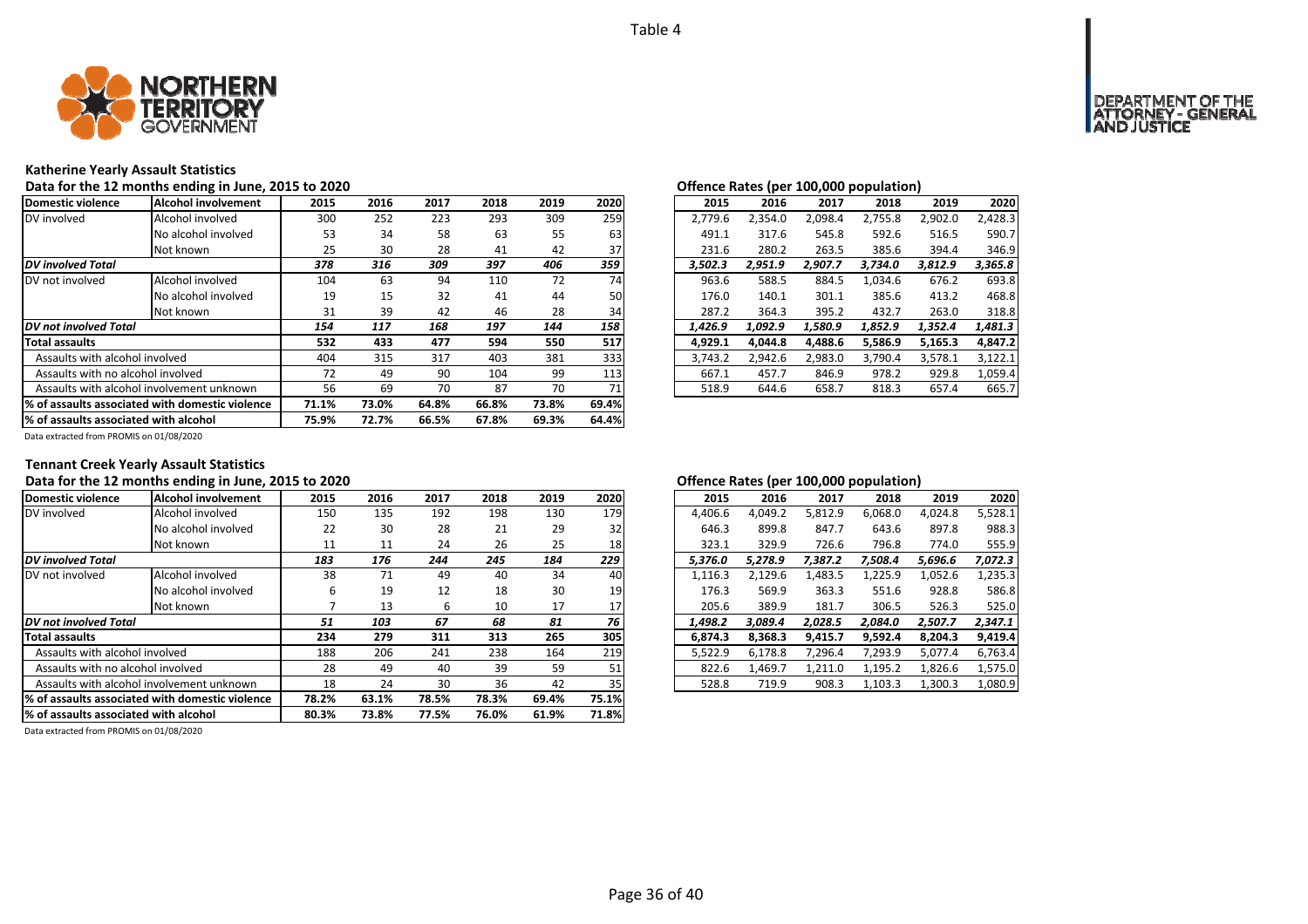

# **Nhulunbuy Yearly Assault Statistics**

### Data for the 12 months ending in June, 2015 to 2020<br> **Data for the 12 months ending in June, 2015 to 2020**

| Domestic violence                                | <b>Alcohol involvement</b>                | 2015  | 2016  | 2017  | 2018  | 2019  | 2020  | 2015    | 2016    | 2017    | 2018    | 2019    | 2020    |
|--------------------------------------------------|-------------------------------------------|-------|-------|-------|-------|-------|-------|---------|---------|---------|---------|---------|---------|
| DV involved                                      | Alcohol involved                          | 52    | 68    | 23    | 40    | 33    | 24    | 1,220.7 | 2,025.0 | 695.1   | 1,224.4 | 1,014.4 | 736.6   |
|                                                  | No alcohol involved                       | 19    | 15    | 10    | 6     |       |       | 446.0   | 446.7   | 302.2   | 183.7   | 153.7   | 61.4    |
|                                                  | Not known                                 | 4     |       |       |       | э     |       | 93.9    | 208.5   | 151.1   | 91.8    | 92.2    | 30.7    |
| <b>DV</b> involved Total                         |                                           | 75    | 90    | 38    | 49    | 41    | 27    | 1,760.6 | 2.680.2 | 1,148.4 | 1,499.8 | 1,260.4 | 828.7   |
| DV not involved                                  | Alcohol involved                          | 35    | 37    | 24    | 31    | 22    | 24    | 821.6   | 1,101.8 | 725.3   | 948.9   | 676.3   | 736.6   |
|                                                  | No alcohol involved                       | h     | 6     | -     |       |       |       | 140.8   | 178.7   | 211.5   | 214.3   | 215.2   | 92.1    |
|                                                  | Not known                                 |       |       | ь     | 9     | 4     |       | 164.3   | 59.6    | 181.3   | 275.5   | 123.0   | 122.8   |
| DV not involved Total                            |                                           | 48    | 45    | 37    | 47    | 33    | 31    | 1,126.8 | 1,340.1 | 1,118.2 | 1,438.6 | 1,014.4 | 951.5   |
| <b>Total assaults</b>                            |                                           | 123   | 135   | 75    | 96    | 74    | 58    | 2,887.3 | 4,020.3 | 2,266.5 | 2,938.5 | 2,274.8 | 1,780.2 |
| Assaults with alcohol involved                   |                                           | 87    | 105   | 47    | 71    | 55    | 48    | 2,042.3 | 3,126.9 | 1,420.4 | 2,173.2 | 1,690.7 | 1,473.3 |
| Assaults with no alcohol involved                |                                           | 25    | 21    | 17    | 13    | 12    |       | 586.9   | 625.4   | 513.8   | 397.9   | 368.9   | 153.5   |
|                                                  | Assaults with alcohol involvement unknown | 11    | 9     | 11    | 12    |       |       | 258.2   | 268.0   | 332.4   | 367.3   | 215.2   | 153.5   |
| 1% of assaults associated with domestic violence |                                           | 61.0% | 66.7% | 50.7% | 51.0% | 55.4% | 46.6% |         |         |         |         |         |         |
| % of assaults associated with alcohol            |                                           | 70.7% | 77.8% | 62.7% | 74.0% | 74.3% | 82.8% |         |         |         |         |         |         |

|                |      |      |      |      |      |         | $\mathbf{r}$ |         |         |         |         |
|----------------|------|------|------|------|------|---------|--------------|---------|---------|---------|---------|
| .5             | 2016 | 2017 | 2018 | 2019 | 2020 | 2015    | 2016         | 2017    | 2018    | 2019    | 2020    |
| $\overline{2}$ | 68   | 23   | 40   | 33   | 24   | 1.220.7 | 2.025.0      | 695.1   | 1.224.4 | 1.014.4 | 736.6   |
| 9.             | 15   | 10   | 6    | 5    |      | 446.0   | 446.7        | 302.2   | 183.7   | 153.7   | 61.4    |
| 4              |      | 5    | 3    | 3    |      | 93.9    | 208.5        | 151.1   | 91.8    | 92.2    | 30.7    |
| 5              | 90   | 38   | 49   | 41   | 27   | 1.760.6 | 2.680.2      | 1.148.4 | 1,499.8 | 1.260.4 | 828.7   |
| 15             | 37   | 24   | 31   | 22   | 24   | 821.6   | 1,101.8      | 725.3   | 948.9   | 676.3   | 736.6   |
| 6              | 6    |      |      |      |      | 140.8   | 178.7        | 211.5   | 214.3   | 215.2   | 92.1    |
| 7              |      | 6    | 9    | 4    | 4    | 164.3   | 59.6         | 181.3   | 275.5   | 123.0   | 122.8   |
| 8              | 45   | 37   | 47   | 33   | 31   | 1.126.8 | 1.340.1      | 1.118.2 | 1.438.6 | 1.014.4 | 951.5   |
| :3             | 135  | 75   | 96   | 74   | 58   | 2.887.3 | 4.020.3      | 2.266.5 | 2,938.5 | 2.274.8 | 1,780.2 |
| :7             | 105  | 47   | 71   | 55   | 48   | 2.042.3 | 3.126.9      | 1.420.4 | 2.173.2 | 1.690.7 | 1,473.3 |
| :5             | 21   | 17   | 13   | 12   |      | 586.9   | 625.4        | 513.8   | 397.9   | 368.9   | 153.5   |
|                | 9    | 11   | 12   |      |      | 258.2   | 268.0        | 332.4   | 367.3   | 215.2   | 153.5   |
|                |      |      |      |      |      |         |              |         |         |         |         |

Data extracted from PROMIS on 01/08/2020

### **NT Balance Yearly Assault Statistics**

# Data for the 12 months ending in June, 2015 to 2020 *Data for the U.S. Community Community Community Community Community Community Community Community Community Community Community Community Community Community Community*

| Domestic violence                     | Alcohol involvement                             | 2015  | 2016  | 2017  | 2018  | 2019  | 2020  | 2015    | 2016    | 2017    | 2018    | 2019    | 2020    |
|---------------------------------------|-------------------------------------------------|-------|-------|-------|-------|-------|-------|---------|---------|---------|---------|---------|---------|
| DV involved                           | Alcohol involved                                | 661   | 587   | 525   | 640   | 571   | 449   | 841.7   | 736.7   | 656.1   | 801.9   | 716.5   | 562.4   |
|                                       | No alcohol involved                             | 779   | 804   | 755   | 731   | 685   | 729   | 992.0   | 1.009.0 | 943.5   | 915.9   | 859.5   | 913.2   |
|                                       | Not known                                       | 162   | 147   | 180   | 159   | 209   | 198   | 206.3   | 184.5   | 224.9   | 199.2   | 262.2   | 248.0   |
| <b>DV</b> involved Total              |                                                 | 1,602 | 1,538 | 1.460 | 1,530 | 1,465 | 1,376 | 2.040.0 | 1.930.2 | 1.824.5 | 1.916.9 | 1,838.2 | 1,723.6 |
| DV not involved                       | Alcohol involved                                | 172   | 141   | 177   | 189   | 138   | 124   | 219.0   | 177.0   | 221.2   | 236.8   | 173.2   | 155.3   |
|                                       | No alcohol involved                             | 270   | 323   | 237   | 267   | 230   | 276   | 343.8   | 405.4   | 296.2   | 334.5   | 288.6   | 345.7   |
|                                       | Not known                                       | 117   | 130   | 101   | 93    | 100   | 121   | 149.0   | 163.2   | 126.2   | 116.5   | 125.5   | 151.6   |
| DV not involved Total                 |                                                 | 559   | 594   | 515   | 549   | 468   | 521   | 711.8   | 745.5   | 643.6   | 687.8   | 587.2   | 652.6   |
| <b>Total assaults</b>                 |                                                 | 2,161 | 2,132 | 1,975 | 2,079 | 1,933 | 1,897 | 2.751.8 | 2,675.7 | 2.468.1 | 2,604.8 | 2,425.4 | 2.376.3 |
| Assaults with alcohol involved        |                                                 | 833   | 728   | 702   | 829   | 709   | 573   | 1,060.7 | 913.6   | 877.3   | 1,038.7 | 889.6   | 717.8   |
| Assaults with no alcohol involved     |                                                 | 1,049 | 1,127 | 992   | 998   | 915   | 1,005 | 1,335.8 | 1,414.4 | 1,239.7 | 1,250.4 | 1,148.1 | 1,258.9 |
|                                       | Assaults with alcohol involvement unknown       | 279   | 277   | 281   | 252   | 309   | 319   | 355.3   | 347.6   | 351.2   | 315.7   | 387.7   | 399.6   |
|                                       | % of assaults associated with domestic violence | 74.1% | 72.1% | 73.9% | 73.6% | 75.8% | 72.5% |         |         |         |         |         |         |
| % of assaults associated with alcohol |                                                 | 38.5% | 34.1% | 35.5% | 39.9% | 36.7% | 30.2% |         |         |         |         |         |         |

| 2016    | 2017    | 2018    | 2019    | 2020    |
|---------|---------|---------|---------|---------|
| 736.7   | 656.1   | 801.9   | 716.5   | 562.4   |
| 1.009.0 | 943.5   | 915.9   | 859.5   | 913.2   |
| 184.5   | 224.9   | 199.2   | 262.2   | 248.0   |
| 1,930.2 | 1.824.5 | 1,916.9 | 1,838.2 | 1,723.6 |
| 177.0   | 221.2   | 236.8   | 173.2   | 155.3   |
| 405.4   | 296.2   | 334.5   | 288.6   | 345.7   |
| 163.2   | 126.2   | 116.5   | 125.5   | 151.6   |
| 745.5   | 643.6   | 687.8   | 587.2   | 652.6   |
| 2,675.7 | 2,468.1 | 2,604.8 | 2,425.4 | 2,376.3 |
| 913.6   | 877.3   | 1.038.7 | 889.6   | 717.8   |
| 1,414.4 | 1,239.7 | 1,250.4 | 1,148.1 | 1,258.9 |
| 347.6   | 351.2   | 315.7   | 387.7   | 399.6   |
|         |         |         |         |         |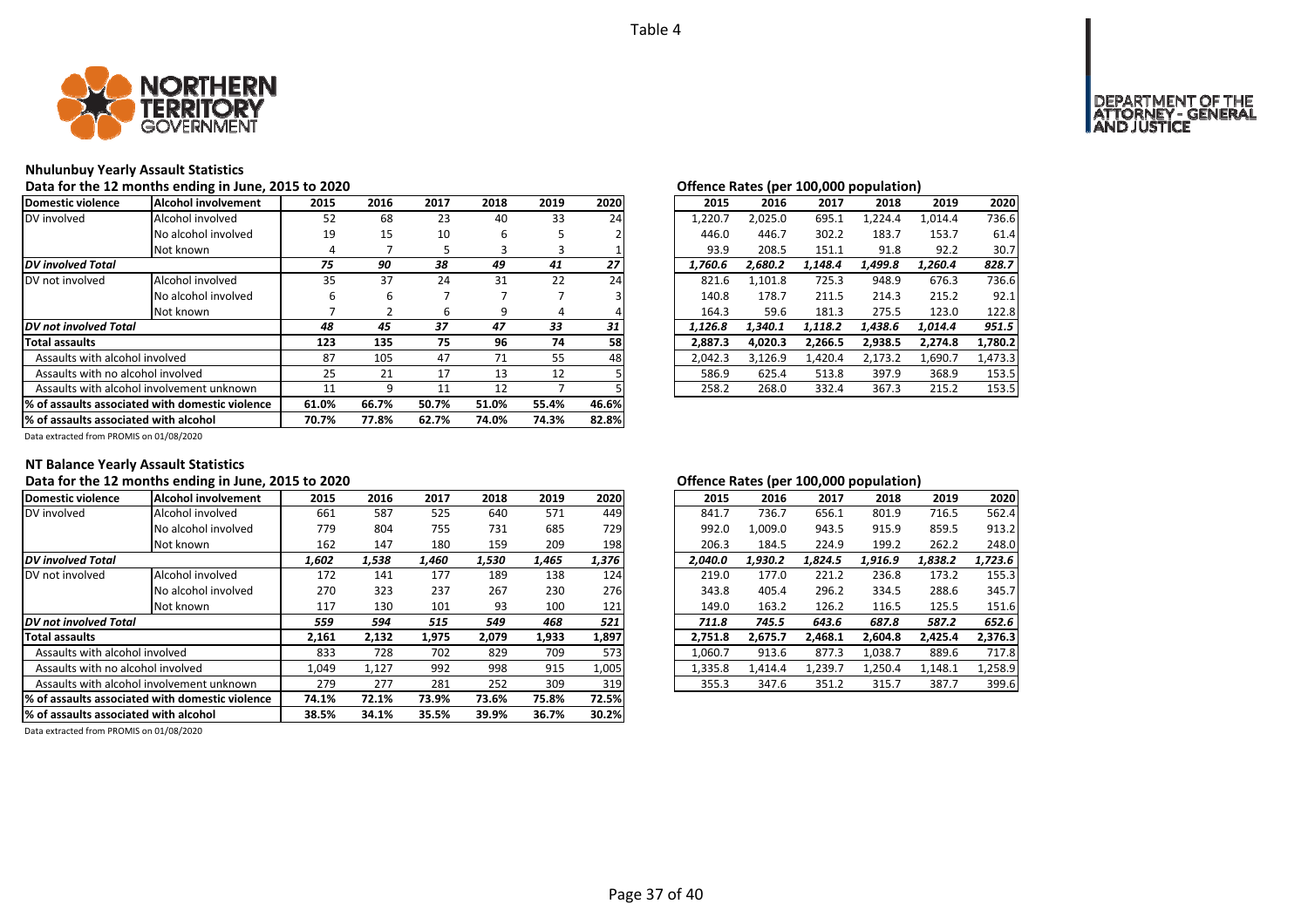Glossary



**Northern Territory Crime Statistics Data through June 2020**

| Assault                                            | The direct (and immediate/confrontational) infliction of force, injury or violence upon a person or the threat of such force,<br>injury or violence where there is an apprehension that the threat could be enacted, excluding offences of a sexual nature.                                                                                |
|----------------------------------------------------|--------------------------------------------------------------------------------------------------------------------------------------------------------------------------------------------------------------------------------------------------------------------------------------------------------------------------------------------|
| Actual Break-in                                    | Gaining unlawful entry, either forced or unforced, to a dwelling or other premises.                                                                                                                                                                                                                                                        |
| Attempted Break-in                                 | Attempting but failing to gain unlawful entry to a dwelling or other premises.                                                                                                                                                                                                                                                             |
| <b>Attempted Murder</b>                            | Attempted, unlawful intentional killing of another person, where death did not actually result.                                                                                                                                                                                                                                            |
| Break-in                                           | Unlawful entry with intent of dwellings and other premises (excludes trespassing). Includes actual and attempted break-<br>lins.                                                                                                                                                                                                           |
| Commercial Break-in                                | A break-in at a property that is not a residential dwelling. Includes commercial and other non-residential premises.                                                                                                                                                                                                                       |
| Domestic Violence                                  | Domestic violence includes any of the following conduct committed by a person against someone with whom the person<br>is in a domestic relationship: conduct causing harm (such as sexual or other assault), damaging property, intimidation or<br>stalking, economic abuse or attempting or threatening to commit these types of actions. |
| <b>Driving Causing Death</b>                       | In the Northern Territory, this offence group is used for hit and run offences resulting in death. Other traffic-related<br>deaths are categorised as dangerous or negligent acts endangering persons.                                                                                                                                     |
| <b>Homicide and Related</b><br><b>Offences</b>     | The actual or attempted unlawful killing of a person, including murder, manslaughter, attempted murder and driving<br>causing death.                                                                                                                                                                                                       |
| House Break-in                                     | A break-in at a property that is a residential dwelling.                                                                                                                                                                                                                                                                                   |
| Illegal Use of Motor Vehicle                       | The taking of a vehicle illegally and without permission, with the intent of temporarily depriving the owner or possessor of<br>lits use.                                                                                                                                                                                                  |
| Manslaughter                                       | Unlawful killing of another person without the intent to kill or with impaired capacity of one's mind.                                                                                                                                                                                                                                     |
| Motor Vehicle Theft and<br><b>Related Offences</b> | Includes illegal use of motor vehicle, theft of a motor vehicle and theft of motor vehicle parts or contents.                                                                                                                                                                                                                              |
| Murder                                             | Unlawful intentional killing of another person.                                                                                                                                                                                                                                                                                            |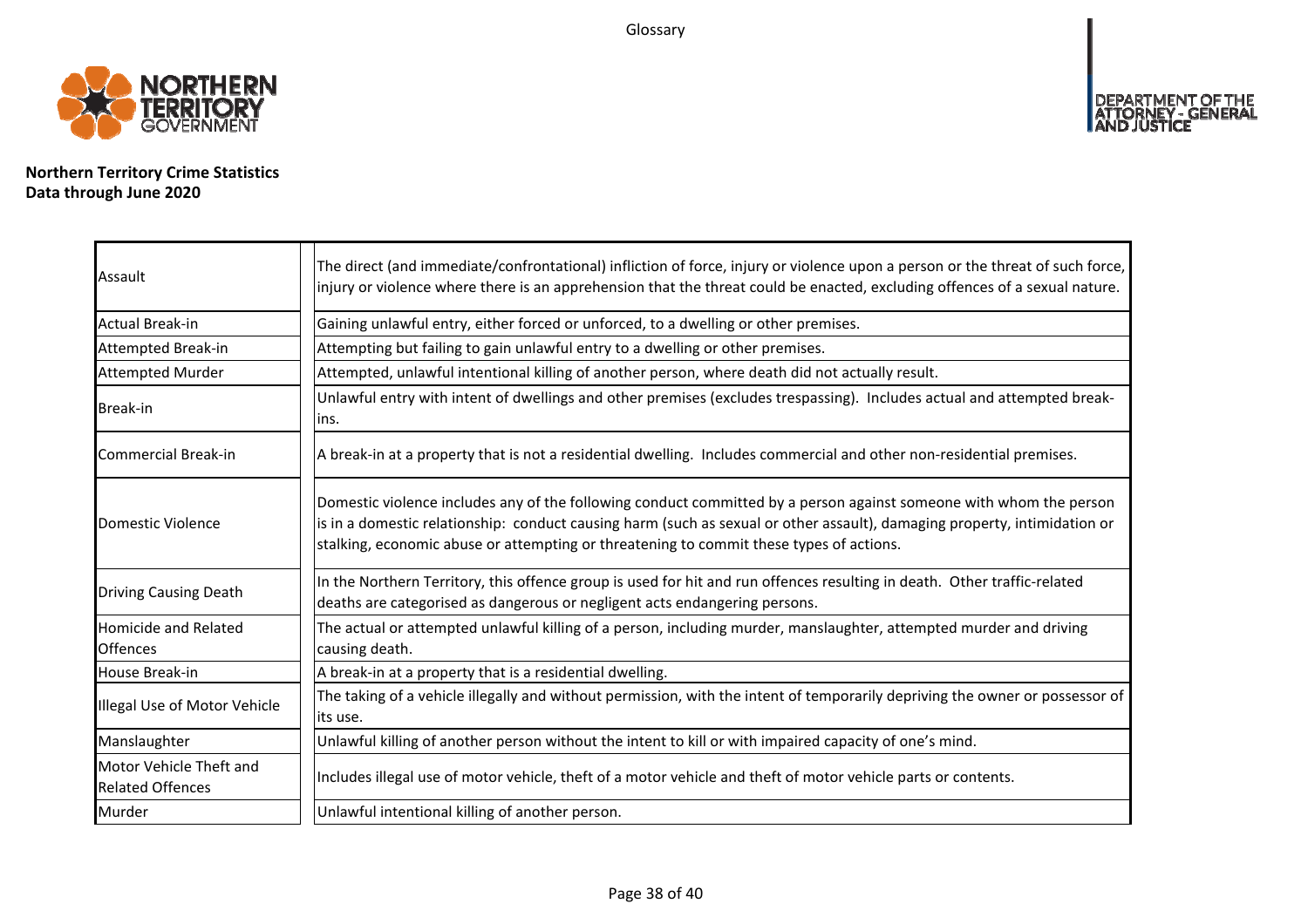Glossary



# **Northern Territory Crime Statistics Data through June 2020**

| Non-Assaultive Sexual<br><b>Offences</b>    | Offences of a sexual nature that do not involve physical contact or intended contact, and where the victim does not give<br>consent, gives consent as a result of intimidation or deception, or consent is proscribed. Includes child pornography,<br>voyeurism and wilful exposure. |
|---------------------------------------------|--------------------------------------------------------------------------------------------------------------------------------------------------------------------------------------------------------------------------------------------------------------------------------------|
| Northern Territory Balance                  | The Northern Territory Balance is the area of the Northern Territory that lies outside of the six urban centres of Darwin,<br>Palmerston, Alice Springs, Katherine, Tennant Creek and Nhulunbuy.                                                                                     |
| <b>Offence</b>                              | An action that contravenes an act of law in force in the Northern Territory or the Commonwealth.                                                                                                                                                                                     |
| Theft and Related Offences                  | A broad category involving the unlawful taking or obtaining of money, goods or services without the use of force, or the<br>receipt or handling of stolen money or goods. Includes offences such as stealing and shoplifting.                                                        |
| <b>Property Damage</b>                      | The unlawful destruction, damage, or defacement of property, including vandalism, graffiti and interfering with a motor<br>vehicle causing damage.                                                                                                                                   |
| Robbery                                     | A broad category involving theft of property with the use or threat of immediate force.                                                                                                                                                                                              |
| Sexual Assault                              | Physical contact or intended contact of a sexual nature where the victim does not give consent, gives consent as a result of<br>intimidation or deception, or consent is proscribed. Includes rape (actual, intended and attempted) and incest.                                      |
| Theft of Motor Vehicle Parts<br>or Contents | The taking of parts or contents from a motor vehicle illegally and without permission.                                                                                                                                                                                               |

Definitions are based on the Australian and New Zealand Standard Offence Classification system of 2011, published by the Australian Bureau of Statistics.